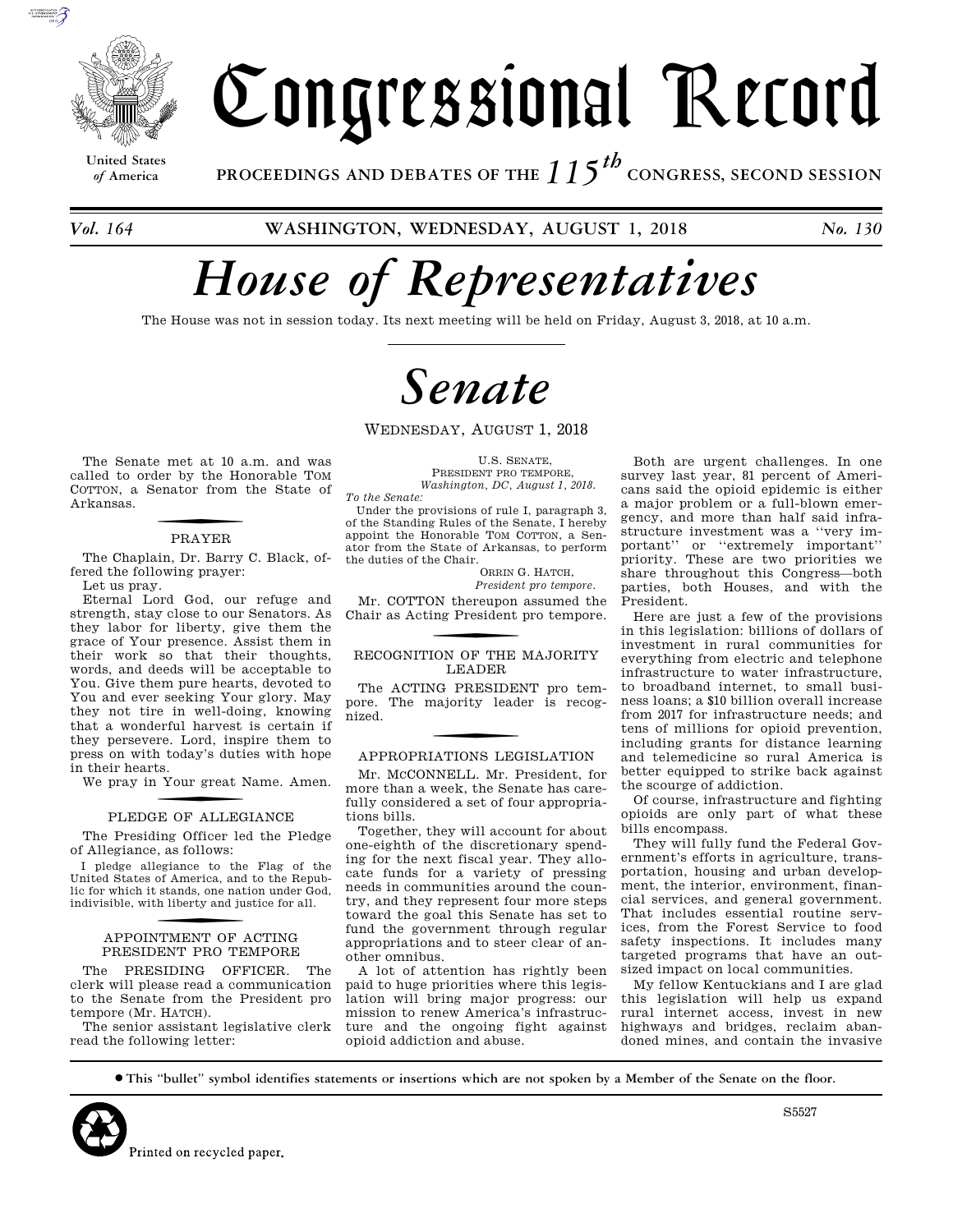Asian carp that threaten our waterways. The list goes on and on. I know every community and every State could write its own list. This legislation matters to every Senator. It matters to all Americans.

I am grateful to Chairman SHELBY, Senator LEAHY, and subcommittee Chairmen MURKOWSKI, COLLINS, HOEVEN, and LANKFORD for all of their hard work. We have considered these bills carefully. We have voted on a number of amendments. This morning, we will consider more amendments and then pass this bill.

Now, this appropriations package is not the only important business the Senate has been working on this week.

Yesterday, we passed an important extension of the National Flood Insurance Program and sent it to the White House for the President's signature. We confirmed the 24th circuit court nominee already in this Congress, and we voted to proceed to conference with the House on the farm bill.

I understand this year marks the earliest, since at least 1965, that both the House and the Senate have passed a farm bill. Here in the Senate, it passed with the widest margin of any recorded vote in the history of this legislation. So Chairman ROBERTS and Senator STABENOW deserve our congratulations and appreciation. I look forward to serving as a conferee myself and to finishing up the farm bill prior to its expiration.

### f NATIONAL DEFENSE AUTHORIZATION BILL

Mr. MCCONNELL. Mr. President, before we adjourn this week, the Senate will also finalize the John S. McCain National Defense Authorization Act for Fiscal Year 2019. Once we pass the conference report this week, this important legislation will head to the President's desk to become law, and we will have fulfilled one of this body's most solemn responsibilities.

The NDAA builds on the progress we made earlier this year in the bipartisan budget agreement, which provided for the largest year-on-year increase in funding for American Armed Forces in 15 years. This legislation authorizes programs that will contribute to the combat readiness of America's military to meet emerging and persistent global threats. It helps to ensure that our servicemembers and their families will receive the full support of a grateful Nation. When we pass the fiscal year 2019 National Defense Appropriations Act, which funds these programs, we will have gone yet further in meeting our commitments to an all-volunteer force.

The NDAA has global and nationwide significance, but it also has tremendous local importance. In representing the Commonwealth of Kentucky, I know just how significant an impact this legislation will have on some of our Nation's finest.

At Fort Campbell, members of the 101st Airborne Division and a number

of Special Operations units will benefit from the authorization of new investments in their training facilities.

At Fort Knox, the Army's Human Resources Command and Recruiting Command will receive the support they need to modernize officer personnel management, and the post will receive much needed certainty and authority for its energy savings program.

At the Blue Grass Army Depot, critical work to support chemical weapons demilitarization will continue because this bill authorizes the resources necessary to conduct safe operations.

Servicemembers will benefit from a well-deserved raise in military pay and expanded authority for military family housing and education.

So none of my colleagues need to look far to find examples of how the needs of our servicemembers will be met by the legislation before us.

Our colleagues on the Armed Services Committee carefully developed it. It reflects more than 300 amendments, and it rightly bears the name of our colleague and friend JOHN MCCAIN. I know he is proud of all this legislation accomplishes for our men and women in uniform.

I also thank the senior Senator from Oklahoma and the ranking member from Rhode Island for steering this bill through conference. I look forward to sending it to the President's desk this week.

### TAX REFORM

Mr. MCCONNELL. Mr. President, on one final matter, the U.S. economy continues to receive a lot of attention.

In June, from the New York Times: ''New milestones in jobs report signal a bustling economy.''

In July: ''Sales of small businesses are going through the roof.''

Just yesterday, in the Wall Street Journal: ''U.S. workers get biggest pay increase in nearly a decade.''

Let's explore the last headline.

According to data from the Department of Labor, employee compensation grew by 2.8 percent over the past 12 months. That is the fastest employers have increased what they spend on employee pay and benefits in any 12 month period since the one that ended in September of 2008. Given what we know about the labor market, this is hardly surprising. From Main Street businesses to manufacturers, job creators are faced with heightened demand. That means more Americans can come off the sidelines and find a quality job, and that means that businesses compete to hire and retain workers.

Every week—practically every day yields more impressive headlines, more testimony from middle-class families and small businesses about how this economy has improved their lives.

It has been little more than 7 months since a united Republican government passed historic tax reform, and it has been about as long since the House Democratic leader predicted our poli-

cies would bring about ''Armageddon,'' and about 7 months since my friend the Democratic leader, here in the Senate, predicted that no part of tax reform would turn out to suit the needs of the American worker—none of it.

But Republicans saw past the scare tactics and did what we knew to be right for the country. We pursued a pro-growth agenda to get Washington's foot off the brakes that were restraining job creators, to take Washington's hand out of the pockets of working families, and to help create the conditions for communities across the country to succeed. Any one of these goals could have been a bipartisan priority, just like all of the other good work I have discussed this morning.

Tax reform, historically, had been bipartisan, but this time, our colleagues listened to the far left and decided to stand in complete partisan opposition to letting Americans keep more of their own money. Now the American people are reaping the benefits of a pro-growth, pro-opportunity agenda. Now they see whose policies benefit them.

### RESERVATION OF LEADER TIME

The ACTING PRESIDENT pro tempore. Under the previous order, the leadership time is reserved.

### CONCLUSION OF MORNING BUSINESS

The ACTING PRESIDENT pro tempore. Morning business is closed.

f INTERIOR, ENVIRONMENT, FINAN-CIAL SERVICES, AND GENERAL GOVERNMENT APPROPRIATIONS ACT, 2019

The ACTING PRESIDENT pro tempore. Under the previous order, the Senate will resume consideration of H.R. 6147, which the clerk will report.

The senior assistant legislative clerk read as follows:

A bill (H.R. 6147) making appropriations for the Department of the Interior, environment, and related agencies for the fiscal year ending September 30, 2019, and for other purposes.

### Pending:

Shelby amendment No. 3399, in the nature of a substitute.

Murkowski amendment No. 3400 (to amendment No. 3399), of a perfecting nature.

Mr. MCCONNELL. Mr. President, I suggest the absence of a quorum.

The ACTING PRESIDENT pro tempore. The clerk will call the roll.

The senior assistant legislative clerk proceeded to call the roll.

Ms. MURKOWSKI. Mr. President, I ask unanimous consent that the order for the quorum call be rescinded.

The ACTING PRESIDENT pro tempore. Without objection, it is so ordered.

Ms. MURKOWSKI. Mr. President, we are beginning to wrap up the appropriations package, which includes the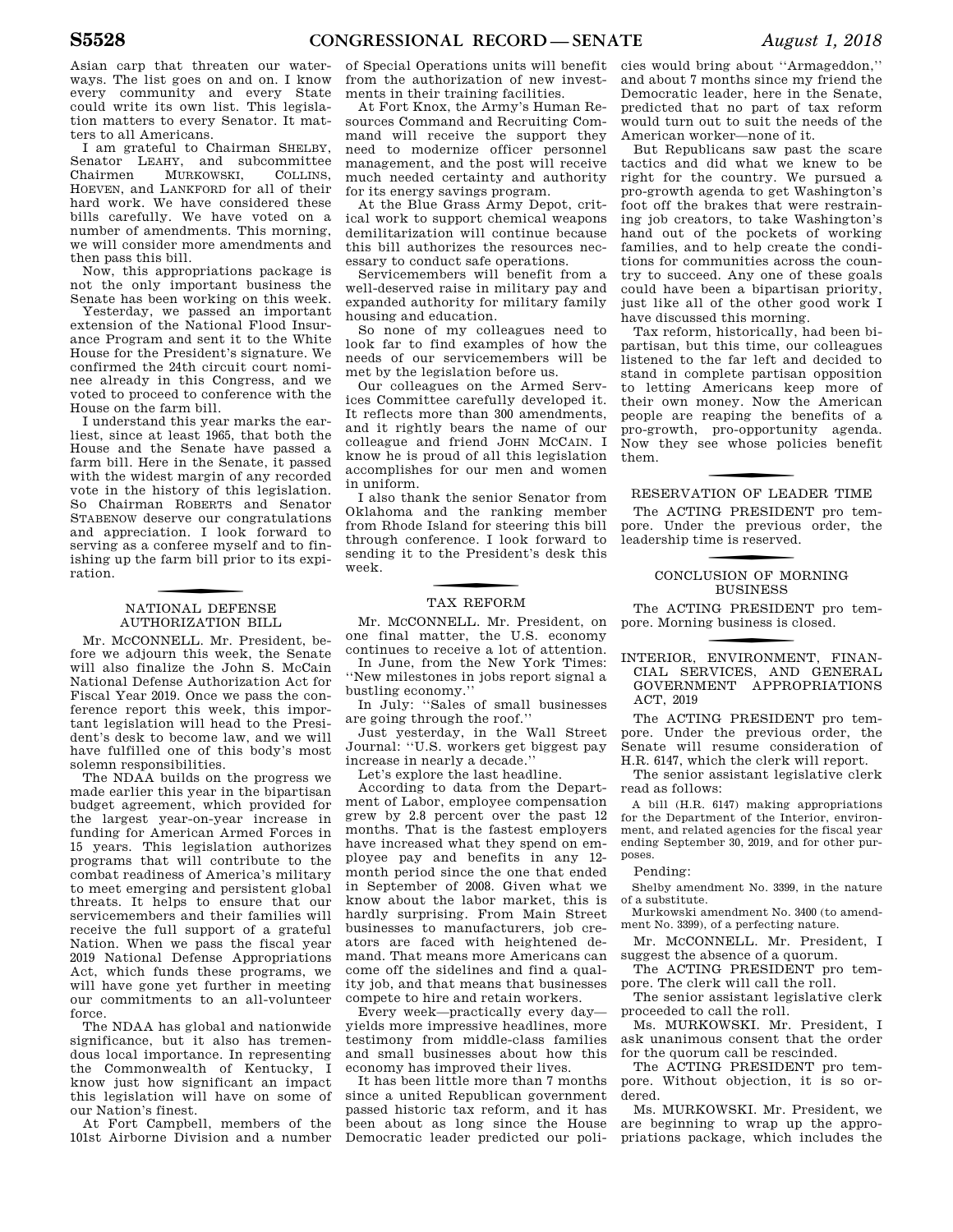fiscal year 2019 bills for the Subcommittees on Interior, Environment, and Related Agencies; Financial Services and General Government; Agriculture, Rural Government, Food and Drug Administration, and Related Agencies; as well as Transportation, Housing and Urban Development, and Related Agencies, or T-HUD.

This is really quite an accomplishment this morning. It is perhaps not necessarily noted in the trade press out there, but the fact is, we are doing our business here. We are doing the business of lawmakers and legislators when it comes to our annual spending bills.

The fact that this is August 1 and we will be wrapping up in a matter of an hour or so, a couple of hours, 4 appropriations bills on top of the 3 that we have previously done—so 7 out of the 12 appropriations bills—is good progress. This is important progress. Some might say it is historic progress. I say it is progress that is long overdue.

I believe it is because of the leadership of Chairman SHELBY and Vice Chairman LEAHY. They came together to basically lay down a path forward for the Appropriations Committee, urging us, as chairmen of our respective subcommittees, to go back to a process that was a working and functioning process where we do the work of appropriators—not as authorizers but as appropriators—in advancing these multiple spending bills. In my view, where we are today is the result of good leadership at the committee, good leadership that says that committee work matters.

To be able to lead the Interior, Environment, and Related Agencies Subcommittee has been a very distinct privilege and an honor for me. These are areas that are clearly of interest to my home State. When we talk about our Nation's public lands, when we talk about support for our indigenous people and the agencies that support them—whether it is the BIA or the IHS—when we think about the arts and the contribution of the arts to our Nation, the issues that are within this subcommittee's jurisdiction are good, are important, and it is necessary that on an annual basis we work to advance these priorities.

We haven't been able to really advance them, not only not here on the full floor but actually through the full committee. It has been many years actually, since fiscal year 2010 that we have had an interior bill before the full Senate for full consideration. So, again, this is truly a milestone.

As I mentioned, I want to thank Chairman SHELBY and Vice Chairman LEAHY for their leadership on this. I also want to acknowledge and thank Leader MCCONNELL for placing a priority on the appropriations process. He urged us to advance, without delay, this multitude of spending bills to return us back to regular order.

He set forth a pretty aggressive schedule for us. In fairness, there were a lot of folks out there who said: The Senate is not going to do this one. There were a lot of skeptics who said: They can't get their act together on this one.

Well, it is kind of nice to be able to demonstrate that, in fact, we can, and we have, and we continue to do this good work. We are on track to meet our goal of avoiding what we have come to just accept as the regular course of business around here—that there is going to be a large omnibus package at the end of the year. Instead, we have allowed for a process on this floor where all Members of the Senate not just those of us who serve on the Appropriations Committee but all of us, have an opportunity to weigh in, to dig in, and to review these measures that have come through the committee, offer up amendments, and have the ability to debate and amend them. Granted, we haven't had as many amendments on the floor as I think some of us might have wanted. We haven't had the hours-long debate on some of the, perhaps, more contentious matters, but what we have done is we have really focused on outlining the spending priorities and ensuring that we can find consensus. Finding consensus around here is the hard part of the responsibility because it means I have to stand down on some of my priorities, and others have to stand down on some of their priorities, in order for any of us to be able to advance the broader priorities.

So we are here with a process that has been delayed over the years, but I feel good, I feel optimistic that we have pushed the reset button when it comes to the Appropriations Committee and how we will be able to move forward.

We know there is more than just one body in the Congress, and we are going to have to deal with our colleagues on the other side, the House of Representatives, as we move into conference, but we can't get to conference until we have taken the first step, and we will be able to take the first step with these four appropriations bills that are part of this package this morning.

I want to highlight just some of the provisions in the Interior bill that our committee worked so hard on. As I mentioned, this is a subcommittee that has oversight in so many different areas. It is not only our Nation's public lands, it is matters relating to our Native people. It includes environmental issues with the EPA. It is arts and culture. So we have a broad array of responsibilities.

Some of the highlights here—folks are always very interested in what we have done to meet our responsibility when it comes to payments to those communities, those counties, those bureaus, and municipalities through the PILT Program, the Payment in Lieu of Taxes Program. We fully fund the PILT Program at \$500 million. This is going to be important to so many of our communities out there.

Another issue that has generated its level of support and some opposition in

terms of wanting to see some additional reforms is the Land and Water Conservation Fund Program. We fund LWCF at the current level of \$425 million to ensure that the important work that is advanced for conservation is able to proceed.

There is a lot of focus on what is happening with the devastating forest fires that we are seeing right now in the West, particularly in California. We provide robust levels for firefighting funding to ensure that both the Department of the Interior and the Forest Service have the resources they need at the time they need them. When you have a fire underway, they don't want us to be arguing about whether we have the resources. The resources are there, and we will be there to help.

I mentioned the matters that relate to our first people, American Indians, Alaska Natives. We do right by Indian Country within this bill.

For the two main agencies that deliver services for the Indian community, both the BIA—the Bureau of Indian Affairs—and the Indian Health Service, we have restored the cuts that were proposed of over \$1 billion in critical program funding. The bill increases funding for the IHS facilities program, for construction, maintenance, and sanitation facilities improvements. We hear, time after time, in Indian Affairs as well as in the Appropriations Committee about the dire situation with so many of our facilities within not only our Indian hospitals around the country but also within the schools, truly leaving these children behind. So we do provide substantial funding for the BIA to help with construction of Indian schools. Also, we include irrigation systems and public safety facilities, so truly the full picture there.

For both accounts, we provide the fully estimated level of contract support costs for healthcare. This is very significant in ensuring that we are being honest by these accounts. We are not forcing IHS to effectively dip into other pots of funding to fund another, so it is important that we fully fund contract support.

In IHS, we also provided \$10 million in critical new funding to provide grants to Tribes for combating the opioid crisis. So, again, we all know, all throughout the country, the issues we are facing with opioids. It is almost even more accentuated on our reservations and in many places where our Native peoples are facing this terrible scourge.

When it comes to public lands, how we did right by public lands—whether it is our Forest Service, the BLM, the National Park Service—is we worked to address contaminated land matters. We worked to provide support for construction and deferred maintenance not only within our National Park System but within our other public lands. We focused on areas of hazards. Most people didn't give a lot of thought to what was going on with volcanoes until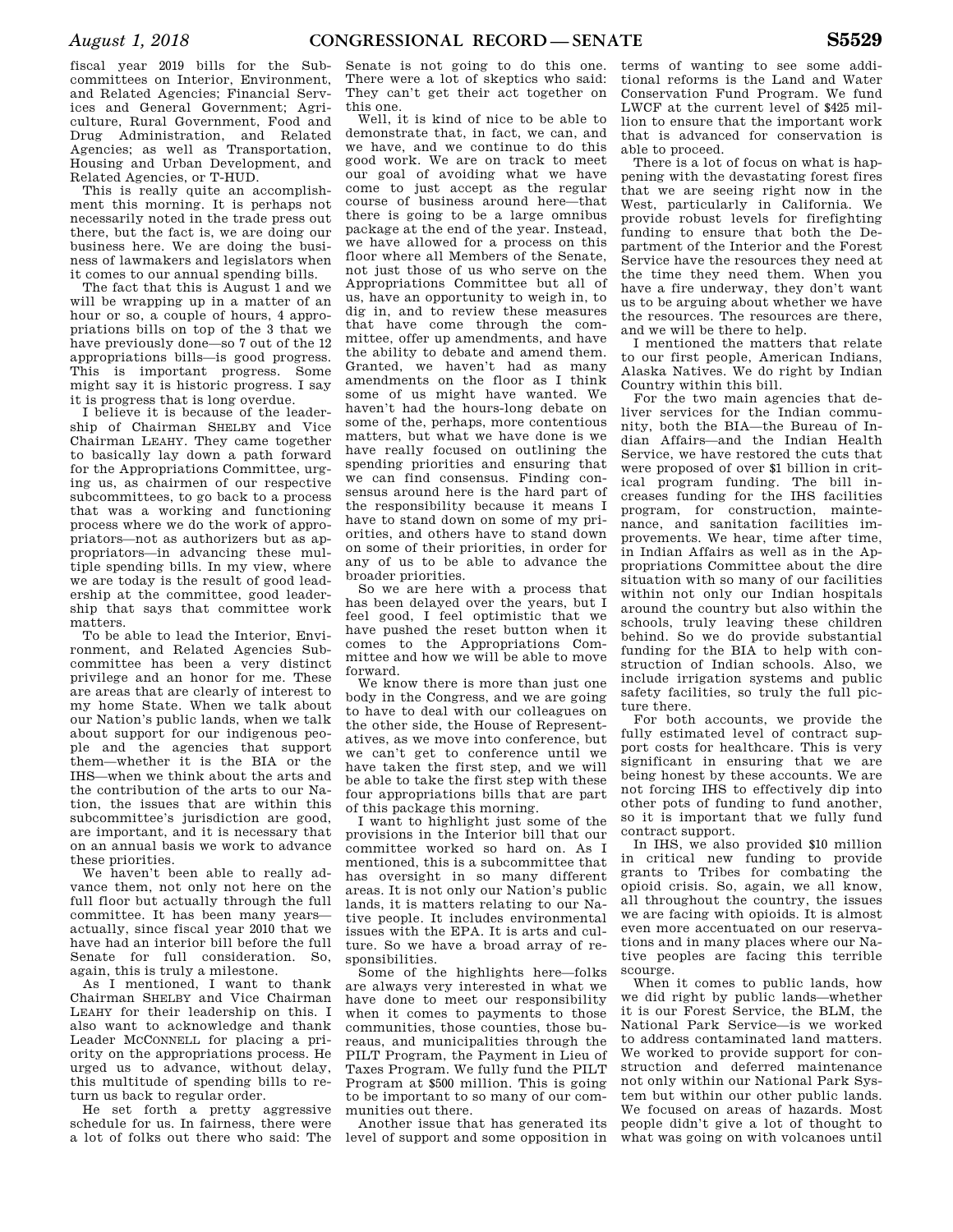the situation we are seeing on the Big Island of Hawaii, and now there is a lot of attention. So we are making sure we are doing right in understanding some of our natural hazards, whether they are volcanoes or earthquakes. On mapping, which is so critical for us—USDS does such a great job on that—we need to be doing more.

We have also made responsible investments in the EPA that will lead to cleaner air and water. So within our bill, we provide additional funding to States that have delegated responsibility for environmental programs.

We provide an increase above last year's level for the Clean Water and Drinking Water State Revolving Funds. This builds on critical water infrastructure in communities across the country. I think we all recognize, when it comes to that role, the mission of EPA—clean air, clean water. What are we doing to make sure they are able to fulfill that mission? These accounts truly do make a difference.

We also continue to provide the highest funding level ever for the WIFIA Program. This leverages Federal funds for water infrastructure projects, and these programs have a direct impact on improving water quality in communities around the country.

Then, another small category that is not small for the arts and the cultural communities—but, again, we do right by our Smithsonians here in our Nation's Capital, helping to ensure that the National Endowments for the Arts and Humanities receive the level of support that I believe is important.

Again, those are some of the greatest hits coming out of the Interior appropriations bill this morning. We have heard similar comments from my colleagues in the other three Departments, whether it is Financial Services, Agriculture, or Transportation and Housing.

Again, I look forward to working with colleagues as we advance these measures through the full process not only here in the Senate but in the conference with the House later.

I would like to close by again expressing my appreciation to my friend and the ranking member of the committee, Senator UDALL, who is here this morning. He and his staff have been excellent to work with, and I appreciate his efforts and those of his staff as we have worked to shape this bill so it reflects the priorities of Members on both sides of the aisle. I think we have worked very hard to do that. I know I am pleased with where we are right now with this measure.

I look forward to the passage of this bill, again, in working with him and my other colleagues, as we move through the conference process.

With that, I yield the floor and await the comments of my friend and ranking member, Senator UDALL.

The ACTING PRESIDENT pro tempore. The Senator from New Mexico.

Mr. UDALL. Mr. President, thank you very much for the recognition.

I say to Chairman MURKOWSKI, thank you for those very kind words. It is, once again, always a pleasure to say we have worked with each other. I know there are issues sometimes we disagree on, but we listen to each other, we work through the issues, and we always come back to try to reach a financial result, and I think that is what the American people and what Alaskans and New Mexicans want us to do.

As the ranking member of the Interior Department's Appropriations subcommittee, I thank my colleagues for being part of a remarkable process on the floor this last week, and I want to again thank my chairman, Senator LISA MURKOWSKI, and commend her for managing the bill in the way she has managed it and the leadership she has shown in this.

I am particularly proud that we have moved this bill without the addition of contentious authorizing matters or poison pills, which is quite an accomplishment. What we really want is the appropriations process to work the way it has worked and let the authorizing process work. Senator MURKOWSKI has been involved in both of those things authorizing and appropriations—as I have been.

Unfortunately, there are still some poison pill riders in the House bill. By voting to send the Senate Interior bill to the conference without adding controversial items, we are, as a body, telling the House we will reject these poison pills once again. That message is important because the funding in this bill is critical to meet wildland firefighting needs, it is important for supporting National Parks and Public Lands, and to continue the Land and Water Conservation Fund.

We need to pass a final bill to fund the Environmental Protection Agency, support arts and cultural institutions, and meet our Nation's trust and treaty responsibilities with our Nation's Tribes. As Senator MURKOWSKI well knows, she has a very large number of Tribes in Alaska, and I have a significant number of Tribes in New Mexico. We try to work very closely on those Tribal issues to see that Tribes are included, and we take care of those consultation, government-to-government, sovereignty issues.

There are other important issues to work through, including a proposal by the Department of the Interior to begin a major reorganization of the agency. Last week, the Department notified the subcommittee it plans to move forward during this fiscal year with efforts to change its regional boundaries, with more changes expected in fiscal year 2019.

While this request is only the first step, I want to note that I have been asking Secretary Zinke for months for information about the Department's plans, and I have yet to get answers to my questions. We have submitted very specific questions to him; we haven't gotten answers. I hope Chairman MUR-KOWSKI will work with me to ensure

that no changes are made without bipartisan agreement from Congress, Tribes, States, and stakeholders.

This is one of the many issues this subcommittee has on our very full plate as we move to reconcile the House and Senate Interior bills. I hope to be back on the floor of the Senate very soon with a conference report we can pass with broad support.

As I conclude, I would like to thank Chairman SHELBY and Vice Chairman LEAHY for providing outstanding leadership through this process. We wouldn't be here without the excellent work of the Appropriations full committee staff, including Shannon Hines, Chuck Kieffer, and Chanda Betourney, as well as my own subcommittee staff, Rachael Taylor, Ryan Hunt, and Melissa Zimmerman, and the excellent majority staff as well, led by Leif Fonnesbeck.

I would also like to thank Senator MERKLEY, who serves on the Appropriations Committee with me, and I believe on my subcommittee, for his courtesies today to allow us to appear, talking to each other and having a colloquy.

Let me also say that Senator MERKLEY is a very important member of the Appropriations Committee. He stands up for all of these issues I talked about, and I thank him so much for that.

Mr. President, again I want to thank my colleagues for being part of a remarkable collaborative process on the Interior appropriations bill, as well as the other appropriations bills we have had on the floor this past week. I believe that with the amendments we have voted on and included, we have improved this bill and made it a stronger, bipartisan product.

I want to, again, thank my Chairman, Senator MURKOWSKI, and commend her and her very fine staff for managing this bill on the floor, and for working with me throughout the appropriations process.

I want to remind everyone that this bill came out of Committee on an affirmative vote of 31 to zero. I hope that it receives the same unanimous support when we pass it here in a short while.

While I believe this goes for all four bills, the Interior bill is filled with bipartisan priorities that all sides can and should support. I can't emphasize enough just how important the funding in this bill is for my home State of New Mexico and for so many States across the West.

Given how important this bill is, I am particularly proud that we have done all this without the addition of contentious authorizing matters or poison pill riders.

Unfortunately, our colleagues in the House have not followed suit. There are nearly three dozen riders in the Housepassed bill, the majority of which are outright poison pills. For the most part, we have seen iterations of them over the last 8 years.

By voting to send the Senate appropriations bill to conference without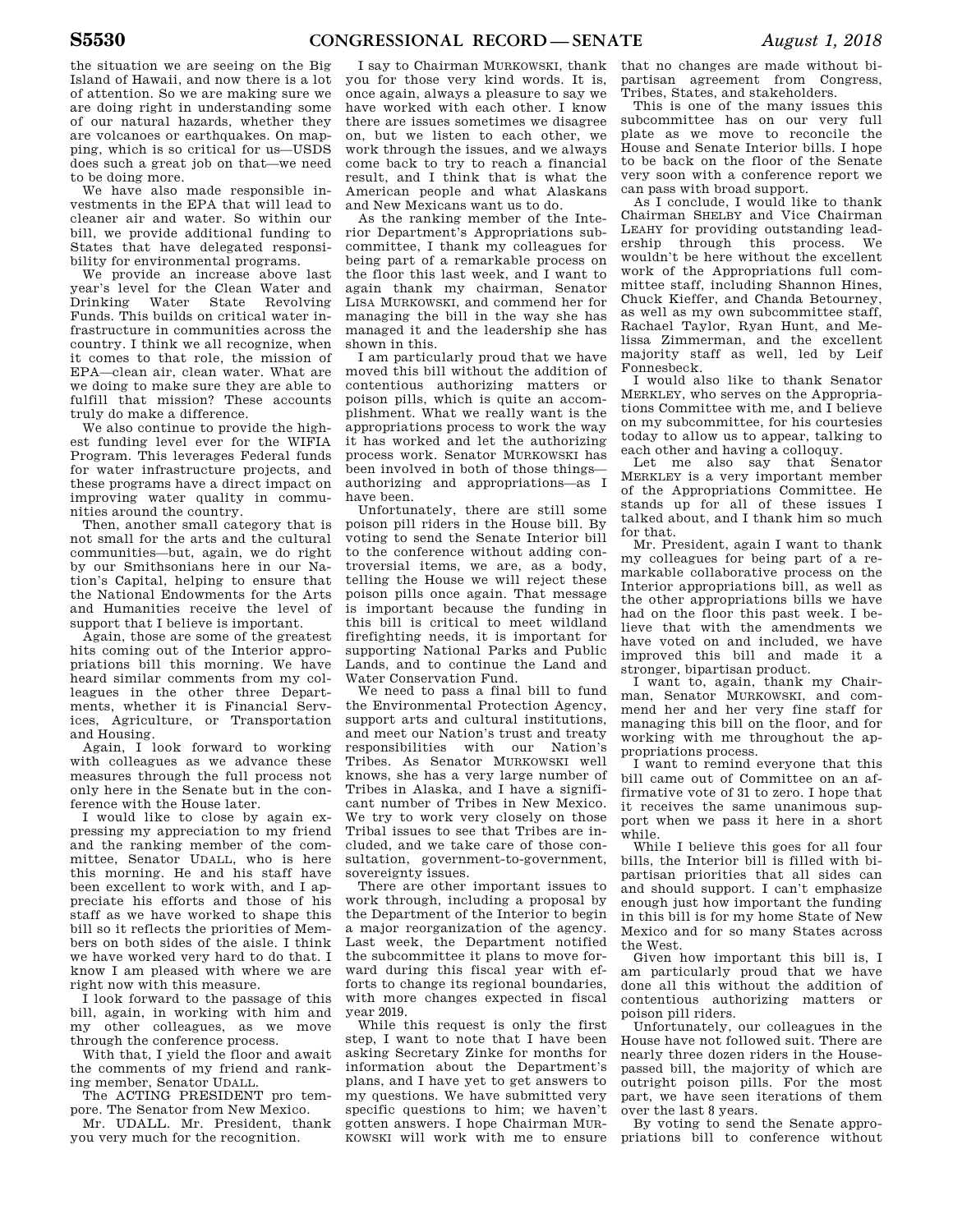adding controversial items, we are, as a body, telling the House that we will reject these poison pill riders once again.

So I look forward to having the opportunity to conference this bill and to work to pass a clean appropriations bill on a bipartisan basis.

After all, we have so many important issues that we need to address, and we especially want to address them by the beginning of the fiscal year.

We must ensure that firefighting needs are met.

We must work to pass a bill that supports the core work that the Environmental Protection Agency does to protect human health and the environment.

We must work to meet our Nation's trust and treaty responsibilities by increasing funding for Tribal priorities, including healthcare, education, public safety, and social services.

We must fund our national parks and other public lands, protect our treasured landscapes through the Land and Water Conservation Fund and ensure that our Nation's arts and cultural institutions are supported with strong funding levels.

Finally, we must work through other important issues—including a proposal by the Department of the Interior to begin a major reorganization of the agency.

Last week, the Department notified the subcommittee that it plans to move forward with efforts to change the regional boundaries of its bureaus as part of a multiyear effort to reorganize the agency this fiscal year, starting in late August.

Our subcommittee is now reviewing the Department's request through its reprogramming process, which allows us 30 days to review and approve reprogramming proposals. I am cognizant that this request sets the stage for the Department to make other changes to agency operations as proposed in its fiscal year 2019 budget.

I have been asking Secretary Zinke for months for more information basic information—about the Department's plans and how the reorganization will affect work on the ground with States, Tribes, and other partners. I want to know what happens to the Federal jobs that are currently located in New Mexico and other Western States.

So far, I have yet to get answers to my questions, and I have real concerns that the Department is intent to move forward with this first step before the agency has completed Tribal consultations, or fully answered the questions of states, Tribes, and Stakeholders about the big picture.

My questions are the same I would ask any administration: What is the cost-benefit analysis? Who will be moved and where? What are expected impacts to services? And what will the new structure and organizational chart be?

I hope my Chairman, Senator MUR-KOWSKI, will work with me as we try to

get answers during the conference process and will work with me to ensure that no organizational changes are made without a clear plan and without bipartisan agreement from Congress.

This is one of the many issues that this subcommittee has on our very full plate as we go about reconciling the House and Senate Interior bills, but I hope to be back here on the floor of the Senate very soon with a conference report we can pass with broad support.

As I conclude, I would like to thank Chairman SHELBY and Vice Chairman LEAHY for providing outstanding leadership that has culminated in this bill being ready for the Senate today. Passage of this bill is quite an achievement.

We wouldn't be here without the hard work of the full committee staff members, led by staff director Shannon Hines for the majority, and the lead staffers for the minority, staff director Chuck Kieffer and deputy staff director Chanda Betourney. I want to again highlight the excellent work of the staff members of the Interior Appropriations Subcommittee, whom I have already thanked in the record.

Mr. President, I yield to Senator MERKLEY.

The ACTING PRESIDENT pro tempore. The Senator from Oregon.

Mr. MERKLEY. Mr. President, I am glad to be here following my colleague who is the ranking member of the subcommittee and who has done such excellent work, as well as with the Senator from Alaska, in undertaking and really bringing together a vision for their subcommittee that we have needed on this floor for a long time—well done.

I stand here as the ranking member of the Agriculture Appropriations Subcommittee. I am very pleased to be able to pass this bill today—or we will hopefully soon do so—with strong bipartisan support. Appreciation to the chairman of the subcommittee, Senator HOEVEN, and his excellent Appropriations Committee team, including Carlisle Clarke, Elizabeth Dent, Patrick Carroll, and Carlos Elias. They worked hand in hand with my team of Dianne Nellor, Jessica Schulken, Bob Ross, and Teri Curtin. I came to the floor the other day to speak to the excellent work Jessica Schulken has done over her career, serving for nearly two decades on the committee and just being a powerful, intelligent, persuasive, and insightful force in agricultural policy. I think, together, we have produced a very good bill. It provides funding for programs that are important to every American in every community, from the smallest rural town to the biggest city. And we rejected draconian cuts proposed in the President's budget.

Some of the essential items that we find in the Ag appropriations bill include rural development, which is very important to my State and my colleagues on both sides of the aisle—we

have so much going on in our rural towns. It is important to fund our rural business, rural utility service, and rural broadband. Rural business and rural broadband, by the way, were zeroed out by the President and faced draconian cuts. I am so pleased we were able to reach a bipartisan decision to support these rural development programs.

We also support nutrition for Americans. In our country, there is no reason Americans should be going hungry.

We also maintain international assistance, which largely means buying American food and shipping it overseas to places in the world that are desperate. I had the chance to visit some of those areas in Africa and see firsthand how important our contribution to the World Food Program is.

Our environmental programs assist farmers in the stewardship of the land. It is something they have in their hearts, and it is helpful to have the EQIP program and the NRCS to support them.

The Agricultural Research Service is essential and so important to the great diversity of crops we have in my State and the unending list of potential pests, problems, and diseases that occur. We have to continue that research. I recently visited, for example, a wheat research station, and it was fascinating to see. From a distance, you would say: Well, that is just another field of wheat; what could be the issues? Well, it turns out there are all kinds of important issues that require agricultural research. Then there is risk management for our farmers and having that structure to support them so they aren't wiped out in rough times.

It has been a pleasure to work on this subcommittee and to see the broader Appropriations Committee returning to regular order, bringing bills to the floor, having a chance for all Senators to have a say in the process. So here we are in a better place, and I hope it is a course that we can continue.

RECOGNITION OF THE MINORITY LEADER

The ACTING PRESIDENT pro tempore. The Democratic leader is recognized.

Mr. SCHUMER. Mr. President, I ask unanimous consent that I be given the floor and that my time be allocated to leader time.

The ACTING PRESIDENT pro tempore. Without objection, it is so ordered.

NOMINATION OF BRETT KAVANAUGH

Mr. SCHUMER. Mr. President, for several weeks, our Republican colleagues have been stonewalling our efforts to gain access to Judge Kavanaugh's full record on behalf of the Senate and, more importantly, on behalf of the American people. In doing so, they have discarded a tradition of bipartisan cooperation when it comes to requesting a nominee's record.

Whether or not you have been for a nominee, we used to all agree that the Senate should be able to review their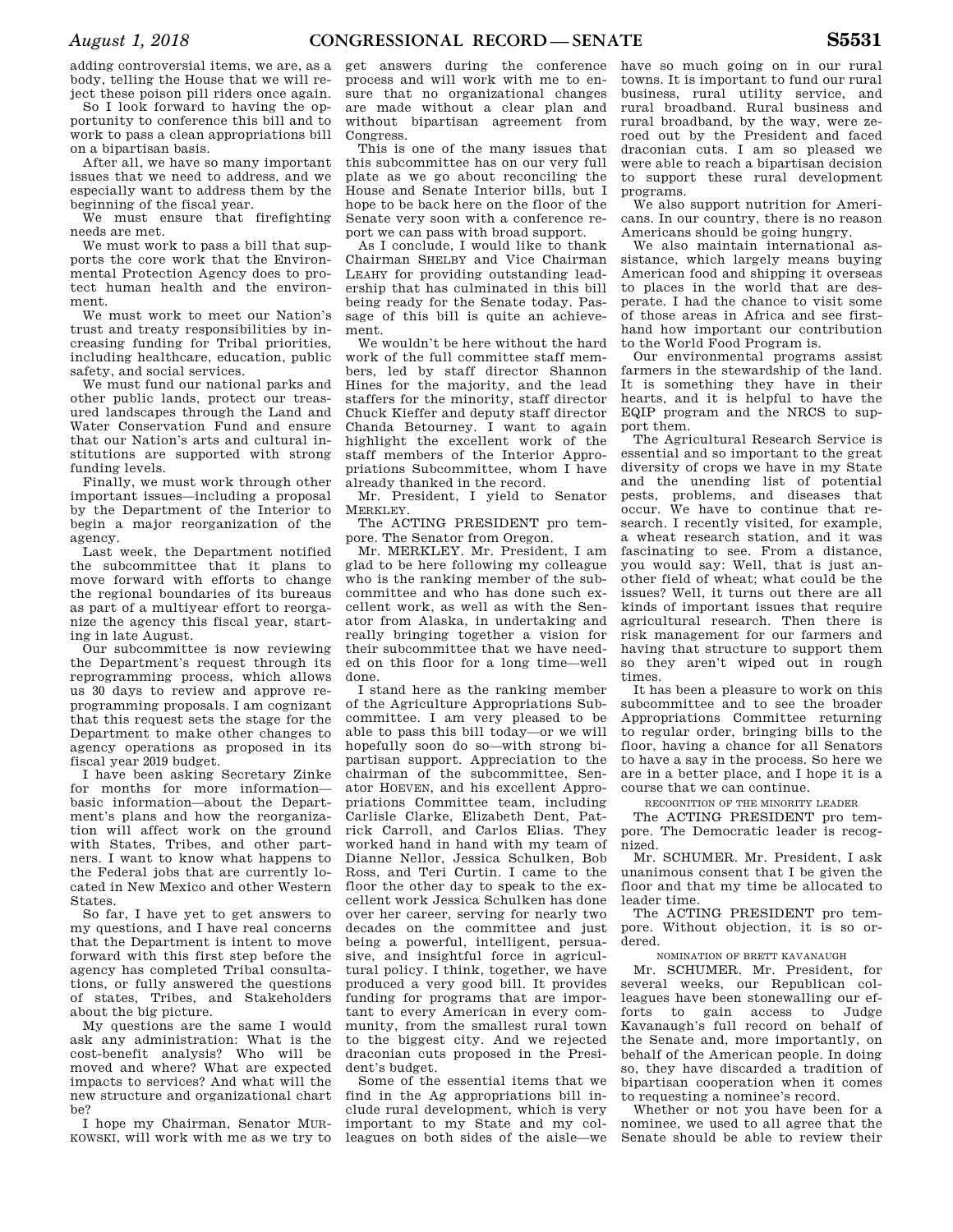full record for the sake of transparency and openness, for a vote, to advise and consent on one of the most important jobs in the country and in the world, a lifetime job of tremendous power, not abstract power. The decisions the Supreme Court makes affect the daily lives of Americans. So this is just incredible.

For Justice Kagan, Democrats joined with the Republican minority to request all of her records. For Justice Sotomayor, Democrats did the same. We could have come up with some fake reasons why you couldn't get the records. We didn't. We believe in transparency and openness. But Republicans are doing a 180-degree reverse now that they are in charge, which leaves a very bad taste in our mouths and in the mouths of the American people. They are saying that what is good for the goose is not good for the gander; that transparency is fine when Democrats are in charge and nominating nominees but no transparency when Republicans are in charge.

Republicans are breaking from the bipartisan precedent, and they are requesting only a subset of Judge Kavanaugh's records from his time in the White House. Chairman GRASSLEY has asked for documents pertaining to Judge Kavanaugh's time in the White House Counsel's Office but none from his 3 years as Staff Secretary—arguably a more important and more revealing job.

Now, adding insult to injury—and this is utterly amazing—we have just learned that even when it comes to the documents concerning Kavanaugh's time in the White House Counsel's Office, the Senate is not likely to get the full picture even on that limited group of documents.

Chairman GRASSLEY has written to the National Archives and the Bush Library to request documents from when Kavanaugh was White House Counsel, and both are working to produce them. But, unlike at the National Archives, the Bush Library—and we know President Bush. I have a great deal of respect for him. I think he is a good man even though I disagreed with him on a whole lot. But he is a close friend of Kavanaugh's, who worked for him, and he is a loyal guy.

So what have they done? The Bush Library has hired a legal team—led by a Republican lawyer with close ties to President Bush and President Trump to prescreen the documents from Kavanaugh's time in the White House Counsel's Office. They are doing the screening—this lawyer who worked for Bannon and who worked for Priebus and so many other Republicans. Pejoratively, you might say he is sort of a hack lawyer. He may be a fine lawyer. But he always works for Republicans. He is a very partisan man, and he is screening the documents that the public can see.

The legal team can cite Executive privilege—that is President Bush's prerogative—to deny the Senate some or

all of the documents, and we believe they may be claiming the discretion to determine whether a document is properly considered a Presidential record at all. That is something only the National Archives can do. They are nonpartisan. They don't have any political pull.

The bottom line is this: The Republican lawyers overseeing the production of documents from the Bush Library may seek to deny the Senate access to documents the National Archives would otherwise bring. Is that incredible? So there is another layer. It is not even all the counsel's documents, because there is a lawyer—a tried-and-true doctrinaire Republican lawyer, tight with so many of the people in this administration—who is determining which documents we get to see and which documents we don't.

Knowing that, I recently wrote a letter to President Bush asking him a simple question: Will he, President Bush, make public Judge Kavanaugh's full record or not? I wanted to be sure there would be little or no daylight between what the Senate received from the Bush Library and what we received from the National Archives. Unfortunately, I did not get a simple answer; I got a reply from the lawyer hired by the Bush Library, draped in legalese and obfuscations, confirming that a team of private-sector lawyers are screening the documents—the limited number of documents—from when Kavanaugh was White House Counsel. He also made clear that ''copies of records that the team of lawyers has reviewed and . . . approved for disclosure'' would be made ''available directly to the Committee.'' That is in this letter right here sent by the lawyers.

Ironically, this offer was presented as a courtesy. Of course, it is plain as day—it means that Chairman GRASS-LEY could access the prescreened documents from the Bush legal team and decline to wait for documents being processed by the National Archives, meaning the Senate and the public will only see what the partisan lawyers want us to see. Some courtesy.

This is not a fishing expedition. This is not an attempt to run out the clock. We are talking about a lifetime appointment to the highest Court in the land. The person who fills this vacancy on the Court will have the power to affect the lives of every single American, now and for decades. Democrats simply want his records to be made available to the Senate and to the public to judge for themselves whether President Trump's nominee is the right choice for our country. The American people deserve that right. But not only are Republicans blocking access to Kavanaugh's record when he was a senior member of the Bush administration, the documents they are requesting are being prescreened by lawyers on their side. It leads you to wonder over and over again, what are the Republicans trying to hide in

Kavanaugh's record? To go to such lengths to tie themselves in knots and pretzels to deny simple documents that people can read makes people ask: What are they hiding? What are they afraid of? Why can't we have open documents, as we had for Kagan and Sotomayor, President Obama's nominees? To go to such lengths to deny the Senate impartial access to this material is telling.

### HEALTHCARE

Mr. President, on healthcare, today the Trump administration has finalized a plan for a type of health insurance that will essentially repeal protections on preexisting conditions and allow insurance companies to cover fewer benefits, not more. These so-called shortterm plans are the very definition of a bait-and-switch. Under the guise of lower premiums, these plans lure Americans in, but they hardly cover anything.

The insurance company will tell you that this plan will cover you for this and that, and then when you read the fine print, it doesn't, even though you are paying a nice-size premium. So there will be no protections in these plans if you develop a preexisting condition. God forbid you find out your son or daughter has cancer. You need help. You are desperate for help. You want a healthy child above anything else. The insurance company can just kick you off. That is not what America should be.

These plans the administration is supporting—allowing, pushing—don't have any protections for preexisting conditions. Many don't cover basic services like maternity care and prescription drugs. How do you like that? You sign up for a plan—no prescription drugs. When you get sick, you discover you are on the hook for much more than you expected, maybe much more than you can afford.

There are stories of people having medical bills close to \$1 million after an insurer used a loophole in their junk plan to deny them coverage. We already know that many of the leading issuers of these junk plans spend less than half of the premiums they receive on healthcare. They pocket the money for profit and for salary, and the poor person who is covered hardly gets anything. There ought to be protections for that.

We don't live in the 1890s; we live in a modern-day America where we believe in the private capitalist system. But we have protections. We have learned through the centuries that people need them. But this administration, aided by some of our colleagues on the other side of the aisle—not all just wants to roll back that clock for the benefit of the big, powerful industries, hurting average, middle-class Americans.

The Trump administration plans to increase premiums for middle-class families and for older Americans. So many who have preexisting conditions will have no choice but to remain in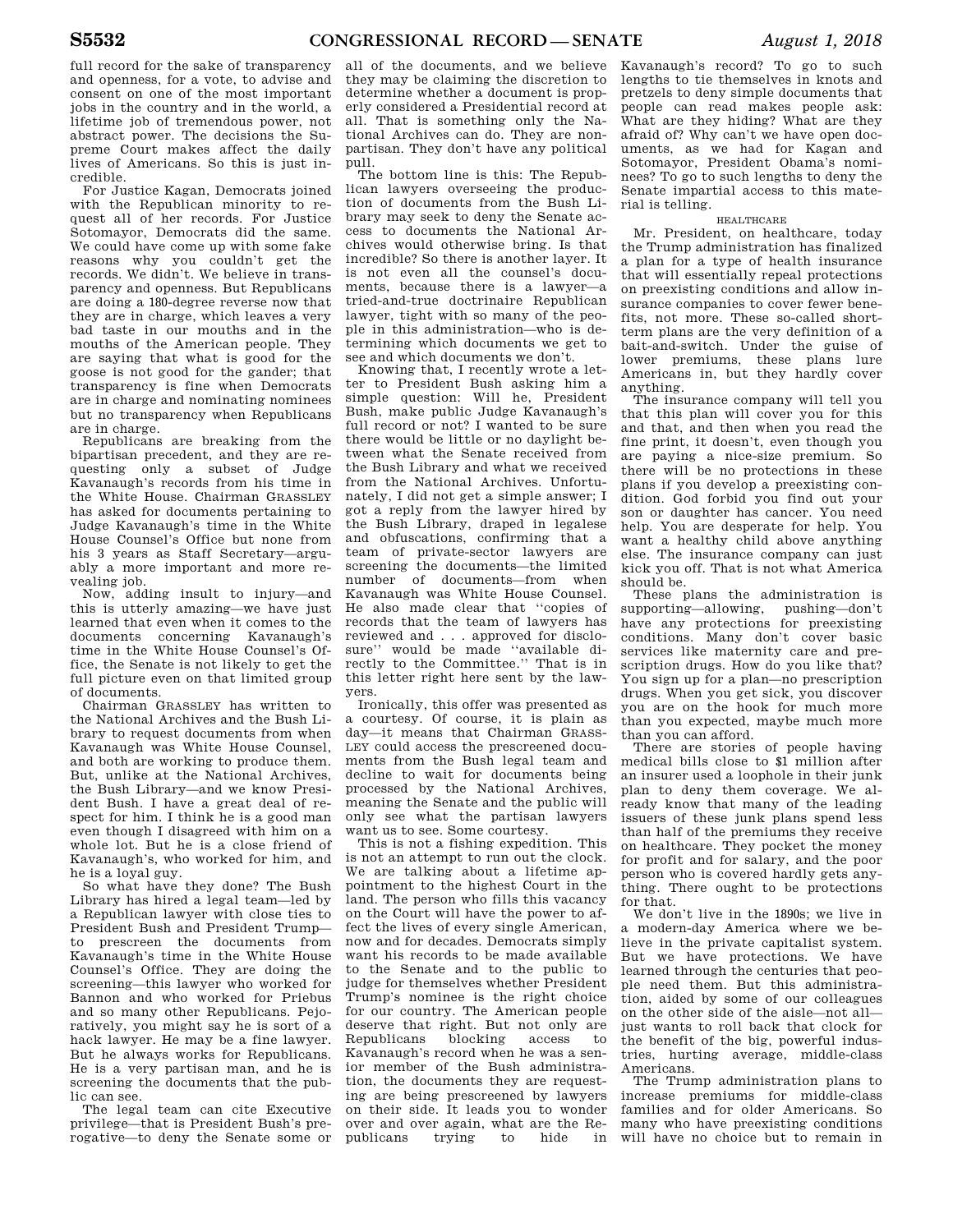comprehensive insurance, and their premiums will go way up. If you are over 50 before you get Medicare, you had better be wary of these too. Even if you don't want to buy the plan, it is going to cost you a lot more—your existing one. Insurers across the country have already cited the prospect of this rule as a major reason for the premium increases that are coming up in 2019, and who knows how much higher the premiums will go now that the rule is final.

Let me be clear. These new shortterm plans are nothing short of junk insurance. They are junk insurance, and the President is pushing them, and our colleagues on the other side of the aisle—many of them, not all—are giving these junk plans a Good Housekeeping seal of approval at the obeisance of big, powerful industry interests. These plans will cost Americans more, both those who sign up for these plans and the many who do not. We Democrats will do everything in our power to stop these junk plans.

Instead of pushing new rules that weaken vital protections for people with preexisting conditions and raising the cost of healthcare for families, President Trump and Republicans in Congress should work together in a bipartisan fashion—as some have tried to do, including the Senator from Maine, who is standing behind me—to lower costs and help the most vulnerable Americans.

I yield the floor and relinquish my leader time.

Mr. REED. Mr. President, I want to take a minute to thank Senator COL-LINS and our staff for their hard work on the THUD bill. Their professionalism and dedication to a thoughtful, bipartisan process has been key to moving this bill smoothly through committee markup and the floor.

Specifically, I want to thank Dabney Hegg, Clare Doherty, Christina Monroe, Nathan Robinson, Jordan Stone, Gus Maples, Rajat Mathur, Jacob Press, and Jason Woolwine.

I would also like to thank the full committee staff: Chuck Kieffer, Shannon Hines, Chanda Betourney, Jessica Berry, David Adkins, and Jonathan Graffeo.

The ACTING PRESIDENT pro tempore. The Senator from Maine.

AMENDMENTS NOS. 3464, 3522, 3524, AND 3402 TO AMENDMENT NO. 3399

Ms. COLLINS. Mr. President, I call up the following amendments and ask unanimous consent that they be reported by number: No. 3464, No. 3522, No. 3524, and No. 3402.

The ACTING PRESIDENT pro tempore. Without objection, it is so ordered.

The clerk will report the amendments by number.

The senior assistant legislative clerk read as follows:

The Senator from Maine [Ms. COLLINS], for others, proposes amendments numbered 3464, 3522, 3524, and 3402.

The amendments are as follows:

#### AMENDMENT NO. 3464

(Purpose: To provide for election security grants)

At the appropriate place in division B, insert the following:<br>SEC. In addition to amounts made

SEC.  $\quad$  In addition to amounts made available for the Election Assistance Commission, \$250,000,000 shall be made available for election security grants: *Provided*, That, of the unobligated balances available under the heading ''Treasury Forfeiture Fund'', \$380,000,000 are hereby permanently rescinded not later than September 30, 2019.

### AMENDMENT NO. 3522

(Purpose: To prohibit the use of funds to enforce standards of identity with respect to certain food)

At the appropriate place, insert the following:

SEC.  $\quad$  None of the funds appropriated by this Act to the Food and Drug Administration shall be used to enforce standards of identity with respect to a food that would be considered adulterated or misbranded for the sole reason that the labeling of such food contains a common or usual name of another food, provided that the name of such other food on the label is preceded by a prominently displayed qualifying prefix, word, or phrase that identifies—

(1) an alternative plant or animal source that replaces some or all of the main characterizing ingredient or component of such other food; or

(2) the absence of a primary characterizing plant or animal source, or of a nutrient, allergen, or other well-known component, that is ordinarily present in such other food.

### AMENDMENT NO. 3524

(Purpose: To appropriate funds to carry out programs relating to the innovation, process improvement, and marketing of dairy products)

On page 324, line 13, strike the colon and insert ''; and of which \$7,000,000 shall be available for marketing activities authorized under section 204(b) of the Agricultural Marketing Act of 1946 (7 U.S.C. 1623(b)) to provide to State departments of agriculture, State cooperative extension services, institutions of higher education, and nonprofit organizations grants to carry out programs and provide technical assistance to promote innovation, process improvement, and marketing relating to dairy products:''.

AMENDMENT NO. 3402

(Purpose: To prohibit the use of funds to carry out the District of Columbia's health insurance individual mandate)

At the appropriate place, insert the following:<br>SEC

SEC. Such a None of the funds made available by Division B of this Act may be used by the government of the District of Columbia to carry out subtitle A of title V of the Fiscal Year 2019 Budget Support Act of 2018 (D.C. Bill 22–753) (requiring residents of the District of Columbia to have health insurance).

The ACTING PRESIDENT pro tempore. The Senator from Maine.

Ms. COLLINS. Mr. President, I ask unanimous consent that I be permitted to proceed with a closing statement for up to 3 minutes.

The ACTING PRESIDENT pro tempore. Without objection, it is so ordered.

Ms. COLLINS. Mr. President, as we near completion of the fiscal year 2019 appropriations bill for Transportation, Housing and Urban Development, and Related Agencies, which has been in-

cluded in the appropriations package before this Chamber, I wish to thank all of my colleagues for working collaboratively with us.

The managers' amendment incorporates 14 T-HUD amendments, which adds to the deliberations that produced the bill that we brought to the floor. In drafting this bill, the ranking member, Senator JACK REED, to whom I am very grateful for his bipartisan collaboration, reviewed more than 800 requests and input from 70 Senators from both sides of the aisle. This truly is a bipartisan product. I also want to thank the staff for their diligence and commitment throughout this process.

Our Transportation-HUD bill makes important investments in our infrastructure and housing programs that will benefit communities and vulnerable families, seniors, young people, homeless veterans, and so many others across the Nation. Improving our infrastructure is also essential for economic growth, personal mobility, and the creation of jobs.

I am pleased that we were able to bring this spending bill to the floor so that Members have a full opportunity to analyze and debate this legislation rather than the past practice of moving all the appropriations bills in one enormous, 1,000-page omnibus. That is a great credit to the Senate, to the Appropriations Committee, and particularly its leaders, Senator SHELBY and Senator LEAHY, and to the majority and minority leaders as well. All of them worked together and made it a goal for us to report all 12 appropriations bills from the Appropriations Committee and bring them to the floor for full and open debate. That is how the process is meant to work. I want to thank my Members on both sides of the aisle and urge my colleagues to support the bill.

Mr. President, I wish to also speak about clarifying FDA regulations on "added sugar" labeling requirements. It is very important to our pure maple syrup and honey producers in the State of Maine.

I rise to thank my colleagues, including Chairman SHELBY, for including in the managers' package an amendment that I offered with Senators KING, SANDERS, HOEVEN, SHAHEEN, and LEAHY to help protect our pure maple syrup and honey producers from labeling requirements that could create widespread consumer confusion and negatively affect these industries.

Although FDA's ''added sugars'' labeling requirement is intended to help educate consumers about a product's contents, complications arise when it is applied to single-ingredient sweeteners like maple sugar or honey. The rule would require the label to state that all sugar in these products as ''added sugar.''

The Maine Maple Producers Association, along with the individual producers it represents, believes that the term ''added sugar,'' when used with a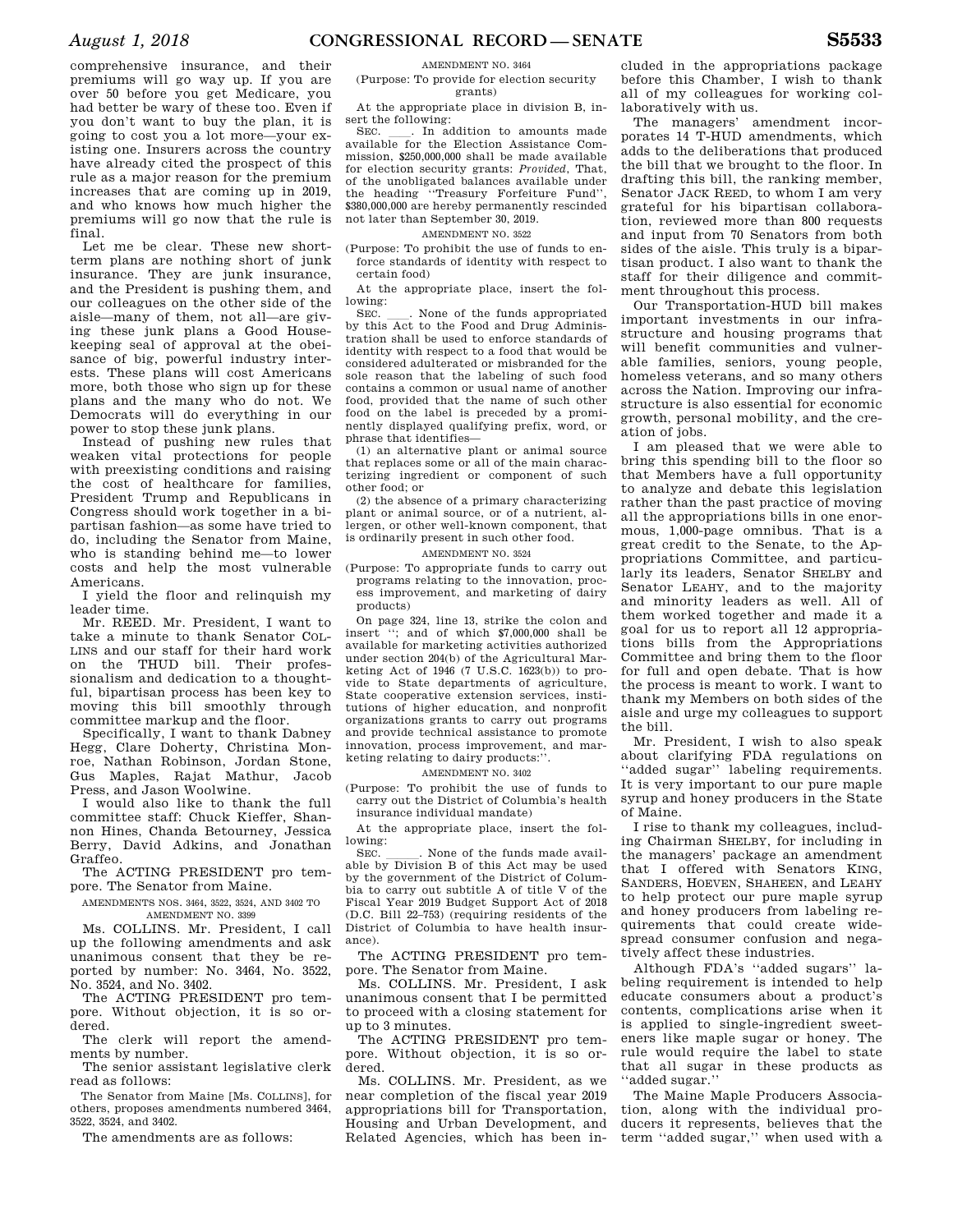single ingredient sweetener, will confuse consumers and misrepresent the product's standard of identity.

Consumers may assume that high fructose corn syrup or cane sugar has been added to the maple syrup, which directly conflicts with the pure and natural image of the product.

Our amendment would ensure that no funds are used to enforce the ''added sugars'' requirement on any single ingredient sugar, honey, agave, or syrup that is packaged for sale as a single ingredient.

I am grateful that FDA has acknowledged the serious concerns expressed in the public comments and by Members of Congress, by declaring its intent to ''swiftly formulate a revised approach.'' While we are committed to ultimately achieving an exemption for single-ingredient sweeteners, passage of this amendment is another signal of strong bipartisan, bicameral opposition to the requirement.

This is a commonsense solution to avoid harmful unintended consequences of a well-meaning rule, and I thank my colleagues for their support. The PRESIDING OFFICER (Mr. SUL-

LIVAN). Under the previous order, all postcloture time has expired.

AMENDMENT NO. 3464

There will now be 2 minutes of debate, equally divided, prior to a vote in relation to the Leahy amendment No. 3464.

The Senator from Oklahoma.

Mr. LANKFORD. Mr. President, today, I rise in opposition to the amendment offered by my friend and colleague from Vermont, Senator LEAHY. My colleagues have heard me stand at this same desk multiple times and speak on the issues underlying the Secure Elections Act, a piece of authorizing language that it is exceptionally important that we actually get passed. This is a bill that Senator KLO-BUCHAR and I, along with Senators HARRIS, GRAHAM, COLLINS, HEINRICH, BURR, and WARNER, have worked on very hard to get done. It is something that is being discussed in the Intelligence Committee hearing that is going on right now. Some of the witnesses spontaneously raised its reforms as some of key steps that we need to take to secure our elections.

But what we are talking about today is not the authorizing language that is needed; it is appropriations dollars. Just 4 months ago, this body appropriated \$380 million to give to the States to help them in their elections. Ninety percent of those dollars have been transmitted, but most of that money is not out the door.

We have \$380 million that is in process, but it will be the end of next year before we know how the States have actually spent it. I believe it is far too early to add another one-quarter of a billion dollars, which is what this amendment would provide, to the States when we don't know how the first \$380 million has even been spent.

The Intelligence Committee did extensive research on how much was Ca: Cas Coo

needed, and the \$380 million amount was what was needed for the moment. I ask us to keep the funding at \$380 million and not add another one-quarter of a billion to that amount.

The PRESIDING OFFICER. The Senator's time has expired.

The Senator from Vermont.

Mr. LEAHY. Mr. President, our intel-<br>ligence community unanimously community unanimously agrees that Russia interfered in the 2016 elections and that there is an imminent threat to the 2018 elections. Our country, our democracy, is under attack, and we should respond. Let's heed the warnings of our intelligence agencies. The lights are blinking red. Let's listen to our State attorneys general and Secretaries of State.

My amendment does provide \$250 million for State election security grants to protect our upcoming election. It helps States improve election cyber security, replace outdated election equipment. We did provide, as the distinguished Senator said, \$380 million in fiscal year 2018. That was the first new funding for election security in years, but more is needed.

The President is not going to act. The duty has fallen to us. Let's not, after an election, find out that this country was defenseless against attacks from Russia, and then say: Oh, gosh, we should have done something.

This is not a partisan issue. Republicans and Democrats have to be concerned. I urge an ''aye'' vote on my amendment to secure our elections.

The PRESIDING OFFICER. The Senator from Oklahoma.

Mr. LANKFORD. Mr. President, I ask unanimous consent that all votes after the first in this series be 10 minutes.

The PRESIDING OFFICER. Without objection, it is so ordered.

The question is on agreeing to the amendment.

Mr. LEAHY. I ask for the yeas and navs

The PRESIDING OFFICER. Is there a sufficient second?

There appears to be a sufficient second.

The clerk will call the roll.

The legislative clerk called the roll.

Mr. CORNYN. The following Senators are necessarily absent: the Senator from North Carolina (Mr. BURR), the Senator from Arizona (Mr. FLAKE), and the Senator from Arizona (Mr. MCCAIN).

The PRESIDING OFFICER. Are there any other Senators in the Chamber desiring to vote?

The yeas and nays were announced yeas 50, nays 47, as follows:

[Rollcall Vote No. 176 Leg.]

| 50<br>л<br>`<br>, , |  |
|---------------------|--|
|---------------------|--|

Ba

| Baldwin           | Corker       | Heitkamp  |
|-------------------|--------------|-----------|
| Bennet            | Cortez Masto | Hirono    |
| <b>Blumenthal</b> | Donnelly     | Jones     |
| Booker            | Duckworth    | Kaine     |
| <b>Brown</b>      | Durbin       | King      |
| Cantwell          | Feinstein    | Klobuchar |
| Cardin            | Gillibrand   | Leahv     |
| Carper            | Harris       | Manchin   |
| Casey             | Hassan       | Markey    |
| Coons             | Heinrich     | McCaskill |

| Menendez<br>Merkley<br>Murphy<br>Murray<br>Nelson<br>Peters | Sanders<br>Schatz<br>Schumer<br>Shaheen<br>Smith<br>Stabenow | Udall<br>Van Hollen<br>Warner<br>Warren<br>Whitehouse<br>Wyden |
|-------------------------------------------------------------|--------------------------------------------------------------|----------------------------------------------------------------|
| Reed                                                        | Tester                                                       |                                                                |
|                                                             | $NAYS-47$                                                    |                                                                |

| Alexander      | Graham              | Perdue   |
|----------------|---------------------|----------|
| Barrasso       | Grasslev            | Portman  |
| <b>Blunt</b>   | Hatch               | Risch    |
| Boozman        | Heller              | Roberts  |
| Capito         | Hoeven              | Rounds   |
| Cassidy        | Hyde-Smith          | Rubio    |
| Collins        | <b>Inhofe</b>       | Sasse    |
| Cornyn         | <b>Isakson</b>      | Scott    |
| Cotton         | Johnson             | Shelby   |
| Crapo          | Kennedy<br>Lankford | Sullivan |
| Cruz<br>Daines | Lee                 | Thune    |
| Enzi           | McConnell           | Tillis   |
| Ernst          | Moran               | Toomey   |
| Fischer        | Murkowski           | Wicker   |
| Gardner        | Paul                | Young    |
|                |                     |          |

NOT VOTING—3 Burr Flake McCain

The PRESIDING OFFICER. Under the previous order requiring 60 votes for the adoption of this amendment, the amendment is rejected.

AMENDMENT NO. 3522 There will now be 2 minutes of debate equally divided prior to a vote in relation to the Lee amendment No. 3522.

The Senator from Utah.

Mr. LEE. Mr. President, I ask unanimous consent to speak for up to 3 minutes.

The PRESIDING OFFICER. Is there objection?

Without objection, it is so ordered.

Mr. LEE. Mr. President, a few years ago, a company in California called Hampton Creek, now known as JUST, Inc., started selling vegan—that is to say, eggless—mayonnaise. Just Mayo was one of hundreds of increasingly popular alternative foods developed in recent decades, marketed to vegetarians, vegans, and people with food allergies or other health concerns.

Understandably, as soon as Just Mayo started to win confidence, it started to attract the attention of top executives in the egg industry. Unfortunately, their intent was not to improve quality or reduce prices. It was, instead, to enlist the government in a pattern that would chill competition.

Under a 1938 Federal law, the Food and Drug Administration has the power to set so-called ''standards of identity.'' Those are rules defining what does and does not qualify as a particular food product. Under these regulations, anything calling its ''mayonnaise'' has to have eggs in it. Just Mayo was being accused of being illegally labeled. It is not just mayonnaise.

Just the other week, the FDA announced a proposed rule that would ban the use of the term ''milk'' for nondairy products. The FDA says milk is ''lacteal secretion . . . obtained by the complete milking of one or more healthy cows,'' and nothing else. The proposed rule change would wipe out almond milk, soy milk, and coconut milk off of our grocery store shelves.

Whatever their original value, these labeling requirements are outdated and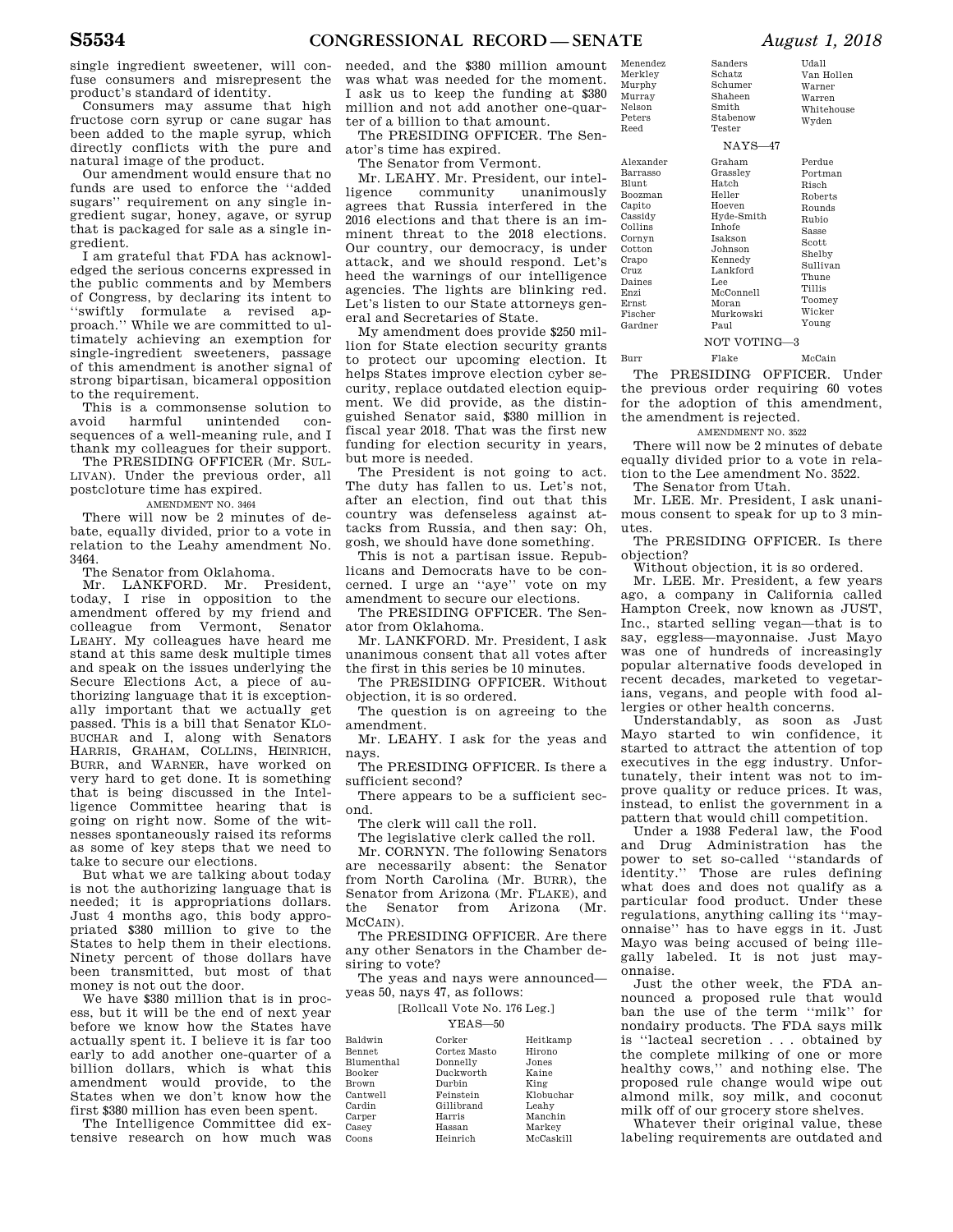they are unnecessary. Consumers are not deceived by these labels. No one buys almond milk under the false illusion that it came from a cow. They buy almond milk because it didn't come from a cow.

The amendment I am offering would protect consumers from these ''standards of identity'' requirements, and they would protect them from this kind of abuse. Specifically, the amendment would prohibit funds from being used to enforce these rules against products simply because of their use of a common compound name—such as where a word or phrase identifies an alternative plant or animal source.

In other words, it would protect products like ''almond milk,'' ''goat cheese,'' and ''gluten-free bread'' from accusations of being illegally labeled. It belongs to consumers, not big agricultural companies. The role of government in the market is to protect competition, not any one competitor. The Federal Government has more important things to worry about than the fake scourge of almond milk.

I urge my colleagues to vote in favor of this amendment.

The PRESIDING OFFICER. The Senator from Wisconsin.

Ms. BALDWIN. Mr. President, I ask unanimous consent to speak for up to 21⁄2 minutes on this amendment.

The PRESIDING OFFICER. Without objection, it is so ordered.

Ms. BALDWIN. Mr. President, I rise to urge my colleagues to oppose my colleague Senator LEE's amendment, which would interfere with the Food and Drug Administration's ability to enforce their regulations related to the names of dairy products. This amendment, if passed, would upend the FDA's review of nutrition innovation as part of its nutrition innovation strategy. It would short-circuit the agency's efforts to review standards of identity and other tools to provide meaningful, accurate information about food products to consumers, and it would block the<br>agency from addressing the agency from addressing the mislabeling of imitation products that use dairy names without meeting the legal requirements to use those terms.  $Bo$ Bu Ca

The FDA currently has an open docket and the public is able to comment on these issues. We should all let that process play out.

But this isn't just an attack on the FDA's process. It is an attack on dairy farmers across the country and in my home State of Wisconsin. This attack couldn't happen at a worse time. Dairy farmers are facing extremely difficult times. In Wisconsin, last year we lost over 500 dairy farms, mostly small and medium family-size farms—almost 6 percent of the dairy farms operating in our State.

Dairy farmers in Wisconsin work hard to meet the various requirements for the milk they produce. This ensures that when a consumer buys a dairy product, it will perform in recipes as expected, and it will contain high-quality nutrients for those consumers.

I want to finish with one key point. There are already existing regulations on the books that define what constitutes dairy. However, the FDA has failed to enforce their own rules as imitation products have used dairy's good name for their own benefit.

I introduced the Dairy Pride Act to force the FDA to stop sitting on the sidelines and to enforce its own rules. Instead of blocking the FDA from doing its job as the Lee amendment would do, we should ensure that the FDA moves forward and enforces its own rules. Dairy farmers in Wisconsin shouldn't be asked to wait any longer.

I urge my colleagues to oppose the Lee amendment.

The PRESIDING OFFICER. The question occurs on agreeing to amendment No. 3522, offered by the Senator from Utah, Mr. LEE.

Mr. LEAHY. Mr. President, I ask for the yeas and nays.

The PRESIDING OFFICER. Is there a sufficient second?

There appears to be a sufficient second.

The clerk will call the roll.

The bill clerk called the roll.

Mr. CORNYN. The following Senators are necessarily absent: the Senator from Arizona (Mr. FLAKE) and the Senator from Arizona (Mr. MCCAIN).

The PRESIDING OFFICER (Mrs. ERNST). Are there any other Senators in the Chamber desiring to vote?

The result was announced—yeas 14, nays 84, as follows:

[Rollcall Vote No. 177 Leg.]

| Booker<br>Heinrich<br>Capito<br>Lee<br>Menendez                                                                                                                                                                                                                                                                                                                                                                                                                                                                                                                                                                                                   | Schatz<br>Sullivan<br>Toomey<br>Young                                                                                                                                                                                                                                             |
|---------------------------------------------------------------------------------------------------------------------------------------------------------------------------------------------------------------------------------------------------------------------------------------------------------------------------------------------------------------------------------------------------------------------------------------------------------------------------------------------------------------------------------------------------------------------------------------------------------------------------------------------------|-----------------------------------------------------------------------------------------------------------------------------------------------------------------------------------------------------------------------------------------------------------------------------------|
| Cassidy<br>Corker<br>Paul<br>Cruz<br>Rubio                                                                                                                                                                                                                                                                                                                                                                                                                                                                                                                                                                                                        |                                                                                                                                                                                                                                                                                   |
| $NAYS-84$                                                                                                                                                                                                                                                                                                                                                                                                                                                                                                                                                                                                                                         |                                                                                                                                                                                                                                                                                   |
| Alexander<br>Gillibrand<br>Baldwin<br>Graham<br>Grasslev<br>Barrasso<br>Harris<br><b>Bennet</b><br><b>Blumenthal</b><br>Hassan<br><b>Blunt</b><br>Hatch<br>Heitkamp<br>Boozman<br>Heller<br><b>Brown</b><br>Burr<br>Hirono<br>Cantwell<br>Hoeven<br>Cardin<br>Hyde-Smith<br><b>Inhofe</b><br>Carper<br>Casey<br><b>Isakson</b><br>Collins<br>Johnson<br>Coons<br>Jones<br>Kaine<br>Cornyn<br>Cortez Masto<br>Kennedy<br>Cotton<br>King<br>Klobuchar<br>Crapo<br>Daines<br>Lankford<br>Donnelly<br>Leahy<br>Duckworth<br>Manchin<br>Durbin<br>Markey<br>McCaskill<br>Enzi<br>McConnell<br><b>Ernst</b><br>Feinstein<br>Merkley<br>Moran<br>Fischer | Murphy<br>Murray<br>Nelson<br>Perdue<br>Peters<br>Portman<br>Reed<br>Risch<br>Roberts<br>Rounds<br>Sanders<br>Sasse<br>Schumer<br>Scott<br>Shaheen<br>Shelby<br>Smith<br>Stabenow<br>Tester<br>Thune<br>Tillis<br>Udall<br>Van Hollen<br>Warner<br>Warren<br>Whitehouse<br>Wicker |
| Gardner<br>Murkowski                                                                                                                                                                                                                                                                                                                                                                                                                                                                                                                                                                                                                              | Wyden                                                                                                                                                                                                                                                                             |

NOT VOTING—2

Flake McCain

The PRESIDING OFFICER. Under the previous order requiring 60 votes for the adoption of this amendment, the amendment is rejected.

AMENDMENT NO. 3524

There will now be 2 minutes of debate, equally divided, prior to a vote in Ernst

relation to Baldwin amendment No. 3524.

The Senator from Wisconsin.

Ms. BALDWIN. Madam President, I rise to urge my colleagues to support my bipartisan amendment with my colleague Senator SUSAN COLLINS. It would spur innovation in the dairy business.

This amendment would do three simple things. It would foster the development of innovative dairy products that respond to consumer demand, support new and existing dairy entrepreneurs to develop their businesses and expand their markets, and provide technical assistance to dairy processors to update their manufacturing processes and meet consumer demand.

Dairy farmers are facing extremely difficult times. These farmers are facing retaliatory tariffs, uncertainty about trade deals and export markets, and low milk prices. This amendment would provide technical assistance and solutions for dairy entrepreneurs so that farmers, dairy co-ops, and other businesses can find new ways to compete, increase their efficiency, and find more homes for the surplus of milk that we have.

I urge my colleagues to support this amendment.

I yield back.

The PRESIDING OFFICER. All time is yielded back.

The question is on agreeing to the amendment.

Mr. COTTON. I ask for the yeas and nays.

The PRESIDING OFFICER. Is there a sufficient second?

There appears to be a sufficient second.

The clerk will call the roll.

The assistant bill clerk called the roll.

Mr. CORNYN. The following Senators are necessarily absent: the Senator from Arizona (Mr. FLAKE) and the Senator from Arizona (Mr. MCCAIN).

The PRESIDING OFFICER. Are there any other Senators in the Chamber desiring to vote?

The result was announced—yeas 83, nays 15, as follows:

[Rollcall Vote No. 178 Leg.]

YEAS—83

|              | + ⊥⊥⊥⊾<br>ັບບ |           |
|--------------|---------------|-----------|
| Alexander    | Feinstein     | Markey    |
| Baldwin      | Fischer       | McCaskill |
| Barrasso     | Gardner       | McConnell |
| Bennet       | Gillibrand    | Menendez  |
| Blumenthal   | Graham        | Merkley   |
| Blunt        | Grassley      | Moran     |
| Booker       | Harris        | Murkowski |
| Boozman      | Hassan        | Murphy    |
| Brown        | Hatch         | Murray    |
| Burr         | Heinrich      | Nelson    |
| Cantwell     | Heitkamp      | Perdue    |
| Cardin       | Heller        | Peters    |
| Carper       | Hirono        | Portman   |
| Casey        | Hoeven        | Reed      |
| Collins      | Hyde-Smith    | Risch     |
| Coons        | <b>Inhofe</b> | Roberts   |
| Cornyn       | Isakson       | Rounds    |
| Cortez Masto | Johnson       | Sanders   |
| Crapo        | Jones         | Schatz    |
| Donnelly     | Kaine         | Schumer   |
| Duckworth    | King          | Shaheen   |
| Durbin       | Klobuchar     | Shelby    |
| Enzi         | Leahy         | Smith     |
| Ernst        | Manchin       | Stabenow  |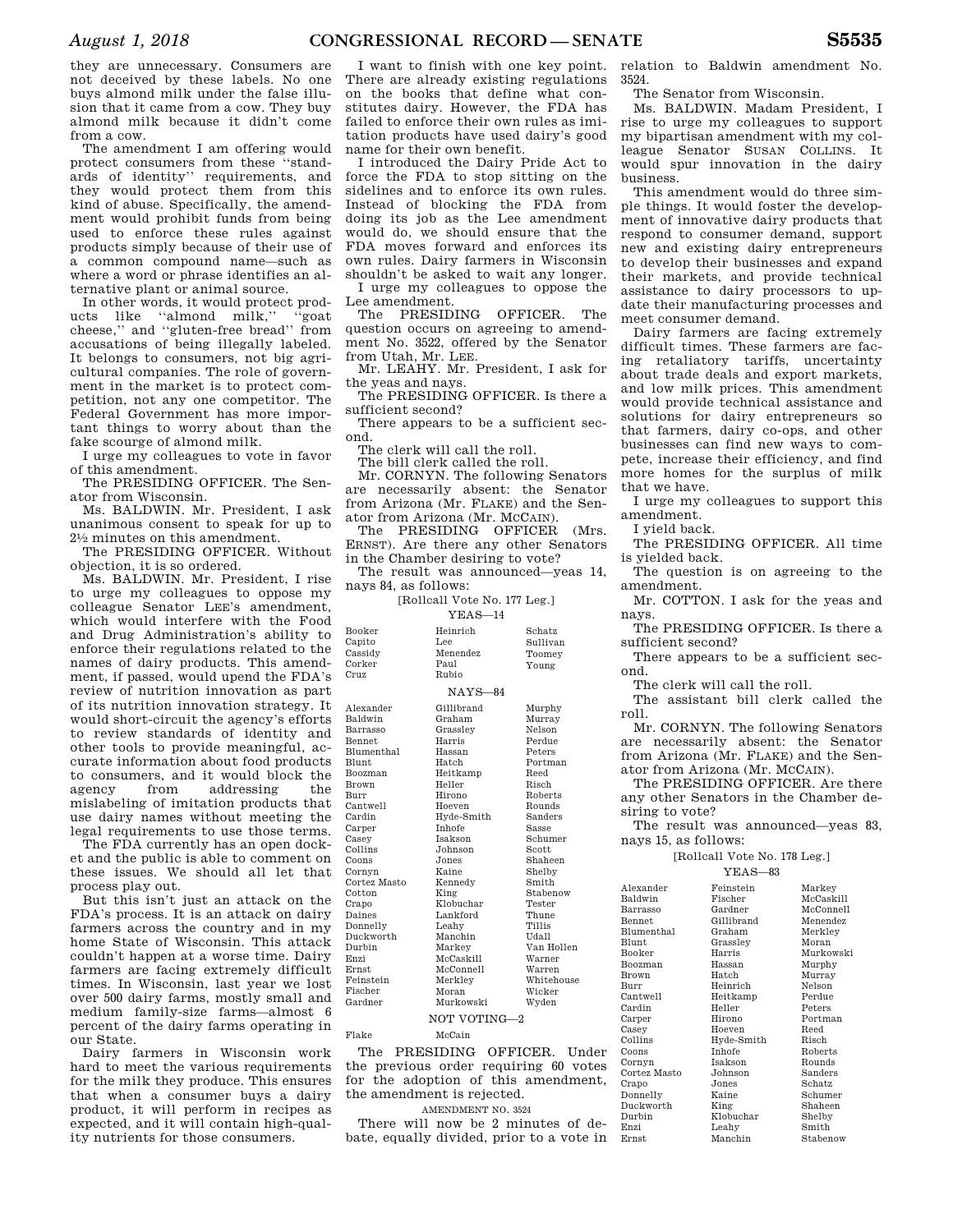| Sullivan<br>Tester<br>Thune<br>Udall | Van Hollen<br>Warner<br>Warren<br>Whitehouse | Wicker<br>Wyden<br>Young |  |
|--------------------------------------|----------------------------------------------|--------------------------|--|
| $NAYS-15$                            |                                              |                          |  |
| Capito                               | Daines                                       | Rubio                    |  |
| Cassidy                              | Kennedy                                      | Sasse                    |  |
| Corker                               | Lankford                                     | Scott                    |  |
| Cotton                               | Lee                                          | Tillis                   |  |
| Cruz                                 | Paul                                         | Toomey                   |  |
|                                      | NOT VOTING-2                                 |                          |  |
| Flake                                | McCain                                       |                          |  |

The PRESIDING OFFICER. Under the previous order requiring 60 votes for the adoption of this amendment, the amendment is agreed to.

#### AMENDMENT NO. 3402

There will now be 2 minutes of debate equally divided prior to a vote in relation to the Cruz amendment No. 3402. The Senator from Texas.

Mr. CRUZ. Madam President, one of the most significant victories for the American people that was in the tax cut legislation we passed last year was that this body and the Congress came together and repealed the ObamaCare individual mandate.

The individual mandate is one of the cruelest and most unfair aspects of ObamaCare. Every year, the IRS fined about 6.5 million Americans because they couldn't afford health insurance. Sadly, the reaction of Democratic politicians in the District of Columbia is to reimpose those fines on the poorest residents in DC. My assumption is that many, if not all, of our Democratic colleagues will vote to do exactly that right now, but let me point out that in DC in 2015, 7,150 people were fined by the IRS and that of those, 75 percent made less than \$50,000 a year in income and 33 percent made less than \$25,000 a year in income. So if you vote to table this amendment, you are voting to raise taxes on low-income DC residents who are struggling to make ends meet.

The PRESIDING OFFICER. The Senator's time has expired.

The Senator from Vermont.

Mr. LEAHY. Madam President, Senator SHELBY and I both worked hard through this process to keep out poison pill riders. This amendment is a partisan poison pill.

We talk about repealing the Federal mandate, but of course, by doing that, we saw a direct premium increase as a result of that repeal. The District of Columbia and States like Vermont passed their own mandates to keep premiums down. Just like Vermont, DC should have the authority to make its own laws. Instead of telling all of those people who claim we must have States' rights, here we are telling the District of Columbia: We will tell you what to do. That is not democracy.

So I move to table the amendment, and I ask for the yeas and nays.

The PRESIDING OFFICER. Is there a sufficient second?

There appears to be a sufficient second.

The yeas and nays were ordered.

The PRESIDING OFFICER. The Senator from Alabama.

Mr. SHELBY. Madam President, I will be brief. I appreciate the Senator's amendment. On policy grounds, I would agree with Senator CRUZ 100 percent. My position on this, though, is clear, and I have consistently voted to repeal ObamaCare and the individual mandate. So it is with reluctance that I support the motion to table this amendment. I do so, I believe, for the good of the appropriations process. We have been able to cut a path back to regular order here by working together in a bipartisan manner. This amendment, I believe, would poison this, would eliminate the bipartisan support we have forged for this package. If we go down this road, I believe we will soon find ourselves back on the path to disorder in the appropriations process. I don't believe any of us want that.

So, again, I support the motion to table this amendment not because I oppose it on policy grounds but because I want to maintain the progress we are making in the appropriations process to go to regular order.

I thank the Chair.

The PRESIDING OFFICER. The question is on agreeing to the motion to table.

The yeas and nays were previously ordered.

The clerk will call the roll.

The senior assistant legislative clerk called the roll.

Mr. CORNYN. The following Senators are necessarily absent: the Senator from Arizona (Mr. FLAKE) and the Senator from Arizona (Mr. MCCAIN).

The PRESIDING OFFICER. Are there any other Senators in the Chamber desiring to vote?

The result was announced—yeas 54, nays 44, as follows:

> [Rollcall Vote No. 179 Leg.] YEAS—54

| Baldwin       | Harris                   | Murray       |
|---------------|--------------------------|--------------|
| <b>Bennet</b> | Hassan                   | Nelson       |
| Blumenthal    | Hatch                    | Peters       |
| Booker        | Heinrich                 | Reed         |
| Brown         | Heitkamp                 | Sanders      |
| Cantwell      | Hirono                   | Schatz       |
| Cardin        | Jones                    | Schumer      |
| Carper        | Kaine                    | Shaheen      |
| Casey         | King                     | Shelby       |
| Cassidy       | Klobuchar                | Smith        |
| Collins       | Leahv                    | Stabenow     |
| Coons         | Manchin                  | Tester       |
| Cortez Masto  | Markey                   | Udall        |
| Donnelly      | McCaskill                | Van Hollen   |
| Duckworth     | Menendez                 | Warner       |
| Durbin        | Merklev                  | Warren       |
| Feinstein     | Murkowski                | Whitehouse   |
| Gillibrand    | Murphy                   | Wyden        |
|               | $NAYS-44$                |              |
| Alexander     | Gardner                  | Perdue       |
| Barrasso      | Graham                   | Portman      |
| Blunt         | Grasslev                 | Risch        |
| Boozman       | Heller                   | Roberts      |
| Burr          | Hoeven                   | Rounds       |
| Capito        | Hyde-Smith               | Rubio        |
| Corker        | <b>Inhofe</b>            | <b>Sasse</b> |
| Cornyn        | <b>Isakson</b>           | Scott        |
| Cotton        | Johnson                  | Sullivan     |
| Crapo         | Kennedy                  | Thune        |
| Cruz          | Lankford                 | Tillis       |
| Daines        | Lee                      |              |
| Enzi          | McConnell                | Toomey       |
| <b>Ernst</b>  | Moran                    | Wicker       |
| Fischer       | Paul                     | Young        |
|               | NOT VOTING <sub>-2</sub> |              |

Flake McCain

The motion was agreed to.

The PRESIDING OFFICER. The majority leader.

UNANIMOUS CONSENT AGREEMENT—CONFERENCE REPORT TO ACCOMPANY H.R. 5515

Mr. MCCONNELL. Madam President, I ask unanimous consent that notwithstanding rule XXII, following disposition of H.R. 6147, the Senate proceed to the consideration of the conference report to accompany H.R. 5515; that the cloture motion on the conference report be withdrawn; that there be up to 1 hour of debate on the conference report, with 30 minutes under the control of Senator RUBIO and 30 minutes under the control of the managers; and that following the use or yielding back of that time, the Senate vote on the adoption of the conference report without intervening action or debate.

The PRESIDING OFFICER. Is there objection?

Without objection, it is so ordered.

SENATOR SHELBY'S 10,000TH VOTE

Mr. MCCONNELL. Madam President, very briefly, on another point, I want to take a moment, as we wrap up this appropriations package, to recognize the distinguished tenure and leadership of our chairman, RICHARD SHELBY.

Earlier this year, Senator SHELBY cast vote No. 10,000 right here on the Senate floor. Like so many of his accomplishments, that landmark seemed to slip by without a whole lot of fuss, but what a remarkable milepost in a very distinguished career.

I imagine this year's appropriations process holds special significance for our chairman. As he took the reins of the committee, he made clear that in working with Senator LEAHY, regular order would be the name of the game. He set his sights on restoring the kind of collaborative process that has historically made our institutions so unique. As we all know, that is a little bit easier said than actually done. Yet, the committee completed a markup process that reported out all 12 spending bills faster than it had in any year since 1988. That was three decades ago. When we close out this package, the Senate will have passed a majority of its annual appropriations measures by the beginning of August for the first time since 2000—18 years ago.

I am sure my fellow members of the Appropriations Committee would agree with me that this productivity is due, in large part, to the leadership of our chairman, RICHARD SHELBY.

So on behalf of the whole Senate, I want to thank him for the work he has done so far and for the accomplishments on behalf of the American people that are yet to come. I want to thank Senator LEAHY, as well, and all of our other colleagues on the committee for their contributions.

The PRESIDING OFFICER. The Democratic leader.

Mr. SCHUMER. Madam President, I would like to join my friend the majority leader in congratulating DICK SHELBY on his 10,000th vote. I knew him before he cast his first vote in the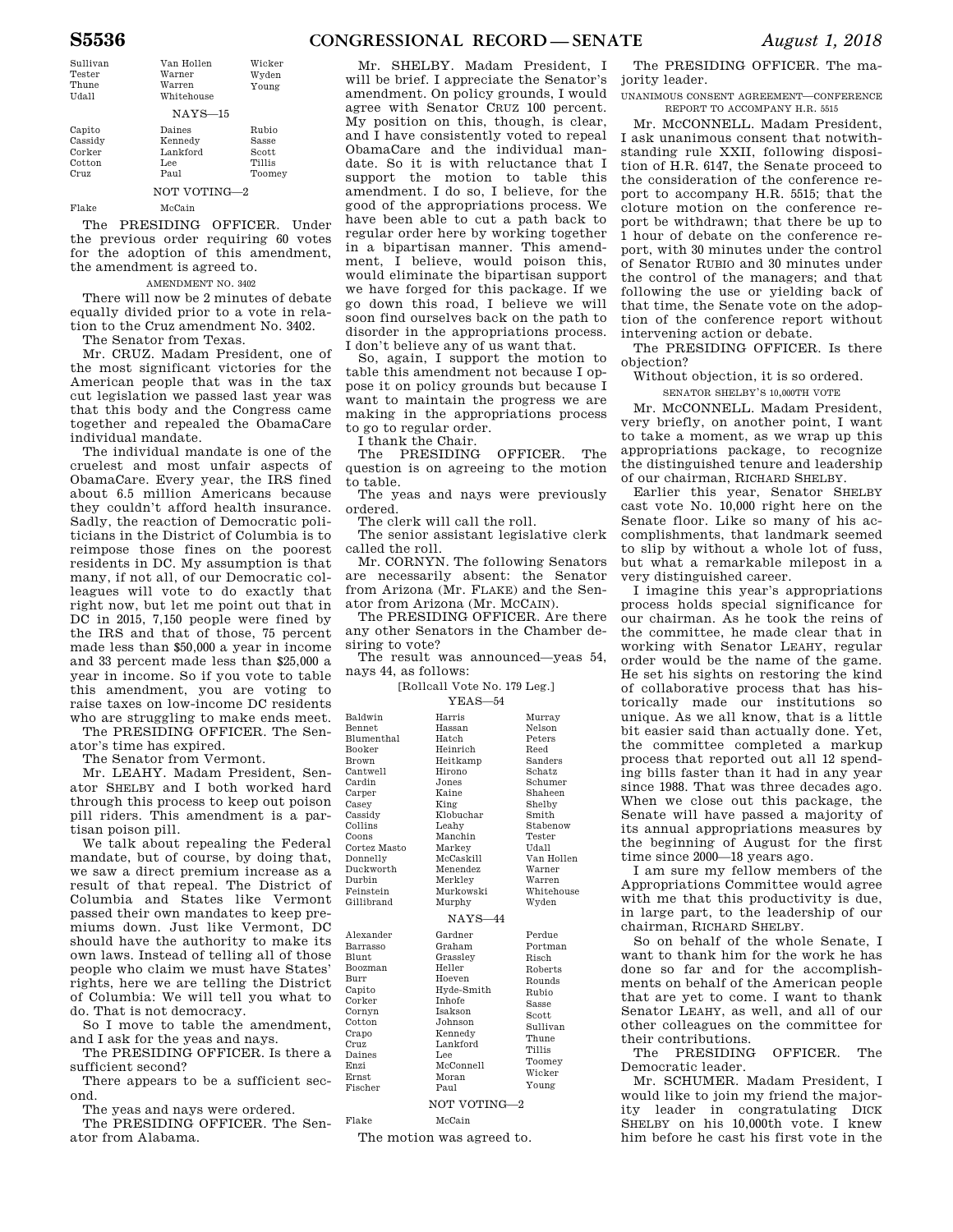Senate, when we were fellow Democrats in the House of Representatives. That was a long time ago.

But one thing has been consonant throughout his career: his decency, his honor, and, most of all, his desire to get things done for his home State of Alabama and for our country. That has led him to be an outstanding leader of the Appropriations Committee.

As the majority leader mentioned, we are working in a remarkably smooth, bipartisan way. We hope that is a precedent of things to come. We hope we will continue to work together and not let any outside forces mess that up—not to mention any names.

He is just a wonderful guy. He really is. We see each other in the gym in the morning. Let me tell you, SHELBY is as fit as ever, huffing and puffing away on the bike. That gives all of us solace because it means he has even more strength to guide us through the appropriations process for many years to come.

I wish to acknowledge his partner in this—they couldn't have done it without working together—Senator LEAHY. It is a great team, and we look forward to continued bipartisanship, compromise, and success.

The Senator from Vermont.

Mr. LEAHY. I yield to the Senator

from Alabama. The PRESIDING OFFICER. The Senator from Alabama.

Mr. SHELBY. Madam President, I thank Senator MCCONNELL and Senator SCHUMER for their kind remarks. I hope my wife was listening to that. What the heck.

We have been working together, and we have to continue that to make the process work, to reach out to each other. Gosh, it is hard work. Senator LEAHY and I differ on a lot of things, but we are together on bringing regular order to the Appropriations Committee because I thought all along we owe it to the American people. We are accountable—both parties, both groups. That is what we have been about.

Thank you again to the leader and Senator SCHUMER for your kind remarks.

The PRESIDING OFFICER (Mrs. HYDE-SMITH). The Senator from Vermont.

Mr. LEAHY. Madam President, I thank the senior Senator from Alabama for his kind words. I also thank our two leaders for their kind words. Senator SHELBY and I met with Senator MCCONNELL and Senator SCHUMER earlier this year, and we said that we want to get the Senate back to what it should be and what it has been. What better way than to do it on the appropriations bills. I have served here longer than anybody in this body. I have seen it when it has worked and when it hasn't worked. Senator SHELBY and I felt we could do it.

I urge an ''aye'' vote on this final passage, second minibus package. Each of these were reported by the Appropriations Committee unanimously, Republicans and Democrats voting together. Some of us said we couldn't agree on the Sun rising in the East, but we agreed.

Incidentally, my dear friend, the Senator from Alabama—I wish to note that the tie I am wearing is one that he and Dr. Shelby gave me for my birthday this year. I thought that might be a good touch.

I thank what both Senators MCCON-NELL and SCHUMER said. They worked very hard with us.

The Agriculture bill continues strong support for our country's farmers. It abandons the Trump budget's proposal to leave rural communities behind and instead invests in rural development and housing programs.

The Financial Services bill supports regulatory agencies that the American people rely on to protect them from unfair, unsafe or fraudulent business practices.

The Interior bill rejects the antiscience know-nothing agenda proposed by the Trump administration by protecting the Environmental Protection Agency from the President's proposed reckless and slashing cuts. It preserves investments that ensure our children and grandchildren will enjoy clean air and water. It supports our National Parks, which are treasures that must be protected for future generations.

Finally, thanks to the bipartisan budget agreement, the Transportation bill contains \$10 billion in new funding compared to fiscal year 2017 to invest in our Nation's housing and infrastructure. Every Member in this body knows of the urgent need to address the crumbling infrastructure that plagues each of our States. This is a good first step.

We are here today because Chairman SHELBY and I, along with the subcommittee chairs and ranking members, worked hard to produce bipartisan bills with input from both Republicans and Democrats. Over the past 2 weeks, the Senate voted on 11 amendments, and agreed to a manager's package that contained 46 amendments important to our Members.

This is the way the Senate is supposed to work: regular order.

Our bipartisan success is due to the SHELBY, LEAHY, MCCONNELL, SCHUMER commitment to move through this process with bipartisan support, at spending levels agreed to in the bipartisan budget deal, and reject poison pill riders and controversial authorizing language.

The House, unfortunately, is pursuing a different path. They are taking up partisan bills filled with poison pill riders that cannot and will not pass the Senate. If our progress is to continue, the bills that come out of conference must be bills that can pass the Senate, which means they must be free of poison pills.

I am disappointed my election security grant amendment was rejected by the Senate. The integrity of our elections, which are the foundation of our democracy, should not be a partisan

issue. It is unfortunate that the Senate voted down funding our States need to help upgrade their election infrastructure and secure our elections from interference by Russia and other foreign adversaries ahead of the 2018 midterms. We need to heed the warnings of our intelligence agencies, of the lights blinking red, of the appeals from the attorneys general, the secretaries of State, and the State and local election officials who are sounding the alarm. This duty has fallen to us, and we must not later be found to have been asleep at the switch, with so much at stake.

But this minibus is the result of hard work and compromise on the part of the chair and ranking member of each subcommittee. While it is not perfect, it will touch the lives of the American people in every State from improving roads to protecting our forests, and I urge that Senators vote ''aye'' on final passage.

If we pass this bill today, we will have passed seven appropriations bills out of the Senate and have a firm commitment to take up two more in the coming weeks. It wouldn't have worked if the chairman had not committed himself to what the rest of us did but also the chairs and the ranking members of the subcommittees we have here—Senators HOEVEN, MERKLEY, MURKOWSKI, UDALL, COLLINS, REED, LANKFORD, and COONS.

I also want to thank the majority staff: Shannon Hines, David Adkins, and Jonathan Graffeo, as well as their subcommittee staff.

I often say that Senators are merely constitutional impediments to their staff. I know my staff has worked long hours. I might get home on a Saturday or Sunday, and they are still working, people like Charles Kieffer, Chanda Betourney, Jessica Berry, Rachael Taylor, Dianne Nellor, Dabney Hegg, Ellen Murray, and all of the subcommittee staff.

Finally, I wish to thank Jessica Shulkin, who is going to be leaving the Appropriations Committee in August after nearly 18 years for the Agriculture Subcommittee. Her expertise, her hard work, and her working in a bipartisan and professional way has advanced our Nation's agricultural policy, helped our rural communities, and has kept USDA and the FDA answerable to Congress. I wish Jessica all the best. She has been a pleasure to work with.

In conclusion, I have a list of all the staff, and I ask unanimous consent that it be printed in the RECORD.

There being no objection, the material was ordered to be printed in the RECORD, as follows:

VICE CHAIRMAN LEAHY LIST OF MINIBUS #2

STAFF FOR THE RECORD

Charles Kieffer, Chanda Betourney, Jessica Berry, Jay Tilton, Rachael Taylor, Ellen Murray, Dianne Nellor, Dabney Hegg, Ryan Hunt, Melissa Zimmerman, Teri Curtin, Hamilton, Reeves Hart, Jessica Schulken, Bob Ross, Christina Monroe, Nathan Robinson, Jordan Stone, Jean Kwon, Shannon Hines, Jonathan Graffeo, David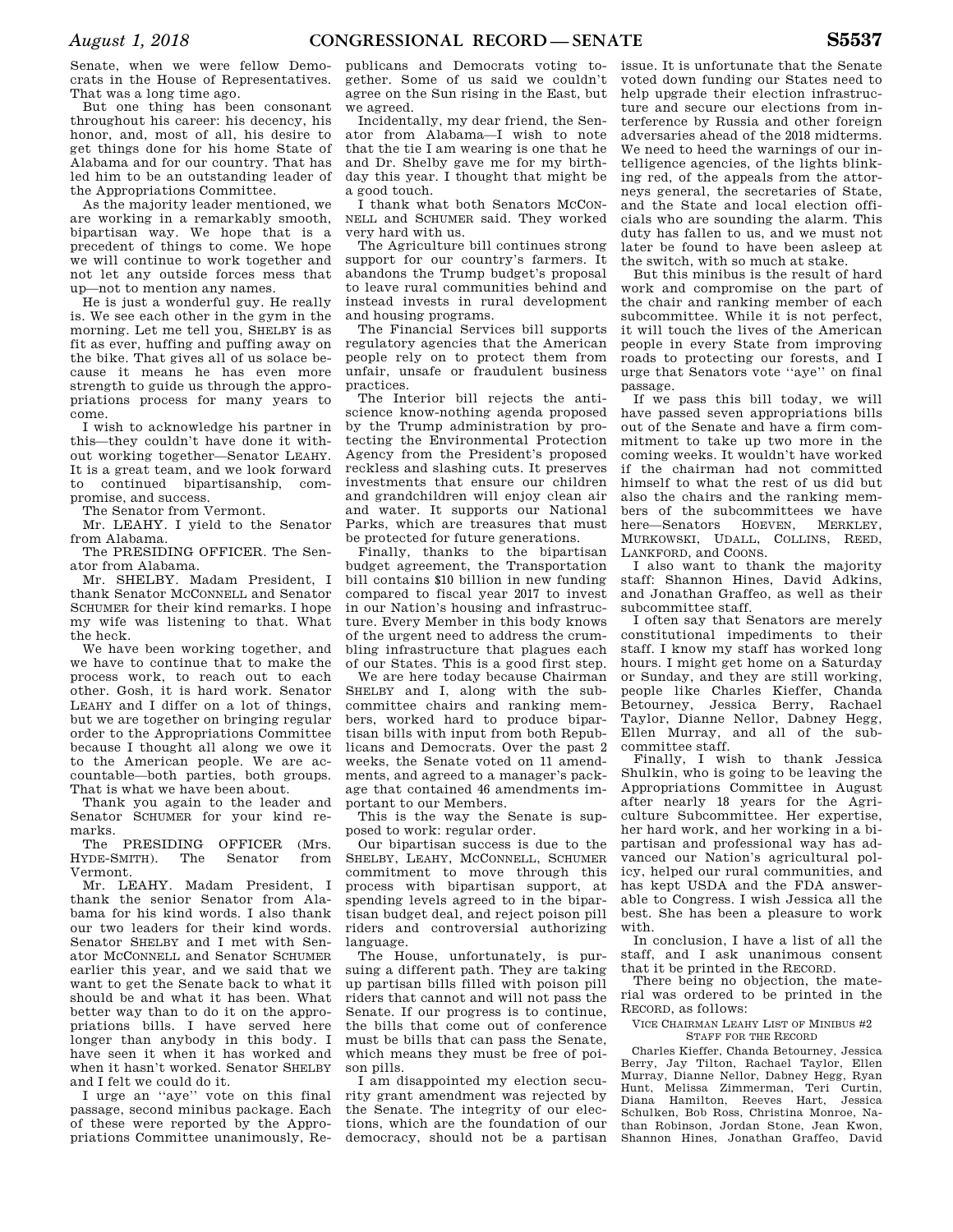Adkins, Leif Fonnesbeck, Andrew Newton, Carlisle Clarke, Clare Doherty, Emy Lesofski, Nona McCoy, Chris Tomassi, Lauren Comeau, Brian Daner, Patrick Carroll, Elizabeth Dent, Gus Maples, Rajat Mathur, Jacob Press, Jason Woolwine.

Mr. LEAHY. In conclusion, I thank Senator SHELBY, Senator MCCONNELL, and Senator SCHUMER. We worked together. It is kind of nice when something works out.

I yield the floor.

AMENDMENT NO. 3400 WITHDRAWN

The PRESIDING OFFICER. Under the previous order, the Murkowski amendment No. 3400 is withdrawn.

AMENDMENT NO. 3399, AS AMENDED Under the previous order, the Shelby amendment No. 3399, as amended, is agreed to.

The amendment was ordered to be engrossed and the bill to be read a third time.

The bill was read the third time.

The PRESIDING OFFICER. There are now 2 minutes equally divided prior to a vote on passage of H.R. 6147, as amended.

The Senator from Alabama.

Mr. SHELBY. Madam President, I want to say again that what we have been doing here, working together in a bipartisan way, is something that Senator SCHUMER and Senator MCCONNELL were talking about hadn't been done basically in 30 years. We are on the right track. We want to stay there. I have said many times to both parties: It is in our interests. The American people expect it. Let's keep working together.

Madam President, before we vote, I want to thank my colleagues for their cooperation in moving this package. In particular, I want to thank leaders MCCONNELL and SCHUMER for bringing these bills to the floor and Vice Chairman LEAHY for his continued partnership throughout the appropriations process.

I also want to congratulate the bill managers and their staffs: Senators MURKOWSKI, COLLINS, LANKFORD, and HOEVEN on the Republican side; Senators UDALL, REED, COONS and MERKLEY on the Democratic side. These valuable members of the Appropriations Committee produced strong and balanced bills, and they have guided an open and disciplined process here on the Senate floor.

I thank them for their excellent work.

We are now making real headway in the appropriations process.

The Committee reported all 12 fiscal year 2019 bills to the full Senate before the July 4 recess all with strong bipartisan support.

The first three bill package passed the full Senate last month by a vote of 86 to 5.

The package now before the Senate contains four additional appropriations bills.

Hopefully—we'll see here shortly this package will achieve the same level of bipartisan support as the last. En Er  $F_{\rm P}$ Fischer

If that holds true we will have passed seven—yes, seven—appropriations bills before August. With only five more to go, I think we can honestly say this train has considerable momentum behind it now.

Next up is the Defense-Labor-HHS package—a package I know senators on both sides of the aisle are very eager to debate.

I hope my colleagues are encouraged by what is happening here, by what we are accomplishing together.

Moving these bills in this way is the right thing to do—not only for this institution, but for our country; for the American people.

When we take up the next package I hope we will continue to work using this framework as our guide.

It is, after all, this framework that has allowed us to return to regular order.

This process is working, let's keep it going.

Again, I thank my colleagues for their cooperation. I urge a ''yes'' vote on this bill and with that I yield the floor.

Mr. LEAHY. Madam President, I yield back the remainder of my time, and I ask for the yeas and nays.

The PRESIDING OFFICER. Is there a sufficient second?

There appears to be a sufficient second.

The bill having been read the third time, the question is, Shall the bill pass?

The clerk will call the roll.

The bill clerk called the roll.

Mr. CORNYN. The following Senators are necessarily absent: the Senator from Arizona (Mr. FLAKE) and the Senator from Arizona (Mr. MCCAIN).

The PRESIDING OFFICER. Are there any other Senators in the Chamber desiring to vote?

The result was announced—yeas 92, nays 6, as follows:

[Rollcall Vote No. 180 Leg.]

### $YFAS = 99$

|                   | 1 LLAN—74      |            |
|-------------------|----------------|------------|
| Alexander         | Gardner        | Murray     |
| Baldwin           | Gillibrand     | Nelson     |
| Barrasso          | Graham         | Perdue     |
| <b>Bennet</b>     | Grassley       | Peters     |
| <b>Blumenthal</b> | Harris         | Portman    |
| Blunt             | Hassan         | Reed       |
| Booker            | Hatch          | Risch      |
| <b>Boozman</b>    | Heinrich       | Roberts    |
| <b>Brown</b>      | Heitkamp       | Rounds     |
| Burr              | Heller         | Rubio      |
| Cantwell          | Hirono         | Sanders    |
| Capito            | Hoeven         | Schatz     |
| Cardin            | Hyde-Smith     | Schumer    |
| Carper            | Inhofe         | Scott      |
| Casey             | <b>Isakson</b> | Shaheen    |
| Cassidy           | Jones          | Shelby     |
| Collins           | Kaine          | Smith      |
| Coons             | Kennedy        | Stabenow   |
| Corker            | King           |            |
| Cornyn            | Klobuchar      | Sullivan   |
| Cortez Masto      | Lankford       | Tester     |
| Cotton            | Leahy          | Thune      |
| Crapo             | Manchin        | Tillis     |
| Daines            | Markey         | Udall      |
| Donnelly          | McCaskill      | Van Hollen |
| Duckworth         | McConnell      | Warner     |
| Durbin            | Menendez       | Warren     |
| Enzi              | Merkley        | Whitehouse |
| Ernst             | Moran          | Wicker     |
| Feinstein         | Murkowski      | Wyden      |
| Fischer           | Murphy         | Young      |

|         | $NAYS-6$     |        |
|---------|--------------|--------|
| Cruz    | Lee          | Sasse  |
| Johnson | Paul         | Toomey |
|         | NOT VOTING-2 |        |
| Flake   | McCain       |        |

The bill (H.R. 6147), as amended, was passed.

f NATIONAL DEFENSE AUTHORIZA-TION ACT FOR FISCAL YEAR 2019—CONFERENCE REPORT

The PRESIDING OFFICER. Under the previous order, the Senate will proceed to the consideration of the conference report to accompany H.R. 5515, which the clerk will report.

The bill clerk read as follows:

Conference report to accompany H.R. 5515, an act to authorize appropriations for fiscal year 2019 for military activities of the Department of Defense, for military construction, and for defense activities of the Department of Energy, to prescribe military personnel strengths for such fiscal year, and for other purposes.

The PRESIDING OFFICER. Under the previous order, the cloture motion is withdrawn.

Under the previous order, there will now be 1 hour of debate, with 30 minutes controlled by the managers and 30 minutes under the control of the Senator from Florida, Mr. RUBIO.

The Senator from North Dakota.

Mr. HOEVEN. Madam President, I ask unanimous consent to be recognized for 3 minutes for comments relating to the appropriations bill prior to the NDAA bill debate.

The PRESIDING OFFICER. Without objection, it is so ordered.

APPROPRIATIONS LEGISLATION

Mr. HOEVEN. Madam President, I want to thank my colleagues for advancing these appropriations bills, specifically the ag appropriations bill.

I also want to thank Senator MERKLEY, my ranking member on the committee. Throughout the process, we have had open communications and have worked to advance the bill and to address amendments brought forward by our colleagues.

I also want to thank specifically Senator MERKLEY's staff—Jessica Schulken, Dianne Nellor, and Bob Ross—for their work, as well as my crew—Carlisle Clarke, Patrick Carroll, Elizabeth Dent, Dan Auger, and Brita Endrud.

This has been a process that has involved other subcommittees as well. I want to thank all of those who have worked on these appropriations bills, including Senator COLLINS and Senator REED and their staffs on the Transportation, Housing, and Urban Development Subcommittee; Senators MUR-KOWSKI and UDALL and their staffs on the Interior bill; Senators LANKFORD and COONS on the Financial Services Subcommittee.

This has certainly been a deliberative process—again, the way regular order is supposed to work. More than a dozen amendments that affected, for example, our agriculture bill have been accepted over the course of the bill. We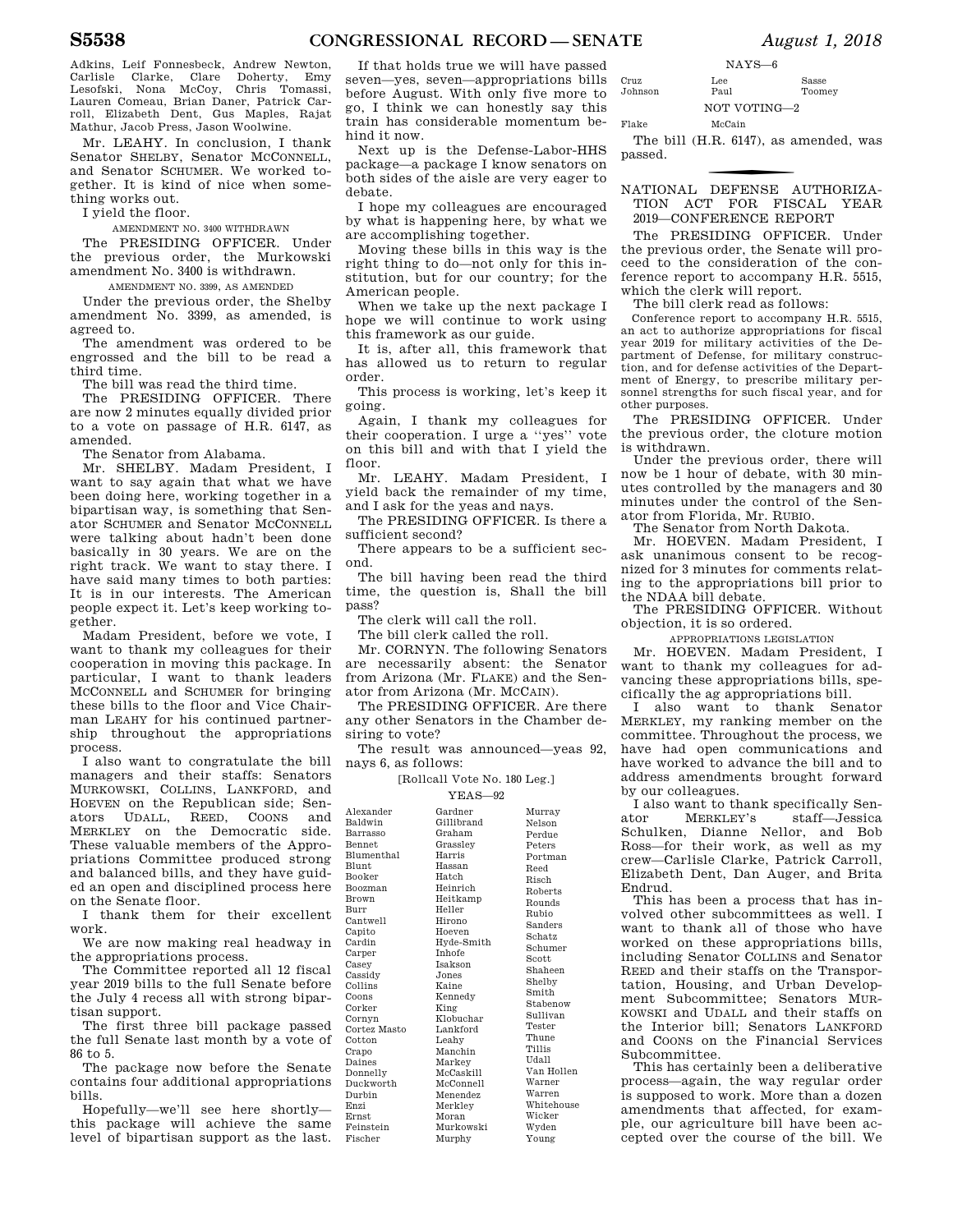voted on others. So I am glad that we have had the open debate and been able to advance these bills, and, of course, particularly the Agriculture appropriations bill.

I will just conclude with what I always like to remind people of whenever we talk about agriculture, and that is good farm policy. It benefits every single American every single day because what our farmers and ranchers do is they produce the highest quality, lowest cost food supply in the world, which benefits every American every day.

I thank the Presiding Officer.

I yield the floor.

The PRESIDING OFFICER. The Senator from Florida.

Mr. RUBIO. Madam President, I am now halfway through my eighth year in the U.S. Senate, and in my time here, I have never once spoken against, voted against, or opposed in any way any of the National Defense Authorization Acts that have come before the Senate. The reason being, despite whatever flaws one might find on most occasions in any piece of legislation, the defense of our country is a fundamental obligation of our Federal Government. It comes before everything else.

State governments run schools and build roads and do all sorts of activities at the State level. Communities do all sorts of things at the local level, but nothing is more important than the defense of our country in terms of a Federal obligation. So I never have opposed a National Defense Authorization Act, and I supported every single one of them, despite the fact that it didn't have everything I wanted and everything I liked, until today.

There is a lot of good in this legislation, and it makes it difficult to be an opponent of it. For Florida, it authorizes over \$200 million for military construction in the State—the littoral combat ship facilities at Naval Station Mayport, air traffic control towers at Whiting Field, F–35 facilities that are important at Eglin Air Force Base, KC– 135 flight simulators at MacDill Air Force Base.

It authorizes the Secretary of the Air Force to build a cyber space facility at Eglin. It authorizes the conveyance of land for the Air Force Enlisted Village, which is a nonprofit corporation consisting of approximately 80 acres next to Eglin for independent living and apartments.

It authorizes the continued development of the B–21 Bomber—work that is being done in Melbourne, FL. It fully supports the Joint Gulf Range Complex, a true treasure for our country, and it is the largest military range in the continental United States.

As for the country, it also has all sorts of other very important things: an over 2.6-percent military pay raise. It increases the Active-Duty workforce by 15,600 personnel, bringing the total to over 1.3 million. It tries to address the pilot shortage. It authorizes \$10.7 billion to buy 77 more F–35 Joint

Strike Fighters, \$193 million in research and development funding for new software and improvements to be incorporated in future years in that program.

It authorizes new missile defense, including \$175 million intended to integrate the THAAD and Patriot Systems batteries in South Korea. It authorizes \$23.7 billion for Navy shipbuilding, an increase of close to \$2 billion over what the President requested. To go on and on, it does many important things in rebuilding our military strength in this country, but it failed on one important front, and that is what I believe to be a very significant and serious threat to the national security and the future of this country—one that we are only beginning to wake up to. For the first time since the end of the Cold War, the United States is engaged in a geopolitical competition with a near-peer adversary.

Since 1991, there has been no other nation on Earth that can project power anywhere close to what the United States could do—until now.

Unlike our country, China is a nation with an ancient history, one that leaves them with a longstanding sense of victimhood but also one that leads them to believe they have a preordained destiny to, once again, be the most powerful nation on Earth. This is what they mean when they constantly use the phrase ''historical determinants.'' In summary, what they are saying is, they are predestined to be the world's most powerful country, and, therefore, they believe they are predestined to surpass the United States geopolitically, economically, and militarily.

This is not a new ambition, by the way. For two decades, they have followed a strategy called hiding their power and biding their time, but all of that changed last year.

In October, at their party congress, their President for life Xi laid out a vision for China and did it in clear, nationalistic terms. He said:

Backed by the invincible force of 1.3 billion people, we have an infinitely vast stage of our era, a historical heritage of unmatched depth, and incomparable resolve . . . we have arrived at a new era, where China is now in a leading position in terms of economic and technological strength, defense capabilities, and composite national strength . . . and with a military which can fight and win.

I will state that you see evidence of this belief in their impressive and massive military buildup and quantum leaps in technological advances. You see how they are working to destroy the current world order that was built by America and our allies and now seek to replace it with one they build and one that will be led by them.

That is how they offer loans—not just to get their companies more business but to give them leverage and footholds in countries, and they do so with no questions asked about democracy or human rights. That is what the Asian Infrastructure Bank is all about. That is the Belt and Road Initiative.

You also see what they are doing to overtake us economically. Their stateled economy runs large trade deficits with everyone while at the same time prohibiting market access to China. You see it in the widespread force technology transfers and the cyber theft, and it is working—5G, for example, will dominate most of the industries of the future, and they are on course to be the world standard on 5G.

By 2020, China Mobile will be the only company in the world that can build a standalone 5G network. Huawei was the first company to gain approval to sell 5G stations in the European Union. They are moving hard to dominate pharma research and genome editing and all sorts of other leading industries for tomorrow. What is outrageous is how much of these advances are built, not just on ingenuity and hard work but on the theft of intellectual property from American companies, oftentimes through research funded by American taxpayers. They do it through cyber espionage. They do it through the forced transfer of technology, where they tell companies who do business in China, not only do you have to partner with a Chinese company, you have to give them the secrets to their trade. See how they are now buying up companies, buying off researchers in American universities and their research.

Now, this is what they are moving toward—to become the most powerful country in the world. Why is that an issue, despite the fact that we seek to not be in second place to anyone? Because you can see what kind of country they will be and what kind of world we will have if they become the world's most dominant power.

You see it, for example, in the conquest of the South China Sea through the military harassment of Southeast Asian nations. You see how they cut tourism to South Korea as leverage over our missile defense deployments; how they restricted exports of rareearth minerals to Japan as leverage over the East China Sea disputes. We saw Filipino agricultural products rot on the docks during the South China Sea fights because they wouldn't let it come in.

You see the threats to our businesses to deny them access to Chinese markets even further if they dare speak in support of President Trump's 301 investigations of Chinese unfair practices.

You see it in a U.S. citizen living in the United States of America—not in China, not anywhere outside our borders—a U.S. citizen living in the United States of America was fired by Marriott Hotel because of a social media post that China complained about. That happened.

You see it most recently by American and United Airlines being forced to change how they describe Taiwan on their website or they would not be allowed to continue to fly to China.

The tactics they use over and over again are not sweeping changes; it is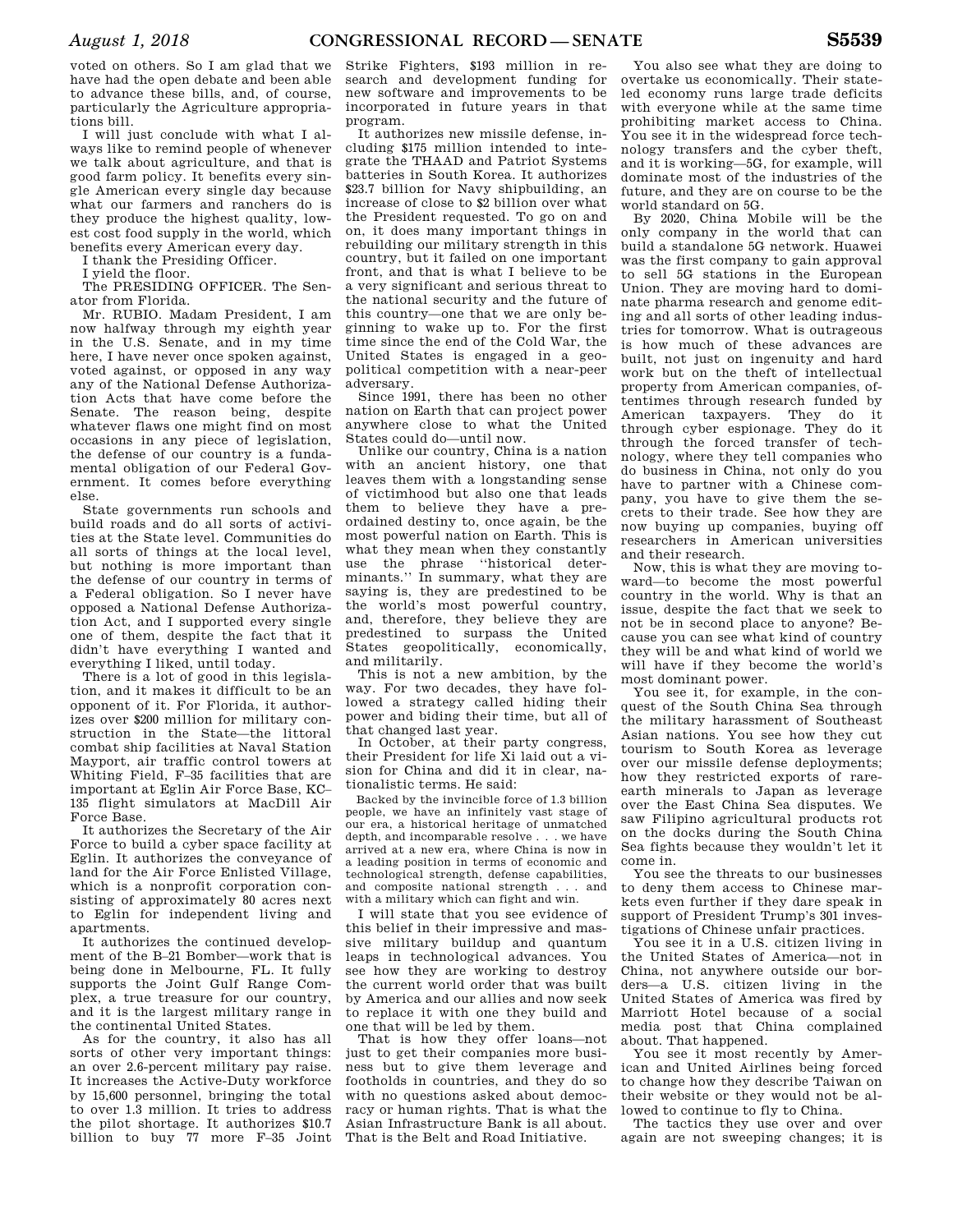typically slow but incremental yet more assertive demands, but over time these demands end up establishing a new normal. It is very much like the example of the frog in a boiling pot of water. If you throw the frog in the boiling pot of water, it jumps out right away, but if you put it in cold water and slowly boil it, it will boil to death and not even know it is boiling. That is what China is doing to the United States and to the world.

There are only two things that China responds to when you confront them. The first is a committed and sustained escalation across the entire relationship between us and them, and the other is invoking the help of our foreign partners. That is why I strongly believe the U.S. should have worked with the European Union, Canada, Mexico, and Japan to confront China, not to start a trade war with them as well. I am happy to see that progress is being made on negotiations with Mexico, and there has been a pause in the challenges of Europe. Perhaps now is an opportunity to be able to do that second part of invoking the help of our foreign partners and confronting these cheating and stealing and unfair practices.

What about a committed and sustained escalation across the entire relationship? I would say to you that, by and large, that has been what this administration has done, and it is having an impact. Just this morning, the New York Times reports about rare rebukes to President Xi's leadership inside of China because these disputes are beginning to have an impact on their economy.

There is one glaring exception, and that is an ill-conceived deal to grant amnesty to a telephone and telecommunications Chinese company called ZTE. To have a committed and sustained escalation across the entire relationship means we can't make threats and back down, and we can't carve out one part of the relationship for a special accommodation. Sadly, that is what happened here.

ZTE is a telecommunications company that was caught—not once but twice—in helping North Korea and Iran to evade U.S. sanctions. As a result, the Commerce Department imposed a penalty on them that basically was an equivalent of a business death penalty. It said that you can no longer buy American microchips. Without that, you can't function and the company was brought to its knees. I would argue that sanctions should have been imposed on them even if they didn't help evade sanctions because of the threat they pose to this country.

If we allow these companies to embed themselves in the telecommunications infrastructure of the United States, it is a severe and significant national security threat to this country and one that grows every single year moving forward. Yet, inexplicably, at some point, for some reason, a deal was struck that allowed ZTE to survive. So

the argument was, well, we are going to put a really big fine on ZTE, and we are going to put people on their board to make sure they are no longer violating sanctions. I will state that if this were only about sanctions relief, that penalty would be sufficient for me and should be sufficient for all. If it were Samsung, Nokia or Ericsson or some other company that had done this, I would say maybe it went too far.

The problem is, those two measures will do nothing to contain the threat that ZTE poses to the United States and our national security. A fine when they are backed by the Chinese Government, a multibillion-dollar fine is nothing. You can put all the businesspeople you want on their board. It is not the businesspeople we should be concerned about, it is the technical people in these companies, the ones who can get ZTE routers embedded in American telecommunications, create backdoor access to our universities so they can steal our research, get into our communications systems so they can intercept our communications in military affairs and economic affairs. They can conduct cyber espionage, commercial espionage, and, potentially, denial of our command and control of our military one day if left unaddressed.

Think about embedding these Trojan horses inside of our telecommunications systems and networks in America. Any company that poses that threat should not be allowed to operate, much less remain in business, and ZTE is one such company.

Even if ZTE tells the Chinese Government we don't want to do this, they will have no choice or they will cease to exist or their leaders will be in jail, and somebody new will replace them who will do it. This is why this is so critical and why in the bill, as passed by the Senate, we reimposed these penalties, and it was taken out in conference.

The threat posed by China and by telecommunications companies are so severe and so significant that it regrettably brings me to the point where I cannot support a bill I have always supported in my time here.

We need to wake up to the threat that China poses to this country because we are running out of time to do so.

Madam President, may I inquire how much time is remaining?

The PRESIDING OFFICER. The Senator has 16 minutes remaining.

Mr. RUBIO. I yield time to the Senator from Maryland.

The PRESIDING OFFICER. The Senator from Maryland.

Mr. VAN HOLLEN. Madam President, I thank the Senator from Florida, and I thank him not only for his leadership on the specific issue that was in the Defense authorization bill regarding ZTE but also for his leadership on the broader issue of protecting the United States against the grand theft of our technology by China and the

risks that China poses to our national security in many areas.

I want to review what happened with respect to ZTE, which is a Chinese telecommunications company.

No. 1, for many years, they have been about the business of stealing technology from American companies. If you look at lawsuits and patent lawsuits filed over the last decade, you will see it has been grand larceny. We have a Chinese telecommunications company that has been ripping off U.S. companies in order to gain a market advantage, and they have been doing that in coordination and cooperation with the Government of China.

They are stealing our technology. What are they using it for? Well, they are a big telecommunications company. We heard testimony from the Director of the FBI, and we heard testimony from the heads of U.S. intelligence agencies that they pose an espionage threat to the United States. All of them have said that it would be a great danger to our national security and the privacy of millions of Americans to let them anywhere near our telecommunications networks.

First, they steal our technology. Second, they plan to use a lot of what they stole from us to spy on us. Then they went about violating U.S. sanctions on North Korea and on Iran, not just once, twice—and then they were caught again. Each time, they were warned, but they continued to flagrantly violate our sanctions.

That is why the Secretary of Commerce, Wilbur Ross, finally got fed up with everything they were doing, and he imposed sanctions on ZTE, including what is called the denial order saying that U.S. companies should not be transferring technology to ZTE, which was then using that technology to get market advantages and to potentially spy on the United States. That was the right thing to do. Secretary Ross made a decision based on the law and based on our national security interests.

A few days later, this is the tweet that went out from the President. On May 13, President Trump tweeted:

President Xi of China, and I, are working together to give massive Chinese phone company, ZTE, a way to get back into business, fast. Too many jobs in China lost. Commerce Department has been instructed to get it done!

That was the tweet. With that tweet, which caught the Secretary of Commerce and so many others by surprise, the President reversed the key sanctions provision that the United States had imposed on ZTE for violating our sanctions and for other bad behavior. This Senate, on a bipartisan basis, said: Wait a minute. Secretary Ross was right. ZTE violated our sanctions. They pose an espionage threat, and, by the way, they have stolen a whole lot of U.S. technology over the years. He was right.

That is why, on a bipartisan basis, we passed a provision that was included in the NDAA to reimpose those sanctions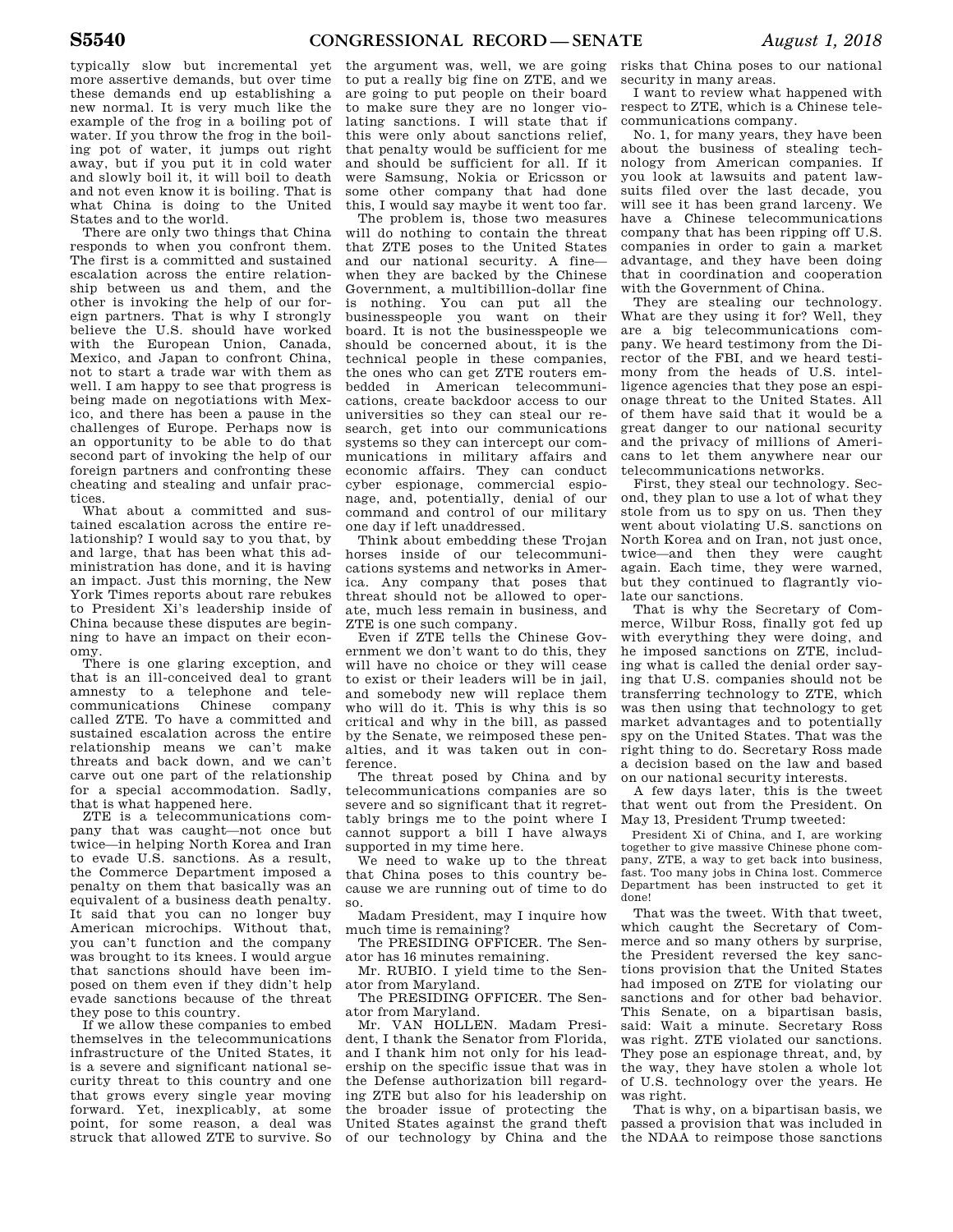that Secretary Ross and the Commerce Department had put on in the first place to protect our national security. Yet, as the weeks went by in the conference committee, despite the best efforts of our ranking member and many others, this got dropped.

This got dropped because the White House wanted it dropped based on that earlier tweet. It got dropped because ZTE had spent \$1.3 million in lobbying fees over the last couple of months. That is a lot of money. It was the highest amount of dollars spent in that period of time for any lobbying issue before this Congress, but it is a pittance for ZTE to pay to get its way and work with the administration to get the provision that had passed the Senate on a bipartisan basis dropped.

I cannot tell you how difficult this is at this point in time. We have a bill before us that in all other respects is a really good bill—and a really good bill for our national security.

I want to commend the chairman and ranking member and others who have been involved in that. But in the middle of a bill that is supposed to help protect our national security, we now have a big hole because, by taking out the amendment we had to penalize ZTE, the final result creates unnecessary exposure.

It is sad to be here today. I am glad to join with my friend and colleague, the Senator from Florida, who has been a leader on this, and I think we both very much regret the fact that the Senate is in this position now and that the country is in the position now.

I thank the Senator for his leadership and yield back to him the remainder of the time.

The PRESIDING OFFICER. The Senator from Florida.

Mr. RUBIO. Madam President, may I inquire how much time I have remaining?

The PRESIDING OFFICER. There are 10 minutes.

Mr. RUBIO. Madam President, I will be brief in closing. I note that the manager of this needs to get through some things to get to our vote.

There are three quick points I want to make. The first thing is that the Chinese have learned how to work our system and how to play us. They know, for example, that they can just go to American companies, go to Washington, go to the White House, go to Congress, and tell them how bad this is for you, and you will get them to change their minds or they just hire lobbyists, as the Senator from Maryland outlined.

One company involved here was Qualcomm. They are the largest seller of chips to ZTE. They were involved in saying: Don't do this. Obviously, they were a customer, they didn't want to lose this customer. Qualcomm had a deal pending in China to purchase a Dutch company. I believe the understanding was if you allow ZTE to survive, not only do you get to keep this company as a customer, but you will

probably help yourself get that deal in China with the Dutch company purchase.

Guess what. On the day after it was announced that the conference committee had dropped this provision, Qualcomm announced it was dropping its pursuit of that deal in China because they couldn't make headway. The Chinese Government doesn't play. They got ZTE to stay alive, and they still blocked the deal.

The second point is this issue: They are a cell phone maker, but the handheld devices they make are the least problematic part of this. They make servers and cameras, and these are embedded in our telecommunications network. That is the way we communicate with each other on commercial secrets or, potentially, military secrets. If it is unclassified or sensitive information, all of it is potentially vulnerable to a company. They don't even need spies anymore. We brought them into our network and continue to do so, not to mention the role they play in networks around the world, which brings me to the last point.

ZTE is a big danger. They are small compared to Huawei, which is a company even bigger than ZTE that poses an even greater systemic risk. If we can't even take on ZTE because they lobby and because of American companies coming here, how are we ever going to take on Huawei or any other dangers they pose to us?

It is time we open our eyes. We are engaged in a geopolitical competition, not with some poor agrarian country trying to catch up but with a global superpower that is quickly nipping at our heels and doing so unfairly, with the intent of replacing us in the world as its most powerful country militarily, economically, geopolitically, and technologically.

The history of America is short in comparison to the great empires of history and the great countries of history. Some 240-odd years in the scope of history is but a blink of an eye. History is full of examples of nations that became complacent and lost their standing and their way of life.

I am not claiming that ZTE alone will be that, but it is a part of a broader problem; that is, we have yet to realize what a significant threat China poses to this country in every realm and every sphere. Until we do, we are going to continue to be in danger of surrendering and forfeiting our way of life and our place in the world. If we do that, the world will be worse off for it. We will have no one to blame but ourselves for failing to act.

I yield the floor.

The PRESIDING OFFICER. The Senator from Rhode Island.

Mr. REED. Madam President, I concur entirely with the comments of my colleagues about the dangers and challenges presented by China in many different dimensions.

I am not going to try to defend President Trump's decision to overrule his

administration's penalties on ZTE for violating our sanctions, but the President's actions created facts on the ground. One of the principal facts was that part of that arrangement was a billion-dollar payment by the Chinese Government to the United States Treasury, creating for the conferees the issue of trying to find a billion-dollar offset if we reimpose this penalty. That billion-dollar offset could come only from military programs of our jurisdiction, end strength of the military, platforms we might acquire; we found it difficult to work our way through that issue.

More important, I think, is the notion that we did not simply drop this issue. In fact, we imposed, by legislation, a government-wide prohibition on the acquisition of ZTE and Huawei products going forward. It is now the law that we prohibit the Federal Government and government contractors from buying or using or providing grants and loans to entities buying or using telecommunications equipment and services provided by the Chinese companies, ZTE and Huawei. Huawei is not ignored here. It is legislatively a prohibition in the bill for future purchases.

We understand, also, that there are some Chinese companies in the video surveillance equipment business that also are threats. They also have been banned going forward with respect to government acquisition or government contractor acquisitions. So we have recognized this issue, and we have done, I think, what we could do to ensure that our national security is not compromised in the future by ZTE or Huawei equipment.

With that, I suggest that we move forward and pass this legislation, which does a remarkable job of helping the men and women of our Armed Forces.

I will save my further remarks for later.

Mr. CRAPO. Madam President, I rise to speak about title XVII of the NDAA, which reforms the Committee on Foreign Investment in the United States, or CFIUS, and export controls.

The last time CFIUS underwent reform was in 2007.

Recognizing that the foreign investment and national security landscape has changed significantly over the past decade, Senators CORNYN and FEIN-STEIN led the charge by introducing the Foreign Investment Risk Review Modernization Act, FIRRMA, last November.

They and others deserve a tremendous amount of credit for their critical leadership on this issue.

As the Banking Committee examined this issue, it became clear that the appropriate outlet for addressing the national security concerns highlighted by Senator CORNYN and others would involve not only CFIUS reform, but export control modernization as well.

With the help of Senator BROWN and all of my colleagues on the Banking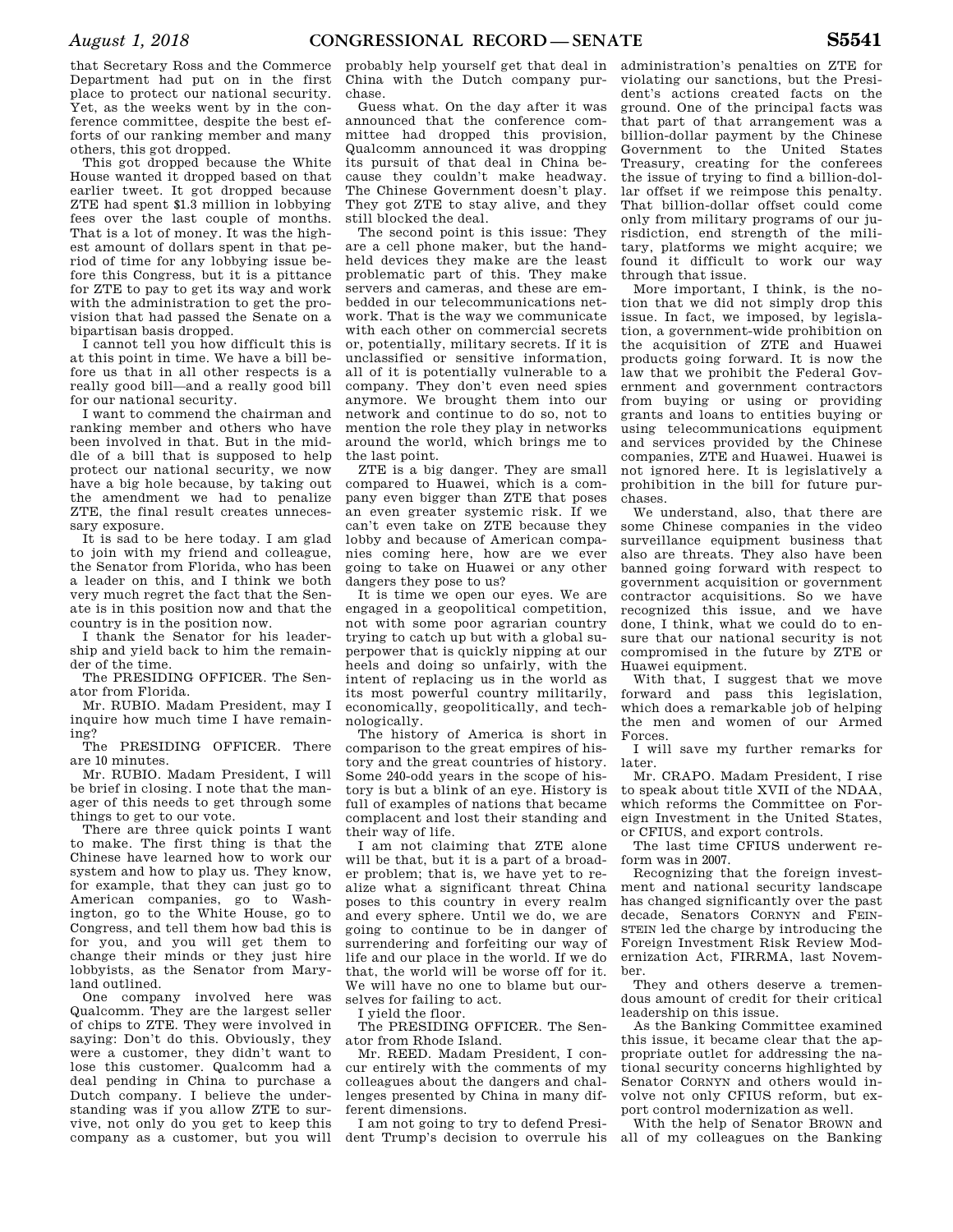Committee, we were able to craft a bipartisan product which passed out of committee in May with a unanimous 25–0 vote.

I thank Senator BROWN and all of my colleagues on the committee for their efforts and contributions to the bill.

Additionally, the bill would not have been possible without the technical expertise and leadership of the team at the Department of Treasury, as well as the Commerce and Defense Departments, and the other interagency stakeholders who provided input. thank them as well.

Throughout the entire process, we received strong support from the Armed Services Committee, who allowed us to include FIRRMA in this year's NDAA and maintained the integrity of the bill in that process. For that, I thank Chairman MCCAIN, Senators REED and INHOFE, and other members of the Armed Services Committee.

Our counterparts on House Financial Services, Foreign Affairs, Energy and Commerce, and Armed Services Committees were equally instrumental in developing the final bill and seeing it across the finish line in the House.

I thank Chairman HENSARLING and Ranking Member WATERS for their leadership on the concurrent House efforts and their work to improve the bill in conference.

I also thank Chairman ROYCE and Ranking Member ENGEL of the House Foreign Affairs Committee for their work in repealing and replacing parts of the Export Administration Act, which was needed since the statute lapsed more than two decades ago.

The final bill that appears in NDAA is the result of months of bipartisan, bicameral, and cross-government efforts to appropriately tailor and modernize CFIUS and export control authorities to ensure the continued protection of U.S. national security, while promoting foreign investments in the U.S.

Notably, CFIUS's jurisdiction is expanded to cover four new areas of investments, namely certain minority, noncontrolling investments pertaining to critical technology, critical infrastructure, and exposure of sensitive personal data; changes in a foreigner's rights regarding a US business; the purchase, lease, or concession by or to a foreign person of certain real estate in close proximity to sensitive facilities; and any other vehicle designed to evade CFIUS.

Additionally, the bill creates a concept of declarations, or ''light filings,'' which may be submitted voluntarily or are required for certain transactions where a foreign government has a substantial interest and may be required for transactions where critical technology is involved.

The bill also makes critical improvements to the administrative workings of CFIUS including timing of reviews, structure, funding, and examination of resource needs.

In addition to modifying parts of the Export Administration Act, the bill re-

quires the President to establish an interagency process to identify emerging and foundational technologies that are not currently subject to export controls and authorizes the Secretary of Commerce to establish appropriate controls on such technology.

To complement those new authorities, the bill strengthens export control enforcement authorities.

The legislation that we are voting on today represents a very serious, bipartisan effort to ensure that our critical technologies are safeguarded, while preserving important free market principles and an open foreign investment environment.

I am proud to support the final product and again thank my colleagues in the Senate, House, and various agencies for their hard work and efforts to advance this critical legislation.

Mr. MENENDEZ. Madam President, tomorrow marks 1 year since President Trump signed into law the Countering America's Adversaries Through Sanctions Act of 2017, CAATSA, which passed with overwhelming bipartisan majorities in both the House and the Senate. He did so with strenuous objections to what he called an encroachment on the Executive's ability to negotiate, and claimed that, ''As President, I can make far better deals with foreign countries than Congress.''

Unfortunately, despite his claims, the President has made no such deal. Russia continues its attacks on our country, with reports this week of another concerted effort on Facebook to influence the 2018 midterm elections. Despite this, the President has repeatedly cast aside the facts of the Russian Government's interference in our democracy and inspires little confidence in this body that he will take seriously the duty to prevent it going forward.

So I remind my colleagues today, we must take on the duty to protect our democracy from foreign interference, and we must continue to work in a bipartisan fashion to ensure appropriate legislative guard rails are in place on the U.S. policy toward Russia, to ensure that the Kremlin's aggression is punished, not excused, and to build resilience so that it will not happen again. The sanctions we enacted in CAATSA, including related to the Russian defense and intelligence sectors that were the source of past attacks against us, are part of this effort.

I strongly oppose language in the conference version of the Fiscal Year 2019 NDAA which expands the scope of a waiver on CAATSA section 231, which requires sanctions on significant transactions with Russian defense and intelligence sector entities. We targeted these sectors specifically because they attacked our 2016 election and imposed sanctions on them to dissuade anyone from doing business with them. The State Department argues that billions of dollars' worth of deals have been turned off as a result of the leverage created by section 231. I fear that these new waiver provisions severely undermine that leverage.

Moreover, CAATSA includes a very important provision, the Russia Review Act codified in section 216, which requires the President to submit a report to the Congress before taking any action to terminate or waive sanctions or issuing a license that significantly alters the U.S. Russia policy. Section 216 imposes a reasonable and necessary limitation on President Trump's ability to precipitously lift sanctions or otherwise alter U.S. policy toward Russia without input from the Congress. This NDAA says that the Russia Review Act no longer applies to defense and intelligence sector sanctions. Without the Russia Review Act, Congress loses its voice and ability to ensure that section 231 has teeth.

It is our ongoing responsibility to hold the executive branch to account in fully implementing the laws we pass, including all of the mandatory provisions in CAATSA and its provision enabling us to review the President's decisions to lift or waive sanctions. This is all the more important given President Trump's inclination to act as a supplicant toward Vladimir Putin and his regime, even as that regime has and continues to attack our country. I strongly oppose the language in the Fiscal Year 2019 NDAA that weakens CAATSA and will oppose any effort in the future toward that end. I will continue to work through other legislative vehicles to continue to go after Russia's most egregious offenders and continue to hold the administration accountable for protecting Americans and American interests.

The PRESIDING OFFICER. The Senator from Oklahoma.

Mr. INHOFE. Madam President, yesterday I had an opportunity to go through and thank all of the appropriate people.

This is arguably the most significant bill that we will have this year—as we have had every year. This is the 58th consecutive year we had a Defense authorization bill. This is dedicated and named after Senator MCCAIN. It is the John S. McCain National Defense Authorization Act. We are very proud of the input we had from his staff and from him, and we went through it in record time.

I certainly thank my counterpart, Senator REED. He and I have worked very closely together for many years.

I yield back the remainder of my time.

Mr. REED. Madam President, I also yield back the remainder of my time and urge passage of the John S. McCain National Defense Authorization Act.

Mr. INHOFE. Madam President, I ask for the yeas and nays.

The PRESIDING OFFICER. Is there a sufficient second?

There appears to be a sufficient second.

The question is on adoption of the conference report.

The clerk will call the roll.

The bill clerk called the roll.

Mr. CORNYN. The following Senators

are necessarily absent: the Senator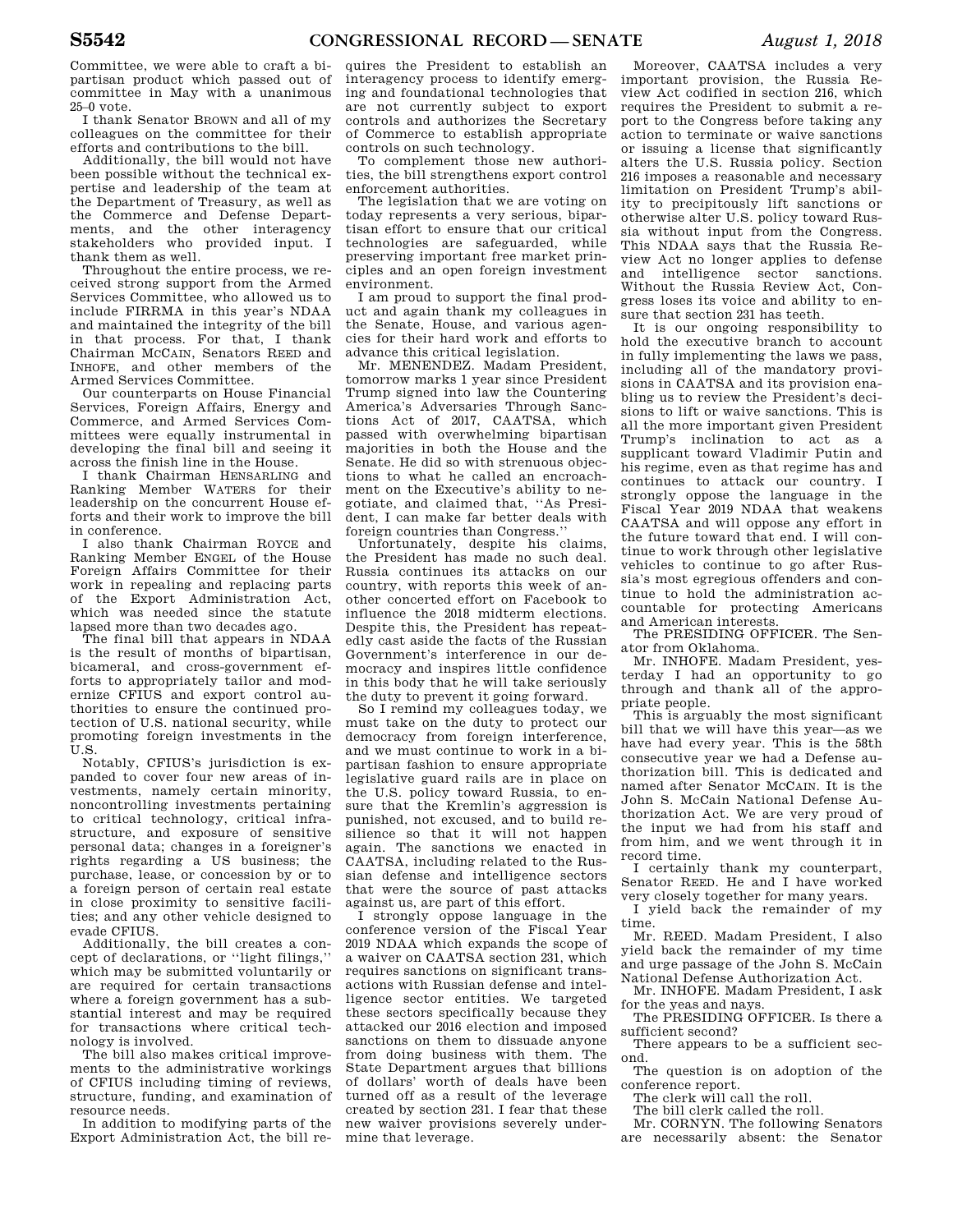from Arizona (Mr. FLAKE), the Senator from Arizona (Mr. MCCAIN), and the Senator from Kentucky (Mr. PAUL).

The ACTING PRESIDENT pro tempore. Are there any other Senators in the Chamber desiring to vote?

The result was announced—yeas 87, nays 10, as follows:

#### [Rollcall Vote No. 181 Leg.] YEAS—87

| Alexander         | Feinstein      | Murphy     |  |
|-------------------|----------------|------------|--|
| Baldwin           | Fischer        | Murrav     |  |
| Barrasso          | Gardner        | Nelson     |  |
| <b>Bennet</b>     | Graham         | Perdue     |  |
| <b>Blumenthal</b> | Grasslev       | Peters     |  |
| Blunt             | Hassan         | Portman    |  |
| <b>Booker</b>     | Hatch          | Reed       |  |
| Boozman           | Heinrich       | Risch      |  |
| <b>Brown</b>      | Heitkamp       | Roberts    |  |
| Burr              | Heller         | Rounds     |  |
| Cantwell          | Hirono         | Sasse      |  |
| Capito            | Hoeven         | Schatz     |  |
| Cardin            | Hyde-Smith     | Schumer    |  |
| Carper            | <b>Inhofe</b>  | Scott      |  |
| Casey             | <b>Isakson</b> | Shaheen    |  |
| Cassidy           | Johnson        | Shelby     |  |
| Collins           | Jones.         | Smith      |  |
| Coons             | Kaine          | Stabenow   |  |
| Corker            | Kennedy        | Sullivan   |  |
| Cornyn            | King           | Tester     |  |
| Cortez Masto      | Klobuchar      | Thune      |  |
| Cotton            | Lankford       | Tillis     |  |
| Crapo             | Leahv          | Toomey     |  |
| Cruz              | Manchin        | Udall      |  |
| Daines            | McCaskill      | Van Hollen |  |
| Donnelly          | McConnell      | Warner     |  |
| Duckworth         | Menendez       | Whitehouse |  |
| Enzi              | Moran          | Wicker     |  |
| <b>Ernst</b>      | Murkowski      | Young      |  |
| $NAYS-10$         |                |            |  |
| Durbin            | Markey         | Warren     |  |
| Gillibrand        | Merklev        | Wyden      |  |
| Harris            | Rubio          |            |  |
| Lee               | Sanders        |            |  |
| NOT VOTING-3      |                |            |  |
| Flake             | McCain         | Paul       |  |
|                   |                |            |  |

The conference report was agreed to. The ACTING PRESIDENT pro tempore. The majority whip.

### f MORNING BUSINESS

Mr. CORNYN. Mr. President, I ask unanimous consent that the Senate proceed to a period of morning business, with Senators permitted to speak therein for up to 10 minutes each.

The ACTING PRESIDENT pro tempore. Without objection, it is so ordered.

### f NOMINATION OF BRETT KAVANAUGH

Mr. CORNYN. Mr. President, earlier this summer I was privileged to be at the White House when President Trump announced his nominee to succeed Justice Anthony Kennedy, whose retirement from the U.S. Supreme Court became effective just a couple of days ago. Judge Kavanaugh's nomination continues the streak that we Republicans in the Senate have been on for the last 18 months under the Trump administration. We have set new records.

Specifically, we set a record last year for the most circuit court judges confirmed in a President's first year, and we set a new record this year with the recent confirmation of President Trump's 23rd circuit judge, Texan Andy

Oldham, who will serve on the Fifth Circuit Court of Appeals, and that was 2 weeks ago.

Keep in mind that we have already set the record with the most judges confirmed in the President's first 2 years, and we still have 5 months to go. That is unprecedented. That is huge. It speaks volumes about the seriousness with which this administration takes its responsibility to fill vacancies on the Federal judiciary and the efficiency with which this Chamber is carrying out its duty to provide advice and consent.

Yesterday, we voted on another outstanding nominee, Britt Grant, for the Eleventh Circuit. To date, the Senate has confirmed 45 Federal judges under President Trump, including Supreme Court Justice Neil Gorsuch, and that includes 24 circuit court or intermediate level judges.

But some people don't like to focus on that record of accomplishment so much. They like to dwell on Judge Kavanaugh, the nominee to succeed Anthony Kennedy, exclusively instead. I understand why the Supreme Court vacancy is a very big deal, but it doesn't give license to engage in hysterical attacks.

We have seen Judge Kavanaugh called almost every name in the book. We have heard that his confirmation would result in the destruction of the Constitution and that the nominee is your worst nightmare and one who wants to pave the path to tyranny.

Well, I just think those sorts of attacks—and hysterical attacks—undermine the very credibility of the speaker, because anybody who knows anything about Judge Kavanaugh knows that none of that is true. We are not going to be distracted from carrying out the confirmation process in the normal established way through the Judiciary Committee first, led by Chairman GRASSLEY, and, then, once we get to the floor, with a debate and vote to confirm the judge, hopefully, well in advance of the next term of the Supreme Court, which begins the first Monday in October.

We know, for example, that Chairman GRASSLEY has already sent a request to the Bush Library to recover many of the records that pertain to the nominee's service when he worked at the White House Counsel's Office. This was a unilateral request, unfortunately, because our Democratic colleagues refused to join us, even after two weeks of negotiations and trying to find a way both sides could agree. This is, unfortunately, another sign of obstruction, which is basically all that our colleagues on the other side of the aisle who are opposing this nomination have left.

Many of the Democrats on the other side have made clear that they really aren't interested in the nominee's qualifications. As I mentioned previously, five of them came out against the nominee before he was even named, in other words, taking the position

that the person nominated by President Trump would not be able to earn their support. Fifteen more, after the nominee was named, came out in opposition. So 20 Democrats have already announced their opposition to the nominee without even taking a few moments even to meet with the judge or getting to learn a little more about his record.

Unfortunately, the role that so many of our friends across the aisle want the judiciary to play is that they are really interested in judges who basically will be results-oriented. In other words, rather than be impartial umpires and call balls and strikes regardless of who is at bat, what they want is somebody who will put the thumb on the scales of justice and reach a preordained result.

But that is not the way judges are supposed to serve under our form of government. Judges don't run for election. They have lifetime tenure. So they are not politically accountable for their decisions at the ballot box like those of us in the political branches of government are.

So some of the rhetoric, as I said earlier, is just over the top. One of our colleagues even said that you would be complicit and evil if you supported this nomination.

Well, we need to be aware of the double standard that applies. There is a stark contrast between Judge Kavanaugh and the confirmation process of Justice Kagan. This time around, our Democratic colleagues requested every single scrap of paper that made its way across the nominee's desk, even when he did not contribute to the policy or content of those documents.

At the time when Justice Kagan was nominated, about 173,000 pages of documents were produced from the time that she worked in the White House Counsel's Office and on the Domestic Policy Council. She and Judge Kavanaugh share in common the fact that they worked in the White House Counsel's Office.

But the difference between Judge Kavanaugh and Justice Kagan is that Justice Kagan didn't have any public judicial record at all. Just compare that to Judge Kavanaugh's 12 years of serving on the District of Columbia Court of Appeals. He has more than 300 written opinions for Members to review and ascertain what kind of judge he would be if confirmed to the Supreme Court.

I am surprised that our Democratic friends are asking for so many documents that are clearly immaterial, because during the nominee's 2006 confirmation hearing for the DC Circuit Court of Appeals, our colleagues did not ask for any documents, which they are now demanding, and specifically, those that came across his desk when he served in the important function of White House Staff Secretary. This is, perhaps, a little understood office, but basically it is an administrative position, where Judge Kavanaugh, at the time, as Staff Secretary at the White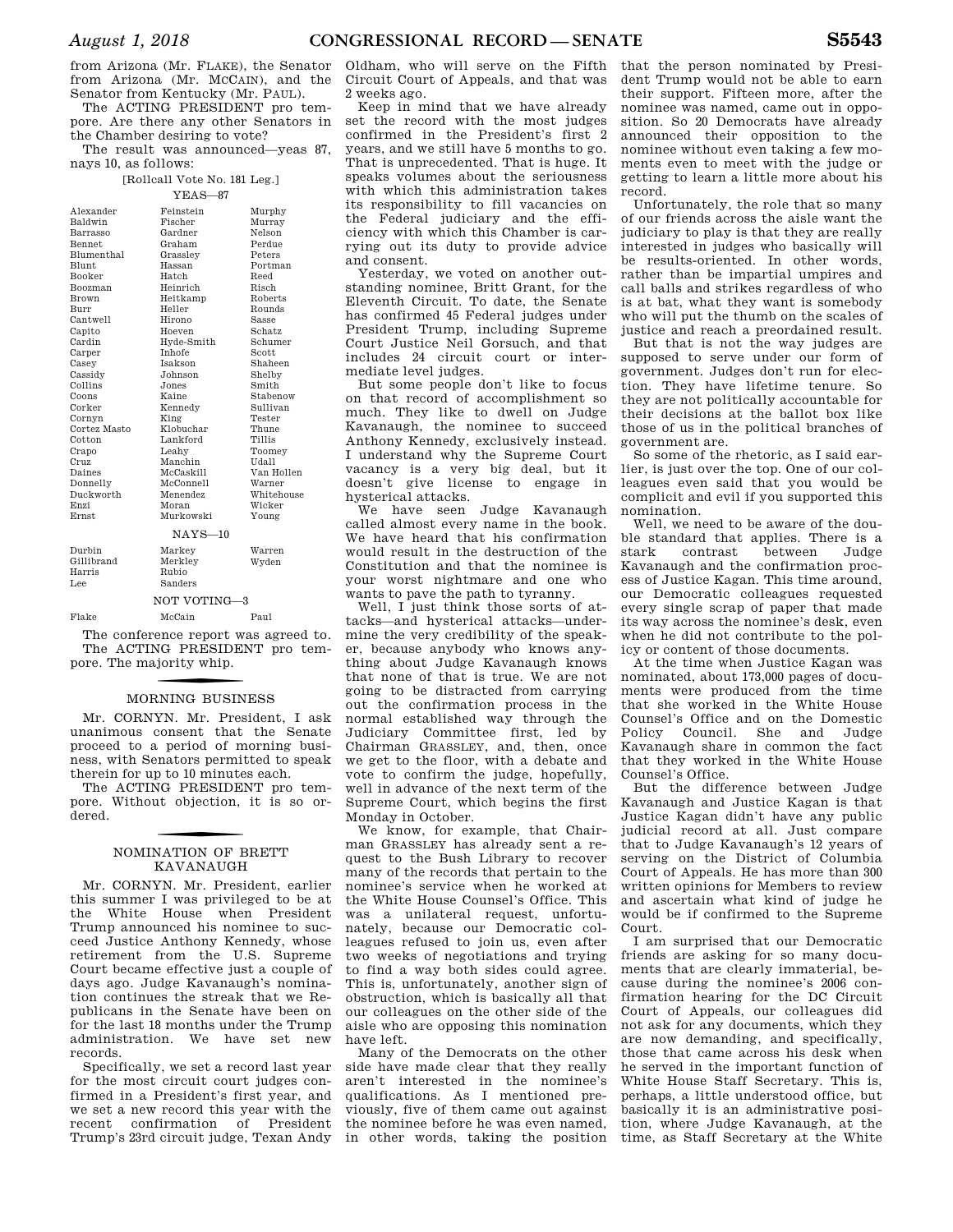House, was responsible for making sure that the documents presented to the President for review had been properly vetted and were in good form. That is the responsibility—not to provide input in terms of the policy or the content of those documents. So he really was more or less a traffic cop for the paper flow across the President's desk. As such, those documents would have no bearing whatsoever on the judge's qualifications or experience and are unnecessary to produce for this confirmation process.

Just as with Justice Kagan's confirmation, there was a bipartisan understanding in 2006, during Judge Kavanaugh's confirmation, that certain documents are unnecessary and should be off limits. In 2006, Judge Kavanaugh responded to the standard questionnaire for appellate nominees. Our Democratic colleagues didn't complain about that at the time. In fact, at Judge Kavanaugh's hearing in 2006, Senator FEINSTEIN, the ranking member on the Judiciary Committee, noted that ''without a record either as a trial lawyer or as a judge, it's very difficult for some of us to know what kind of judge you would be and whether you can move away from the partisanship and into that arena of objectivity and fairness.'' But now our friend from California has 12 years of judicial service and more than 300 opinions she and others—all of us—can review to answer the very questions she said she needed to answer.

So my question is, why are our colleagues across the aisle suddenly claiming they need every email, every memo, and every Post-it note that went across the nominee's desk? Well, we know the reason is because they cannot attack Judge Kavanaugh's judicial record of objectivity and fairness on the DC Circuit. Instead, they are trying to dig through other people's emails and documents and conduct a government-sponsored, taxpayer-funded fishing expedition through the records of the entire Bush White House. I call this the great paper chase.

You have heard us warn that the Democrats' demands for every document from Judge Kavanaugh's time in the White House is nothing more than a stall tactic. Several media reports over the last few days have now confirmed that this is, in fact, their exact strategy. Here is a statement from the San Francisco Chronicle: ''Feinstein, other Senate Dems have plan on Brett Kavanaugh nomination: Stall.

Their broader, coordinated strategy is to delay and stall, not actually vet, the nominee. So for most of them, it really won't matter that Judge Kavanaugh will have more documents produced before his confirmation than any other nominee in American history; it won't matter that some documents have already been released—for example, from his tenure working for the independent counsel; it won't matter that the process is fully transparent and thorough because they have already made up their minds.

To be clear, overwhelmingly, our Democratic colleagues are simply not interested in vetting Judge Kavanaugh because they have already made up their minds to vote against the nomination. I hope the three or four or five Democrats who are still open-minded to confirmation of the judge will encourage their other colleagues to change their approach and to make sure they do what we are required to do under the Constitution once the President has made a nomination like this, and that is to provide advice and consent, not just obstruction and delay and resistance.

Many of the excuses they are now giving, particularly with regard to documents, are merely smokescreens for their true goal, which, as we see here in the San Francisco Chronicle, is simply to stall, stall, stall. They have telegraphed this strategy in the press, and they have made it clear that it is their only shot at blocking this mainstream nominee, because the truth is that Judge Kavanaugh is imminently qualified and well respected by all who know him.

I believe it is our responsibility to continue to vet the nominee and to continue to encourage Members to meet with him and to continue their review of his record—particularly in the last 12 years on the DC Circuit Court of Appeals—because I am convinced that if they do that, they will be willing to support the nominee, if they have an open mind and if they haven't already engaged in the political calculation to oppose the nominee no matter what the reason may be.

I look forward to confirming the judge early this fall. Chairman GRASS-LEY has said he hopes to have a hearing on the nomination and then a vote on the Senate floor in advance of the October term of the Supreme Court. I look forward to helping him keep that schedule and confirming this good man and fine judge to the Supreme Court of the United States.

Mr. President, I yield the floor.

I suggest the absence of a quorum.

The ACTING PRESIDENT pro tempore. The clerk will call the roll.

The senior assistant legislative clerk proceeded to call the roll.

Mr. REED. Mr. President, I ask unanimous consent that the order for the quorum call be rescinded.

The PRESIDING OFFICER (Mr. CORKER). Without objection, it is so ordered.

### f NATIONAL DEFENSE AUTHORIZATION BILL

Mr. REED. Mr. President, I rise to discuss the fiscal year 2019 National Defense Authorization Act.

I am very pleased that we were able to pass the conference report with a bipartisan vote of 87 to 10. I think it represents the quality of the work that was done by my colleagues Senator INHOFE; Congressman THORNBERRY, the chairman of the House committee; and

also Ranking Member SMITH. I thank them for their thoughtfulness and cooperation throughout the conference.

The passage in the Senate follows the passage last week by a vote of 359 to 54 in the House of Representatives—another strong bipartisan endorsement of the legislation on behalf of the men and women in uniform and the national security of the United States.

Also, at this point, I would like to take a moment to recognize Senator JOHN MCCAIN. He has been an extraordinary leader throughout my tenure in the Senate, someone who has been committed to the welfare of the men and women of the military, someone who has spent his life in service to the Nation with courage, with valor, and with exceptional self-sacrifice for all of us. I am sure he is very proud today that this legislation, which bears his name, has passed and become law. Senator MCCAIN has also done something that some people would think impossible; that is, to have a West Point graduate admit that, in many cases, he is indispensable to the national security of the United States. I say that with great affection and great sincerity.

Let me highlight several areas that I think are important in this legislation. The bill includes important personnel funding and policy provisions, including a 2.6-percent, across-the-board pay raise for our men and women in uniform. It fully funds the military services' end-strength requests for fiscal year 2019. We are going to bring our troops—particularly, the Army—to the desired strength of our military leaders. It provides \$50 million in impact aid for heavily impacted local school districts all across the country. This is critical of the quality of life for the families who serve us, as well as their servicemembers.

There are a number of provisions updating the Officer Personnel Management System to enhance recruitment, promotion, and retention of highly skilled officers.

With respect to the Army, the bill fully funds a number of critical Army programs, to include the Abrams battle tanks, as well as Apache and Blackhawk helicopters. The bill also makes targeted investments to improve the range and lethality of Army artillery systems, and it supports the fielding of active protection systems on our combat vehicles in order to better protect our soldiers.

With respect to the Navy, the conference agreement provides additional funds for vessels for the Navy, including two more littoral combat ships, three more ship-to-shore connectors, and a cable repair ship. The agreement also provides additional money to help second- and third-tier contractors ramp up production to support our *Columbia-* and *Virginia*-class submarine acquisition programs.

With regard to the Air Force, the bill provides for additional funding to support the light attack aircraft, or the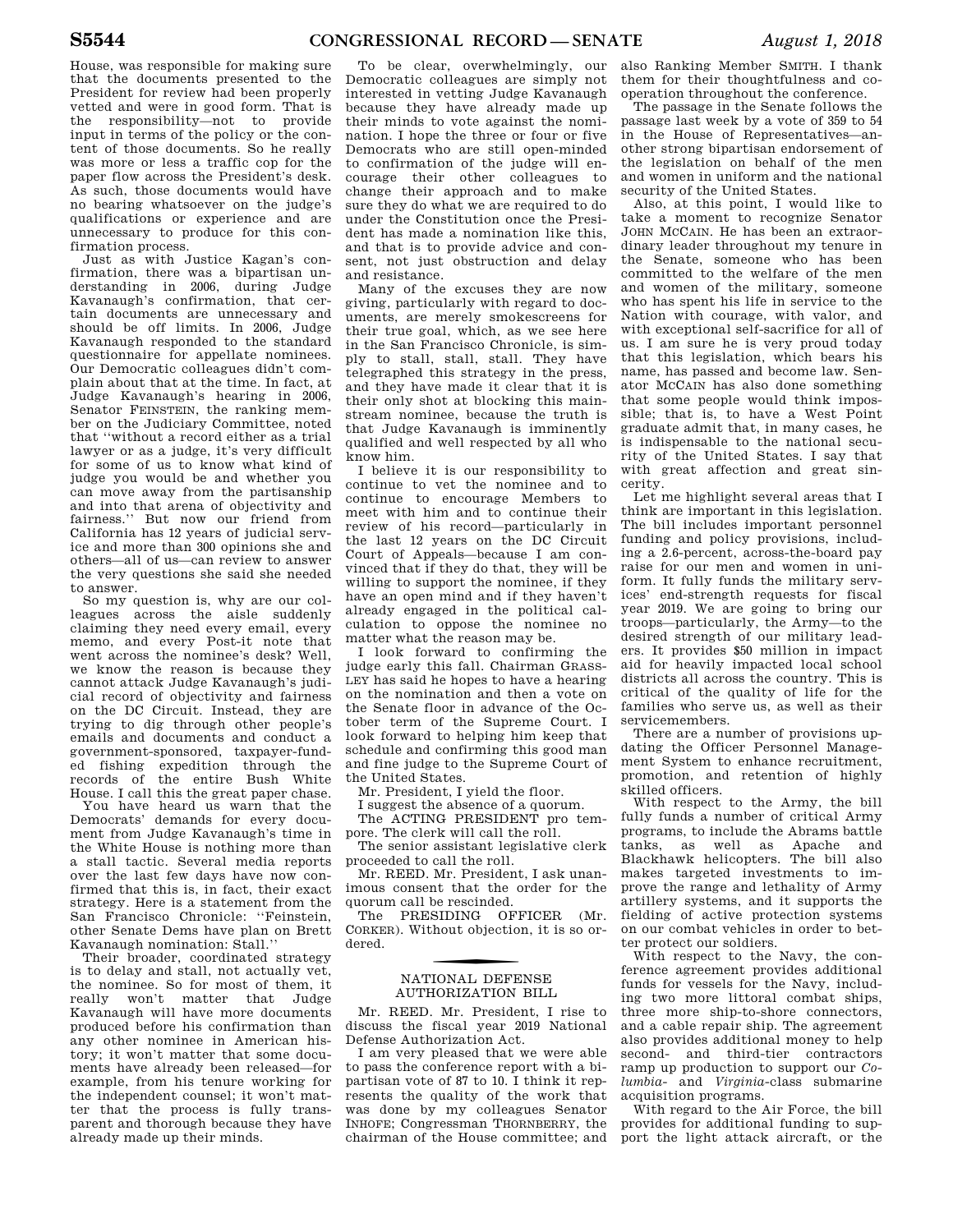OA-X. The agreement also ensures the Air Force will maintain the current capability of the JSTARS aircraft fleet while they develop new capabilities to replace, and perhaps even improve, the current ground support capability of the JSTARS fleet.

This bill represents what has been the hallmark of Secretary Mattis's strategic vision. It reflects the strategic shift toward prioritization of the strategic competition between Russia and China. It supports the President's budget request for resources to deter and, if necessary, defend against aggression from near-peer competitors. This includes \$6.3 billion for the European Deterrence Initiative as a continuing demonstration of our commitment to the security of our European allies and the deterrence of Russian expansionism. It also requires a 5-year plan from the Department for the Asia-Pacific Stability Initiative on the necessary resources and activities that counter China's destabilizing behavior in the region.

The bill also includes a provision calling on the administration to urgently complete a comprehensive strategy to counter Russian malign influence below the level of direct military conflict. Russia attacked the heart of our democracy in 2016, and our intelligence experts warn of even more sophisticated Russian attacks targeting this year's midterm elections. Yet the administration has failed to bring together our military and nonmilitary tools of national power to counter this Russian aggression, despite a requirement in last year's NDAA to submit to Congress a wholeof-government strategy to counter Russian malign influence. This bill expresses the sense of the Congress that the administration should complete a counter-Russian influence strategy without delay.

The conference report also includes a provision that authorizes the President to employ Department of Defense cyber forces to take actions to disrupt the operations of Russian actors attempting to penetrate our election systems and campaign organizations and to plant false and divisive information on social media sites.

As I mentioned, the Secretary's national defense policy, which the President endorses, focuses on the shift to the near-peer adversaries of Russia and China. Our legislation reflects that, but we cannot forget the threat from ISIS and extremist organizations. It persists. This bill continues critical programs aimed at countering these groups. Of note, it extends the Iraqi and Syrian train-and-equip programs at the requested funding levels, while requiring appropriate information with respect to the partner forces to be trained and the expected level of engagement with U.S. forces. This is a prudent approach that recognizes the continued threat from ISIS while ensuring appropriate oversight of these authorities in a dynamic environment.

I am also pleased the bill includes provisions designed to incorporate lessons learned from the campaign against ISIS that could be more effectively used to account for and respond to allegations of civilian casualties going forward.

The bill fully funds the request for U.S. Special Operations Command and includes important provisions to enhance the ability of the Assistant Secretary of Defense for Special Operations and Low-Intensity Conflict to act as the ''service secretary-like'' civilian responsible for the oversight and advocacy of the Special Operations forces that do so much for us.

As we discussed before the vote, the bill also focuses on the issue of the ZTE-Huawei issue that came before this Congress. The conference agreement includes a provision that prohibits the Federal Government and government contractors—this is governmentwide—from buying or using or providing grants and loans to entities buying or using telecommunications equipment and services provided by Chinese companies ZTE and Huawei due to our serious concerns that these companies represent security risks and have violated U.S. sanctions and export control laws.

The provision also bans the use of video surveillance equipment from several Chinese companies due to concerns about security risks and infringement of intellectual property rights. The conferees recognize the burden this ban will place on some telecommunications providers, particularly in rural areas, and included direction that government agencies shall prioritize available funding to enable these providers to replace the equipment they have procured from Chinese companies.

I am also particularly pleased the conference agreement includes a Senate floor amendment that I authored to ensure that as we proceed to develop new or modified nuclear weapons, the Congress is in a position to provide rigorous oversight to any such request. Given the powerful nature of these weapons, it is essential we maintain our oversight capability on this subject matter.

The conference report also contains important oversight language to ensure our Nation can produce the plutonium pits the Department of Defense requires. Los Alamos is our Nation's center of excellence in research and manufacturing of plutonium, and we need to maintain our focus on this laboratory in order to ensure the Department of Defense meets their stockpile requirements with respect to pit production.

The conference report contains a number of important provisions related to Turkey. I want to acknowledge the valuable leadership of Senators SHA-HEEN and TILLIS in this regard. Turkey is an important NATO ally, and the U.S.-Turkey defense cooperation is multifaceted and deep. However, Turkey's announcement of its intent to

buy the Russian S–400 air defense system threatens the integrity of the NATO alliance and would have a significant negative impact on defense cooperation between the United States and Turkey.

In addition, the Turkish Government's unlawful detention of Pastor Brunson and other wrongfully held Americans has raised serious questions and concerns about its commitment to the shared values of the NATO alliance and the rule of law. The NDAA conference report calls for their immediate release and requires the Secretary of Defense, in consultation with the Secretary of State, to report to Congress on the status of the U.S.-Turkey relationship, including the impact of Turkey's potential purchase of the S–400 system on the bilateral relationship.

The report must also assess, should Turkey proceed with the S–400 purchase, what the impact would be of a significant change in Turkey's participation in the F–35 aircraft program, including reduction or elimination of Turkey's participation. The assessment must include the steps required to mitigate the negative impact of such a change on the United States and other international partners in the F–35 program. The provision also prohibits the Department of Defense from delivering any F–35 aircraft to Turkey until the required report is submitted to the appropriate congressional committees.

One issue in this year's NDAA conference negotiations related to Russia sanctions is the Countering America's Adversaries Through Sanctions Act, or CAATSA. CAATSA was an excellent piece of legislation, and the Presiding Officer knows very well because he was the chief author and architect of this bill.

I want to take a moment to explain exactly what the conference report does with respect to CAATSA and how the Defense Department intends to use the limited waiver for secondary sanctions provided in this year's NDAA.

As I said, I strongly support CAATSA. It was a remarkable piece of work, passing this Senate by 98 to 2. Again, it is a tribute to the leadership not only of the Presiding Officer but Senator MENENDEZ of New Jersey and all of our colleagues on the Senate Foreign Relations Committee.

Its sanctions are powerful tools for holding Russia accountable for its interference in our elections and its aggression in Ukraine and elsewhere. As I said, the Senate passed it overwhelmingly, 98 to 2. We have found that the Trump administration has been resisting fully implementing the tough sanctions against Russia that are found in CAATSA, and I urge those sanctions be vigorously enforced.

During Senate consideration of the fiscal year 2019 defense budget request, Defense Secretary Mattis raised a concern about one aspect of CAATSA, relating to the secondary sanctions in section 231 on countries or entities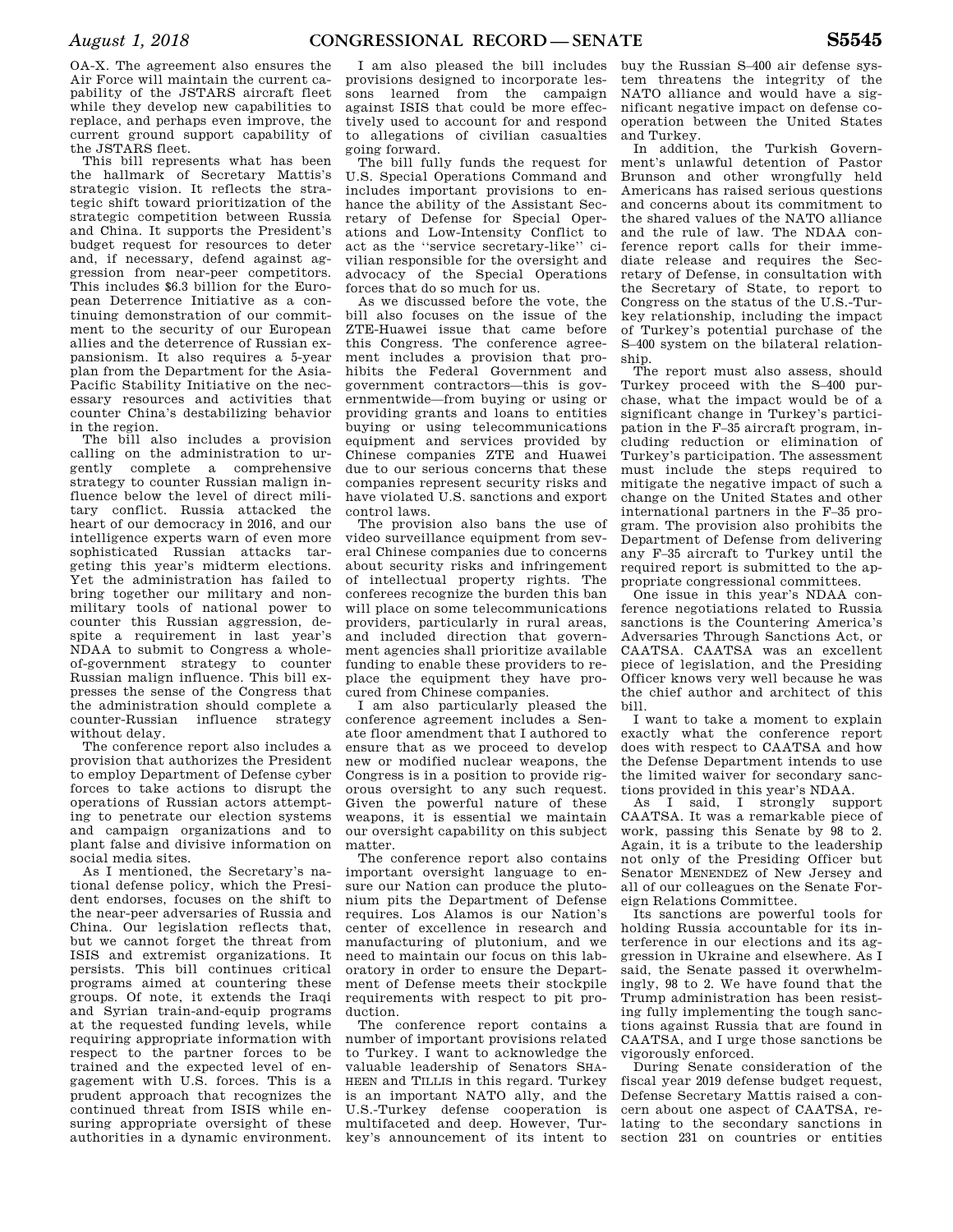that do business with the Russian intelligence or defense sectors. These mandatory sanctions restrict U.S. arms sales and certain financial dealings with countries or entities that engage in a significant transaction to purchase major Russian weapons systems.

As Secretary Mattis testified, these secondary sanctions can, however, have the unintended consequence of punishing certain strategic partners that have legacy Russian weapons systems but are looking to transition away from Russia and toward increased purchases of U.S. major defense equipment. Because these countries may buy Russian systems to maintain current capabilities, section 231 sanctions would block U.S. arms sales to them, effectively pushing these countries closer to Russia and making them more dependent on Russian weapons systems. This is the opposite effect of what CAATSA is intended to achieve and undermines our efforts to isolate Russia globally.

To address these concerns, Secretary Mattis requested a straight national security waiver to section 231 mandatory sanctions. While CAATSA, as enacted, does include a broad national security waiver, the waiver is subject to CAATSA's expedited review procedures, which provides Congress between 30 and 60 days to review the waiver request. If Congress objects, Congress can try to pass a joint resolution of disapproval under the expedited procedures. If Congress fails to enact a resolution of disapproval within the review period, then the waiver takes effect.

The administration contended that CAATSA's national security waiver, subject to the expedited review procedures, was unworkable. They claimed that because the mandatory sanctions that would kick in while Congress reviewed the waiver request for up to 60 days or more—this would cause significant harm to our defense partnerships with these countries and drive them away from purchasing major U.S. defense equipment.

In response, the House bill included authority for the President to waive section 231's mandatory sanctions on countries or entities buying major Russian defense equipment if the President makes certain certifications, primarily that the purchaser is reducing its reliance on the Russian defense sector.

The House bill was a very wide-open waiver. The only representation of certification the President would make is that the Nation was attempting to move away from Russian influence and Russian supplies.

We worked very closely with House colleagues. The Senate version of the NDAA did not have any language with CAATSA, but we had to respond to the House because it was a legitimate issue in conference. Indeed, one of the reasons we avoided any sort of discussion with respect to CAATSA in the Senate was the feeling that there might be a

negative impact on the ongoing bilateral relationship with Turkey to persuade the Turkish Government to reverse its decision to buy the Russian S– 400 air defense system. Turkey's purchase of the S–400 would almost trigger mandatory sanctions under section 231 and put our defense cooperation with Turkey at risk, including on the F–35 aircraft.

The final conference outcome, after discussions back and forth, in a very serious and very thoughtful way, was a very narrow waiver for section 231 sanctions only and reflects a number of important changes to the House provision that raised the bar for the President even to be able to invoke this waiver.

First, the conference outcome preserves all existing CAATSA sanctions currently in effect against Russia, including sanctions for Russia's election interference and aggression against Ukraine.

Second, the waiver is not available for any transactions with entities in the Russian defense and intelligence sectors that were directly involved in Russian cyber intrusions, including the Russian military intelligence, or GRU. This preserves the purpose of section 231 sanctions, which is to impose costs on the Russian defense and intelligence sectors for cyber intrusions.

Third, the waiver is limited in order to keep the pressure on Turkey to reverse its decision to purchase the Russian S–400 air defense system. The waiver is not available for any deals to purchase Russian weapons systems that would harm the integrity of NATO or other alliances in which the United States participates or that would adversely affect ongoing U.S. or coalition operations or that would harm U.S. defense cooperation with the country involved or that would significantly increase the risk of compromising U.S. defense systems or operational capabilities, including through the diversion of sensitive U.S. defense technology.

These restrictions are intended to let the Government of Turkey know that the waiver is not a get-of-jail-free card for section 231's mandatory sanctions if Turkey goes ahead and purchases the S–400.

Fourth, the conference outcome allows for continued defense cooperation with countries transitioning away from Russia. Secondary sanctions may be waived only if the country is reducing its dependence on Russian major weapons systems or is cooperating with the United States on security matters critical to our strategic interests.

This restriction should be narrowly understood to mean that the country involved is cooperating with the United States in the strategic competition with Russia or China, consistent with the administration's national defense strategy authored by Secretary Mattis. As set in the national defense strategy, the central challenge to U.S. security today is the ''re-emergence of long-

term strategic competition'' by revisionist powers—specifically Russia and China.

Fifth, the conference outcome provides for congressional review under a 30-day notice-and-wait period as an alternative to expedited congressional review procedures provided under CAATSA. Congress would still have 30 days to review the President's certifications with regard to any sanctionable activity and to weigh in with its concerns.

Sixth, the conference outcome also enhances congressional oversight of CAATSA's secondary sanctions by adding a report. This report will provide an important baseline for measuring the extent to which countries are reducing their reliance on Russia and requires updated information for the next 5 years on which countries are reducing their transactions with the Russian defense sector.

Some of my colleagues have expressed concern that the conference report's waiver for section 231 sanctions is delinked from CAATSA's expedited review procedures. They are concerned that Congress may be giving up its ability to conduct oversight on administrative attempts to invoke waivers.

First, let me try to clear up one thing. The authority under CAATSA, as enacted, for a broad national security waiver—subject to an expedited congressional review process—remains unchanged under the conference report and continues to apply to the vast majority of sanctions against Russia under CAATSA.

More importantly, we should keep in mind how the Department of Defense intends to use the limited waiver to section 231 provided in the NDAA. As Secretary Mattis wrote to Chairman MCCAIN on July 24, the Department seeks a ''limited exception'' that would ''allow the United States to sell military equipment and enable countries pulling away from the Russian orbit.'' Secretary Mattis further noted that U.S. arms sales are subject to congressional notification in advance. In other words, Secretary Mattis is seeking to avoid the disruption to U.S. arms sales to key strategic partners that would result under section 231 sanctions and to prevent the negative impact such sanctions would have on our strategic relationships with these countries as they transition away from Russia.

Even with the limited exception provided under this bill, Congress will still have significant oversight of any U.S. arms sales to countries being exempted from section 231 sanctions. Any sale of U.S. major defense equipment to these transitioning countries—like India, for example—will continue to be subject to congressional review under the well-established requirements of the Arms Export Control Act.

That means that Congress typically will have at least 30 days, and often more, to review and approve any foreign military sale for major defense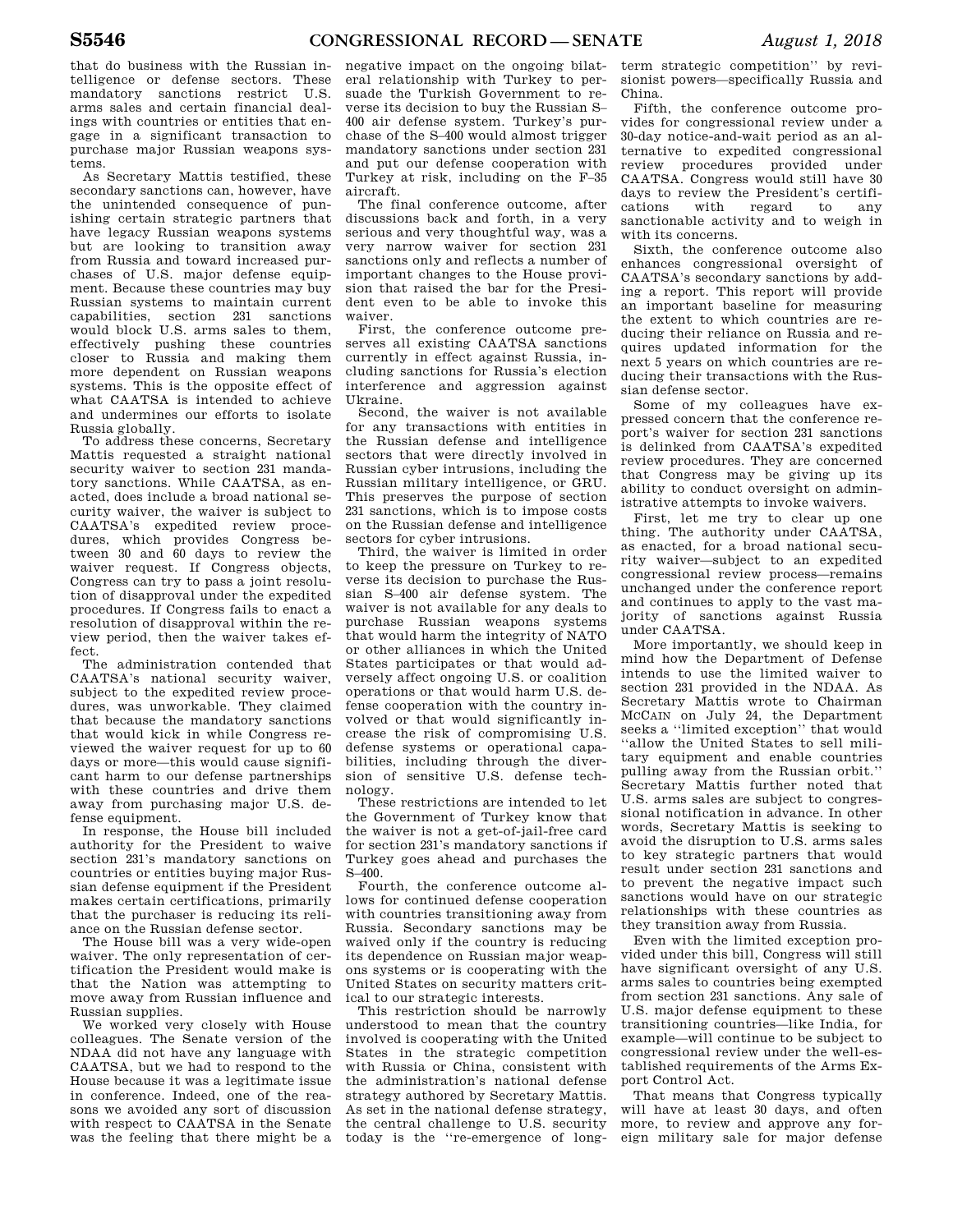equipment to a country that has received the waiver to secondary sanctions under section 231. Large arms sales are likely to be subject to the FMS review process, but significant direct commercial sales must also be notified to the Foreign Relations Committee 30 days in advance of the export license being issued. The result is that Congress has the ability to conduct oversight of these transactions.

Furthermore, under the Arms Export Control Act, Congress has procedures for pursuing a resolution of disapproval prohibiting or modifying the proposed arms sales. Congress's oversight of any major U.S. arms sales that might flow from a waiver of secondary sanctions under section 231 provides us an additional ability to revise and supervise the administration's implementation of this waiver authority.

There are specific cases that one could talk about in terms of countries that we are actually trying to engage, such as India, Indonesia, and other countries, but I think what we have tried to do is to structure a very discrete and, in the terms the Secretary of Defense has used, very stringent conditions to the exercise of the sanctions.

Let me conclude by again thanking Senator INHOFE, Chairman THORN-BERRY, Ranking Member SMITH, and all of the conferees for their bipartisanship throughout the process. This process has been collegial, and this is an example of a strong piece of legislation that addresses concerns of Members on both sides of the aisle.

I would also like to thank the staff of the Senate Armed Services Committee and the House Armed Services Committee for all of their hard work on drafting a thoughtful and comprehensive bill. Their diligent work is a tribute to us all.

I would be remiss if I didn't single out these extraordinary individuals. I thank Senator MCCAIN's staff director, Chris Brose, who did a superb job; Senator INHOFE's staff director, Luke Holland, Tony McLain; on my staff, Jody Bennett, Jon Clark, Gary Leeling, Creighton Greene, Jonathan Epstein, Ozge Guzelsu, Jon Green, Kirk McConnell, John Quirk, Arun Seraphin, Carolyn Chuhta, Maggie McNamara, Mike Noblet, Jorie Feldman, Bill Monahan, and my staff director, Elizabeth King. I also want to thank Jen Stewart and Paul Arcangeli. They are the staff directors for Chairman THORNBERRY and Ranking Member SMITH, respectfully. They did a superb job.

With their work and with the inspiration of Senator MCCAIN, we were able to pass an extraordinary and I think very effective piece of legislation.

I yield the floor and suggest the absence of a quorum.

The PRESIDING OFFICER. Will the Senator withhold?

Mr. REED. I will be happy to.

### APPOINTMENT OF CONFEREES— H.R. 2

The PRESIDING OFFICER. Under the previous order, the Chair appoints the following as conferees on the part of the Senate on the disagreeing votes of the two Houses with respect to H.R. 2.

The Presiding Officer appointed Mr. ROBERTS, Mr. MCCONNELL, Mr. BOOZ-MAN, Mr. HOEVEN, Mrs. ERNST, Ms. STA-BENOW, Mr. LEAHY, Mr. BROWN, and Ms. HEITKAMP conferees on the part of the Senate.

Mr. REED. Mr. President, I suggest the absence of a quorum.

The PRESIDING OFFICER. The clerk will call the roll.

The assistant bill clerk proceeded to call the roll.

Mr. KENNEDY. Mr. President, I ask unanimous consent that the order for the quorum call be rescinded.

The PRESIDING OFFICER. Without objection, it is so ordered.

### FARM BILL

Mr. KENNEDY. Mr. President, I would like to talk for a few minutes about our farm bill. As you know, our farm bill is the primary agricultural and food policy tool of the United States. We pass it every 5 years. We just passed it this year. The bill is going to conference. As you know, the Senate passed its own farm bill and the House passed its farm bill, so we will go to conference and try to work it out. The bill was a 5-year bill, but it spends \$860 billion in taxpayer money. Let me say that figure again—\$860 billion in taxpayer money.

We throw a billion around these days in Washington as if it were a nickel. A billion is a lot. If I started counting to a billion right now and counted one numeral a second, I would finish in 2050. I probably wouldn't finish; I would probably die first. That is how much a billion is. This bill is about \$860 billion. Seventy-five percent of it deals with our food stamp program.

In the House version of the farm bill, there is a work requirement for food stamps, and this is what it says: The American taxpayer will happily give you his or her hard-earned money to help you get back on your feet. We don't want you to be hungry. But if you are between the ages of 18 and 59, the House bill says, and you are not disabled and you don't have a child under 6, then in return for those food stamps, we are going to require you to get a job. You don't have to work a full week; you just have to work 20 hours a week. And if you don't want to work, you can go to job training for 20 hours a week.

That is what the House bill says. The Senate bill is silent on that—crickets. It doesn't even address it.

I am speaking today to try to encourage our friends in the House to stand firm and insist that their work requirement for food stamps remain in the

bill. I would like to spend a few minutes to explain why.

I get a little tired of politicians and others saying: Oh, the American people—they are stingy. They don't help their neighbor.

That is not true. The American people are the most generous people in the world. They are the most generous people in the history of the world. Think about it. First, we spend about \$1 trillion a year—\$1 trillion a year—in State and local programs that are funded by people's money. The money to fund those programs didn't fall from Heaven. We thank Heaven for it, but it came out of people's pockets, and we spend \$1 trillion a year—State and local tax money—helping our neighbors who are less fortunate than we are.

In our country—and I am very proud of this—if you are homeless, we will house you; if you are too poor to be sick, we will pay for your doctor; and if you are hungry, we will feed you. That separates this country from just about every other country in the world, and it is one of the reasons that so many people across the world want to come to America—because our people are so generous. I mean, when is the last time you heard of somebody trying to sneak into Russia? When is the last time you heard of somebody trying to sneak into North Korea? When is the last time you heard of somebody trying to sneak into China? I mean, we should be complimented, and it is because of our giving spirit. But it doesn't do any good, in my judgment, to be generous with people who need our help without also helping them get out of the circumstances for which we need to be generous.

Let me put it another way. By suggesting we need a work requirement for food stamps, I am not trying to take away food stamps from people in need. I do not want to take away food stamps from people in need, but I do want fewer people to need food stamps. The best way we can do that for those who are able to work is to help them get a job.

The Brookings Institution, as the Presiding Officer knows, is hardly a bastion of liberalism. They recently did a study. The Brookings Institute said: If you do these four things, you have only a 2-percent chance of living in poverty in America. This is Brookings, now.

The Brookings Institution says that if you do these four things you have only a 2-percent chance of living in poverty: No. 1, get a job—any job—even if it is minimum wage; No. 2, don't get married until you are 21; No. 3, don't have a child before you get married.

I said four, but I will say that, even if you do these three things—get any job, don't get married before you are 21, and don't have a child before you get married—you only have a 2-percent chance in this country of living in poverty. Obviously, a job is a critical part of that.

This is what the House bill does. I hope we in the Senate will join with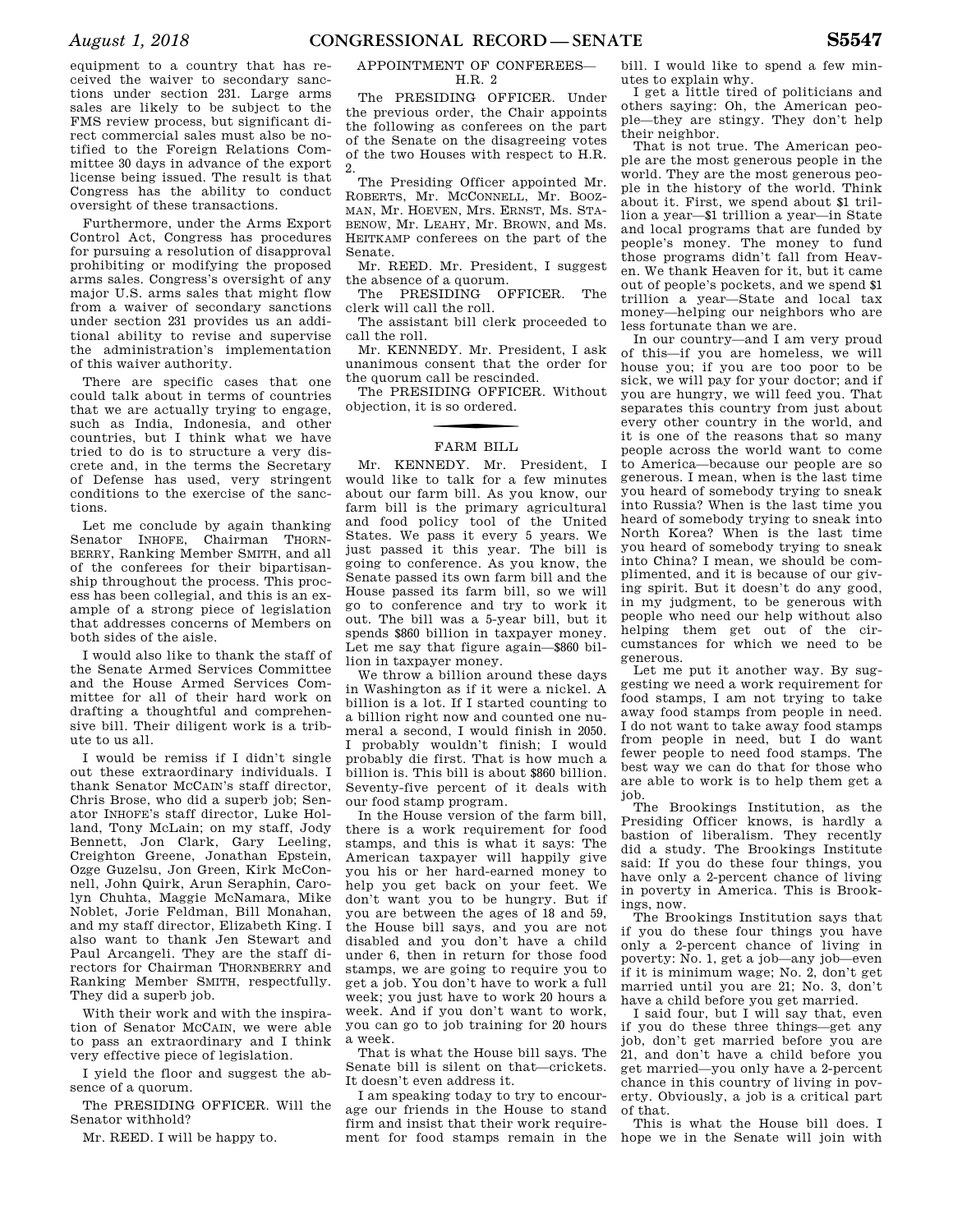our colleagues in the House and keep this provision in the bill. If you are between the ages of 18 and 59, you are not disabled, and you don't have a child under 6, then we will gladly give you food stamps, but in return we are going to ask you to work 20 hours a week, and we will help you get a job.

If you look at the numbers, right now we have about 21 million people on food stamps who are able-bodied. Let me tell you how I define that universe. There are 21 million people, 18 to 64 years old. So the numbers are slightly different from the House. They are not disabled. Those 21 million able-bodied Americans receive about \$34 billion a year in food stamps.

Of those 21 million able-bodied Americans who do not work and who are not disabled, 40 percent of them don't have children, 63 percent of them are White, and 50 percent of them are under 35.

The House bill is even more generous, if you will. It is just 18 to 59, no child under 6, and you can't be disabled. In return for the food stamps, we would ask you to get a job.

I want to repeat what I started with. The purpose of this bill is not just my idea. The House provision is not meant to punish anybody. I don't want to take food stamps away from people who are in need, but I want fewer people who need food stamps. If people don't need food stamps, that will free it up for other people who need food stamps, and it might free up a nickel or two for other things like kids, roads, and cops.

The Senate, in its wisdom, decided not to put in a work requirement. Some of my colleagues say: We already have a work requirement for food stamps. No, we don't. No, we don't. It is optional for the Governors.

Guess what my Governor did. He implemented a food stamp work requirement without work. I mean, it looks beautiful on paper. Except, when you actually read the thing, it is a work requirement without work.

The House bill is different. It is getting serious about this problem.

I hope our conferees will open their minds and open their hearts and open their ears and listen to our House colleagues, and I hope our House colleagues will stand firm.

Thank you, Mr. President.

With that, I yield the floor.

The PRESIDING OFFICER. The Senator from Vermont.

Mr. LEAHY. What is the parliamentary situation? Are we in morning business?

The PRESIDING OFFICER. We are in morning business.

### f NOMINATION OF BRETT KAVANAUGH

Mr. LEAHY. Mr. President, I do have a few comments I will make.

Mr. President, I have had the privilege of serving in the U.S. Senate for 44 years. For 20 of those 44 years, I was either the chairman or the ranking mem-

ber of the Judiciary Committee. During those 44 years, I have seen 19 nominations to the Supreme Court. I voted for most of the nominees—for both Republican and Democratic Presidents. The first one was John Paul Stevens, who was nominated by President Ford.

I voted on every current member of our Nation's highest Court.

When I was in Vermont over the weekend I was thinking of these nominations, and I believe that I have never seen so much at stake with a single seat as with the current nomination of Judge Kavanaugh.

There is one thing we can all agree upon, Republicans and Democrats alike, that like many Supreme Court nominees before him, Judge Kavanaugh has impressive academic credentials and judicial experience. But unlike most of his predecessors, Judge Kavanaugh also had a lengthy, partisan career.

Prior to his time on the bench, Judge Kavanaugh was a political operative engaged in some of the most divisive fights in our Nation's recent history including Kenneth Starr's investigation of President Clinton, Bush v. Gore, and five contentious years as a senior official in President George W. Bush's administration.

It is no surprise, then, that Judge Kavanaugh has quite a paper trail over one million pages. His lengthy, controversial record was something that the White House was well aware of when the President selected him. But the President selected him, nonetheless. Under the advice and consent clause of the Constitution, the burden falls now to the Judiciary Committee to review his record. It should be selfevident that records relating to an especially significant period of a Supreme Court nominee's career should be among those most closely examined by the Senate.

Indeed, the methodical review of a federal court nominee's full record is not optional. It is the most fundamental part of the Senate's constitutional obligation to provide advice and consent. In fact, we saw just a few weeks ago that such vetting led to the withdrawal of a circuit court nominee with a record of very offensive college writings.

This process must be even more exhaustive for a nomination to our Nation's highest Court.

One only need look to the Senate's consideration of Justice Elena Kagan. Like Judge Kavanaugh, she served in the White House prior to her nomination. I was chairman of the Judiciary Committee at the time. I worked with the ranking member at the time, Senator Jeff Sessions. We requested the full universe of her documents from the Clinton Presidential Library. We worked together. We wanted to ensure the request was expedited. We wanted the collection to be complete.

Crucially, President Obama made no claims of executive privilege. In fact, less than one percent of the documents

were withheld on personal privacy grounds. To this day, those emails are posted online for anyone to see.

Then, I also supported then-Senator Sessions' request for documents related to military recruitment at Harvard. Military recruitment at Harvard is not the sort of thing one thinks of for a Supreme Court nominee, but Justice Kagan, a brilliant lawyer, had been dean of the law school.

Well, that request was beyond the scope of our committee's usual practice, but I agreed with the Republicans that the records could potentially be of public interest, and therefore they ought to be subject to public scrutiny.

Transparency weighed in favor of disclosure, but, then, transparency almost always does.

For Justice Sotomayor, when I was chair, I joined then-Ranking Member Jeff Sessions to request decades-old records from Justice Sotomayor's time working with a civil rights organization in the 1980s. Remember, she was a sitting judge on an appellate court, and we had her record, which is what some of the Republicans are saying is all we should look at with Judge Kavanaugh. They wanted the documents during the time she had worked with a civil rights organization decades before. We did have 3,000 opinions that she had written over the 17 years she served as an appellate and district court Federal judge. Every Republican wanted those records, and those of us who were in the majority, the Democrats, said: Fine, the public should know what they are. We agreed.

What a change, what a change—they wanted to have the records from Justice Kagan and Justice Sotomayor, and they had to come up with those records, but he doesn't have to. This is what the American people deserve to see from Judge Kavanaugh. Every document of public interest should be made public with no artificial restrictions and no abuse of executive privilege.

The American people deserve the unvarnished truth of this man, just as Senate Republicans rightly demanded of the two highly qualified women that President Obama nominated. We wanted the records from them, and we want the records from him, but, unfortunately, the Judiciary Committee is not on track to uphold its bipartisan standard of transparency. Two weeks ago, my Republican friends expressed a willingness to request White House documents that Judge Kavanaugh authored or contributed to as Staff Secretary of President Bush. We thought it was very similar to requests made of Justice Sotomayor and Justice Kagan.

But then they had a private meeting with White House Counsel last week. Now, suddenly, we can't do that. Suddenly, the White House, a different branch of government, is telling the independent Senate Judiciary Committee what they have to do, and suddenly all of Judge Kavanaugh's Staff Secretary records were off-limits.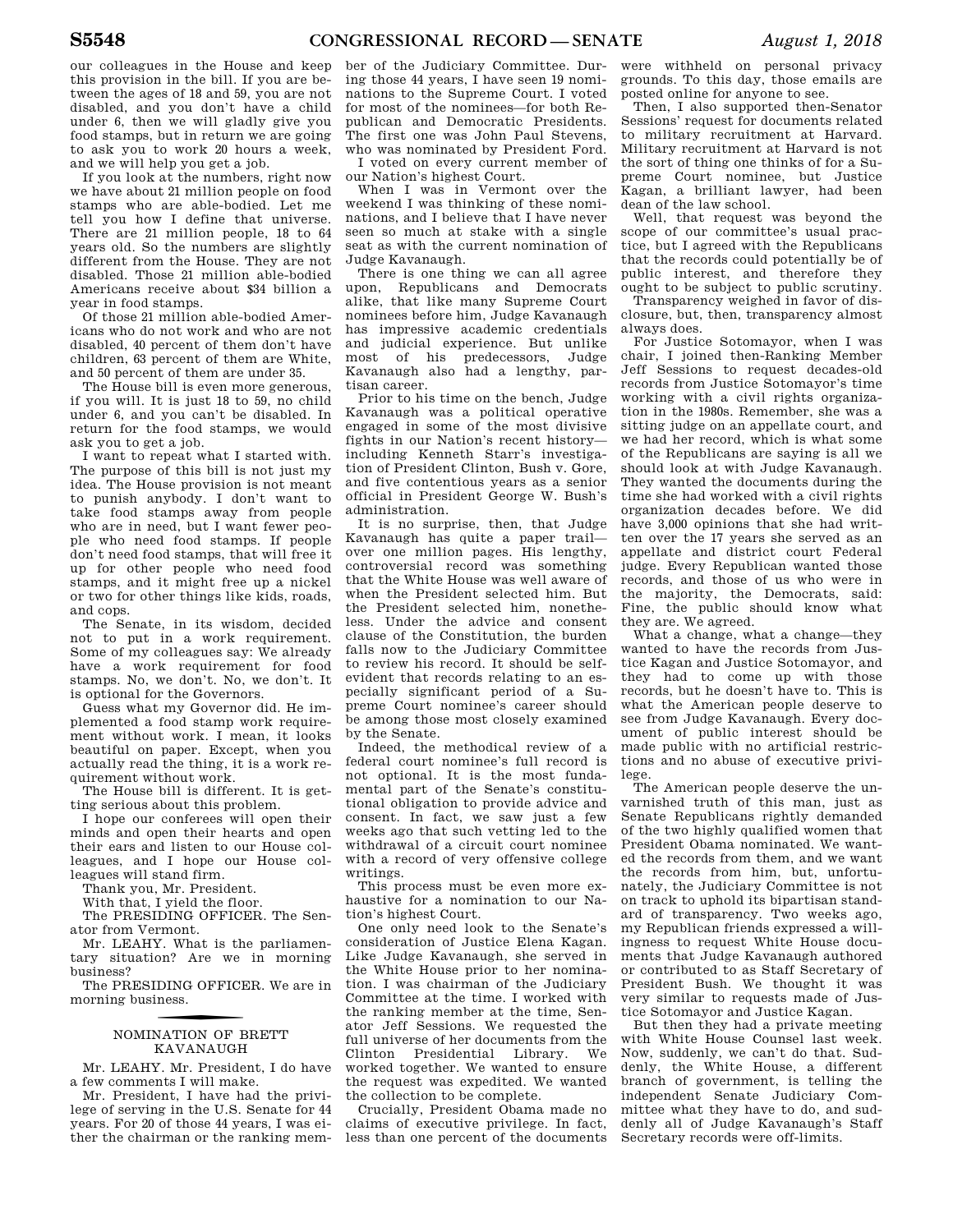Then last Friday, in a stark departure from committee precedent, Chairman GRASSLEY, who is a friend of mine, shocked me when he sent a partisan request that omitted any and all records from Judge Kavanaugh's three contentious years as Staff Secretary. This was a particularly extraordinary admission, given that Judge Kavanaugh himself singled out his three years as Staff Secretary as ''among the most instructive'' for him as a judge, when he provided advice ''on any issue that may cross the [president's] desk.'' During this time, Judge Kavanaugh said he helped to ''put together legislation,'' and he ''worked on drafting and revising executive orders.''

described Judge Kavanaugh as playing a major role in reviewing and improving practically every policy document that made it to the President. Judge Kavanaugh said this experience gave him a ''keen perspective on our system of separated power.''

Yet, Senate Republicans don't want to see any of it. Not even those memos and other documents that Judge Kavanaugh himself authored and edited.

Just as I worked to provide these same documents when the Republicans requested them in a Democratic administration, I do not believe the Senate can fulfill its constitutional duty to provide advice and informed consent to a nominee for our Nation's highest Court without vetting three years' of such critical records.

That is why, yesterday, I joined Ranking Member FEINSTEIN and the other Judiciary Democrats to send our own records request to the Bush Presidential Library. The request mirrors not surprisingly—almost word for word the request I sent with then-Senator Jeff Sessions for Justice Kagan.

We simply cannot have a lower standard of transparency for Trump nominees than for past nominees of both Republican and Democratic Presidents. The fact that the Judiciary Committee is willing to move forward without Judge Kavanaugh's full record is especially alarming because the last time Judge Kavanaugh testified before the Senate under oath, he appeared to provide a misleading account of his work at the Bush White House.

In his 2006 confirmation hearing, I and other senators asked about his knowledge of several Bush-era scandals, including warrantless wiretapping, torture, and detainee treatment. Judge Kavanaugh testified he had no knowledge of such issues until he read about it in the paper. He testified in response to a question from Senator DURBIN that he ''was not involved in the questions about the rules governing detention of combatants.'' Again, this was under oath.

After his confirmation, press reports indicated that he had participated in a heated discussion in the White House over the legality of detainee policies. Judge Kavanaugh discussed whether

the Supreme Court would uphold the Bush administration's decision to deny lawyers to certain enemy combatants. Judge Kavanaugh advised that his former boss, Justice Kennedy, would likely reject the argument that the White House was putting forth.

I try to look at this conversation every way I can. I was a trial lawyer. I took depositions. I argued cases. I am trying to reconcile it with Judge Kavanaugh's sworn testimony under oath, but it is impossible. It makes it all the more critical that we review his complete White House record to find out what he really did.

The only records I have seen from Judge Kavanaugh's time as Staff Secretary are a handful of emails previously released through an unrelated FOIA request. One happens to show very clearly that Judge Kavanaugh was looped in, notwithstanding his statement, on the Bush White House's efforts to message the infamous torture memos. From the 1 million records that exist on Judge Kavanaugh, we have but one drop in the bucket, but in that one drop, they are discussing torture. It is something he said that he had read about only in the papers. Yet this email shows he worked on these issues while in the White House.

I am afraid that my Republican friends clearly do not want records from Judge Kavanaugh's three years as staff secretary to be public, but the fact that records may be controversial doesn't mean they should be hidden from the public view. Indeed, just the opposite principle applies. Just as we gave all of the records on President Obama's nominations, we should do this.

The American people must not be in the dark about controversial aspects of a nominee's record. Certain principles are more important than party. Transparency is one of them.

We have learned this lesson before. Wearing blinders when considering a former administration official for a lifetime judgeship presents grave risks.

When President Bush nominated Justice Department lawyer Jay Bybee to the Ninth Circuit in 2003, I and other Senators asked about his involvement in the legal issues surrounding the war on terror. He didn't answer our questions. But a year after he was sworn in for a lifetime position on the Federal court, the American people learned that Judge Bybee gave the legal green light for the official use of torture, something that most people now agree is one of the darkest chapters in our nation's history. Had we known that at the time, Judge Bybee would still be known as Mr. Bybee. He never would have been confirmed. A majority of Republicans and Democrats would have voted against him.

Judge Kavanaugh was directly involved in some of the most politically charged moments of our recent history. The Senate owes the American people an unsparing examination of his nomination—a nomination that could shape their lives for a generation.

It is my hope that Senate Republicans and Chairman GRASSLEY will reconsider their partial records request for Judge Kavanaugh and join the Democrats' request for all of his records. I agreed when they demanded that for Justices Kagan and Sotomayor.

Well, if that is the standard we followed for both of those tremendous jurists—Justice Sonia Sotomayor and Justice Elena Kagan—shouldn't we demand the same of Judge Brett Kavanaugh? He is no different than they are on the issue of what he has had to say. We ought to find out what it is. Then make up your mind; vote for him or vote against him. I am pretty sure that had we gotten the right answers on then-Mr. Bybee, he never would have become Judge Bybee.

I don't believe that many Senators of either party will stand up here and say that it is great that we broke the law on torture for dubious reasons.

I see the Senator from Missouri.

I yield the floor.

The PRESIDING OFFICER. The Senator from Missouri.

Mr. BLUNT. I thank my friend, the Senator from Vermont.

### f NATIONAL DEFENSE AUTHORIZATION BILL

Mr. BLUNT. Mr. President, today the Senate overwhelmingly supported the conference report for the 2019 John S. McCain National Defense Authorization Act. That bill is now on the way to the President's desk.

Many Americans have bravely fought to uphold the values that our country holds dear. There are many people in the Senate who have been stalwart supporters of the military during their time here, but the legislation we passed today is named for one of those Senators, our colleague from Arizona, the chairman of the Armed Services Committee, JOHN MCCAIN.

Senator MCCAIN not only has given much of his life in military service, but he has given tirelessly in service to the country in so many ways, including service here. He has been an incredibly effective advocate for the men and women who serve in uniform and defend us.

There is no Member of the Senate for whom my admiration and appreciation has increased more during the time I have had the opportunity to serve with him. As a House Member, I knew Senator MCCAIN, but I knew him only in the kind of passing that occurs when the House and Senate are trying to work out an issue or deal with a specific problem. I didn't really get to know JOHN MCCAIN until I came to the Senate. That daily contact with him made a real difference in the way I felt about him.

His courage, his sometimes seemingly short fuse, but always his desire to do the right thing as he saw the right thing have continued to make him an important advocate here. Even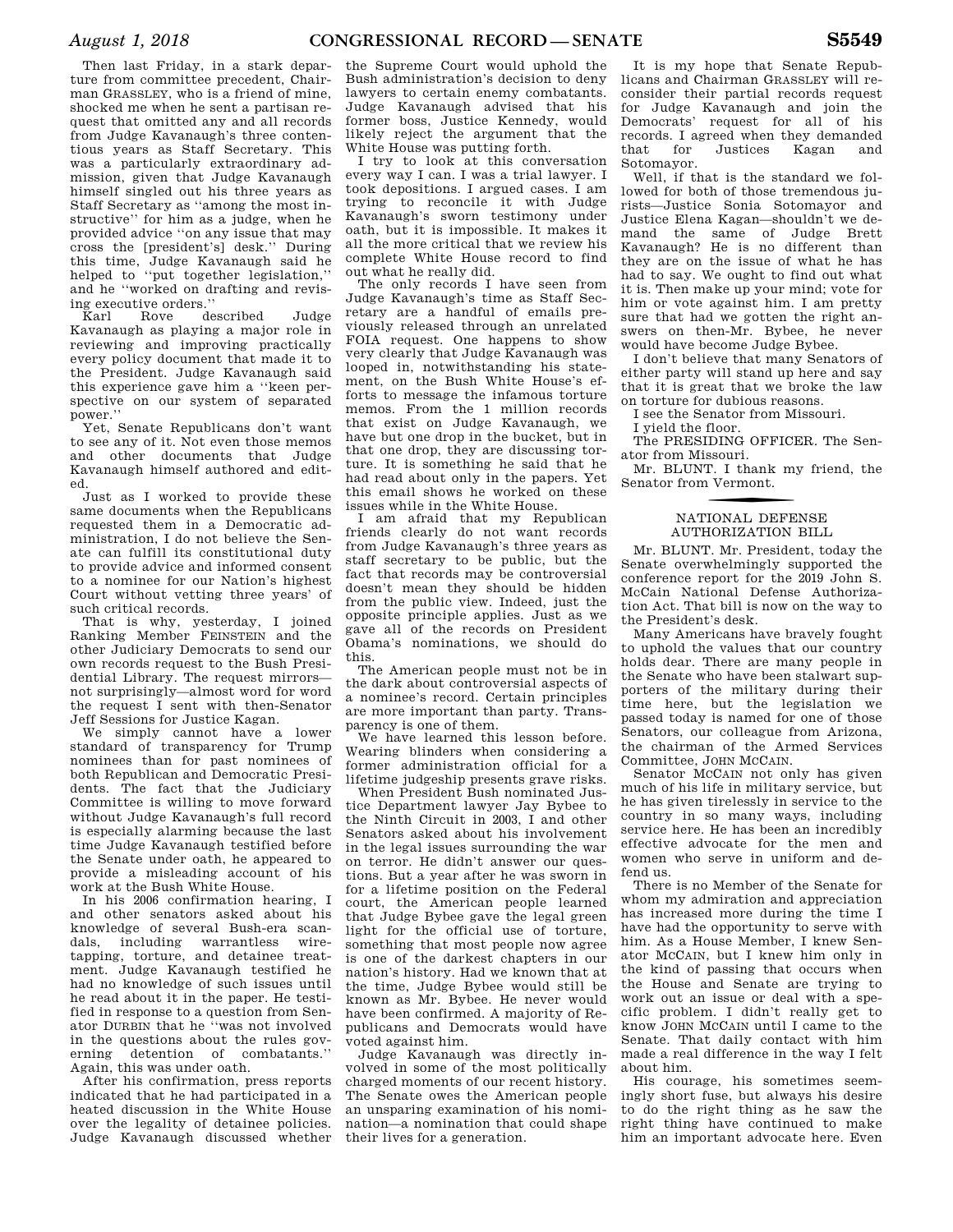in recent days, when he couldn't attend the Senate, he was the first to let his views be known.

Certainly, Senator MCCAIN and I didn't agree on everything. We still don't agree on everything. We don't make any particular pretense that we agree on everything. There has been more than one occasion when he expressed to me his absolute dismay that I voted the way I voted on a certain issue, but that is when I began to think that maybe we really had a relationship I could treasure—and I do treasure it.

I am pleased that we named this bill after our friend Senator MCCAIN. One of the principal responsibilities we have is to defend the country. It is the one job the Federal Government does that almost no American will argue that somebody else could do better, either personally or at a different level of government. It is the No. 1 priority, I think, of the Federal Government. This bill addresses that priority.

In our State, we have Whiteman Air Force Base, Fort Leonard Wood, Rosecrans Air National Guard Base, where people from all over the world come to train on how to use the C–130s. We have the AVCRAD facility, a National Guard facility in Springfield, MI, that repairs helicopters for the armed services and saves a lot of money doing that. We are the home of the National Geospatial-Intelligence Agency's western headquarters, and we are proud to be.

Missourians serve in uniform and are proud to serve. Missourians serve in many ways, including all of those organizations I just mentioned, and they are proud to do that.

The people who serve in the military and the people who serve in the intelligence branch of our government are increasingly challenged. I think the missions we have around the world, the challenges we have around the world, the national security threats we have around the world—as the Presiding Officer knows from his job as Foreign Affairs chairman—are as complex and complicated and multifaceted as they have ever been. Some have said that there are more threats from more directions in more ways than at any other time.

I think this bill begins to recognize that—tries to recognize that—and understands that to remain successful, America has to have a military that creates a military advantage. It has to be able to counter the potential that our adversaries have. We have to be able to defend international order and protect ourselves and those who rely on us in their defense of freedom.

To that end, Secretary Mattis and the senior leaders throughout the Department of Justice put together the plan and the thought that really is the backbone for how this legislation has been crafted. This National Defense Authorization Act authorizes the necessary investments and establishes the policies to carry out our national defense strategy.

First and foremost, President Trump and his administration have prioritized rebuilding the military. This bill, with a total of \$716 billion in authorization, provides the resources, the equipment, and the training necessary to do so.

For 2 years in a row, we authorized a substantial increase in defense spending. We will have a chance, when we get back in a week or so, to bring the defense appropriating bill to the floor, which hopefully will be the second year in a row that our defense spending has matched the plan that has been authorized.

The National Defense Authorization Act provides our servicemembers with a pay raise of 2.6 percent, the biggest pay raise in 10 years. Our troops and their families make a tremendous sacrifice to serve. They move often on a minute's notice, but in the last year's legislation, we gave more flexibility to families on that topic. Still, when you are in the military, you know you are not likely to be wherever you are for very long. That increase in pay is something we should be pleased about as a country.

authorizes critical multiyear procurement authority. Why does that matter? That doesn't sound very exciting—multiyear procurement authority—but it allows people in the military to plan not only what they are getting this year but how that gives them the ability to build on that next year.

We have been using the Super Hornets, for instance, which are made in St. Louis, MO, at a high volume with desert warfare. The desert is harder on our equipment than other places might be. There is a serious shortfall of fighter aircraft in the Navy. All of those things are taken into consideration as this bill moves forward. It is a bill that recognizes the importance of readiness issues.

We had more people die in training accidents last year—by a substantial number—than were killed in combat. That means we hadn't been providing the kind of training or the kind of equipment needed because we had budgets that didn't allow for that. These budgets that we voted on in the last few months, hopefully, will get us back to where we are going to close that readiness gap. We are going to be able to say to those who serve and to their families that we are providing the best equipment, the best training, and an adequate amount of time to fly a helicopter or fly an airplane to try to see what you would do in adverse conditions, which, frankly, we just have not been able to do.

This takes into account actions to really address specific threats from countries that have actively worked to undermine our economic interests and our national security interests.

According to the national defense strategy, China is using what it refers to as an ''all-of-nation long-term strategy''—all of the resources of the nation of China, according to that blueprint,

in a long-term strategy of leveraging military modernization, influencing operations, and predatory economic efforts in order to coerce neighboring countries to reorder the structure of the Indo-Pacific region to its advantage. It is not to our advantage or to the world's advantage for China to restructure that part of the world to its advantage. It also classifies China as a strategic competitor that seeks to shape the world toward its authoritarian model through destabilizing activities that threaten the security of the United States and its allies.

To counter China and reassure our allies and partners, this bill takes action to prohibit telecom companies with links to the Chinese Communist Party's intelligence apparatus from doing business with the U.S. Government. Many of us on the Intelligence Committee think we could have gone a step further than that, but at least we are now prohibiting those organizations from being government contractors. We need to continue to be vigilant so as to be sure that their presence in our other systems doesn't also jeopardize us.

This bill, the National Defense Authorization Act, contains modernization language for the Committee on Foreign Investment in the United States in its effort to look at what national security issue may be at risk when a foreign company is able to buy a company or the technology of an American company.

The national defense strategy, in addition to China, also says that Russia seeks to ''shatter the North Atlantic Treaty Organization and change European and Middle East security and economic structures to its favor,'' which is also not to our advantage or to the advantage of those in the world who would be affected by it.

Russia has violated key arms control treaties. It has expanded and modernized its nuclear arsenal—sometimes outside agreements that have been made. It has tested counterspace weapons. It has used emerging technologies to undermine our election process. It has infiltrated the way that we communicate with each other on social media. It has confronted the elections of our NATO allies and others.

I think this bill shows not only a firm commitment to NATO but a firm commitment to article 5, which means that any NATO country, when attacked, will have the other NATO countries come to its help and aid.

Additionally, this bill authorizes important resources and policies to counter North Korea, Iran, ISIS, al-Qaida, Syria, and others that we should be concerned about as they oppress the people of their countries and try to expand their oppressive governments to other places.

This bill recognizes the critical importance of our allies and our partners around the globe so that we can be willing to stand together and to advance shared values and goals.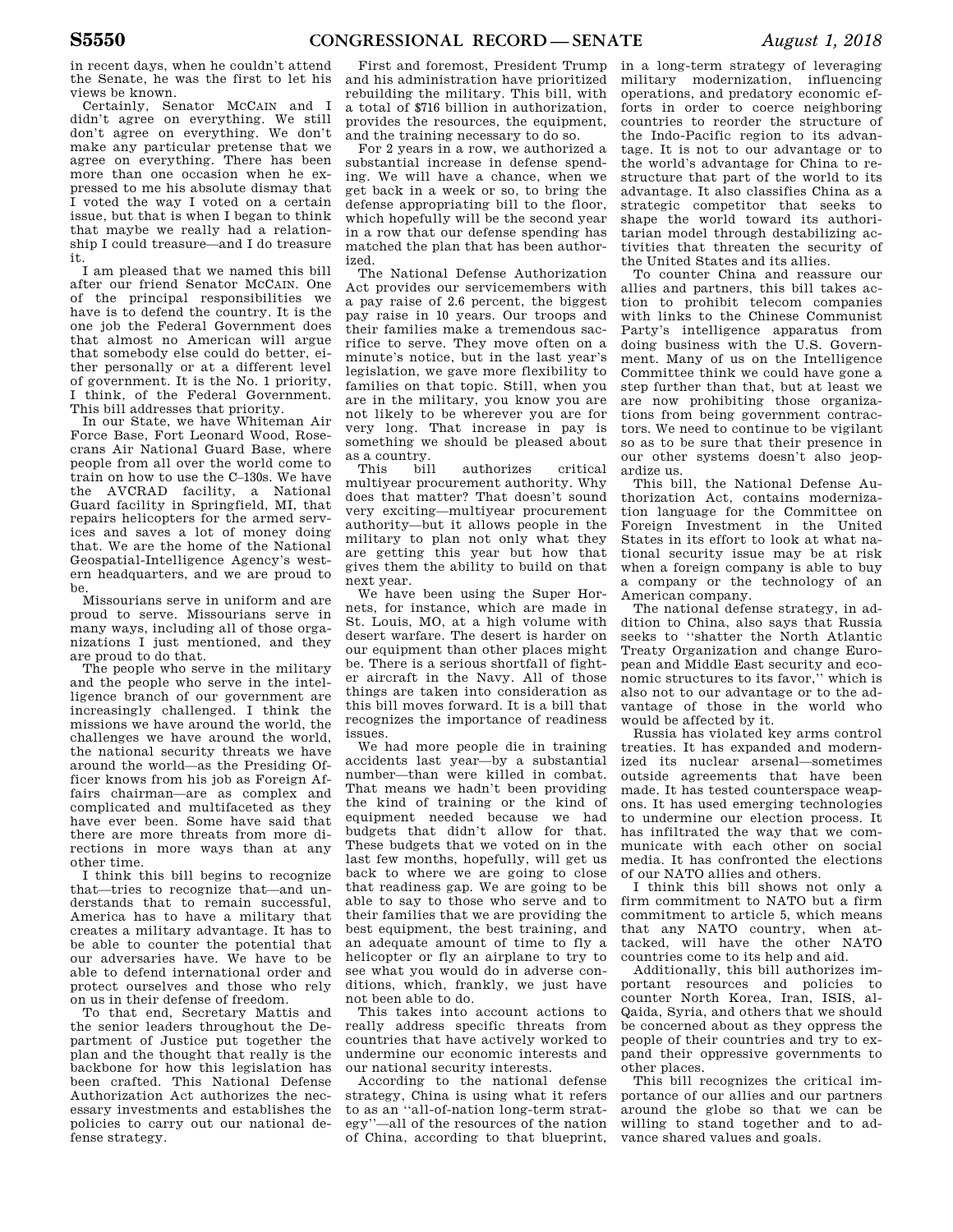The men and women who serve us in uniform, the men and women who serve us in the intelligence agencies, and the civilian employees who come every day to be part of a defense and intelligence structure work hard for America. This bill shows that we appreciate that work. In the Senate today, the overwhelming vote on this bill verifies that, and the President's signature soon to follow will set a blueprint that will allow us to do the No. 1 job of the Federal Government—to defend the United States of America.

I yield the floor.

The PRESIDING OFFICER (Mr. GARDNER). The Senator from Minnesota.

Ms. SMITH. I thank my colleague from Missouri.

### f NOMINATION OF BRETT KAVANAUGH

Ms. SMITH. Mr. President, I rise to talk about my strong opposition to Judge Brett Kavanaugh's nomination to the Supreme Court. I want to specifically focus on what his confirmation could mean for the future of voting rights in this country.

The right to vote is our most sacred responsibility as citizens of this great Nation. Martin Luther King, Jr., called voting ''the foundation stone for political action.'' That is because when the right to vote is restricted, it undermines the very foundation of our democracy. If certain groups are barred or discouraged from voting, then our elected representatives cannot be held accountable for protecting the rights and interests of all of us.

When you cast your vote, you decide who should be entrusted to protect all of your rights—your right to make private decisions about how and when to start a family, your right to organize and advocate for fair pay and safe working conditions, your right to affordable healthcare, and your right to breathe clean air and drink clean water. Yet, if Judge Kavanaugh is confirmed to the Supreme Court, there is no doubt he will help his friends in farright special interest groups continue their coordinated campaign to make it harder for millions of Americans to vote. These are the very same groups who recommended his nomination to the President.

These special interest groups have helped to pass State laws that have been designed to create obstacles at every step of the voting process, like making it more difficult to register to vote, to cast your vote, and to have your vote counted equally. These groups also know that they can count on Judge Kavanaugh to uphold these discriminatory laws.

As a judge on the DC Circuit Court of Appeals, Judge Kavanaugh has a record of supporting laws that perpetuate voting discrimination, particularly against communities of color. In 2012, he wrote an opinion for a three-judge panel that upheld South Carolina's

stringent voter ID law even though the Department of Justice had determined that the law would violate the Voting Rights Act of 1965.

Unfortunately, discriminatory voting laws, like the one Judge Kavanaugh upheld, have a long and shameful history in this country. When this country was founded, generally only property-owning White men had the right to vote. It took 80 years to expand the franchise to all male citizens regardless of their race or color. It took another 50 years to grant women the right to vote and another 4 years after that to grant that right to all Native Americans. Yet the expansion of the legal right to vote did not always translate into access at the polls. It took us over a century to pass the Voting Rights Act of 1965, which outlawed discriminatory poll taxes, literacy tests, and other voter intimidation tactics. This landmark civil rights legislation finally put real teeth in the promise of the 15th Amendment—that no one should be denied the right to vote on account of one's race or the color of one's skin.

Unfortunately, in 2013, the Supreme Court gutted one of the most important protections of the Voting Rights Act in Shelby County v. Holder. Since then, far-right special interests at the State level have doubled down on their efforts to make it harder for people to vote by eliminating same-day and online voter registration, by limiting early voting, by enacting voter ID laws, and by purging infrequent voters from the registration rolls. These latest efforts make it harder rather than easier for people to vote. They show us there is still so much work to be done to fulfill the promise of the 14th and 15th Amendments—that every citizen can vote.

We deserve a Justice who is committed to making our democracy more representative so that we remain a government for the people and not just for some of the people. We need a Supreme Court Justice who appreciates the history of this hard-won fundamental right and who will not reverse course on centuries of progress. Judge Kavanaugh's opinions show that he will uphold State laws that make it harder for communities of color and people of low-income to make their voices heard.

Our voting laws reflect our beliefs about who should have a voice in this country. I am proud to represent Minnesota, the State with the highest voter turnout in the Nation, and I believe that our next Supreme Court Justice should vigorously defend the right of all eligible citizens to exercise their constitutional right—the right to vote. Unfortunately, Judge Kavanaugh's record demonstrates he will not be that Justice.

I urge my colleagues to join me in opposing his nomination, and I urge the American people to make their voices heard.

I thank the Presiding Officer.

The PRESIDING OFFICER. The Senator from Utah.

Mr. HATCH. Mr. President, I rise to discuss the nomination of Judge Brett Kavanaugh, as some of my colleagues have been doing today.

President Trump has chosen a superbly qualified nominee to the Supreme Court—and believe me, I know what is good and what isn't good. Judge Kavanaugh is one of the most widely respected judges in the country. He has authored 300 opinions during his 12 years on the bench in the DC Circuit Court of Appeals—the second highest court in the country. The Supreme Court has adopted the positions in his opinions a dozen times. He has written multiple dissents that have carried the day in the Supreme Court. He has authored articles in the Harvard Law Review, the Yale Law Journal, and the Georgetown Law Journal. He has also taught courses at Harvard, Yale, and Georgetown. None other than Elena Kagan, in fact, hired him to teach at Harvard.

I would like to take some time today to focus on a subject on which Judge Kavanaugh has really made his mark as a jurist. I want to talk about substance. I want to talk about what Judge Kavanaugh has written in his opinions and how he has been a true intellectual leader on the court. I hope my colleagues on both sides listen to this because we haven't had a nominee like him in a long time.

So much of the discussion about Judge Kavanaugh, so far, has been substance-free. Democrats have hurled accusation after accusation that has been divorced from reality. They say those who support Judge Kavanaugh are complicit and evil. They say his nomination threatens the destruction of the Constitution. They say people will die if he is confirmed. Lost in all of this is any actual discussion of Judge Kavanaugh's written opinions, of the way he approaches cases.

When Judge Kavanaugh met with me last month, he said he hoped my colleagues would read his opinions. That is how they can learn what kind of a judge he is. That is how they can learn how he thinks. That is how they can learn why he is so respected by Democrats and Republicans alike who are on the circuit courts of appeals and who hold other judgeships.

Regrettably, my Democratic colleagues have been too busy one-upping each other's apocalyptic rhetoric to take a look at what Judge Kavanaugh has actually written, so I would like to take some time to do that today. I would like to focus in particular on the subject on which Judge Kavanaugh has arguably had his greatest influence as a judge—the separation of powers.

The separation of powers is a core component of our Constitution. It is, in fact, the first and the most important way the Constitution protects our liberty.

Justice Scalia was fond of saying that ''the genius of the American constitutional system is the dispersal of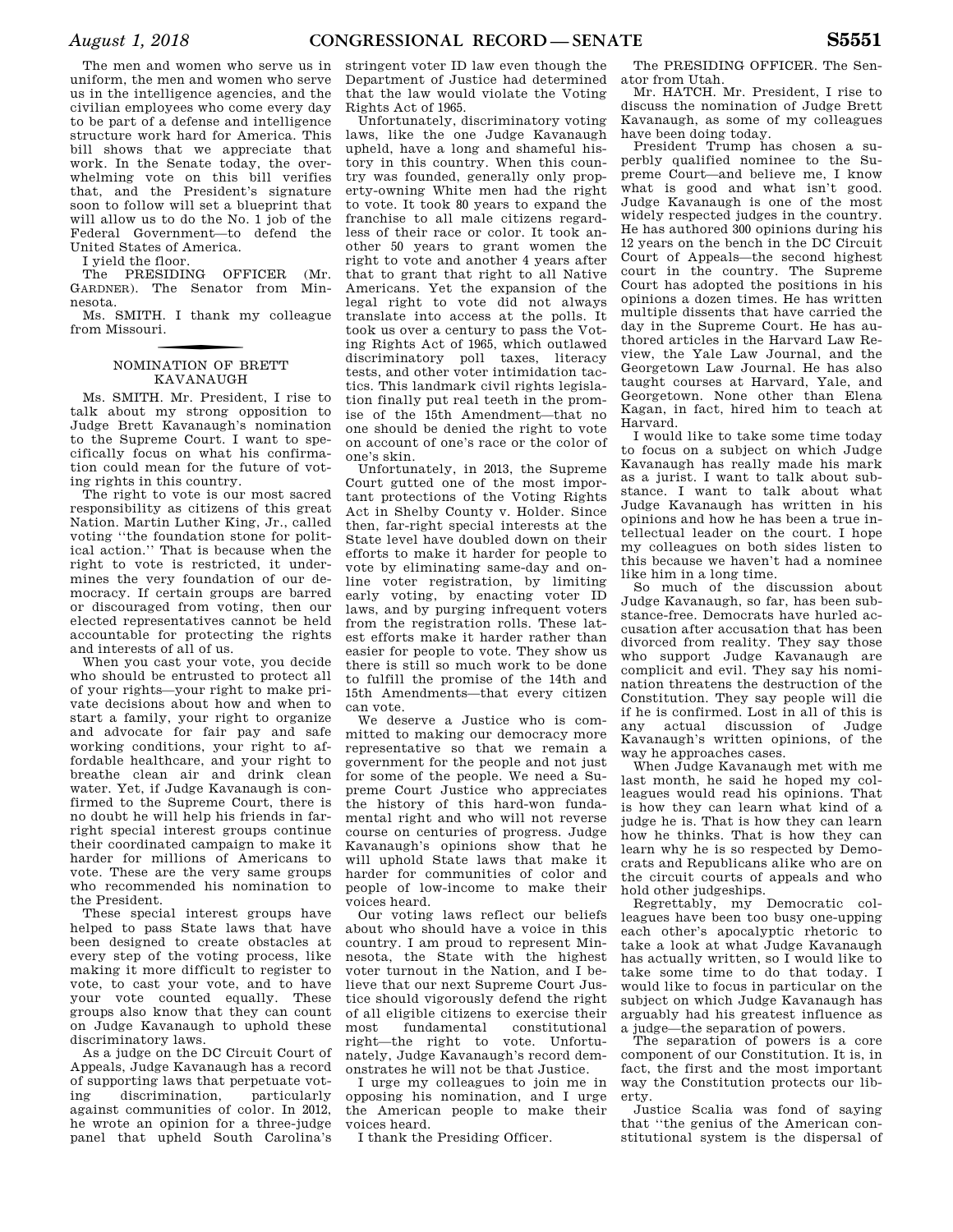power.'' By separating authority among competing branches of government and then further dividing it between the Federal Government and the States, the Constitution makes it extremely difficult—indeed, nearly impossible—for any one individual or faction to consolidate enough power to truly threaten liberty. The side effect, of course, is a degree of inefficiency because you must get so many people with so many divergent interests to agree in order to enact lasting changes.

Policymaking can be a messy, slow process, but that was the point. By creating multiple power centers, the Founders ensured that no one person or group could exercise too much power.

Sometimes we forget that the purpose of the separation of powers is to protect liberty. We get frustrated with the slow pace of legislation, and so we want to give more power to the executive branch because the President can act more quickly than a large, multimember body like Congress. Yet we do not want to give the executive branch too much power because the President might not always be of our same party. So we create these weird hybrids called agencies that, like Congress, create rules for people to follow but that, like the President, are able to act quickly when necessary. Also, like the President, these agencies decide when and how to enforce the law. They decide when to bring suit or when to levy penalties for violations of agency rules. They exercise significant power over our lives, and they don't fit neatly within the constitutional design because they partake of all three branches of government.

Judge Kavanaugh sits on the U.S. Court of Appeals for the DC Circuit, often called the second highest court in the land. The DC Circuit enjoys this esteemed position because it hears many of the cases that involve these agencies that I have just described.

Federal agencies have significant power over many aspects of our lives, and the DC Circuit has authority to review the actions of nearly every Federal agency—important parties, important court.

Judge Kavanaugh's central contribution to separation of powers jurisprudence has been his commitment to upholding the structure of our constitutional design against misguided efforts to insulate agencies from political accountability.

I described earlier how agencies are these weird hybrids. Like Congress, they make laws in the form of regulations. Like the President, they enforce those laws. Like the judiciary, they adjudicate disputes that arise under those laws, the very same laws they wrote in the first place. It is a recipe for abuse if not kept under control. That is why Judge Kavanaugh has been so careful to scrutinize agency design and agency decision making to ensure that officials have the necessary accountability. Accountability is what keeps these agencies in check, given

that the traditional separation of powers, which is what keeps our three branches of government in check, does not apply.

In only his second term on the DC Circuit, Judge Kavanaugh authored a masterful dissent in Free Enterprise Fund v. Public Company Accounting Oversight Board. The Public Company Accounting Oversight Board was a newfangled agency that Congress created in 2002 in the Sarbanes-Oxley Act. The Board has broad authority to regulate audits of public companies and oversees the registration and inspection of audit firms. It also sets audit standards and brings enforcement actions against violators. It is, in short, a very important agency.

The problem with the Board was that Congress had chosen to completely insulate it from political accountability. Board members are not chosen by the President. They are chosen by the Securities and Exchange Commission, which is, in turn, chosen by the President. Board members cannot be removed by the President. They can be removed only by the SEC, which, in turn, can be removed by the President.

The rub was that Congress had placed strict limits on the SEC's ability to remove Board members and strict limits on the President's ability to remove SEC Commissioners. The Securities and Exchange Commission could remove a Board member only for ''good cause shown,'' and the President could remove an SEC Commissioner only for ''inefficiency, neglect of duty, or malfeasance in office.'' So not only could the President not remove a Board member who was doing a bad job, but he also could not remove an SEC Commissioner for refusing to remove a Board member who was doing a bad job unless he could somehow show that the SEC Commissioner's failure to remove the Board member was a neglect of duty.

As Judge Kavanaugh explained:

The President's power to remove is critical to the President's power to control the Executive Branch and perform his Article II responsibilities. Yet under this statute, the President is two levels of [removal limitations] away from Board members. . . . This structure effectively eliminates any Presidential power to control the [Board], notwithstanding that the Board performs numerous regulatory and law-enforcement functions at the core of executive power.

Judge Kavanaugh's logic was inescapable: The President cannot do his job if he cannot control his subordinates, and he cannot control his subordinates if he cannot remove them from office. The structure of the Public Company Accounting Oversight Board made it immune from Presidential control and, thus, immune from political accountability. Here, you had an agency exercising executive power with no oversight from the Chief Executive himself. This is contrary to the separation of powers, which vests executive authority in the President precisely because the President is a politically accountable actor.

As Justice Jackson memorably taught, the power to enforce the law is among the most awesome of powers granted to government. By cutting off the exercise of executive power from Presidential oversight, the Board's structure violated the Constitution.

Although Judge Kavanaugh's position was the minority view among his DC Circuit colleagues, his position ultimately prevailed at the Supreme Court. It was a significant victory for a young judge and a sign of things to come.

Over the next decade, Judge Kavanaugh continued to uphold the separation of powers in a range of cases that called on him to interpret the scope of agency authority. He brought a discerning eye to these cases, always careful to ensure that agencies did not act beyond the powers Congress had granted them.

In Loving v. Internal Revenue Service, for example, he rejected an effort by the IRS to stretch the words of a statute authorizing the IRS to regulate the practice of ''representatives of persons before the Department of the Treasury'' to include the authority to regulate tax preparers.

Similarly, in White Stallion Energy Center v. EPA, Judge Kavanaugh concluded that the EPA contravened the Clean Air Act when it refused to consider costs in setting air quality regulations. This was yet another case in which Judge Kavanaugh's position ultimately prevailed at the Supreme Court itself.

Of course, Judge Kavanaugh's searching review doesn't mean that agencies always lose. In American Trucking Association v. EPA, for instance, he upheld the EPA decision to authorize a State emissions rule over a vigorous dissent because he concluded the Agency had met the statutory requirements in rendering its decision.

The key is that Judge Kavanaugh reviews agency action carefully to ensure that it conforms to Congress's commands. This is an essential aspect of the separation of powers. Congress determines the limits of agency authority. Congress sets the rules for when agencies may and may not act and for what they may and may not do. That is the very essence of legislative power the power to set the rules that others must follow.

When agencies transgress the bounds Congress has laid down, they exercise power that no one has granted them, power that Congress alone can give.

Judge Kavanaugh returned to the theme of agency accountability and the separation of powers in another powerful dissent earlier this year. The case is PHH Corporation v. CFPB, and it is another tour de force for Judge Kavanaugh.

At issue in the case is the structure of the Consumer Financial Protection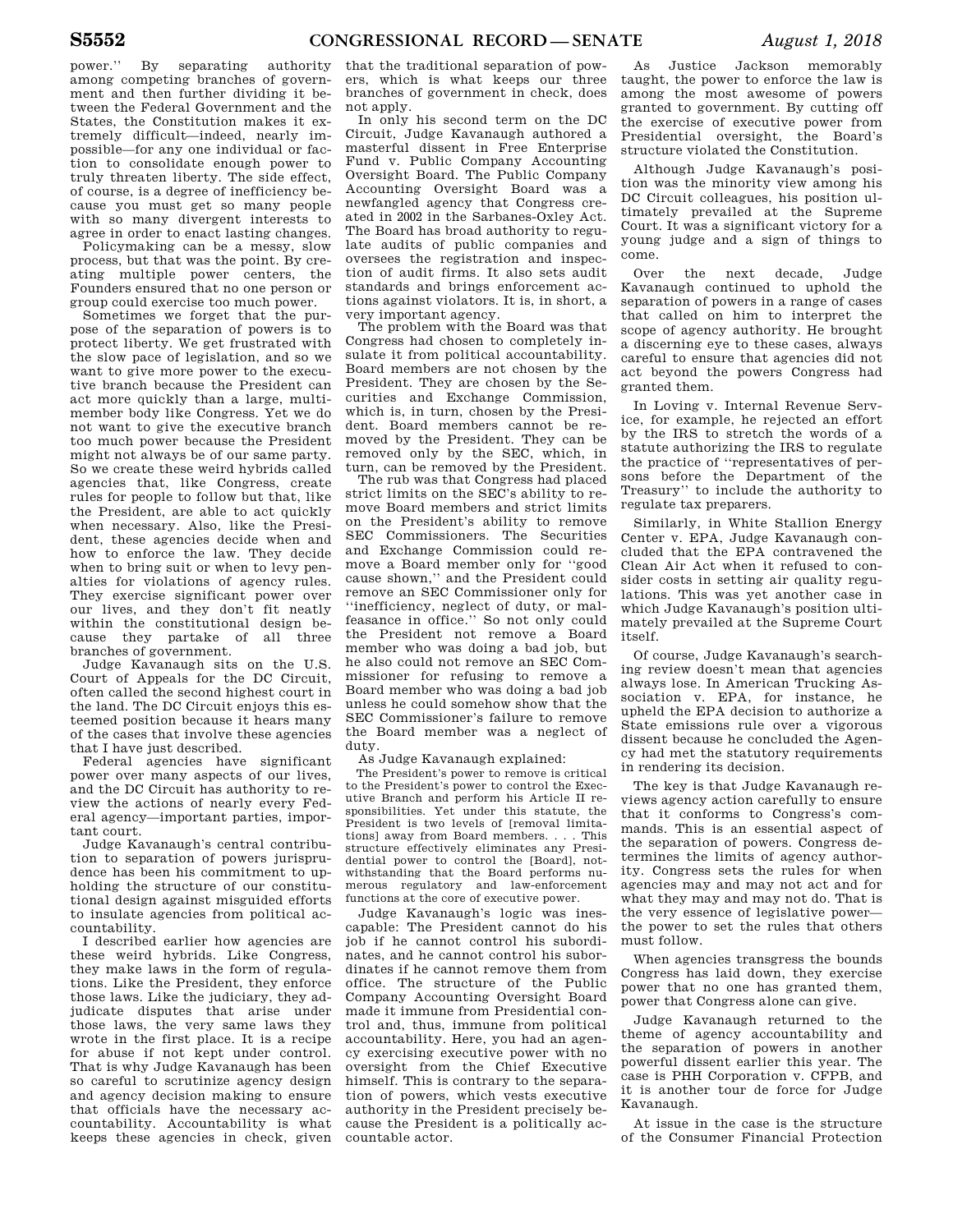Bureau, or CFPB. The CFPB is an incredibly powerful agency with vast authority over American life. Its jurisdiction includes banks, credit unions, securities firms, payday lenders, mortgage servicers, and an array of other financial services companies.

When Congress created the CFPB in the 2010 Dodd-Frank Act, it placed strict limits on the President's ability to remove the agency's head. Specifically, Congress provided that the President may remove the CFPB Director only for ''inefficiency, neglect of duty, or malfeasance.''

You may recall that language from my discussion of the Free Enterprise Fund case. It is the same restriction that Congress placed on the President's ability to remove SEC Commissioners, but there is a significant difference between the SEC and the CFPB.

The SEC is a multimember body. It cannot act without the agreement of a majority of Commissioners. The CFPB, by contrast, is a unitary body. It has a single Director. The only person the CFPB Director has to agree with is himself. Coupled with the fact that the CFPB is an incredibly powerful agency whose funding isn't even directly controlled by Congress, this raises serious separation of powers concerns.

An agency head who can do virtually whatever he wants without fear of Presidential reprimand, and who can do it on his own without having to get the consent of fellow Commissioners, is accountable to no one. The President cannot check him. His colleagues cannot check him. In a very real sense, he is a law unto himself.

Judge Kavanaugh's dissent confronts this problem head-on in its very opening lines:

This is a case about executive power and individual liberty. To prevent tyranny and protect individual liberty, the Framers of the Constitution separated the legislative, executive, and judicial powers of the new national government. To further safeguard liberty, the Framers insisted upon accountability for the exercise of executive power. The Framers lodged full responsibility for the executive power in a President of the United States who is elected by and accountable to the people.

Judge Kavanaugh then eloquently explains how the CFPB's structure and limits on Presidential oversight violates these core principles. He said:

The Director of the CFPB wields enormous power over American businesses, American consumers, and the overall U.S. economy. The Director alone may decide what rules to issue. The Director alone may decide how to enforce, when to enforce, and against whom to enforce the law. The Director alone may decide whether an individual or entity has violated the law. The Director alone may decide what sanctions and penalties to impose on violators of the law. Because the CFPB is an independent agency headed by a single Director and not by a multi-member commission, the Director of the CFPB possesses more unilateral authority—that is, authority to take action on one's own, subject to no check—than any single commissioner or board member in any other independent agency in the U.S. Government.

And then Judge Kavanaugh drops the hammer. He said:

[O]ther than the President, the Director enjoys more unilateral authority than any other official in any of the three branches of the U.S. Government. That combination power that is massive in scope, concentrated in a single person, and unaccountable to the President—triggers the important constitutional question at issue in this case.

Judge Kavanaugh eloquently explains how the CFPB's structure, coupled with the agency's complete lack of accountability, poses a threat to individual liberty. The CFPB wields enormous power and yet is accountable to no one—not the President, not the Congress, not the American people.

The central purpose of the separation of powers is to prevent any one individual group from wielding too much power. It does this by dispersing authority and by playing the branches off of each other. But the CFPB's structure does not disperse power. It consolidates power, and it does so in a single individual who has no superior. This is a textbook violation of the separation of powers and one that I fully expect the Supreme Court to correct if it hears this particular case.

I have spoken at length today about Judge Kavanaugh's writing and jurisprudence. I focused on actual cases that he has decided and on his important contributions to constitutional law.

In short, I have done what Judge Kavanaugh asked me to do. I have reviewed his opinions and considered his analyses. I have done what all of my colleagues should be doing. We should be reading what Judge Kavanaugh has actually written. We should be looking at his judicial philosophy and how he decides cases.

Judge Kavanaugh is an outstanding choice for the Supreme Court. His opinions are cogent, his writing eloquent, and his reasoning ironclad. He understands that the purpose of the Constitution is to preserve liberty and that the Constitution does so both through the substantive guarantees in the Bill of Rights and reconstruction amendments, and through the structural protections in articles I, II, and III of the Constitution.

Congress may from time to time experiment with new ways of delegating authority or structuring agencies, but it cannot do so in ways that violate our Constitution's separation of powers. Individuals who exercise Executive power must be accountable to the President. Agency officials cannot be fully insulated from Presidential oversight. A person who has power to regulate broad swaths of our Nation's economy must have some checks on his or her authority. This is a requirement for our system of government. It is a requirement of our Constitution, and it is essential to the preservation of liberty.

Judge Kavanaugh understands this. He understands the Constitution. He understands the proper role of a judge. He is one of the most brilliant and most distinguished legal thinkers in our country today. I am proud to support his nomination to the U.S. Su-

preme Court, and I urge all of my colleagues to support him as well.

We have to get away from the politics of the Supreme Court. When we have someone who has the qualities, the ability, the reputation, and the historicity of doing what is right on the bench, we should give that person an opportunity to serve.

Judge Kavanaugh deserves an opportunity to serve. He has more than adequately proved that he deserves it. We are going to be lucky to have him on the U.S. Supreme Court.

I am not sure that he is always going to rule the way I want him to rule, either, but nobody does, and from time to time, we may be disappointed. But the fact is that I know one thing: He is going to apply the best of legal knowledge to the opinions that he writes, and he will be a force on the Court who will get along with the other Justices by showing mutual respect for them and receiving mutual respect back from them.

Judge Kavanaugh is the type of guy who really will make a tremendous difference for our country. He deserves this appointment. We need to sustain him and support him, and we need to get the politics out of this nomination.

We are lucky that he is willing to serve. I believe that almost everyone in this body will henceforth, once he is confirmed, come to the conclusion that we are really lucky to have him as a Justice on the U.S. Supreme Court.

I yield the floor.

The PRESIDING OFFICER. The Senator from Ohio.

### f PENSIONS AND THE CFPB

Mr. BROWN. Mr. President, I will start by thanking Senator HATCH. He and I are cochairs of the Pensions Committee. We had a commitment, and we had a good meeting in his office last week. We had a good discussion and hearing in our joint committee; we have four Republicans and four Democrats from each House solving what looks to some to be an intractable pension problem.

But if you are one of 16,000 Ohio Teamsters, mine workers, iron workers, carpenters, bakers, and others, it is your life because you put—what this town doesn't always understand on collective bargaining is you give up money today at the bargaining table so you will have a pension later in life; you will have economic security.

In part because of Wall Street shenanigans and other things, these pensions are in jeopardy. They could face up to 60 percent in pension cuts. We also know that a whole lot of businesses, at least 210 in my State alone, could face layoffs or, worse, bankruptcy. Many of them are familyowned transportation and manufacturing and construction companies. They could face very, very dire economic times if Congress doesn't fix that, let alone what is going to happen to the Pension Benefit Guaranty Corporation. I thank Senator HATCH for that.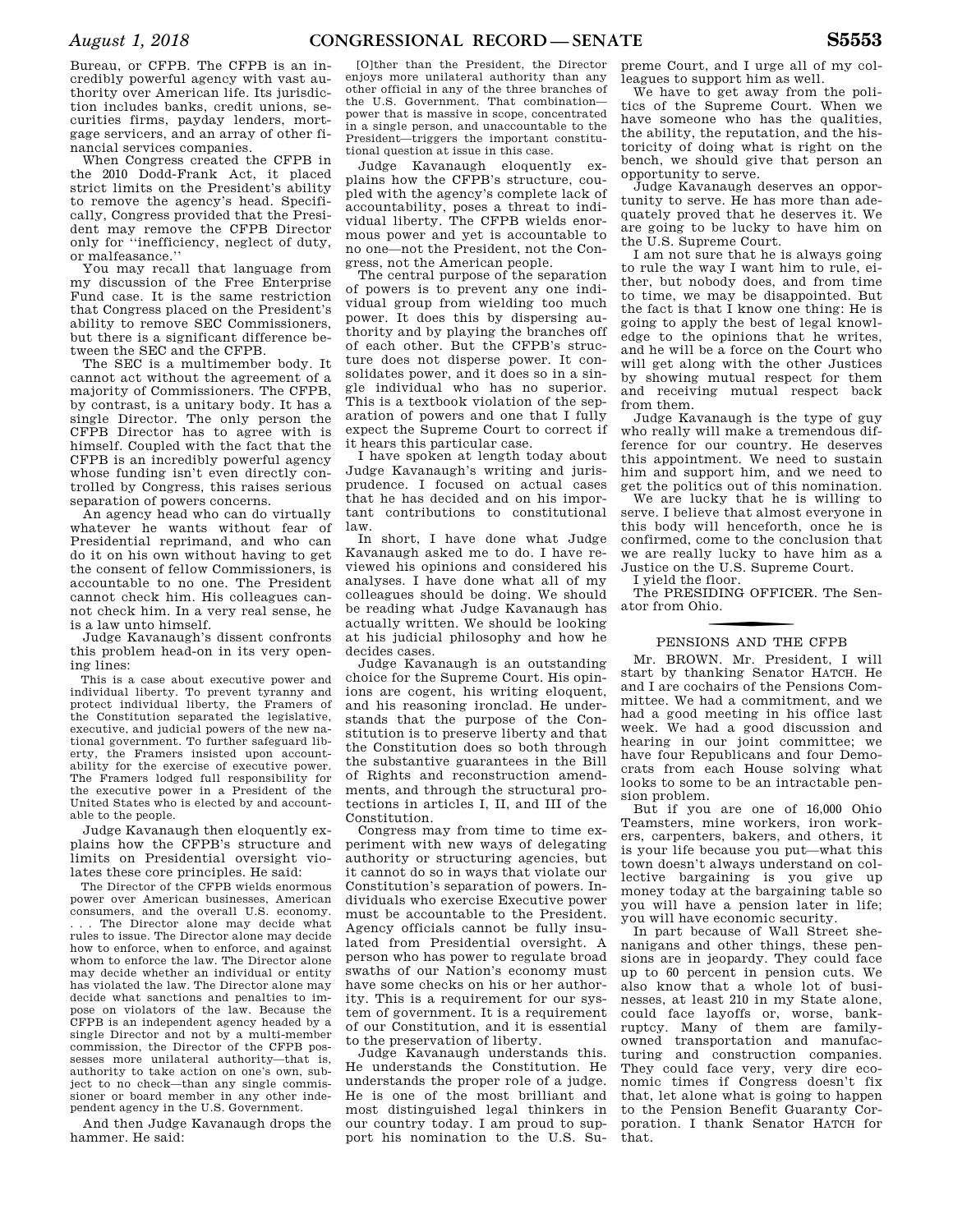Mr. President, I am a little curious, though, when I hear him and others talk about the Consumer Financial Protection Bureau as if it is this awful, out-of-control Federal agency. What bothers my colleagues about the CFPB is that it is the only agency in government that is willing to stand up against the Wall Street interests. We see the Office of the Comptroller of the Currency, and we know how close he is to Wall Street—the Comptroller. We see the FDIC and we see the Federal Reserve and we see these nominees who come out of a White House that looks like it is a retreat for Wall Street executives, and they are on one side protecting Wall Street and doing Wall Street's bidding.

We have one agency, just one agency, which my conservative, pro-Wall Street, pro-corporate colleagues complain about every day, every week, every month—an agency that has saved 29 million American consumers \$12 million. How do you think—and they want to rein in that agency, saying the agency just has too much power over people's lives. It is actually protecting my friend, the Senator from Massachusetts, who is also in the hall, talks about their being a cop on the beat. They are protecting consumers while Wall Street is doing whatever Wall Street does to them. I will just leave it at that.

### f A FREE PRESS

Mr. BROWN. Mr. President, a free, independent press is vital to our democracy. It is enshrined in our Constitution. We need tenacious, dedicated journalists, who will afflict the comfortable and comfort the afflicted, to ask tough questions, to challenge special interests, to connect Americans with their communities. That is why I joined my colleagues this week on a resolution condemning this administration's awful, vicious, demagogic attacks on reporters—including the decision last week to bar a reporter from attending a White House event just because the White House didn't like the questions she asked—with the repeated labeling of the free press as ''enemies of the people.''

Watch the video from last night. Watch the video in Florida from last night where the President egged on, egged on, and egged on his supporters to start screaming at newspaper reporters and other reporters—people who are doing their jobs.

In spite of this President using Stalinist language—I am just reading a book right now written by a Stalinist translator, and this book talks about a lot of the language Stalin used. He called people ''enemies of the people.'' That is Communist talk. That is Stalinist talk. Yet this President calls reporters who get up every day and do their jobs—most of them not paid very well, frankly—the enemy of the people. They do vital work not just in Washington but throughout the country.

I would like to take a moment to highlight one of them. I am going to come to this floor every so often in the weeks and months ahead, and I am going to talk about a local reporter—a reporter who gets up every day, who probably doesn't make more than \$20,000 or \$30,000 a year. In many cases it is a little more than that, but reporters are generally not particularly well-paid people. I want to talk about the important work that local Ohio journalists do. Some of them I have met; others I haven't met but I have observed, because I know how important they are to their communities. I will start doing this on a regular basis because in this town today, with this administration, with this President of the United States—I still can't believe a President of the United States engages in talk like Stalin—the Soviet Stalin—calling American citizens who get up every day and do their job and do their job to the best of their ability ''enemies of the people,'' and he tries to get the crowds he speaks to, the people he addresses, to chime in and call them ''enemies of the people'' and start calling those reporters names.

I want this floor message that I am going to do from time to time to be a constant reminder of how reporters contribute to their communities.

Last week, the Daily Jeffersonian in eastern Ohio ran a story on the upcoming Firemen's Festival in Caldwell, OH, a town in Appalachia, reported by a local reporter named Austin Erickson. It is the local fire department's biggest fundraiser of the year. They rely on the proceeds in part because of the corruption in State government where State government doesn't fund local communities like they used to for a whole bunch of reasons, but this fire department relies on the proceeds of the Fireman's Festival to fund daily maintenance, testing, and safety gear of their firefighters.

Mr. Erickson talked to the festival's chairman, who pointed to the fire department and told the reporter: ''If it's in those four walls, it's from that festival.'' In other words, if it weren't for this festival, we wouldn't have the fire equipment we need.

Through its work, the Daily Jeffersonian and local reporters like Mr. Erickson are informing their communities about ways to support local firefighters and responders who keep them safe. If people like Mr. Erickson of the Daily Jeffersonian in Cambridge, OH, were not writing these stories, were not reporting on the Fireman's Festival, not as many people would go or understand it. They spend their hardearned money there. It helps their local communities. It helps their fire department.

Enemies of the People? If the President would listen and see what these reporters do every day, maybe he would stop the demagoguery. Maybe he would stop calling people names. Maybe he would stop calling his own Attorney General names. Maybe he

would stand up to Putin who clearly that is a whole other story. I won't get into that.

Let's go back to these local reporters and what journalists do every day and what Mr. Erickson does. It is what newspapers all over Ohio—from my hometown paper, the Mansfield News Journal, the paper where my wife used to work, the Cleveland Plain Dealer, the Columbus Dispatch, the Cincinnati Enquirer, a smaller paper, the News-Herald, the Lorain Journal—I could go on and on and on, paper after paper after paper.

Journalists wake up every day and do their jobs. They serve their communities, and they serve their country. They are not enemies of the people. I just pray to God that the President of the United States will stop that kind of talk.

### f NATIONAL DEFENSE AUTHORIZATION BILL

Mr. BROWN. Mr. President, today we came together to pass important bipartisan legislation to strengthen our national security and invest in American jobs.

Many of my colleagues of both parties have helped get the National Defense Authorization Act over the finish line. I particularly want to thank my colleague Senator PORTMAN from my State, who worked with our office to secure important Ohio priorities, and Senator INHOFE and my friend JACK REED, who served so well on the Banking Committee in addition to the work he has done on unemployment insurance and on military issues, and Senator CRAPO, my colleague from Idaho, as we worked on securing and fortifying our national interests when it comes to foreign investments. All of these colleagues of mine worked with the conference committee to get our agencies new tools to screen Chinese and other foreign investments for national security threats.

This bill would not have been possible without the leadership of one Senator in particular; that is, the senior Senator from Arizona. Senator MCCAIN's leadership on this legislation and throughout his career is why this Congress honored him through the naming of this bill—the John McCain National Defense Authorization Act. That is a rare honor. Congress rarely honors its own. We all know we all have feet of clay and don't put our friends here up on a pedestal, but for a few lions in the Senate, including Sam Nunn, John Warner, Ike Skelton, Carl Levin, and now JOHN MCCAIN, we have done that.

It honors his commitment to our national security through the John S. McCain Strategic Defense Fellows Program—fitting tributes to the service and sacrifice of a man like JOHN MCCAIN. We know his story—how a young Navy pilot was captured behind enemy lines, yet he never wavered in his commitment to his fellow POWs in Vietnam.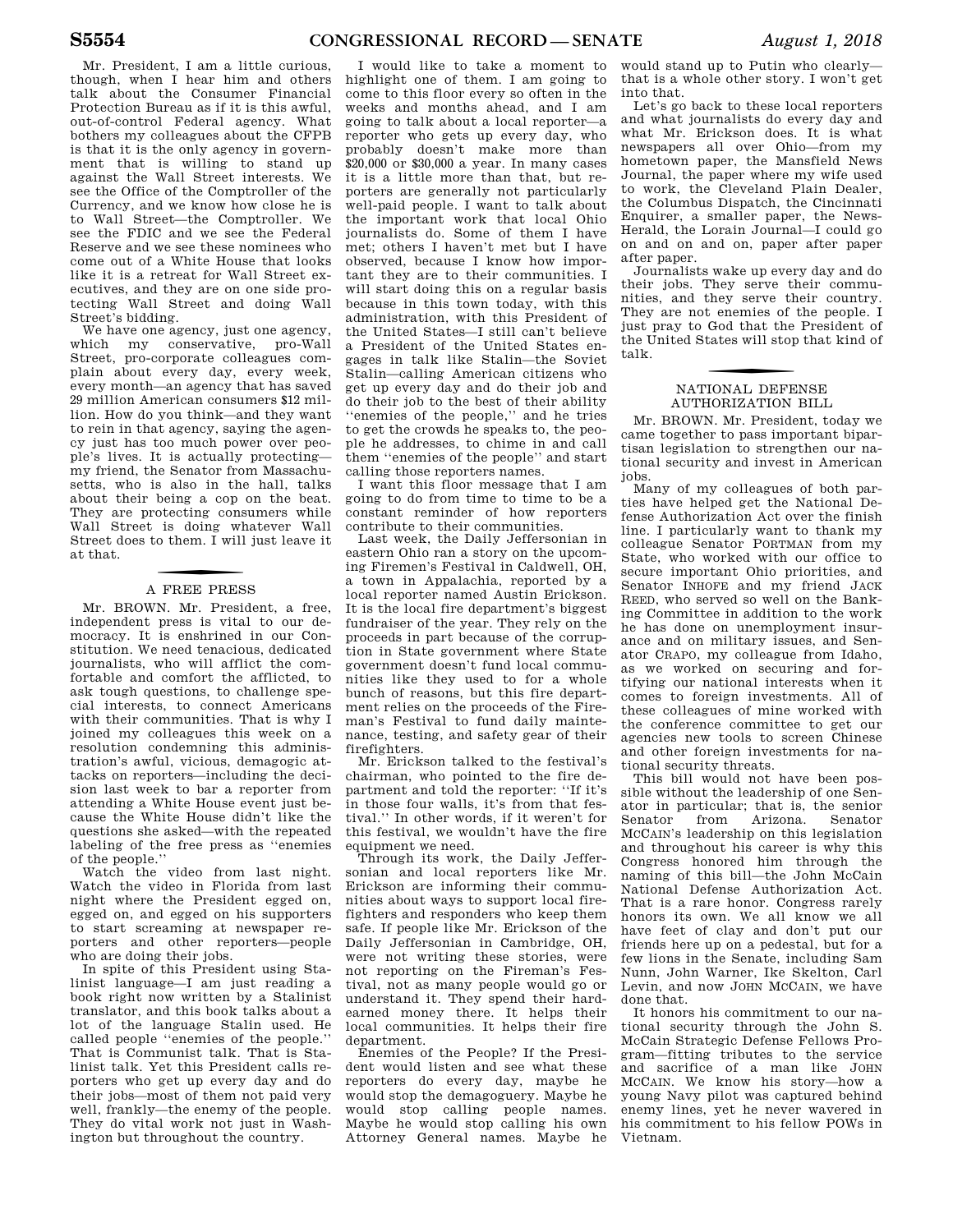I have had my disagreements with him. We all have. But we have always respected each other. He has been a leader whom almost all of us from both parties have relied on for guidance, including national security issues and on issues when, in my first year in the Senate, I worked with Senator MCCAIN on keeping down the costs of prescription drugs.

He has been a critical fighter for sanctions to hold our adversaries accountable. Last year, we worked together, along with Senators CRAPO, SCHUMER, GRAHAM, RUBIO, CORKER, and CARDIN, to pass tough, new sanctions on Russia, Iran, and North Korea.

He has always been clear that we don't only honor the rule of law or refrain from torture when it is easy or convenient. He authored a 2015 amendment to prohibit the use of torture as an interrogation method.

He has been forceful in defending our allies against Russian aggression in Crimea and Georgia and Montenegro. After the Helsinki summit, Senator MCCAIN—one of the few Republicans in this body who is willing to call the President out when he does something, especially on foreign soil, to attack the United States of America—spoke out forcefully against the President cozying up to Putin and his attacks on journalists.

He said: ''The President [of the United States, Donald Trump,] made a conscious choice to defend a tyrant against the fair questions of a free grant Putin an uncontested platform to spew propaganda and lies to the world.''

He said: ''All that makes us who we are—a republic of free people dedicated to the cause of liberty at home and abroad.''

Those words stood out because so few Republicans were willing to utter them.

Throughout his life and career, he has lived the motto of ''country first.'' I thank my colleague from Arizona for his work on the National Defense Authorization Act this year. I look forward to continuing our work together to protect our national security and together to serve the people of this great country.

The PRESIDING OFFICER. The Senator from Massachusetts.

### f NOMINATION OF BRETT KAVANAUGH

Ms. WARREN. Mr. President, every day I meet all sorts of people—small business owners, working moms, students, seniors, and servicemembers and they are concerned about all sorts of things: the growing cost of healthcare, the cost of child care, the cost of college, the cost of student loan debt, stagnant wages, fixing our broken criminal justice system, gun violence in schools—you name it.

But in the thousands of conversations I have had, I haven't met a single person who has said they are concerned

that Washington doesn't work well enough for big businesses. If you ask any of them, they will tell you that, when it comes to the wealthy and the powerful, Washington works just like a dream, but for everyone else, Washington just isn't working.

That is not a coincidence. Powerful interests have been working for years to capture every single branch of government to tilt the scales in their favor and against everyone else.

Our courts are no exception in this. Powerful interests have worked for years, pouring incredible amounts of money into capturing our courts. It has been a real one-two punch.

The first punch has been working with Republicans to stop fair-minded, impartial judges from sitting on the Federal bench, slowing down or stopping those nominations, holding open a Supreme Court seat, and keeping fair people off the bench whenever possible.

Then came the second punch. Whenever they get the chance, it is stacking our courts with judges dedicated to a vision of the law where the wealthy and well-connected get to call the shots—people who are willing to leave behind women, workers, people of color, LGBTQ individuals, students, families, and everyone else who doesn't have money or power.

Donald Trump's decision to nominate Brett Kavanaugh to the Supreme Court is just the latest example of this. Minutes after Donald Trump announced Kavanaugh's nomination, the White House blasted out a document. To whom? To business lobbyists around Washington touting Judge Kavanaugh's rulings in favor of corporate interests and against the interests of everyone else. They are not even hiding it anymore.

Think about that. The first move by the White House is not a memo to the American people talking about the nominee's independence or talking about his commitment to justice for everyone but a memo to business lobbyists highlighting Judge Kavanaugh's loyalty to big business. That is a key part of Donald Trump's public case for Judge Kavanaugh—the promise that Judge Kavanaugh will tilt the playing field even further in favor of corporations and against working people.

Take a look at cases the White House included in its sales pitch to corporate lobbyists. In one recent case, Judge Kavanaugh ruled that the Consumer Financial Protection Bureau was unconstitutional, calling independent agencies like the consumer bureau ''a significant threat to individual liberty.'' Really? That is the consumer agency that a bipartisan group of 60 Senators and 237 Representatives created after the most devastating financial crisis in generations. It is the agency that is a tough watchdog for American families, the agency that in just 7 years has returned \$12 billion directly to people who were cheated by big banks, credit card companies, and student loan servicers. But I guess all

Judge Kavanaugh saw was a threat to the individual liberty of companies that were looking to cheat people.

Judge Kavanaugh's ruling was so out of the mainstream that the rest of his colleagues on the court promptly reversed his decision by an overwhelming vote. But if Judge Kavanaugh becomes Justice Kavanaugh, he could provide the decisive vote on the Supreme Court to strike down the CFPB and leave consumers at the mercy of predatory lenders again.

That wasn't the only time that Judge Kavanaugh ruled against consumers and in favor of the giant corporations that squashed them. Last year, he issued an opinion that would have set aside a lower court ruling and allowed a merger of two giant health insurance companies to move forward, despite evidence that the merger could hurt consumers in 14 States. Luckily, once again, Judge Kavanaugh's colleagues disagreed, and they criticized him for applying the law as he wished it were, not as it currently is. Again, Judge Kavanaugh found a way to rule in favor of corporate interests, no matter what the law said.

Judge Kavanaugh has also ruled time and again to reverse rules designed to address climate change and to protect the air we breathe. In three separate cases, the Trump administration highlighted for corporate lobbyists that Judge Kavanaugh argued that the Environmental Protection Agency had acted illegally in taking action to protect the environment and to protect public health. In each case, the EPA had spent years carefully considering the input of scientists, experts, and the industry, but in each case, Judge Kavanaugh found that wasn't enough. He put maximizing polluter profits ahead of protecting working families and the well-being of our planet.

The Trump White House and the Republican Congress have gone to bat for corporate interests time and again. They have showered them with \$1.5 trillion in tax giveaways, rolling back the rules on some of the country's biggest banks, and reversing rules to protect workers and consumers from corporate abuse.

But there may not be a single body in Washington that has delivered more victories for giant companies in the last 2 years—and more losses for everyone else—than the Supreme Court of the United States. In case after case, by 5-to-4 decisions, this Court has limited the rights of working people and expanded the ability of giant corporations to do pretty much whatever they please. It is no wonder that working families are working longer and harder, only to get squeezed between flat wages and rising costs.

Judge Kavanaugh would tip the balance of the Court even further in favor of those corporations and special interests. For the next 30 or 40 years, he would be a reliable vote in favor of whatever giant companies and their armies of lobbyists decide that they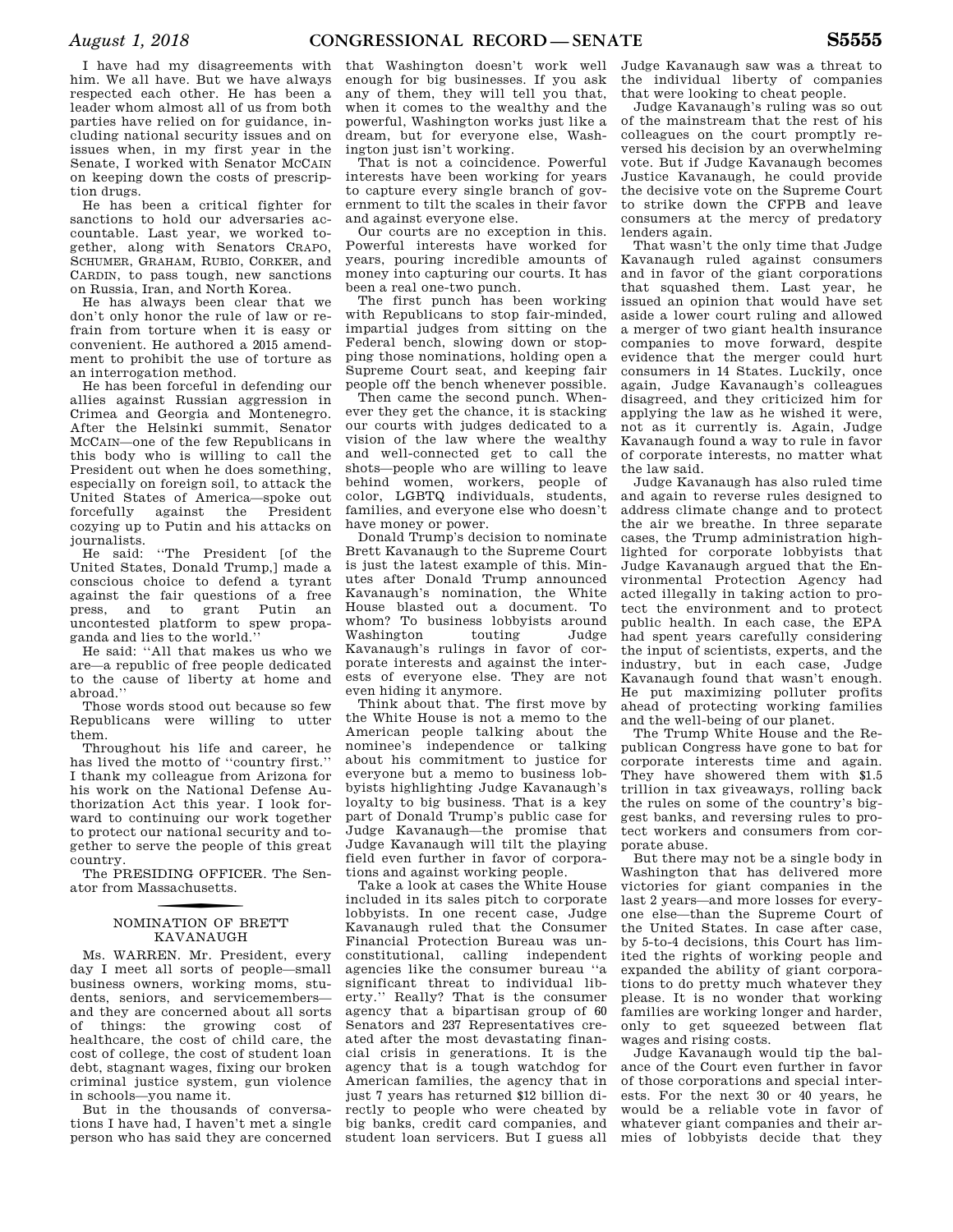want, whatever special favors they can't secure in Congress and can get only through the courts. The world's largest companies already throw their money around this place with reckless abandon and try to buy the outcomes they want. They don't need any more help on the Supreme Court. It is time for Washington to start working for the people again, and that starts with defeating Judge Kavanaugh's nomination.

I yield the floor.

I suggest the absence of a quorum.

The PRESIDING OFFICER. The clerk will call the roll.

The senior assistant legislative clerk proceeded to call the roll.

Mr. TILLIS. Mr. President, I ask unanimous consent that the order for the quorum call be rescinded.

The PRESIDING OFFICER. Without objection, it is so ordered.

### CALLING FOR THE RELEASE OF PASTOR ANDREW BRUNSON

Mr. TILLIS. Mr. President, I have come back again for the past several weeks and for every week I have to draw attention to what I think is a great injustice; that is, about this man, Andrew Brunson. Pastor Brunson has been in prison in Turkey since October of 2016. He has actually lived in Turkey for more than 20 years. He is a Presbyterian minister who is associated with the same church as the Reverend Billy Graham, in Western North Carolina.

He has been in Turkey doing missionary work and connecting with the Turkish people. He is not forcing the Word on anybody. He is simply sharing it with those who want to hear it. He has a small church in Izmir that only seats about 100 people. That started long after he started his mission.

He was living peacefully with his wife, Noreen, until October of 2016. That was shortly after the coup attempt—an illegal coup attempt—where anybody who was actually responsible for it should be in prison. It is not the appropriate way to change a regime in the United States or Turkey or in any other Western nation. After the coup attempt, President Erdogan of Turkey decided to implement emergency powers, which gives him the power to put anyone in prison. In fact, he put tens of thousands of people in prison—people in the military, people in the press, missionaries, NASA scientists—a number of people that I believe are illegally in prison, just like Pastor Brunson.

When this was brought to my attention about a year and a half ago, we treated it like casework. We were doing everything we could to get this North Carolinian, this U.S. citizen, released. After attempting to go through the diplomatic channels and recognizing that we were not making progress, we decided that we had to take other action.

This is actually a point where I would like to thank Senator INHOFE,

who is now acting on Senator MCCAIN's behalf as the chair of the Senate Armed Services Committee. With the help of a number of Senators in this body and with the concurrence of the House, we have provisions in the National Defense Authorization Act that are trying to put Turkey on notice—in as respectful a way as possible, as a NATO ally—that Pastor Brunson should be released.

Pastor Brunson was arrested 663 days ago. Up until last week, he was in prison the entire time. As a matter of fact, for about 17 months, he was in a prison cell that was designed for 8 people that had 21 people in it. Then, he was moved to a prison cell that he shared with one other person and had no access to any outdoors—none of the standards you would have for our prisons for the worst of the worse. He had been incarcerated and had very limited contact. His wife remained in Turkey because she was afraid if she left, they wouldn't let her back. His kids haven't seen him for 2 years because they were afraid if they went to Turkey, the Turkish Government wouldn't let them leave.

Through a lot of efforts of President Trump, Vice President PENCE, Ambassador Brownback, Senator SHAHEEN from New Hampshire, and a number of other Members—as a matter of fact, 72 Members of this body signed on to a letter that we sent to Turkey to express our concerns—we were at least able to get him into house arrest. Last week, he was released back in Izmir but limited to staying in the apartment he shares with his wife, Noreen.

That is a great step forward, but it is still an injustice. It is a better setting. The fact of the matter is, he is still incarcerated. He is incarcerated on some of the most absurd charges, and I firmly believe there is no first-year law student who couldn't derive a legal basis for saying that this person would not stay overnight in a U.S. jail. Yet he has been incarcerated for 663 days.

We are working very closely with the administration to try and take this positive step—his placement under house arrest—and to get him out of the country. I made a promise to Andrew Brunson. I visited him twice earlier this year, once in prison to let him know that he had people in Congress who cared about him and were going to share his story and make sure we didn't forget until he was released. Then, a little over a month later, I went back and spent 12 hours in a Turkish courtroom hearing the absurd charges levied against him. I am not going to get into the details now, but I will tell you that the indictment read like a fantasy. It is one that makes me so frustrated to think that this man could be kept in prison for 663 days.

I want to end my comments on a slightly more positive note. I want to thank the officials in Turkey who at least took the positive step to put him under house arrest. I spoke with him on Thursday afternoon. It was a very, very different experience. He had hope.

He was able to spend time with his wife.

I was thrilled to see that because, frankly, after my time with him in the prison earlier this year, I was worried about him. He had lost 50 pounds. He was under great stress, as anybody would be if they were in a U.S. prison, let alone a Turkish prison. I want to thank the Turkish government for taking positive steps. It is one step in a journey that needs to get Pastor Brunson home.

Also, I want Turkey to realize that we know they are a NATO ally. We know that when you join NATO, we have an article 5 commitment. What article 5 means is that if any aggressor attacks you on your soil, the members of NATO are committed to sending their sons and daughters to defend your freedom. We are in agreement with Turkey right now that, if they were to be attacked by an aggressor, we absolutely would answer the call and go to Turkey to protect their homeland and protect their people.

All I am asking Turkey to do is, in the spirit of that agreement that we have had with Turkey since 1952, is to protect Andrew Brunson, to send Andrew Brunson home, and to get back and honor the tenets of the NATO alliance, the agreement we have with the family of nations in NATO. It starts first by respecting the individual liberties that each and every citizen in Turkey should have and each and every citizen in the United States enjoys.

I hope this is the last week you have to hear my speech. I hope that next week the speech is thanking Turkey for sending Pastor Brunson home. Make no mistake about it. For as long as Andrew Brunson is in prison, and as long as other people like a NASA scientist, like a DEA officer, like some of the Turkish Embassy staff who are Turkish citizens are in prison, we will continue to be a voice for people in Turkey who I think are illegally imprisoned.

Mr. President, thank you for the opportunity to speak on this today.

To the American people, I hope when you say your prayers tonight, you say one for Pastor Brunson.

The PRESIDING OFFICER (Mr. LEE). The Senator from Illinois.

Mr. DURBIN. Mr. President, first, let me join my colleague from North Carolina in his request for humanitarian care and the release of Pastor Brunson. It is something we share on a bipartisan basis. I thank him for calling that to the attention of the Senate and to those who are following our proceedings.

### f IMMIGRATION

Mr. DURBIN. Mr. President, we know that President Trump during the course of his campaign made immigration a major issue. Almost from the beginning, he made it clear that he would take a different approach to immigration than previous Presidents of either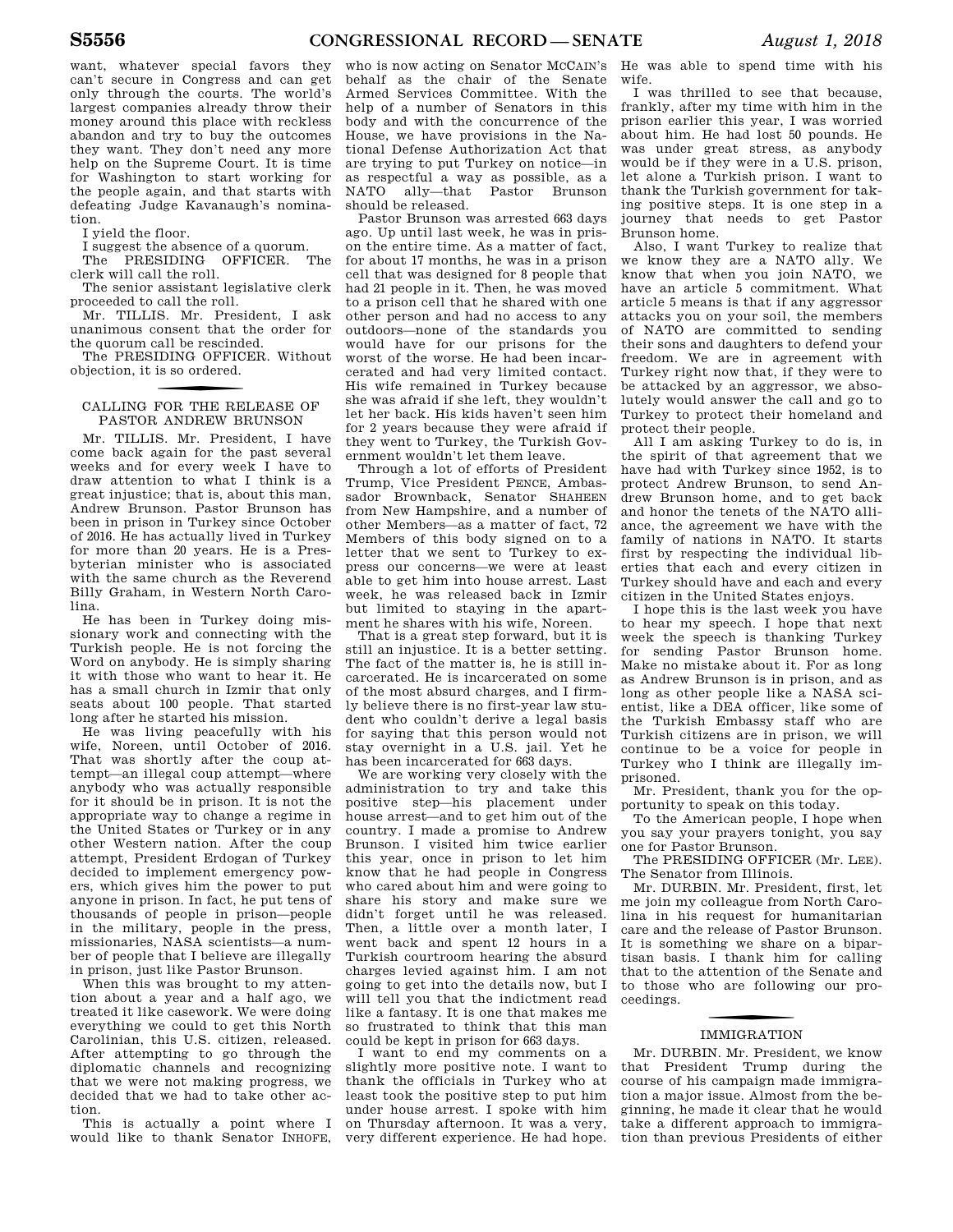political party. We can remember when he referred to those coming to the United States from Mexico as murderers and rapists. We can remember when he called for the construction of a 2,000-mile wall between the United States and Mexico, and quickly added: And Mexico will pay for it.

We can remember all of the statements that were made during the course of the campaign about immigration and terrorism. We knew we were in for a change in policy with this administration. Some of the things that have occurred have been stunning, and some of them have been horrible. One of those things was the subject of a hearing this week in the Senate Judiciary Committee, which I serve on. It was about the zero tolerance policy. Some may remember that last year President Trump decided to eliminate and abolish the DACA Program. That was a program for those young people brought to the United States as children—infants, toddlers, and children who grew up in the United States and believed they were part of this country and future. They learned, probably about the time they became teenagers, that this wasn't true. They didn't have legal status. They weren't documented in the United States.

They have lived their whole lives here. They have gone through our schools, and some of them have been amazing students. They had planned to go on with their education and their lives, and they learned they had an obstacle in their path.

President Obama created an opportunity for them to continue to live in the United States without fear of deportation and to be able to work here. So 790,000 of them stepped up and paid a \$500 filing fee, went through a criminal background check, and were given, on a temporary renewable basis, this protection under President Obama's Executive action.

President Trump eliminated that order. In doing so, he eliminated the protection they had to stay here. Their fate and their future were in doubt because of the President's unilateral action. He challenged Congress to pass a law to save them.

We tried. At the last minute, a bipartisan bill, agreed to here in the Senate by a majority of the Members, was rejected by President Trump. It also included massive construction of his wall, but he rejected it nevertheless.

Today, the only thing protecting those young people—the 790,000—are court orders, which can change any day or any week. The President's effort on immigration and children didn't end with his elimination of the DACA Program. Just a few months ago, they announced something called zero tolerance. Here is how it would work. At our border, any person who presented themselves between ports of entry and wasn't a legal resident of the United States could be arrested and charged with a misdemeanor—a criminal misdemeanor—of trying to come into this country without legal documentation.

People can come in without legal documentation between ports of entry and claim asylum and refugee status, but no distinctions were made. If a person presented themselves and didn't have legal status, they face this misdemeanor criminal charge.

What flowed from that has created a humanitarian disaster. Because of that charge, the Trump administration then ordered the agencies to forcibly remove all the children who were with their parents who came to the border. That meant that almost 3,000 children were forcibly removed from their parents at the border under the zero tolerance policy.

That was the law of the land for some period of time, or at least that was the President's order for some period of time, until public reaction from both Republicans and Democrats was so strong that on June 20, President Trump did something very rare in his administration. He almost admitted he made a mistake. He decided to eliminate the family separation policy.

The elimination of that policy did not solve the problem for 2,700 children who were in the custody of the U.S. Government. These are children under the age of 18 who were basically spread across the United States, and are being held by government agencies and government contractor facilities.

The case went before a judge in the Southern District of California, Judge Sabraw, as to what to do with these children. A number of organizations, like the ACLU, came forward and said: These children should be reunited with their parents. Our government separated them. They should be reunited.

He set a time table and schedule for that to occur. A lot was done, but not nearly enough. We had a hearing this week in the Senate Judiciary Committee, which went on for several hours with representatives from five different agencies of the Trump administration trying to explain how we created this policy and what we have done ever since to reunify these parents with their children.

All of us know it is not healthy to take kids away from their parents. The pediatric physicians in America—the American Academy of Pediatrics came forward and called it institutional child abuse. If that sounds like an exaggeration, imagine if it were your child who was being taken away by our government, or your grandchild, for that matter. I know how I would feel as a parent and a grandparent, and I am sure most people realize it would be a traumatic experience for any parent—or for grandparent, for that matter—to go through. Then, from the side of the children, we know that kind of separation can cause real psychological problems for these kids.

I met some of these kids—they were 5 and 6 years old—in Chicago. They had been transported 2,000 miles from the border to Chicago and were being held by our government in a contractual facility—5 and 6 years old. These little

kids couldn't figure out what had happened to them in their lives.

I will never forget the scene of being in a room with 10 of them and watching 2 little girls walk into the room who were hanging on to one another for dear life. I thought they were twins. They weren't. They weren't even sisters. One of them said: ''No, amigas.'' They had really latched on to one another because they were so uncertain about where they were and what their future would be. Doctors tell us that isn't healthy for children. Yet it continues for too many of these kids.

At the hearing we held, we talked about how many kids are still out there who haven't been reunited, who have been separated from their parents by our government agencies under this Trump zero tolerance policy. The numbers change almost by the day, but they estimate that over 700 children are currently separated, and in over 400 of those cases, their parents have been deported. So the parents come to the border, the kids are taken away, the parents are invited to leave the country, and the kids remain. Where are the parents? No record was kept as to where they were going. How will we reunite these kids with their parents? No one really knows. It was clear at this hearing that nobody had even thought in advance about what that meant.

When you listened to the testimony of the sworn government witnesses there, it was clear that no one from day one even envisioned what this policy was going to do. One of the people who testified before us—a man whose degree and expertise are in public health—said that he warned this administration. He told them that this was not a healthy thing to do to children, to separate them and put them in some institutional setting. Yet they went forward with this plan, and not a single one of them could point to any effort made to keep track of the kids and the parents so that someday they could be reunited.

In fact, what we found was that the head of the Department of Homeland Security, Secretary Kirstjen Nielsen, on June 17, sent out the following tweet. It said: ''We do not have a policy of separating families at the border. Period.'' The sworn testimony this week tells us that is not true, and it wasn't true from the beginning of the zero tolerance policy. There was a policy of separating children from parents. What this member of the Trump Cabinet said was just wrong, just plain wrong.

Listen to what the Department of Health and Human Services and the Department of Homeland Security said on June 23. In a fact sheet that they sent out across the country, they said: ''The United States Government knows the location of all children in its custody and is working to reunite them with their families.'' Here we are, 6 weeks later, and they have fallen 700 children short of what they claim they already knew back in June.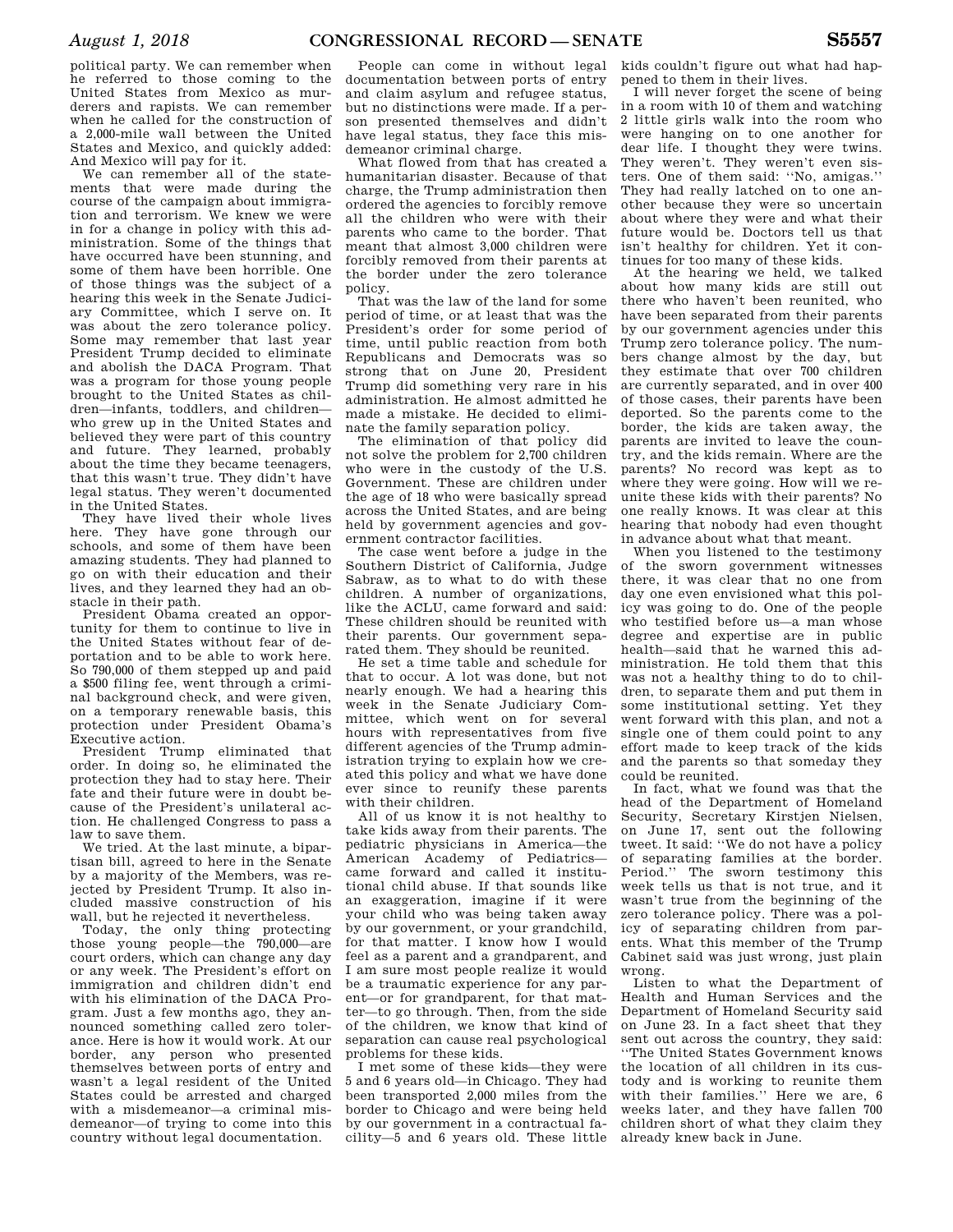These were two falsehoods that were promulgated on the American people to try to get them to believe this wasn't a serious problem. Well, we know better, because this Federal judge got serious about it, and he said: I am going to set a deadline for you to put these kids back with their families. Our government failed to meet the deadline.

Now read what this Federal judge had to say about it. This judge, incidentally, was appointed by a Republican President, lest you think this is some Democrat who is trying to make political hay. Here is what Judge Sabraw said: "The practice of separating these families was implemented without any effective system or procedure for tracking the children after they were separated from their parents, enabling communication between the parents and their children after separation, and reuniting the parents and children.'' That is what the Federal judge said about the zero tolerance policy.

I can't remember a more heartbreaking and embarrassing chapter in American Government history in recent years—to think that our government set out with a policy to separate these kids from their parents, forcibly removing them and separating them without any plans to reunite them.

They argued afterward: We can't send these kids back to parents who might be dangerous.

No one argues with that.

We can't send them back to smugglers who are pretending to be parents.

Well, we can't argue with that either. But the United States accepted responsibility when we took custody of those children. We became what they call in law in loco parentis. In other words, we accepted a parental responsibility for these children. We have not met that responsibility.

I asked at some point, who is going to accept responsibility for this humanitarian disaster in this Trump administration? Absolutely no one has. I believe Secretary Nielsen should. I believe she should step down because this policy—this disastrous policy—has given a black eye to the United States.

What we have seen happen here is not consistent with our values as a nation. It is not consistent with the kind of treatment we have given to those who have come to our border over the years. Think about the refugees who presented themselves to become part of the United States and our history.

Think about the thousands of Cubans who came to this country saying: We want to escape communism. We want to come to the United States. Think about what a valuable contribution they have made. Did we punish them when they came into the United States? We accepted them. Have Cuban Americans been an important part of our country? Ask three U.S. Senators who are Cuban Americans. The answer is in the affirmative.

Think about the Soviet Jews, those of the Jewish religion who were living

in the Soviet Union and facing all sorts of prejudice and discrimination. They asked for an opportunity to come to the United States, and we opened our arms.

Think about the Vietnamese who worked with us during the war trying to protect our soldiers, trying to be a part of the solution to their problems, risking their own lives in the process. We welcomed them to the United States too.

Time and again, this country has opened its arms to refugees who needed a helping hand and a place of safety. We did not put them in internment camps. We didn't take their children away to punish them. We said: We will hear you out, and if you have a legitimate claim, a fear of where you live, we will stand by you.

We know what is happening in Central America—in Honduras, El Salvador, and Guatemala. At this point, there are higher rates of murder, domestic violence, and rape than almost anywhere in our hemisphere, and these people are bringing their kids here for their safety.

I met in Chicago with one of the immigration lawyers who represent some of these immigrants, and she said to me: ''Senator, they believe their children will die if they leave them in these countries. They are willing to put their entire life savings on the line to get them to our border in the hope that they can be treated as refugees or people seeking asylum, and they are going to keep coming because the alternative is to accept rape and murder on their children.''

Think about if that were your choice in life, what you would do. Would you do everything in your power to protect these children? Well, they have done it, and they have come to the border, and we answered them by separating them from their children and deporting many of them back to these dangerous countries. This isn't consistent with what America is all about.

We should stand together, both political parties, and not only condemn zero tolerance but make a solemn commitment to return these children to their parents. These lost children sadly reflect on our Nation, and we need these children to be with their parents as quickly as possible. That needs to be our highest priority.

I yield the floor.

The PRESIDING OFFICER. The Senator from South Carolina.

### f NATIONAL DEFENSE AUTHORIZATION BILL

Mr. GRAHAM. Mr. President, today the Senate voted 87 to 10 to pass the National Defense Authorization Act named for JOHN S. MCCAIN, Senator MCCAIN.

I want to do two things. I want to tell you a little bit about what is in the bill and a little bit about JOHN S. **MCCAIN** 

This increases the size of our military by 24,000, which is desperately needed. Too few have done too much for too long. Having a larger military means people can stay with their families longer and takes a lot of pressure off those who are serving. And we need more troops, given the threats we have.

The equipment they are going to be receiving is the most modern that we have available. We are buying 77 F–35s, which will make enemies of our Nation think twice. We are improving the F– 18, which has been a great airplane.

The bottom line is that we are helping the Ukraine, which is standing up to the Russians.

There is so much in this bill to relieve the pain and suffering from the defense cuts of the last 6 or 7 years. This begins to restore a hollowed-out military and improve their equipment, gives them more training, more time at home, and the largest pay increasing in 9 years—2.6 percent is the largest pay increase in about 9 years, and God knows they deserve it.

There are a lot of good things in this bill to make our military stronger. There are reforms in this bill to make the Pentagon act more efficiently.

In terms of Senator MCCAIN, when you mention JOHN MCCAIN, most people think American hero. They are right to do so. He suffered for his country in a way that few have. He was in prison for over 51⁄2 years. He came back home with honor and dignity, like every other POW he served with. He had a chance to leave early because his father was a four-star admiral, and he said: ''I will wait my turn.''

Since then, he has been a force of nature as a Senator. He has taken on the Pentagon to make it more efficient. He has never lost sight that his primary obligation as a Senator is to defend the Nation. The men and women in uniform have never had a better friend than Senator MCCAIN. The Pentagon has never had a more worthy adversary than JOHN MCCAIN. Reform and commitment to those who serve go hand in hand.

From a personal point of view, I want to thank all of my colleagues for bestowing this honor on Senator MCCAIN. He is in a tough fight. Never count JOHN MCCAIN out.

I have had the pleasure of traveling the globe with this man, hours and hours on airplanes going to some of the most difficult places in the world to carry the message of what America is all about. I have never known anybody in my life—and very few in the history of this country could explain to others what America is all about. JOHN MCCAIN has been in love with this country since he was 17 years old and he went off to Annapolis. He has been willing to die and suffer for his country, like many others. But when it comes to explaining America, I have never known anyone as articulate and as sincere as JOHN MCCAIN.

JOHN, I hope you understand that the reason we named this bill after you is that we all love you. I hope you understand that this bill, my friend, repairs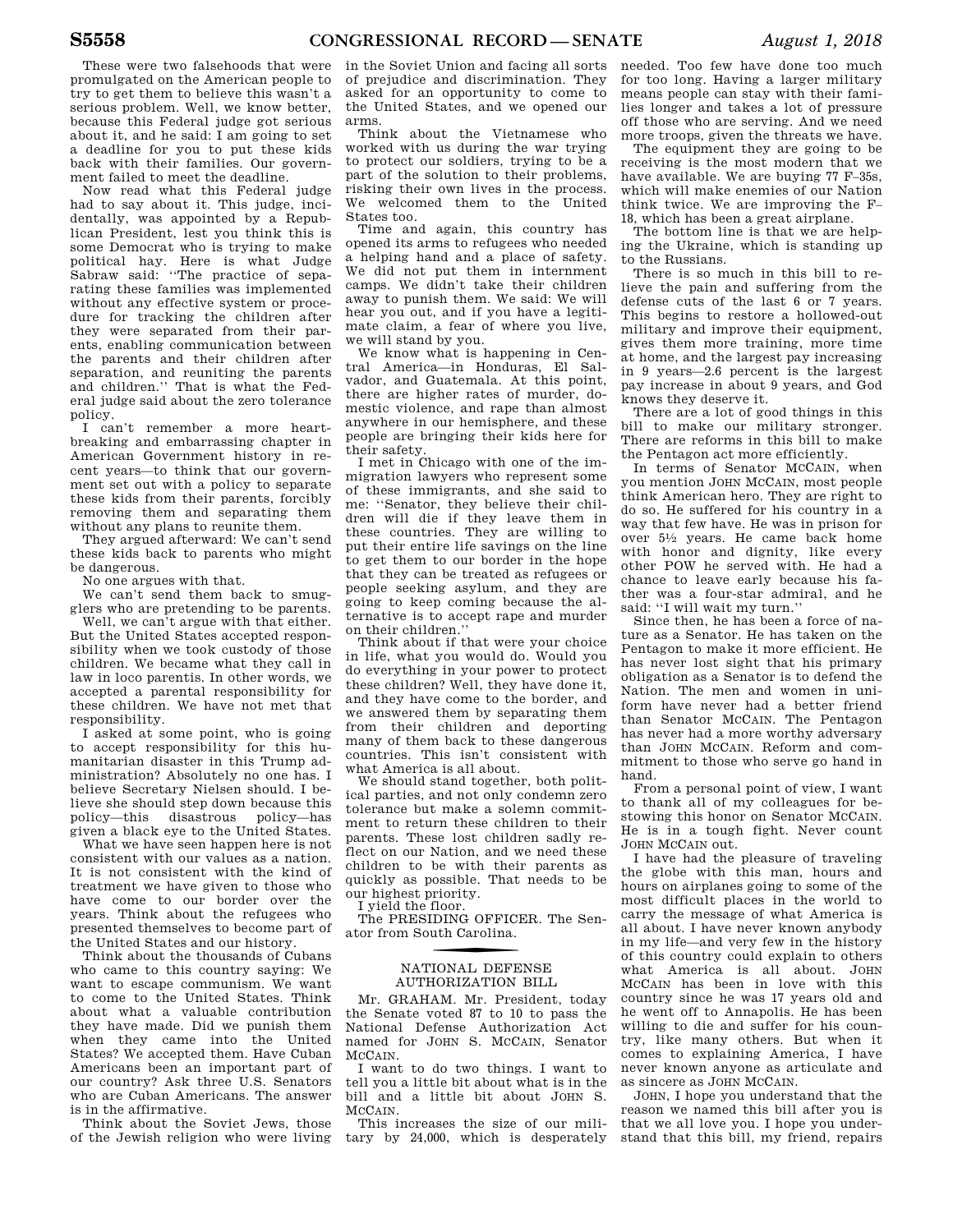a lot of the damage you have been talking about for the last 6 or 7 years.

This is the best way I know to honor JOHN MCCAIN—to take care of those who are fighting and dying for this country and pushing the Pentagon to be more efficient. That is the best honor one could bestow on Senator MCCAIN.

I hope and pray that he comes back to this body, but I want him to know that even though he is physically not here, his presence is alive and well in the Senate.

I yield.

I suggest the absence of a quorum.

The PRESIDING OFFICER. The clerk will call the roll.

The senior assistant legislative clerk proceeded to call the roll.

Mr. MCCONNELL. Mr. President, I ask unanimous consent that the order for the quorum call be rescinded.

The PRESIDING OFFICER. Without objection, it is so ordered.

### f TRIBUTE TO PATRICK RENZI AND SCOTT SANBORN

Mr. MCCONNELL. Mr. President, before we wrap up, I would be remiss if I let the day pass without calling our attention to two veteran Senate staff members who are concluding their distinguished service this week.

Patrick Renzi has served the U.S. Senate for 27 years, rising to chief reporter in the Office of Official Reporters of Debates.

Patrick is a native of Silver Spring, MD. His mother Eileen also worked in transcription, including here in the very same office, but, as my colleagues know well, no route to the Senate is a straight line. After completing his studies at the University of Maryland and Strayer College, Patrick moved furniture, tried freelance court reporting, and recorded a brief, forgivable stint working over in the House of Representatives. But by 1991, he had returned to where it all began.

Over the next 27 years, Patrick became a key staff member, updating the technology and team that keep the Office of Official Reporters running smoothly. His staff describe him as a stalwart chief with great respect for the Senate and those with whom he has served.

Mr. President, Scott Sanborn currently serves as the Senate Journal clerk. He arrived in this body back in 1979 as a page for Lowell Weicker, our former colleague from Connecticut.

Scott wound up serving the Secretary's legislative staff as an assistant bill clerk. I am told he impressed so many colleagues so quickly that in short order he was asked to serve as assistant editor, deputy chief reporter, and coordinator of the CONGRESSIONAL RECORD.

By 2001, Scott had become the 20th Journal clerk of the U.S. Senate. Along the way, he has helped revolutionize the way the Senate records and reviews its transcripts. He found ways to in-

crease efficiency and cost-savings, and he served as a go-to technical liaison, connecting the official reporters with the Members' offices.

These two gentlemen have combined to contribute, literally, decades of service to this body. To see them both embark on well-earned retirements in the same week serves as a useful reminder of just how many incredibly talented men and women there are who may seldom find themselves in the spotlight but who are absolutely essential to the smooth functioning of the Senate in a thousand ways that we all get to take for granted every single day.

We don't say thank you nearly enough around here. I am honored to be able to say it today.

Thank you, Patrick.

Thank you, Scott.

We are sorry to see them go, but I know that Patrick's wife Germaine and their nine children—nine children—and Scott's wife Kim and their two kids must be happy to see what this next chapter has in store.

So we bid them farewell with gratitude for their time here and best wishes for the times ahead.

### f EXECUTIVE SESSION

### EXECUTIVE CALENDAR

Mr. McCONNELL. Mr. President, I move to proceed to executive session to consider Calendar No. 1008.

The PRESIDING OFFICER. The question is on agreeing to the motion. The motion was agreed to.

The PRESIDING OFFICER. The clerk will report the nomination.

The senior assistant legislative clerk read the nomination of A. Marvin Quattlebaum, Jr., of South Carolina, to be United States Circuit Judge for the Fourth Circuit.

CLOTURE MOTION

Mr. MCCONNELL. Mr. President, I send a cloture motion to the desk.

The PRESIDING OFFICER. The cloture motion having been presented under rule XXII, the Chair directs the clerk to read the motion.

The senior assistant legislative clerk read as follows:

CLOTURE MOTION

We, the undersigned Senators, in accordance with the provisions of rule XXII of the Standing Rules of the Senate, do hereby move to bring to a close debate on the nomination of A. Marvin Quattlebaum, of South Carolina, to be United States Circuit Judge for the Fourth Circuit.

Mitch McConnell, Cindy Hyde-Smith, David Perdue, Mike Crapo, Mike Rounds, John Boozman, Ron Johnson, John Barrasso, Steve Daines, John Cornyn, Johnny Isakson, John Thune, James E. Risch, Richard Burr, Lindsey Graham, Thom Tillis, Roy Blunt.

### LEGISLATIVE SESSION

Mr. MCCONNELL. Mr. President, I move to proceed to legislative session. read as follows:

The PRESIDING OFFICER. The question is on agreeing to the motion. The motion was agreed to.

### f EXECUTIVE SESSION

### EXECUTIVE CALENDAR

Mr. MCCONNELL. Mr. President, I move to proceed to executive session to consider Calendar No. 1009.

The PRESIDING OFFICER. The question is on agreeing to the motion. The motion was agreed to.

The PRESIDING OFFICER. The clerk will report the nomination.

The senior assistant legislative clerk read the nomination of Julius Ness Richardson, of South Carolina, to be United States Circuit Judge for the Fourth Circuit.

#### CLOTURE MOTION

Mr. MCCONNELL. Mr. President, I send a cloture motion to the desk.

The PRESIDING OFFICER. The cloture motion having been presented under rule XXII, the Chair directs the clerk to read the motion.

The senior assistant legislative clerk read as follows:

#### CLOTURE MOTION

We, the undersigned Senators, in accordance with the provisions of rule XXII of the Standing Rules of the Senate, do hereby move to bring to a close debate on the nomination of Julius Ness Richardson, of South Carolina, to be United States Circuit Judge for the Fourth Circuit.

Mitch McConnell, Cindy Hyde-Smith, David Perdue, Mike Crapo, Mike Rounds, John Boozman, Ron Johnson, John Barrasso, Steve Daines, John Cornyn, Johnny Isakson, John Thune, James E. Risch, Richard Burr, Lindsey Graham, Thom Tillis, Roy Blunt.

Mr. MCCONNELL. Mr. President, I ask unanimous consent that the mandatory quorum calls with respect to the cloture motions be waived.

The PRESIDING OFFICER. Without objection, it is so ordered.

### LEGISLATIVE SESSION

### MORNING BUSINESS

Mr. McCONNELL. Mr. President, I ask unanimous consent that the Senate proceed to legislative session and be in a period of morning business, with Senators permitted to speak therein for up to 10 minutes each.

The PRESIDING OFFICER. Without objection, it is so ordered.

### f AUTHORIZING DOCUMENT PRODUCTION

Mr. MCCONNELL. Mr. President, I ask unanimous consent that the Senate proceed to the consideration of S. Res. 604, submitted earlier today.

The PRESIDING OFFICER. The clerk will report the resolution by title.

The senior assistant legislative clerk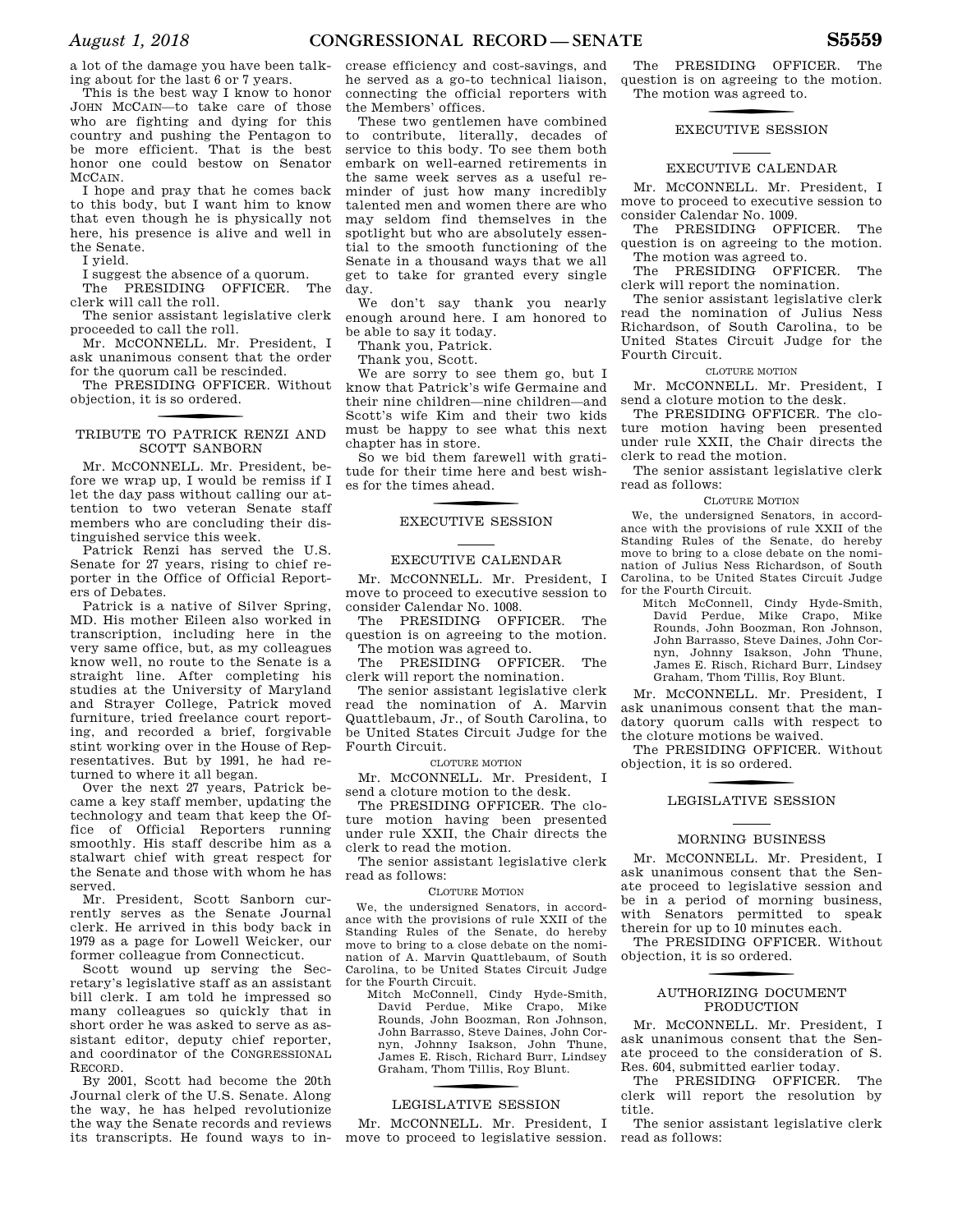A resolution (S. Res. 604) to authorize document production by the Select Committee on Intelligence in United States v. Mariia Butina (D.D.C.).

There being no objection, the Senate proceeded to consider the resolution.

Mr. MCCONNELL. I ask unanimous consent that the resolution be agreed to, the preamble be agreed to, and the motions to reconsider be considered made and laid upon the table with no intervening action or debate.

The PRESIDING OFFICER. Without objection, it is so ordered.

The resolution (S. Res. 604) was agreed to.

The preamble was agreed to.

(The resolution, with its preamble, is printed in today's RECORD under ''Submitted Resolutions.'')

### f NATIONAL SUICIDE HOTLINE IMPROVEMENT ACT OF 2018

Mr. MCCONNELL. Mr. President, I ask unanimous consent that the Senate proceed to the immediate consideration of H.R. 2345, which was received from the House.

The PRESIDING OFFICER. The clerk will report the bill by title.

The senior assistant legislative clerk read as follows:

A bill (H.R. 2345) to require the Federal Communications Commission to study the feasibility of designating a simple, easy-toremember dialing code to be used for a national suicide prevention and mental health crisis hotline system.

There being no objection, the Senate proceeded to consider the bill.

Mr. MCCONNELL. I ask unanimous consent that the bill be considered read a third time and passed and the motion to reconsider be considered made and laid upon the table.

The PRESIDING OFFICER. Without objection, it is so ordered.

The bill (H.R. 2345) was ordered to a third reading, was read the third time, and passed.

### f JOSEPH SANFORD JR. CHANNEL

Mr. MCCONNELL. Mr. President, I ask unanimous consent that the Senate proceed to the immediate consideration of Calendar No. 369, S. 1668.

The PRESIDING OFFICER. The clerk will report the bill by title.

The senior assistant legislative clerk read as follows:

A bill (S. 1668) to rename a waterway in the State of New York as the ''Joseph Sanford Jr. Channel.''

There being no objection, the Senate proceeded to consider the bill.

Mr. MCCONNELL. I further ask unanimous consent that the bill be read a third time and passed and the motion to reconsider be considered made and laid upon the table with no intervening action or debate.

The PRESIDING OFFICER. Without objection, it is so ordered.

The bill (S. 1668) was ordered to be engrossed for a third reading, was read the third time, and passed, as follows:

#### S. 1668

*Be it enacted by the Senate and House of Representatives of the United States of America in Congress assembled,* 

### **SECTION 1. JOSEPH SANFORD JR. CHANNEL.**

(a) IN GENERAL.—The waterway in the State of New York designated as the ''Negro Bar Channel'' shall be known and redesignated as the ''Joseph Sanford Jr. Channel''.

(b) REFERENCES.—Any reference in a law, map, regulation, document, paper, or other record of the United States to the waterway referred to in subsection (a) shall be deemed to be a reference to the ''Joseph Sanford Jr. Channel''.

TITLE 23, AMENDING TITLE 23, UNITED STATES CODE, TO EXTEND THE DEADLINE FOR PROMULGATION OF REGULATIONS UNDER THE TRIBAL TRANSPORTATION SELF-GOVERNANCE PROGRAM

Mr. McCONNELL. Mr. President, I ask unanimous consent that the Senate proceed to the immediate consideration of H.R. 6414, which was received from the House.

The PRESIDING OFFICER. The clerk will report the bill by title.

The senior assistant legislative clerk read as follows:

A bill (H.R. 6414) to amend title 23, United States Code, to extend the deadline for promulgation of regulations under the tribal transportation self-governance program.

There being no objection, the Senate proceeded to consider the bill.

Mr. McCONNELL. Mr. President. I ask unanimous consent that the bill be considered read a third time and passed and the motion to reconsider be considered made and laid upon the table.

The PRESIDING OFFICER. Without objection, it is so ordered.

The bill (H.R. 6414) was ordered to a third reading, was read the third time, and passed.

f USS INDIANAPOLIS CONGRES-SIONAL GOLD MEDAL ACT

Mr. McCONNELL. Mr. President, I ask unanimous consent that the Committee on Banking, Housing, and Urban Affairs be discharged from further consideration of S. 2101 and the Senate proceed to its immediate consideration.

The PRESIDING OFFICER. Without objection, it is so ordered.

The clerk will report the bill by title. The senior assistant legislative clerk read as follows:

A bill (S. 2101) to award a Congressional Gold Medal, collectively, to the crew of the USS Indianapolis, in recognition of their perseverance, bravery, and service to the United States.

There being no objection, the Senate proceeded to consider the bill.

Mr. MCCONNELL. Mr. President, I ask unanimous consent that the Donnelly amendment, which is at the desk, be considered and agreed to; that the bill, as amended, be considered read a third time and passed; and that the motion to reconsider be considered made and laid upon the table with no intervening action or debate.

The PRESIDING OFFICER. Without objection, it is so ordered.

The amendment (No. 3688) was agreed to, as follows:

(Purpose: To improve the bill)

On page 2, beginning on line 4, strike ''was commanded'' and all that follows through ''Tinian'' on line 7 and insert '', commanded by Captain Charles Butler McVay III, carried 1,195 personnel when it set sail for the island of Tinian''.

On page 2, line 19, strike ''explosion'' and insert ''explosions''.

On page 2, line 19, strike ''off''. On page 2, line 20, strike ''1,196 crew members" and insert "1,195 personnel"

On page 2, line 24, strike "Shortly after 11<br>a.m." and insert "At 10:25 a.m." and insert "At  $10:25$  a.m."

On page 3, line 21, strike ''317 men'' and insert ''316 men''.

The bill (S. 2101), as amended, was ordered to be engrossed for a third reading, was read the third time, and passed, as follows:

### S. 2101

*Be it enacted by the Senate and House of Representatives of the United States of America in Congress assembled,* 

### **SECTION 1. SHORT TITLE.**

This Act may be cited as the ''USS Indianapolis Congressional Gold Medal Act''.

**SEC. 2. FINDINGS.** 

Congress finds the following:

(1) The Portland-class heavy cruiser USS Indianapolis received 10 battle stars between February 1942 and April 1945 while participating in major battles of World War II from the Aleutian Islands to Okinawa.

(2) The USS Indianapolis, commanded by Captain Charles Butler McVay III, carried 1,195 personnel when it set sail for the island of Tinian on July 16, 1945, to deliver components of the atomic bomb ''Little Boy''. The USS Indianapolis set a speed record during the portion of the trip from California to Pearl Harbor and successfully delivered the cargo on July 26, 1945. The USS Indianapolis then traveled to Guam and received further orders to join Task Group 95.7 in the Leyte Gulf in the Philippines for training. During the length of the trip, the USS Indianapolis went unescorted.

(3) On July 30, 1945, minutes after midnight, the USS Indianapolis was hit by 2 torpedoes fired by the I–58, a Japanese submarine. The resulting explosions severed the bow of the ship, sinking the ship in about 12 minutes. Of 1,195 personnel, about 900 made it into the water. While a few life rafts were deployed, most men were stranded in the water with only a kapok life jacket.

(4) At 10:25 a.m. on August 2, 1945, 4 days after the sinking of the USS Indianapolis, Lieutenant Wilbur Gwinn was piloting a PV– 1 Ventura bomber and accidentally noticed men in the water who were later determined to be survivors of the sinking of the USS Indianapolis. Lieutenant Gwinn alerted a PBY aircraft, under the command of Lieutenant Adrian Marks, about the disaster. Lieutenant Marks made a dangerous open-sea landing to begin rescuing the men before any surface vessels arrived. The USS Cecil J. Doyle was the first surface ship to arrive on the scene and took considerable risk in using a searchlight as a beacon, which gave hope to survivors in the water and encouraged them to make it through another night. The rescue mission continued well into August 3, 1945, and was well-coordinated and responsive once launched. The individuals who participated in the rescue mission conducted a thorough search, saved lives, and undertook the difficult job of identifying the remains of, and providing a proper burial for, those individuals who had died.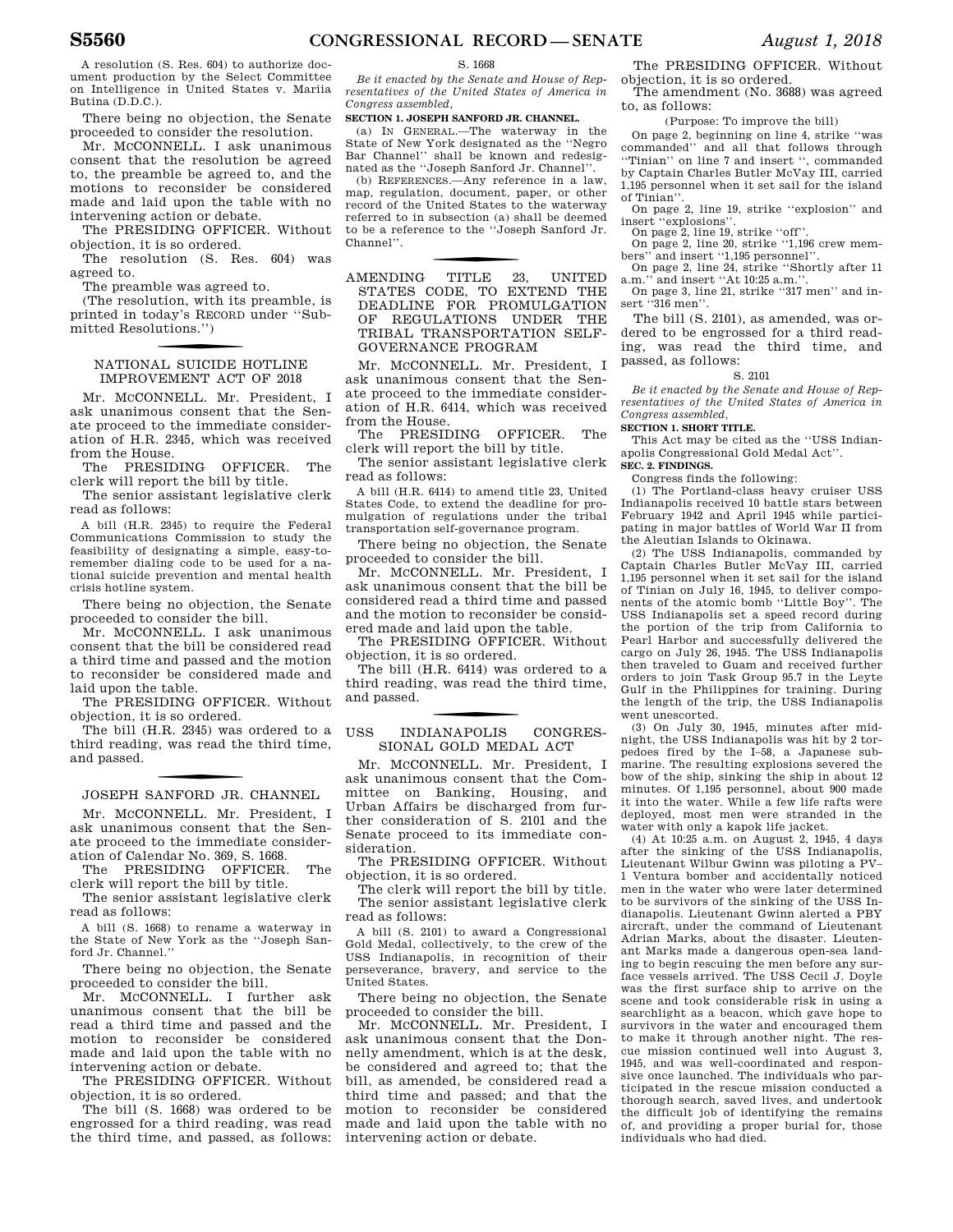(5) Only 316 men survived the ordeal and the survivors had to deal with severe burns, exposure to the elements, extreme dehydration, and shark attacks.

(6) During World War II, the USS Indianapolis frequently served as the flagship for the commander of the Fifth Fleet, Admiral Raymond Spruance, survived a bomb released during a kamikaze attack (which badly damaged the ship and killed 9 members of the crew), earned a total of 10 battle stars, and accomplished a top secret mission that was critical to ending the war. The sacrifice, perseverance, and bravery of the crew of the USS Indianapolis should never be forgotten. **SEC. 3. CONGRESSIONAL GOLD MEDAL.** 

(a) AWARD AUTHORIZED.—The Speaker of the House of Representatives and the President pro tempore of the Senate shall make appropriate arrangements for the award, on behalf of Congress, of a single gold medal of appropriate design to the crew of the USS Indianapolis, in recognition of their perseverance, bravery, and service to the United States.

(b) DESIGN AND STRIKING.—For the purposes of the award referred to in subsection (a), the Secretary of the Treasury (referred to in this Act as the ''Secretary'') shall strike the gold medal with suitable emblems, devices, and inscriptions, to be determined by the Secretary.

(c) INDIANA WAR MEMORIAL MUSEUM.—

(1) IN GENERAL.—Following the award of the gold medal referred to in subsection (a), the gold medal shall be given to the Indiana War Memorial Museum in Indianapolis, Indiana, where it will be displayed as appropriate and made available for research.

(2) SENSE OF CONGRESS.—It is the sense of Congress that the Indiana War Memorial Museum should make the gold medal received under this Act available for display elsewhere, particularly at other locations and events associated with the USS Indianapolis. **SEC. 4. DUPLICATE MEDALS.** 

Under such regulations as the Secretary may prescribe, the Secretary may strike and sell duplicates in bronze of the gold medal struck under section 3, at a price sufficient to cover the costs of the medals, including labor, materials, dies, use of machinery, and overhead expenses.

### **SEC. 5. STATUS OF MEDALS.**

(a) NATIONAL MEDALS.—Medals struck under this Act are national medals for purposes of chapter 51 of title 31, United States Code.

(b) NUMISMATIC ITEMS.—For purposes of sections 5134 and 5136 of title 31, United States Code, all medals struck under this Act shall be considered to be numismatic items.

### MAIN STREET CYBERSECURITY ACT OF 2017

Mr. MCCONNELL. Mr. President, I ask that the Chair lay before the Senate the House message to accompany S. 770.

The Presiding Officer laid before the Senate the following message from the House of Representatives:

*Resolved,* That the bill from the Senate (S. 770) entitled ''An Act to require the Director of the National Institute of Standards and Technology to disseminate resources to help reduce small business cybersecurity risks, and for other purposes.'', do pass with amendments.

Mr. MCCONNELL. Mr. President, I move to concur in the House amendments, and I ask unanimous consent

that the motion be agreed to and the motion to reconsider be considered made and laid upon the table.

The PRESIDING OFFICER. Without objection, it is so ordered.

The PRESIDING OFFICER (Mr. TILLIS). The Senator from Oregon.

### f FAMILY INTERNMENT

Mr. MERKLEY. Mr. President, I come to the floor tonight with a simple and clear message, which is that we must not allow internment camps to be built in the United States of America.

I come with this message because we have heard on Capitol Hill that even as I speak, individuals are planning to bring forward legislation that would, in fact, create internment camps as a strategy of family incarceration—a strategy that President Trump has been championing. So I say tonight, absolutely not. We must not allow internment camps to be established in the United States of America.

When we look at the history of the world and the history of America, we realize that in many ways, we are still a very young nation, with less than three centuries behind us. In that comparatively short time, we have accomplished great things. We have helped save the world from tyranny and fascism, while pushing the boundaries of science. We spread democracy and human rights to nations far and wide. We have broken down barriers of race and gender and sexual orientation here at home in a vision of equality and opportunity for all.

Yet we cannot forget that along with those great accomplishments, there have also been some dark chapters in our history. We all are aware of these chapters when the United States embraced slavery from its founding up through the Civil War; that we embraced discrimination through segregation and Jim Crow laws; that we had in World War II a strategy of creating internment camps to imprison our citizens who were of Japanese ancestry.

Now, we have another dark chapter a chapter in which our government has decided to treat those fleeing persecution from around the world as if they are criminals, to greet them not with Lady Liberty and a torch, saying, ''Give me your tired, your poor, your huddled masses yearning to breathe free'' but a different saying—a saying that if you are fleeing persecution and you wash up on the shores of the United States, we will treat you as a criminal. We will tear away your children, and we will throw you in prison.

In the span of just a few weeks, from May 4 and into June of this year, the Trump team tore around 2,600 young boys and girls from their parents' arms. They were families coming to the United States. They were fleeing persecution. They were seeking asylum. They were going through all kinds of trials and tribulations back in their home countries. They were going through all kinds of difficulties on the

path of arriving in the United States. They had, in their minds, that vision that we are a nation where almost everyone has in their family history someone who fled persecution, who fled civil war, who fled drought and famine, who fled religious persecution, so surely they would be treated with dignity and understanding as they sought asylum from the persecution they faced back home.

Instead, many were stopped from coming through the entry points to claim asylum. Many resorted, therefore, to coming across other points in between the official border points, and they faced this new policy—this policy concocted by Attorney General Jeff Sessions, President of the United States Donald Trump, the Chief of Staff, and Steve Miller. This plan was deterrence—deterrence by afflicting children so as to send a message, if you flee persecution, do not think of coming to the United States.

Let us recognize that the whole idea of establishing a political tactic, a political goal of deterrence through the infliction of trauma on children is a dark and evil place for our government to have gone. One that—now that light has been shed on it, now that America has cried out from boundary to boundary, from East to West and from North to South and said that this is wrong, it is immoral, no religious tradition in the world would support this, the administration has ended those family<br>separations, those children being those children being ripped out of their parents' arms. They are now under a responsibility to reunify the children with their parents. They have been ordered by the court to have deadlines for those children under 5 and for those children 5 through 17. They missed the first and second deadlines, and 700 children are still not reunited with their parents.

Reports are coming in on the impact, the trauma inflicted on the children and how seriously this modified their behavior. A recent piece in the New York Times told the story of a 5-yearold boy from Brazil who was separated from his mother for 50 days.

Thiago used to love playing with toys of the Minions from the ''Despicable Me'' movies, but now his new favorite game is patting down and shackling migrants with plastic handcuffs, and now when people come to their home, he flees. He runs away. He hides behind the couch, afraid he will once again be torn from his mother's arms.

His story is not unique. In fact, we hear story after story after story of children and the reverberations of the trauma they have experienced at the hands of the Trump administration; children terrified of being separated from their parents for even just a few moments; children whose whole outlook on life—their whole disposition has been modified; children afraid of engaging in a life outside the house.

The act of tearing families apart has supposedly stopped with the President's order. He has an Executive order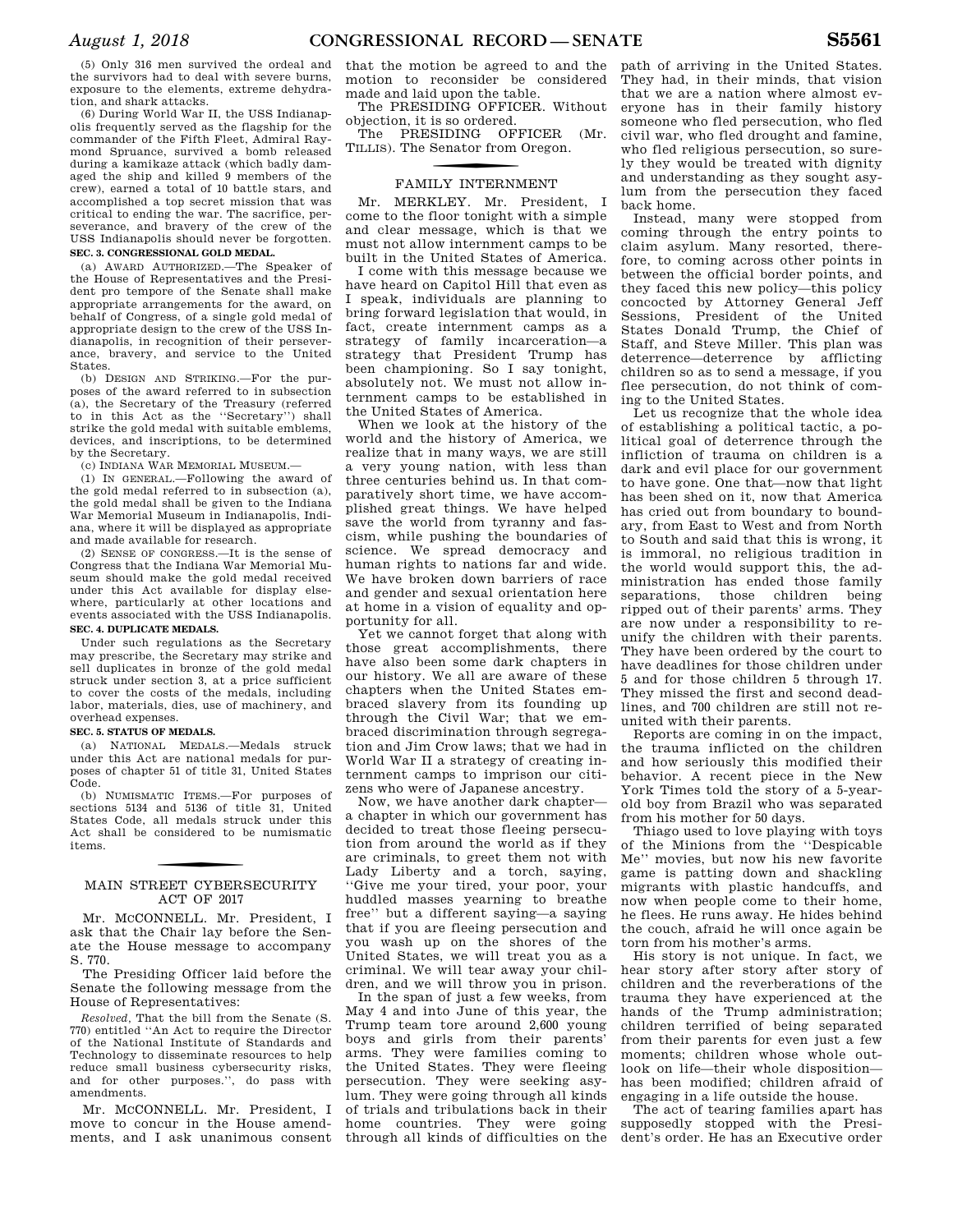which I have in my hand, but what this Executive order plans next is also horrible and shameful. This is a plan to establish internment camps in the United States of America. The President has gone from family separation, tearing children out of their parents' arms, to family incarceration, where families would be detained indefinitely together. Internment camps, tent cities out in the middle of the desert or maybe on military bases. We have seen this type of policy before. We know how badly it ends for our Nation. We made a huge mistake in World War II locking up Japanese-American families in internment camps, and we are still dealing with the consequences.

After visiting one of those camps in 1943, Eleanor Roosevelt remarked that ''to undo a mistake is always harder than not to create one originally, but we seldom have the foresight.''

In this instance, we should have the foresight. We know the history of the horror of internment camps. We have the ability to stop our Nation from making a terrible mistake. We know how history will look on us if we fail to prevent this mistake and follow the President's plan for internment camps, which he has laid out.

In the aftermath of the attack on Pearl Harbor, we allowed fear and bigotry to consume us. We took away the freedom of more than 110,000 Americans. Freedom, the most basic human right, was taken away by our government from 110,000 American citizens. We locked Japanese-Americans in prison camps behind barbed wire fences in some of the most inhospitable parts of the Nation for no other reason than their Japanese ancestry. Children grew up not in their communities but behind barbed wire. Adults were torn off their land, their farms, their orchards. They were torn away from their professions, which ran the full spectrum of professions across America, to be able to earn just a few cents a day, working inside those prisons. Families who once owned their homes, had a vision for the future, had a vision for the children's future were crammed together for years in wooden shacks behind barbed wire.

In a 1943 radio interview, Dillon Myer, the head of the agency in charge of the camps, spoke out against them. Mind you, this was the middle of the war. He was in charge of the camps. He knows it is wrong; he knows it is destructive. He said: ''Public opinion feeding on prejudice and fanned by hatred and fear of the unknown will do some peculiar things.''

He went on to say: Even though the war relocation authority is responsible for the operation of the relocation centers, we are convinced that they are not good things. It is not a normal way of life. It produces many kinds of abnormal conditions that are not desirable.

Indeed, as former First Lady Laura Bush pointed out in her op-ed article in the Washington Post a few months ago:

''We also know that this treatment inflicts trauma; those who have been interned have been twice as likely to suffer cardiovascular disease or die prematurely than those who were not interned.''

One Japanese-American hero, Fred Korematsu, challenged this racist policy. He challenged it all the way to the Supreme Court. In a 6-to-3 decision the Court would long regret, it upheld the constitutionality of these camps. Seven decades later, history embraces the view of the three dissenting justices. In the words of Justice Frank Murphy:

Racial discrimination in any form and in any degree has no justifiable part whatever in our democratic way of life. It is unattractive in any setting, but it is utterly revolting among a free people who have embraced the principles set forth in the Constitution of the United States [of America].

This is why a commission, created by President Jimmy Carter in 1980, found that the internment camps were a ''grave injustice'' that stemmed from ''race prejudice, war hysteria, and a failure of political leadership.''

It is why, when awarding him the Presidential Medal of Freedom in 1998, President Clinton said:

In the long history of our country's constant search for justice, some names of ordinary citizens stand for millions of souls: Plessy, Brown, Parks. To that distinguished list, today we add the name of Fred Korematsu.

Fred Korematsu challenged the legitimacy of internment camps under the Constitution of the United States. In fact, just earlier this year, 2018, Chief Justice John Roberts said: ''Korematsu was gravely wrong the day it was decided, has been overruled in the court of history, and—to be clear—'has no place in law under the Constitution.'

So it was called a failure of political leadership that we established internment camps in World War II, and it would be an enormous failure of political leadership if we were to establish internment camps in 2018; yet I keep hearing this very plan is being cooked up to be put on the floor of the Senate when we return. That is why I am speaking about it tonight to say: No, absolutely not; those among us who are planning such a deed will face enormous opposition, not just from me but from everyone who cares about justice in the United States of America, everyone who cares about decency and fairness, everyone who knows that the strategy of ripping children out of their parents' arms was dark and evil and wrong. We are not going to allow family separation to be replaced by family incarceration.

But here we are, with this Executive order, and it says, in somewhat bland language, ''Affording Congress an Opportunity to Address Family Separation.'' This Executive order—this order right here—is an argument for establishing internment camps in the United States of America. This strategy, laid out by the President, must not happen.

This statement says that it is the official policy of the Trump administration to detain immigrant families together. What are they talking about? Internment camps—not handcuffs for the parents where the children are ripped out of their arms; it is handcuffs for all. It is an Executive order calling on the military to provide facilities for housing the immigrant families and, if they can't find them, to construct them, if necessary. This document instructs the Attorney General of the United States to try to find a way to overturn a legal settlement known as the Flores consent agreement, which says that children cannot be detained indefinitely.

So this document lays out two strategies to internment camps: one, by getting the courts to overturn the Flores consent agreement and the second, affording Congress an opportunity to address family separation. It calls on Congress to act, to make it legal to establish internment camps. Have we learned nothing?

Here is what I have to say about this Executive order: no internment camps in the United States of America, not now and not in the future. I will absolutely resist such a strategy. This Presidential vision is anything but Presidential—this vision of a President who is operating in a fashion outside of a vision of the Constitution. I know there will be many among us who will join in this effort to resist this strategy.

So if my colleagues—any one of them—should bring this to the floor, I want them to know this will be a fight. This will be a battle. We will call up the horror of the past and say that it will not be accompanied by a horror of the present. We will not go from family separation to family incarceration. Internment would be just as wrong today as it was seven decades ago. If we allow this to happen, it is more than a failure of political leadership. It is to allow America to dwell in a deep and dark and evil place.

Some may say that families fleeing persecution are coming to America to ask for asylum, which they are allowed to do under the Refugee Convention, of which the United States is a member.

They may say: Senator MERKLEY, you believe it is wrong to rip children out of their parents' arms, and you believe it is wrong to establish internment camps. What would you do? Well, here is what I would do: I would reestablish the Family Case Management Program. That is a program that worked well—that worked very well but was dismantled by this administration approximately a year ago to pave the way for family separation, to inflict trauma on children.

What is the Family Case Management Program? I don't think the President of the United States knows about this program—the program he ended or he doesn't want to know about it. He wants to paint some other vision. So let's remind the President of the United States how this works, the program that he got rid of, the program that worked so well.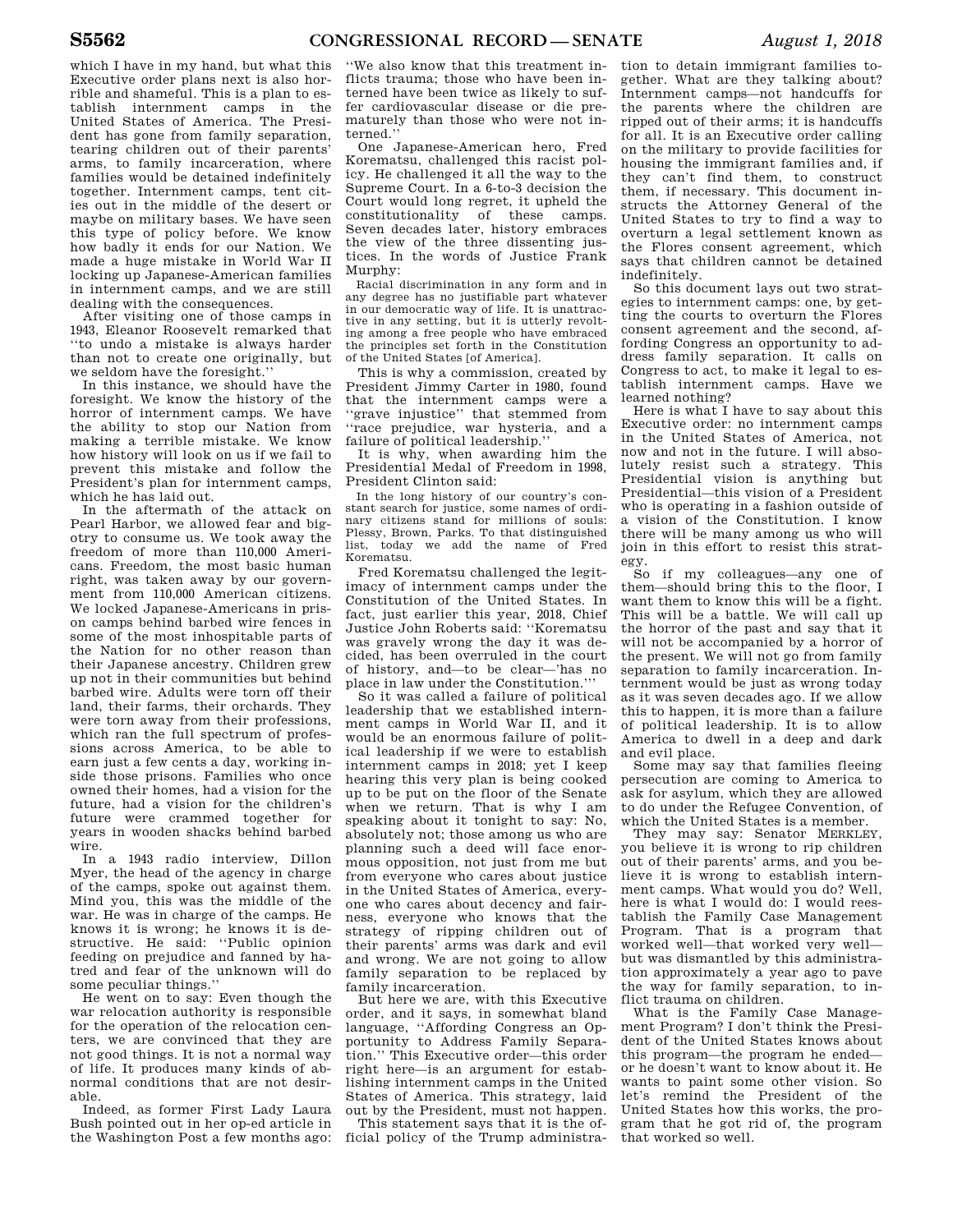A family comes seeking asylum. They present themselves with that case. They are treated with respect and dignity because we are a nation of individuals with family histories of individuals fleeing persecution. We understand what that is like. We understand what it is like, and we treat people with decency.

The families are put into a case management program while their asylum case is being prepared. The whole point of the program is to make sure they show up for their court appointments, make sure they show up for their check-ins, make sure they have someone who guides them through the system so they understand how it works. If they understand how it works, they know when to show up and where to show up, and they know how to prepare for those meetings.

This program was created by ICE and Homeland Security. They put their heads to work: How do we treat people with dignity and respect and make sure they show up at their check-ins and their court appointments? They designed a very good program, the Family Case Management Program. So families lived their life in preparation for their appearances in court, and we did not inflict trauma on the children. We did not treat them as pawns in some broader scheme of deterrence. We treated families with basic dignity.

Then, if they won their asylum case, then they came into a country that had received and treated them with dignity. If they lost their asylum case, they went back to their country. They were deported, but they had memories of a country that treated them with respect and decency until that asylum case date arrived.

This program had such a phenomenal success rate that I was stunned when I got hold of the inspector general's report. I want to make sure that folks can see this. This inspector general's report says, based on the information provided by ICE, that the overall program compliance for all five regions is an average of 99 percent for ICE checkins and appointments and 100 percent attendance at court hearings.

That number is stunning, and I wouldn't share it if it were anything other than from the inspector general himself or herself reporting after a thorough investigation—99 percent for ICE check-ins, 100 percent attendance at court hearings. Wow. How often do you see a program that works that well?

There is another report, and that report came when the program was terminated. That report proceeds to have some additional numbers in it. This one came after the second report. It was an afterprogram report. It is called the Family Case Management Program Closeout Report, February 2018. This was in the hands of the Trump administration even as they were planning to end the program, actually did end the program.

What it says is, the program operated for 17 months. It says it was launched

in the following cities: Baltimore, Chicago, Los Angeles, Miami, New York City, and Newark. It had different nonprofits that operated it: Bethany Christian Services, the Frida Kahlo Community Organization, the International Institute of Los Angeles, the Youth Co-Op, Inc. in Miami, the Catholic Charities of New York. They served over 2,000 immigrants. It treated them by educating them about how this worked as they prepared for their asylum hearing. It provided them with individualized needs assessments and service plans, orientation and information sessions on legal rights and responsibilities and obligations, tracking and monitoring of those obligations, including showing up for check-ins, which they did 99 percent of the time, and showing up for court hearings, according to the IG, 100 percent of the time.

ICE concluded it was an overall success. This evaluation came after the IG's report. It was no longer 100 percent attendance of court hearings. Instead, it was 99.3 percent—a 99-percent success rate, 99-percent compliance with ICE monitoring requirements, including telephonic and in-person check-ins.

When participants reported on how they were treated, they talked about positive relationships with their case managers, and it centered on the trust that was established between the case manager and the participant. That is pretty amazing success for a program that the administration shut down in favor of choosing to deliberately inflict trauma on children.

We have not one report, not one evaluation; we have two. This report from February this year, with all this positive information about how the program worked, is not easy to find online. It has essentially been hidden.

After I raised this issue of the Family Case Management Program, a person brought this report to my team and said: Hey, did you know there is this other closeout evaluation that lays out the vision of how well the program worked in far more detail than the IG report?

I said: No, I didn't know about that. Great, I will share it with my colleagues, which I am doing right now.

I don't know why it wasn't circulated. Maybe it is because it had such glowing reviews of the program the administration shut down that they were embarrassed by their argument; the fact of this report says their argument that people wouldn't show up for their court hearings is simply wrong. I imagine that is why it wasn't circulated.

In this Family Case Management Program, they talk about costs in this evaluation. They go through the different strategies. The Family Case Management Program costs \$38 per day. That is per participant, per day, \$38. That compares with family residential facilities at an average cost of \$237 per day. That is \$38 versus \$237.

The program worked incredibly well, and it was far less expensive than detention—family residential facility detention. In addition, we now have some recent numbers that have been put forward. Health and Human Services has told news outlets that it costs American taxpayers \$775 per person, per night to house people at tent city internment camps—\$775 per person per night versus \$38. Thirty-eight dollars, no trauma—a relation of respect and trust versus incarceration at \$775 per night.

This Trump strategy of inflicting trauma on children is wrong at every single level you can imagine. It is a costly, inhumane, damaging program, with lifetime consequences for the children versus decency and respect and trust, and the program costs just a fraction, one-twentieth of this reported \$700-plus per night.

If you have those two options, which one would you choose? Would you choose the program that costs a fraction, one-twentieth, of the tent city internment camp strategy? Would you choose a program that builds trust and relationships and has a 99- to 100-percent rate of success in people showing up for their check-ins, a 99- to 100-percent rate of showing up for their court hearings versus a program that does so much damage to so many.

I have come to the Senate floor to say one thing as clearly as I possibly can to every colleague. If you are part of the plan to bring an internment camp strategy to the floor of the Senate, I will fight that plan with everything I have. It is an evil and dark place for this country to go. We know that from our history.

We know history has said it was a failure of political leadership to allow it to have happened in World War II. I will do everything I can to make sure we do not have another failure of political leadership that allows the vision of internment camps imbedded in the President's Executive order to occur in the United States of America.

Lady Liberty says: ''Give me your tired, your poor, your huddled masses yearning to breathe free.''

It speaks to the fact that almost all of us come from family roots that involved immigrants, involved people fleeing persecution.

In that poet's words, Emma Lazarus, goes on to speak about ''the wretched refuse of your teeming shore. Send these, the homeless, tempest-tost to me, I lift my lamp beside the golden door!''

Let's keep that lamp lit here in the United States of America. Let's treat those fleeing persecution with respect and decency. That is what is in our blood as an American. That is what is in our DNA—a vision of compassion and freedom and opportunity that knows, through all too personal of family experiences, what it is like to flee religious persecution or famine or war and what a beautiful thing it is to be treated with respect and decency if you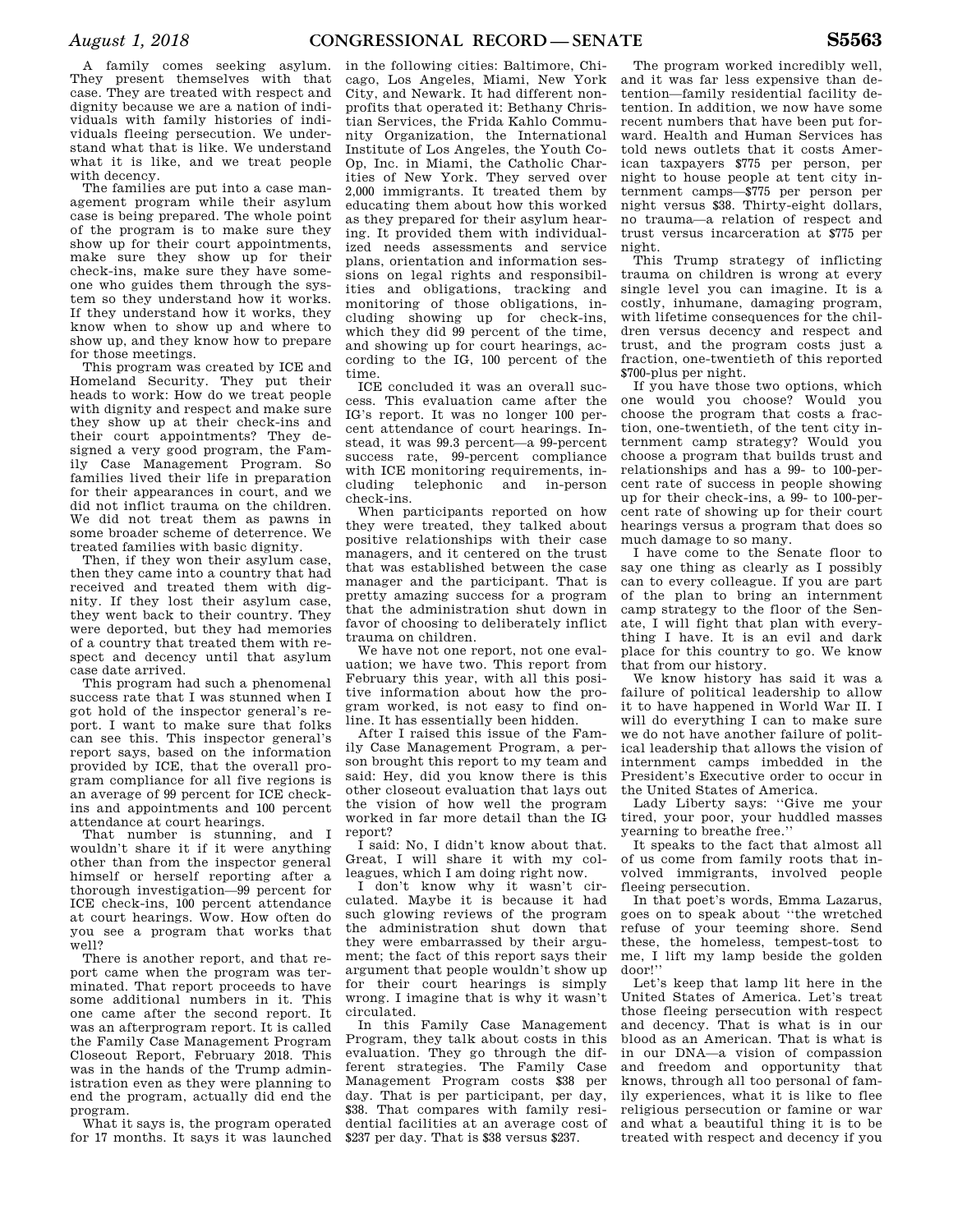come to the shores of the United States of America.

The PRESIDING OFFICER. The Senator from Alaska.

### f TRIBUTE TO CHRISTINE MCLEOD PATE AND NIKOLE NELSON

Mr. SULLIVAN. Mr. President, it is the end of the week on the Senate floor, and it is my favorite time of the week. I think it is the pages' favorite time of the week, too, because we get to talk about the Alaskan of the Week. This is a speech I give every week. The whole purpose is to talk about somebody in my community, somebody in my great State, who has done something important for their fellow Alaskans or maybe their fellow Americans. Sometimes it is someone very famous. Other times it is somebody who is working hard every single day and doesn't get a lot of recognition. What we like to do is come and talk about them. We like to brag about them.

I like to brag about my State. We all like to brag about our States. When it comes to size, beauty, grandeur, and majestic nature, I think Alaska takes the cake of all the other States, but others might disagree. I know the Presiding Officer loves his State very much.

What we want to encourage people to do is come on up to Alaska, see it for yourselves. Spend some time there. We are getting ready for a little recess. Some of my Senate colleagues will be coming up and seeing our great State in the next week.

I guarantee you, if you are watching, it is going to be the trip of a lifetime. You will love it, absolutely love it. More than anything, it is truly the people of Alaska who make it such a special place. We like to celebrate these people. They are individualistic, rugged, tough but very community-oriented. We call them our Alaskan of the Week.

I am going to break a little rule on the Alaskan of the Week this week because it is going to be the Alaskans of the Week, not one but two—two people who are doing great things and, in many ways, reinforcing each other's great work in Alaska.

I am going to talk a little bit, though, about one of the challenges. We like to brag about how wonderful our States are. Let's face it, all States in our great Nation have challenges and problems. One of the ones that a number of us back home in Alaska are focused on is a really big challenge and a really problematic issue in my State; that is, the very high rate of domestic violence and sexual assault we have in Alaska. We have some of the highest rates in the country. This is horrible, and it impacts families and, of course, victims and survivors. Of course, it is not just a problem in Alaska; it is a problem all across the country. In Alaska, it is an acute problem. It is a big problem.

The good news is, we have hundreds, if not thousands, of people in Alaska

who have recognized this as a big problem and have banded together in using their energy, creativity, and drive to have turned to the survivors of this abuse and turn to help them and help them break out of what oftentimes is generational violence—family victims after family victims.

Today, I recognize two such Alaskans, who are literally leading the way on this very important issue of helping the survivors of these heinous crimes: Sitka, AK, resident Christine Pate, who is the legal director for the Alaska Network on Domestic Violence and Sexual Assault, and Anchorage resident Nikole Nelson, who is the executive director of Alaska Legal Services.

These two women, for decades, have been leading the effort to bring legal services and other services to survivors of domestic violence and sexual assault in our State. They work together. They are leaders. They have helped hundreds, if not thousands, of victims and their families—think about that—over the last 20 years.

Let's talk about them a little bit. Christine has done a great job with the Alaska Network on Domestic Violence and Sexual Assault, ANDVSA, which is an umbrella organization for 25 domestic violence and sexual assault programs across the State.

Christine is a cum laude graduate of the New York University School of Law. She came to Alaska in 1993, clerked for Sitka Superior Court Judge Larry Zervos, and after that, she worked for Alaska Legal Services in Fairbanks and then has been with ANDVSA for 20 years doing this very important work.

Her demeanor was once described by a reporter as ''Clark Kent-like,'' which I would agree with if that means she has superpowers that are used to fight bad guys and help the good guys. Those who know her just call her wonderful, and I certainly would agree with that.

At ANDVSA, she directs the coalition's statewide civil legal services program, which also includes both staff attorneys and approximately 60 active volunteer attorneys—again, to help survivors and victims of these heinous crimes. She also oversees legal training and technical assistance for program advocates. As a matter of fact, I was home a few months ago and went to one of her training programs. She does a phenomenal job.

Nikole Nelson is her compatriot-inarms. She made her way to Alaska 20 years ago, fresh out of Willamette University's College of Law, and her first job in Alaska—still doing it—was to work for Alaska Legal Services Corporation. She rose up through the ranks, and now she is the director. She, too, in my view, has superpowers, and she channels those powers to serve in the righteous cause of justice for the too many victims in my State who need it and don't have access to an attorney to help them.

I cannot stress how important both the Alaska Network on Domestic Violence and Sexual Assault and the Alaska Legal Services Corporation are for victims and survivors of these heinous crimes.

I have had the opportunity and really the honor of working with both Christine and Nikole and their organizations very closely over the years. I am still a huge supporter of all they do and have watched them year after year doing the great work they do to stomp out the scourge of domestic violence in our State. Let me tell a little story of how we all worked together.

When I was attorney general of the State, we had a big campaign strategy called the Choose Respect strategy, and one of the elements of that was to get more lawyers to help victims; to get more lawyers, pro bono attorneys, to come out and help victims, survivors of domestic violence and sexual assault.

Think about this: If you are an accused rapist, you get a Sixth Amendment right to counsel. That is in our Bill of Rights. If you are the victim, what do you get? You don't get anything. And far too often, the victims don't have any legal representation. They don't know how to use the justice system as a sword and a shield.

What we were trying to do—what Nikole and Christine have been doing for decades—was to say to the survivors and victims: Wait a minute. We can get you a lawyer. We can help you. We can empower you.

We held these pro bono legal summits throughout the State of Alaska, and dozens of lawyers came out of the woodwork and said: We will help you. We will be your sword and shield in the justice system.

That is what we have done. That is what they have continued to do, and this makes a huge difference. As a matter of fact, of all the studies throughout the country on how you change this culture of abuse—in every study, one of the most important things is to get victims and survivors an attorney. So that is what they have been doing.

We actually recently took that idea here to the Senate floor in a bill that Senator HEITKAMP and I cosponsored called the POWER Act, which would create another layer of pro bono attorneys. The idea is to create an army of lawyers by the thousands in America to provide legal services for victims of domestic violence and sexual assault. That passed the Senate, passed the House, came back over here, trying to hotline it, and it looks as though we hit a little glitch today. But I can't imagine any Senator who doesn't want to do this, so we will probably get this done after we are back from recess, and that will help take this idea nationwide.

The leaders in our community in Alaska have been Nikole and Christine.

As I mentioned, there are no simple solutions on this, but when an abused victim is represented by an attorney, their ability to break out of the cycle of violence increases dramatically.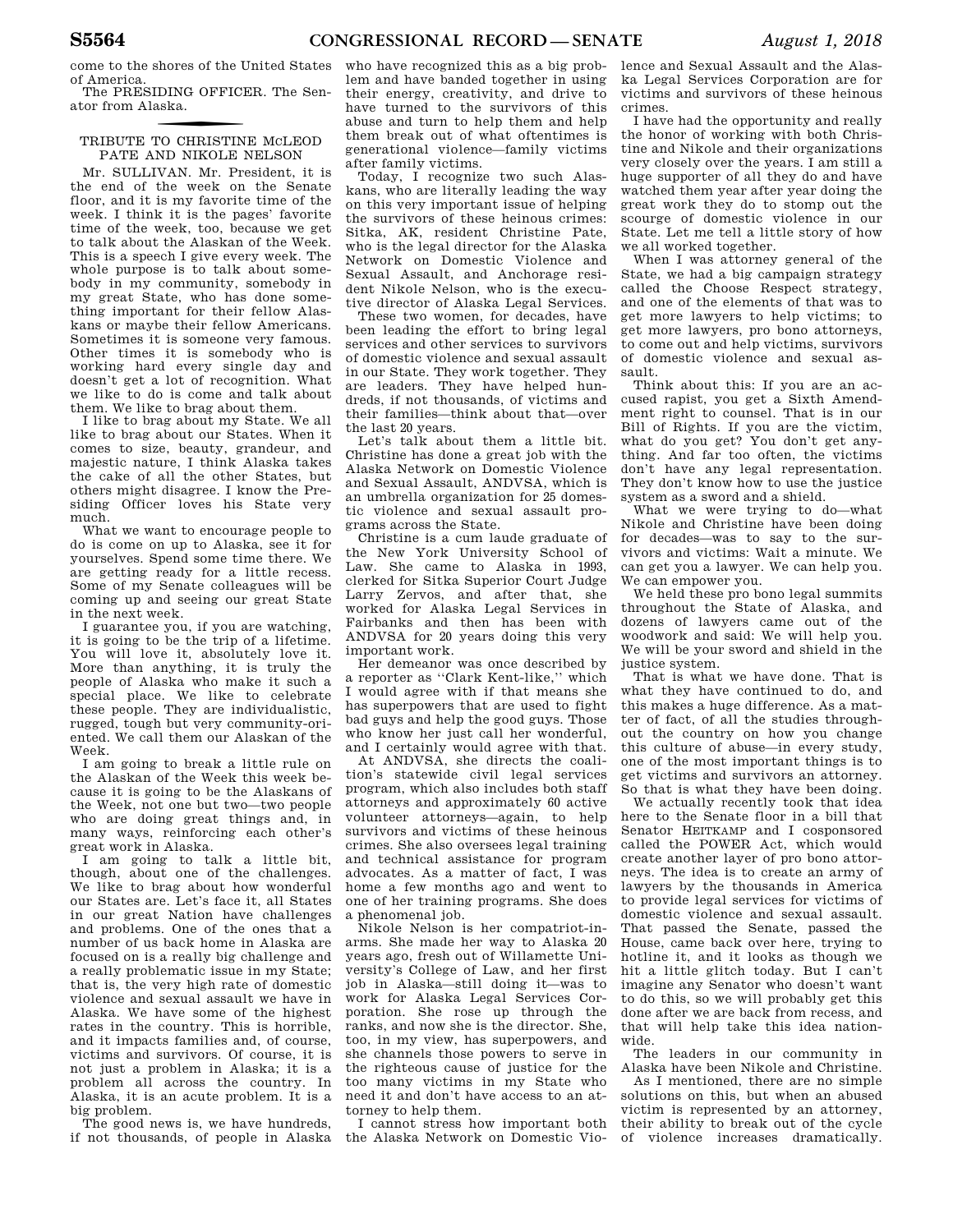Just one study found that 83 percent of victims represented by an attorney were able to obtain a protective order versus almost 30 percent of victims without an attorney.

But here is the problem: There was a recent report by a national group that focuses on these issues. In 2014, in 1 day, there were over 10,000 victims who went without services, like legal services. So there is a desperate need. Christine and Nikole have been the ones leading the charge. I talk about an army of attorneys to do this kind of pro bono legal work in Alaska—they are the captains leading this charge.

Christine likes to quote one of the advocates she works with when she talks about her work. She says: ''It is so satisfying to see the relief wash over a person's face when they realize that there's an end in sight and they don't have to live like that in a cycle of violence anymore because they have an attorney representing them.''

Nikole has been traveling the globe with her daughter the past month thanks to a much needed sabbatical grant from Alaska's Rasmuson Foundation.

Nikole, I hope you are having a much needed rest.

Let me end with a quote written by her about the work Alaska Legal Services does, the work she leads in our great State. She said: ''In any given day, the people who come seeking our services may be moms that have been abused by their spouse, oftentimes in front of their children, and they come to us because they do not have the financial means to leave that abuse.'' They help them with that. ''We may have a grandfather who is struggling to care for his grandchildren and he fears he is going to lose his home. . . . For all of these problems, there is a civil legal solution. But unlike in criminal cases where a defendant is guaranteed a court-appointed attorney if they cannot afford one, in civil cases''—in these kinds of domestic violence and civil action cases—''there is no [right to an attorney].'' And what they do is they provide it, particularly to victims of these heinous crimes.

Christine and Nikole lead organizations that are doing great work not only in Alaska, but nationwide, Legal Services Corporation does this work, and I am a big supporter of them here in the Senate.

Christine and Nikole, thank you for all the great work you have done over the years. Thanks for your tremendous spirit of generosity and kindness. I know I can thank you on behalf of so many survivors of these crimes whom you have helped, and their families. Thanks for being our joint Alaskans of the week this week in the U.S. Senate.

I yield the floor.

The PRESIDING OFFICER. The Senator from Ohio.

### TRADE SECURITY ACT

Mr. PORTMAN. Mr. President, today I want to talk about an issue that has gotten a lot of attention recently, and that is our U.S. trade policy. It is an important topic that affects every one of us. It affects our economy, it affects jobs, and it certainly affects our foreign policy.

I have followed it pretty closely over the years. I was a trade lawyer when I first started practicing law. I was U.S. Trade Representative, or USTR, under the George W. Bush administration, and now I am a member of the Senate Finance Committee, which has jurisdiction over these trade issues.

Most importantly, of course, I am a Senator from Ohio, which is a State that has a big manufacturing sector, a big agriculture sector, and a State where a lot of jobs depend on having a good trade policy. In fact, in Ohio, about 25 percent of our State's factory workers are export workers. In other words, they make products that get exported. Today in Ohio, about one of every three acres that are planted gets exported—soybeans, corn, and wheat. These are good jobs too. Trade jobs, on average, pay about 16 percent more than other jobs and provide better benefits. So it is very important to our economy in Ohio to have these export jobs.

In America, we are about 5 percent of the world's population. Yet we have about 25 percent of the world's economy. So it is very important for us to have access to the 95 percent of consumers who live outside of our borders. We want to sell them more. We want to open up markets for our farmers, our workers, and our service providers.

While promoting exports, we also need to ensure that we protect American jobs from unfair trade, from imports that would unfairly undercut our farmers, our workers, and our service providers. Simply put, what we want is a level playing field where it is fair and where we have reciprocal treatment between countries.

If we have a level playing field, by the way, I believe American workers will be just fine. Our workers and businesses can compete and can win if we have a truly level playing field.

We want a balanced approach. We want to open up new markets for U.S. products, while being tougher on trade enforcement, so we can compete.

With my colleagues over the past couple of years, I coauthored a number of laws in this area. One is actually called the Level the Playing Field Act. It does just that. The other is called the ENFORCE Act. These are bipartisan laws that are helping to crack down on unfair trade that hurts U.S. jobs.

The Level the Playing Field Act helps on the front-end by making it easier for workers and businesses to win cases when foreign companies send us products that are unfairly traded because they are sold below their cost or dumped or because they are subsidized illegally. This makes it easier to put anti-dumping or countervailing duties, also known as tariffs, on those unfairly

traded products. That is a good idea. By the way, it is sanctioned by the international trade enforcer called the World Trade Organization. This law has worked over the last couple of years to raise tariffs on those unfair imports.

The second law, which is called the ENFORCE Act, helps on the back-end by ensuring that once workers win trade enforcement cases, the new duties on foreign imports are actually enforced. It is designed to keep countries from circumventing new tariffs by selling the product to a third country, a third party that then sells it to the United States to get around our tariffs. We don't want people to evade our tariffs, and that is the purpose of the EN-FORCE Act. It needs a little work, honestly, on its implementation. We need to strengthen it.

Together, the Level the Playing Field Act and the ENFORCE Act are working.

Since I came to the Senate in 2011, I have been involved in nearly 40 trade cases where American workers and producers were seeking relief from unfair foreign competition. I am proud to have received the American Iron and Steel Institute's Congressional Steel Champion Award in 2015 for my ongoing work to allow steelworkers to compete on a level playing field.

In 2016, the Level the Playing Field Act was used to secure three big wins against China and several more against other countries in the sector of steel, particularly rolled steel—hot-rolled steel, cold-rolled steel, and corrosionresistant steel. This is the kind of steel that is used to make cars and trucks and other things. Those products from China—rolled steel—now face tariffs of up to 265 percent thanks to our legislation and thanks to bringing these cases and winning them.

This is how trade enforcement should work. It shouldn't just be about saying that we are going to raise tariffs just because we can because then other countries will do the same thing to us—raising tariffs, which are like taxes, and risking a trade war with escalating tariffs that would make everyone worse off. Enforcement actions should be focused on those countries that are engaging in unfair trade practices and violating our trade laws or the commitments that are required under the World Trade Organization.

We want a level playing field and reciprocity so we can open up more markets for our workers, and we want other countries to send us products that are fairly traded. It is pretty simple.

We need to be careful about taking action that increases barriers to trade. If we impose higher tariffs without justification, we invite retaliation and higher tariffs on our exports. My concern is that we are beginning to do just that, and it threatens the impressive economic gains we have seen this year.

Since the tax cuts and tax reform were enacted and since important new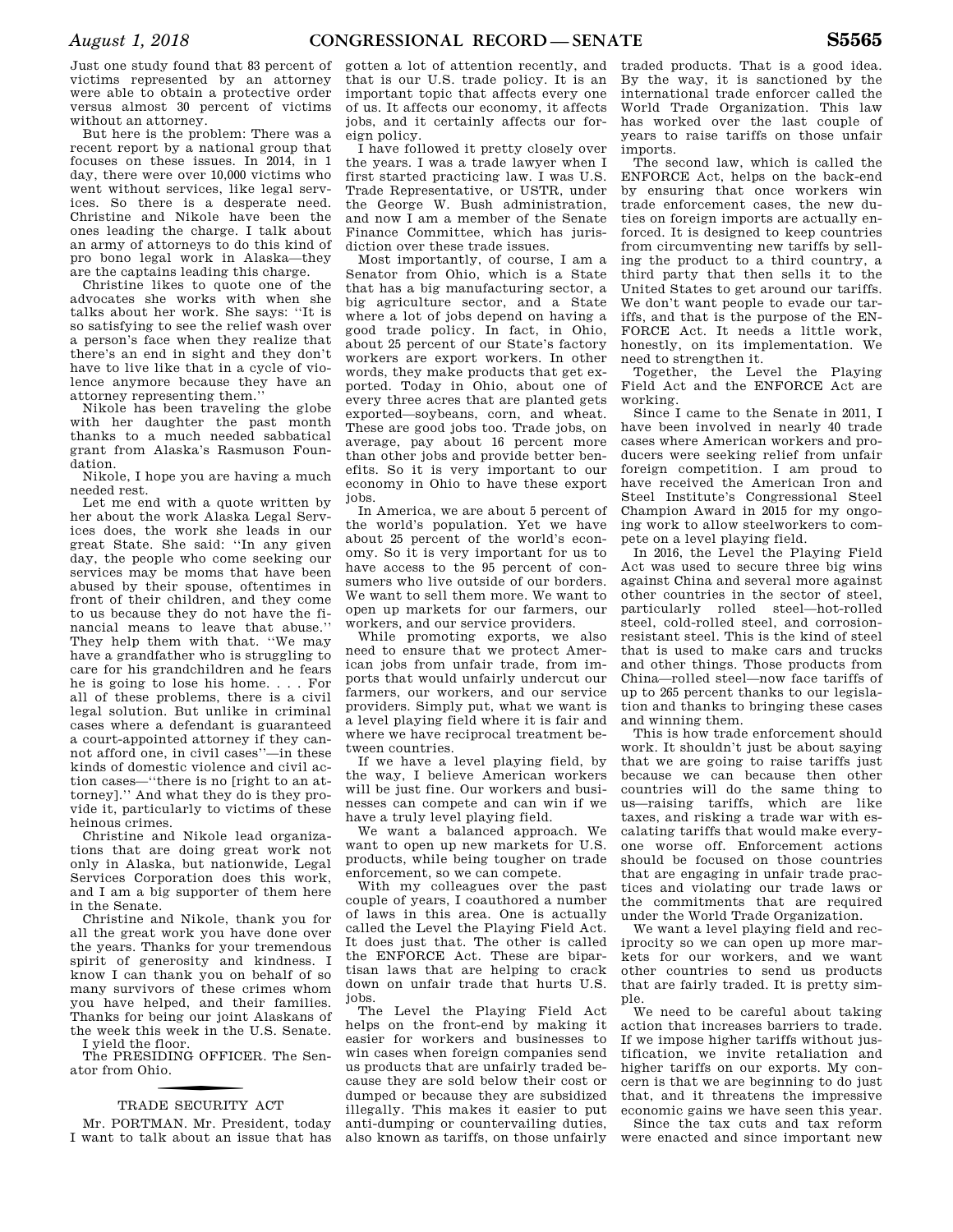regulatory relief has been implemented by the Trump administration, we have seen the economy grow. After a couple of decades of stagnant growth and flat wages, our economy is actually increasing, wages are starting to increase, and American workers and businesses are benefiting.

Just last week, the Commerce Department released the economic numbers for the past 3 months, and our economy grew by 4.1 percent in the second quarter of this year. Pro-growth Federal policies have resulted in this kind of a strong and growing economy that is creating more jobs and higher wages. We want to continue building on that momentum that we already started this year with these good fiscal policies.

I am concerned that some of our decisions on trade policy provide a real headwind to that growing economy. That is why, when I see the Commerce Department putting tariffs on automobiles and auto parts, I become concerned. According to one estimate, a 25-percent tariff on autos and auto parts could cost 624,000 American jobs. Right now, the administration is

doing a lot on the trade front. They have a lot of balls in the air. As far as our trade policy is concerned, I think it is causing a lot of uncertainty out there in the economy.

First, the administration is still renegotiating the North American Free Trade Agreement, or NAFTA, with Mexico and Canada, which are, by the way, our biggest trading partners in Ohio—Canada is No. 1, and Mexico is No. 2.

I support updating NAFTA. I think that is a good idea. I support what USTR Robert Lighthizer is trying to do. But after 15 months of talks and uncertainty, I am concerned. We need to see some light at the end of the tunnel. I hope we will soon, particularly as it relates to Mexico.

Second, the United States is raising tariffs on Chinese imports using section 301 of our trade law after conducting a thorough investigation demonstrating the number of anti-competitive ways—from administrative approval processes, to joint venture requirements, to outright cyber theft that China uses to effectively steal American intellectual property.

Third, the administration is using a national security waiver to our trade rules—called section 232—to raise tariffs as a matter of national security on steel and aluminum imports from all but four countries. That means those tariffs are being imposed on a number of our strong allies. Because of that and the retaliation it has invited, this section 232 has been the focus of a lot of attention recently.

I agree with President Trump that we need to crack down on countries that cheat on trade—like China—and we need to make sure we do it in a smart and targeted way. China does steal our intellectual property, and they have been doing that for years.

China tilts the playing field against American firms, innovators, and workers and gets the technology they need to leapfrog the competition. I support action against this kind of unfair Chinese trade and investment practice, and I was glad to hear that serious talks with China might start soon.

As we go into these talks, we need to be clear about our objectives and clear about what we are looking for as Americans. Is it just trying to address the trade deficit and have them try to buy more of our exports, like soybeans or LNG—liquefied natural gas—or is it asking China to make some changes structurally so that we can have a more fair trading relationship as two mature trading partners? We also need to be sure, as we make clear our objectives, that we don't continue to raise tariffs without having these negotiations and direct talks.

My biggest concern is the administration's broad use of a powerful national security tool known as section 232. Section 232 comes from a trade act that was passed back in 1962 that was intended to be used purely for national security purposes. Thus, it has been invoked only rarely, only a few times, the last being in 1986, 32 years ago. Section 232 is really an exception to our trade laws because you neither have to show injury to a domestic industry nor any surge or unfair trade with regard to the targeted imports, as you would under these other trade laws. In other words, under the other laws, you have to show that there is material injury to a domestic company or that there is a surge coming in of imports or often that there actually is unfair trade, like the dumping we talked about earlier selling below cost or subsidizing illegally. You don't have to show that under section 232.

One reason it has hardly ever been used is precisely because it doesn't require any negative impact or unfair influence or unfair trade. This means that when we use this tool, if it is not used for national security reasons, other countries are likely to respond in kind, simply putting tariffs on our exports for no reason. That is exactly what is happening.

Using section 232, we put a 25-percent tariff on steel and 10 percent on aluminum imports from nearly every country in the world across the board, most of which are our allies. The only exemptions are Argentina, Brazil, Australia, and South Korea. We negotiated quotas with them. For all the other countries in the world, we have these tariffs in place, including our close ally Canada, for example. They are a stalwart ally. They have had troops in Iraq with us. They had troops in Afghanistan with us. They are a good neighbor. They are Ohio's biggest trading partner and No. 1 export destination for the workers and farmers I represent. As a country, we actually send more steel to them than they send to us. Remember, this is about steel and aluminum national security tariffs. We actually ex-

port more steel to them than they send to us, but they are targeted by this section 232 as a national security threat for steel.

They have responded, as you would expect, with tariffs of their own on our exports—all kinds of exports across the board. According to one publication, Business Insider, Ohio is their No. 1 targeted State. That is the State I represent. They slapped tariffs on Ohio workers and farmers of more than \$1.7 billion.

Now let's back up for a second and talk about steel and aluminum. Is there an issue with unfair imports? Yes, there is, I think, particularly with regard to steel. We have a global glut of steel, and China is the reason.

About 15 years ago, China had about 15 percent of the global production of steel. Today, they have about 50 percent of the global production of steel, and they don't need it, so they are subsidizing it, and they are sending it out below its cost, which, again, is called dumping. That is why we have been using our other trade laws to go after these unfair exports, and we need to do more of that to stop the transshipments, where they send the product to another country and then process it and then send it to us.

For certain countries and certain products, I believe there is a national security issue with steel. An example of that is electrical steel—something that is critical to our electric grid. Electrical steel is something we absolutely need. Yet there is only one U.S. manufacturer left of electrical steel. Imports have increased in the last year alone by about 100 percent. This is an example of how I believe section 232 could be used in a very targeted way that relates directly to our national security.

Again, we have other trade enforcement tools at our disposal, including the Level the Playing Field Act we talked about and the ENFORCE Act. We went after countries that subsidize or dump their products. These are more precise tools to hold our trading partners accountable that should be strengthened and used before section 232, where appropriate.

Misusing the 232 statute and its national security rationale not only leads to other countries increasing tariffs on all our exports to them, but it also risks the World Trade Organization stepping in and our actually losing what I think is an important national security tool. In other words, by misusing this, my fear is that we will be taken to the WTO by other countries. It has already happened. They have filed cases again us. The WTO could indeed rule—which they never have before—that we cannot use 232 in the way we have and take away that tool. That would be a big problem because I think it is a tool we should have in our toolbox.

I believe we run an even greater risk of losing this tool when the administration suggests that imports of cars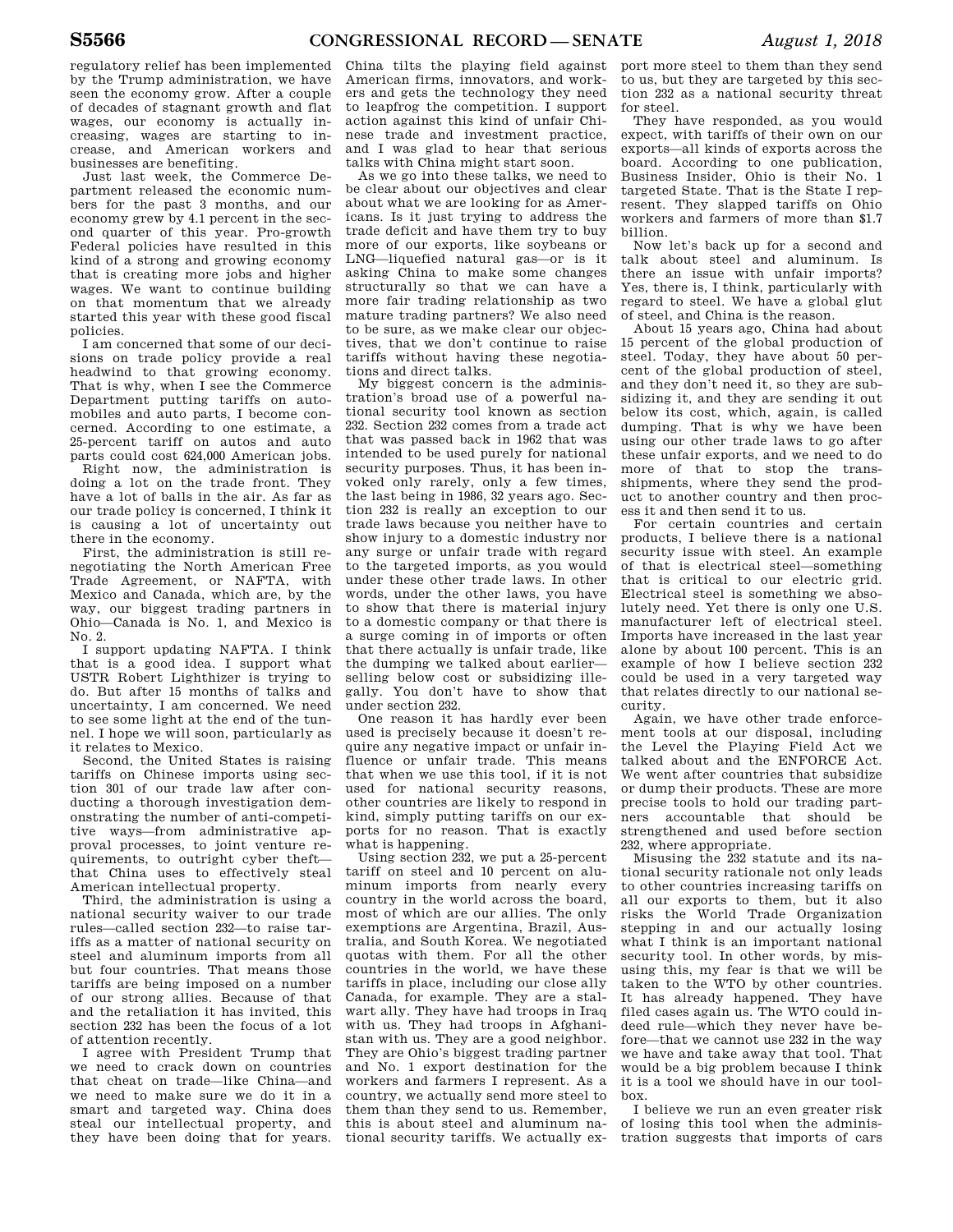threaten our national security. That is the most recent case that is now working through the system. I want to see more cars made in America, but tariffs like the Commerce Department is suggesting would make it even more expensive to make a car here. We are told by the auto industry—and the big 3 automakers oppose this 232 on automobiles—we are told it would increase the cost of a car by about \$2,000.

That is why I believe we have to reform the section 232 statute and ensure that any 232 actions are based on a legitimate national security justification and that Congress has a larger role to play in its oversight. A few hours ago, my colleagues, Senators DOUG JONES and JONI ERNST, and I introduced bipartisan legislation that would help do just that. Our bipartisan bill, called the Trade Security Act, will reform section 232 to better align the statute with its original intent.

First, it ensures that proper experts in government determine at the outset whether there is a national security threat. Our bill requires the Department of Defense, not the Secretary of Commerce, to assess the potential threat posed by imports of certain products to justify the national security basis for new tariffs under section 232. If the Department of Defense says a threat is found, the Department of Defense would send its report to the President. The President would then direct the Secretary of Commerce, in consultation with Congress, the Secretary of Defense, and USTR, to develop recommendations for how to respond to the threat. After receiving the remedy recommendations from the Secretary of Commerce, the President would then decide whether to take action.

So it creates a two-step process. The first step is determining whether there is a national security threat, done by the appropriate office and the appropriate experts in the Federal Government, and then the second step would be the Commerce Department coming up with the remedy, as opposed to now, where the Commerce Department makes that national security recommendation.

The bill will also expand the role of Congress by giving Congress the opportunity to disapprove of 232 action by passing a joint resolution. Currently, Congress can disapprove of section 232 actions through a joint resolution but only when it results in something covering oil or petroleum products. So it is interesting—under the current 232 statute, the disapproval process works but only as to oil or other petroleum products.

Our bill, the Trade Security Act, which we introduced today, would expand that process to include all products. By the way, the oil and petroleum production exception is a vestige from the last time section 232 was used, about 40 years ago, because it was used with regard to oil from Libya and from Iran.

Misusing our trade tools not only hurts our exporters, workers, and farmers, but also our consumers. I urge my colleagues to join me in supporting this legislation to increase congressional oversight on one of our most important national security tools. When he signed the Trade Expansion Act of 1962 into law, which included section 232, President Kennedy said:

This act recognizes, fully and completely, that we cannot protect our economy by stagnating behind tariff walls, but that the best protection possible is a mutual lowering of tariff barriers among friendly nations so that all may benefit from a free flow of goods. Increased economic activity resulting from increased trade will provide more job opportunities for our workers.

So that was the context within which section 232 was passed—in other words, saying we don't want to put up more barriers. We want trade to be fair and reciprocal. Neither the President nor the Congress intended that section 232 would be used to put up more barriers. The Senate Finance Committee chairman in the Congress who passed this legislation said that in order for section 232 to apply, ''the products must be involved in our national security.''

Whether it is the President or whether it is the Congress, the intent was clearly to tie this closely to national security.

Let's restore this powerful and important tool to Congress' original intentions when it crafted the law and ensure that section 232 is used appropriately for national security purposes.

This legislation will help to guide our trade policy and ensure that we keep national security and trade issues separate. The strength of America's economy comes from hard-working and innovative Americans in our shops, plants, and farms across this country that send products around the globe. We want more of that. They deserve a level playing field and the chance to compete.

Let's be sure our trade policy gives them that and not escalating tariffs for their exports and higher costs for their families. Let's find that right balance, including restoring an important national security tool by not misusing it.

I urge my colleagues to join us in support of the Trade Security Act to help do just that.

I yield back my time.

I suggest the absence of a quorum.

The PRESIDING OFFICER. The clerk will call the roll.

The legislative clerk proceeded to call the roll.

Mr. GARDNER. Mr. President, I ask unanimous consent that the order for the quorum call be rescinded.

The PRESIDING OFFICER. Without objection, it is so ordered.

### f UNITED STATES-ISRAEL SECURITY ASSISTANCE AUTHORIZATION ACT OF 2018

Mr. GARDNER. Mr. President, I ask unanimous consent that the Senate proceed to the immediate consideration of Calendar No. 519, S. 2497.

The PRESIDING OFFICER. The clerk will report the bill by title.

The senior assistant legislative clerk read as follows:

A bill (S. 2497) to amend the Foreign Assistance Act of 1961 and the Arms Export Control Act to make improvements to certain defense and security assistance provisions and to authorize the appropriations of funds to Israel, and for other purposes.

There being no objection, the Senate proceeded to consider the bill, which had been reported from the Committee on Foreign Relations, with an amendment to strike all after the enacting clause and insert in lieu thereof the following:

### *SECTION 1. SHORT TITLE; TABLE OF CONTENTS.*

*(a) SHORT TITLE.—This Act may be cited as the ''United States-Israel Security Assistance Authorization Act of 2018''.* 

*(b) TABLE OF CONTENTS.—The table of contents for this Act is as follows:* 

*Sec. 1. Short title; table of contents.* 

*Sec. 2. Appropriate congressional committees defined.* 

*TITLE I—SECURITY ASSISTANCE FOR ISRAEL* 

*Sec. 101. Findings.* 

- *Sec. 102. Statement of policy regarding Israel's defense systems.*
- *Sec. 103. Assistance for Israel.*
- *Sec. 104. Extension of war reserves stockpile authority.*
- *Sec. 105. Extension of loan guarantees to Israel.*
- *Sec. 106. Joint assessment of quantity of precision guided munitions for use by Israel.*
- *Sec. 107. Transfer of precision guided munitions to Israel.*
- *Sec. 108. Modification of rapid acquisition and deployment procedures.*
- *Sec. 109. Eligibility of Israel for the strategic trade authorization exception to certain export control licensing requirements.* 
	- *TITLE II—ENHANCED UNITED STATES-ISRAEL COOPERATION*
- *Sec. 201. United States-Israel space cooperation.*
- *Sec. 202. United States Agency for International Development-Israel enhanced partnership for development cooperation in developing nations.*
- *Sec. 203. Authority to enter into a cooperative project agreement with Israel to counter unmanned aerial vehicles that threaten the United States or Israel.*

*TITLE III—ENSURING ISRAEL'S QUALITATIVE MILITARY EDGE* 

*Sec. 301. Statement of policy.* 

*SEC. 2. APPROPRIATE CONGRESSIONAL COMMIT-TEES DEFINED.* 

*In this Act, the term ''appropriate congressional committees'' means—* 

*(1) the Committee on Foreign Relations and the Committee on Armed Services of the Senate; and* 

*(2) the Committee on Foreign Affairs and the Committee on Armed Services of the House of Representatives.* 

### *TITLE I—SECURITY ASSISTANCE FOR ISRAEL*

### *SEC. 101. FINDINGS.*

*Congress makes the following findings: (1) In February 1987, the United States grant-*

*ed Israel major non-NATO ally status. (2) On August 16, 2007, the United States and Israel signed a ten-year Memorandum of Understanding on United States military assistance to*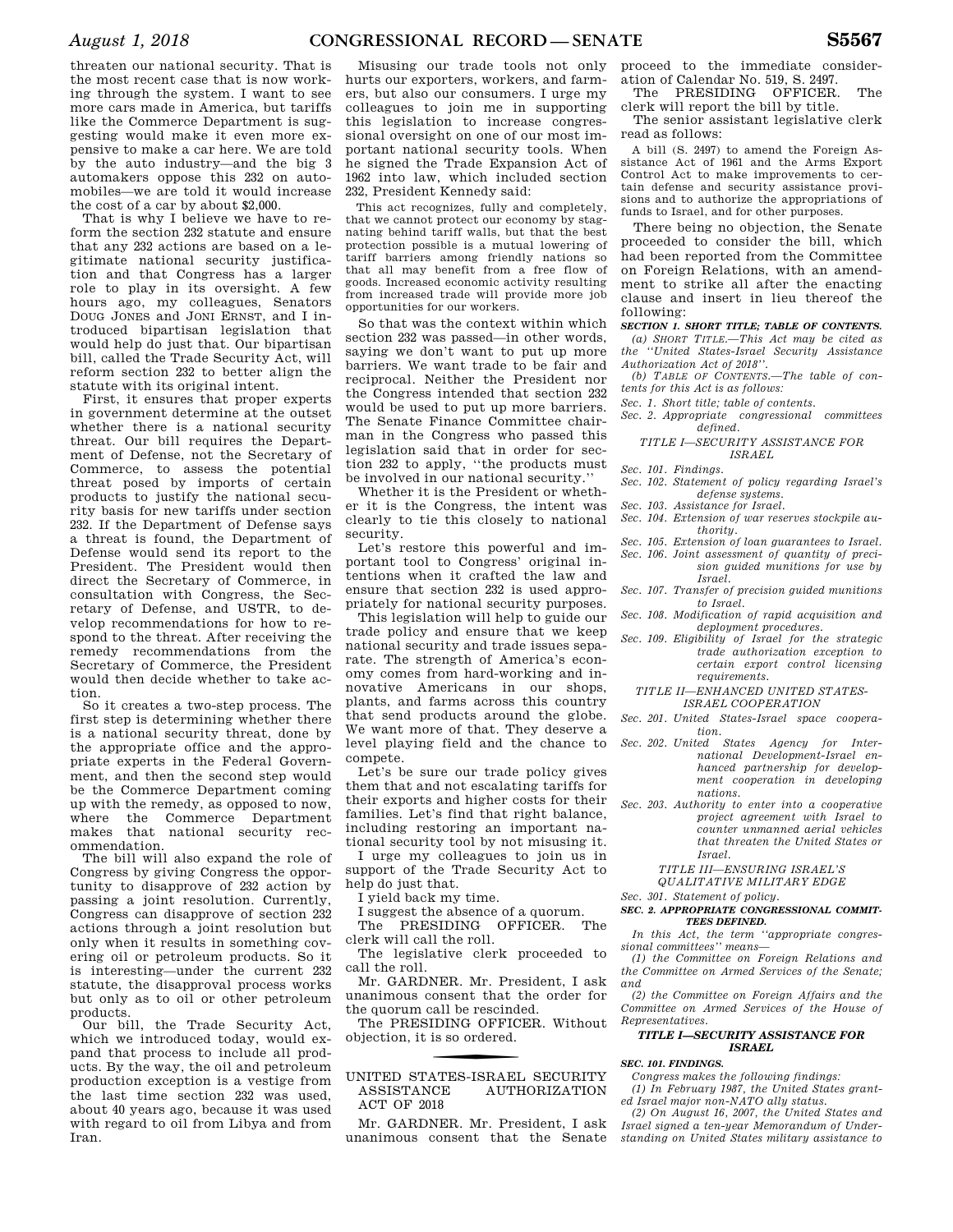*Israel. The total assistance over the course of this understanding would equal \$30,000,000,000.* 

*(3) On July 27, 2012, the United States-Israel Enhanced Security Cooperation Act of 2012 (Public Law 112–150; 22 U.S.C. 8601 et seq.) declared it to be the policy of the United States ''to help the Government of Israel preserve its qualitative military edge amid rapid and uncertain regional political transformation'' and stated the sense of Congress that the United States Government should ''provide the Government of Israel defense articles and defense services through such mechanisms as appropriate, to include air refueling tankers, missile defense capabilities, and specialized munitions''.* 

*(4) On December 19, 2014, President Barack Obama signed into law the United States-Israel Strategic Partnership Act of 2014 (Public Law 113–296) which stated the sense of Congress that Israel is a major strategic partner of the United States and declared it to be the policy of the United States ''to continue to provide Israel with robust security assistance, including for the procurement of the Iron Dome Missile Defense System''.* 

*(5) Section 1679 of the National Defense Authorization Act for Fiscal Year 2016 (Public Law 114–92; 129 Stat. 1135) authorized funds to be appropriated for Israeli cooperative missile defense program codevelopment and coproduction, including funds to be provided to the Government of Israel to procure the David's Sling weapon system as well as the Arrow 3 Upper Tier Interceptor Program.* 

*(6) On September 14, 2016, the United States and Israel signed a ten-year Memorandum of Understanding reaffirming the importance of continuing annual United States military assistance to Israel and cooperative missile defense programs in a way that enhances Israel's security and strengthens the bilateral relationship between the two countries.* 

*(7) The 2016 Memorandum of Understanding reflected United States support of Foreign Military Financing (FMF) grant assistance to Israel over the ten year period beginning in fiscal year 2019 and ending in fiscal year 2028. FMF grant assistance would be at a level of \$3,300,000,000 annually, totaling \$33,000,000,000, the largest single pledge of military assistance ever and a reiteration of the seven-decade, unshakeable, bipartisan commitment of the United States to Israel's security.* 

*(8) The Memorandum of Understanding also reflected United States support for funding for cooperative programs to develop, produce, and procure missile, rocket, and projectile defense capabilities over a ten year period beginning in fiscal year 2019 and ending in fiscal year 2028 at a level of \$500,000,000 per year, totaling \$5,000,000,000.* 

#### *SEC. 102. STATEMENT OF POLICY REGARDING ISRAEL'S DEFENSE SYSTEMS.*

*It shall be the policy of the United States to provide assistance to the Government of Israel in order to support funding for cooperative programs to develop, produce, and procure missile, rocket, projectile, and other defense capabilities to help Israel meet its security needs and to help develop and enhance United States defense capabilities.* 

### *SEC. 103. ASSISTANCE FOR ISRAEL.*

*(a) AUTHORIZATION OF APPROPRIATIONS FOR ISRAEL.—Section 513(c) of the Security Assistance Act of 2000 (Public Law 106–280; 114 Stat. 856) is amended—* 

*(1) in paragraph (1), by striking ''2002 and 2003'' and inserting ''2019, 2020, 2021, 2022, 2023, 2024, 2025, 2026, 2027, and 2028'';* 

*(2) in paragraph (2)—* 

*(A) by striking ''equal to—'' and inserting ''not less than \$3,300,000,000.''; and* 

*(B) by striking subparagraphs (A) and (B). SEC. 104. EXTENSION OF WAR RESERVES STOCK-PILE AUTHORITY.* 

*(a) DEPARTMENT OF DEFENSE APPROPRIATIONS ACT, 2005.—Section 12001(d) of the Department* 

*of Defense Appropriations Act, 2005 (Public Law 108–287; 118 Stat. 1011) is amended by striking ''after September 30, 2018'' and inserting ''after September 30, 2023''.* 

*(b) FOREIGN ASSISTANCE ACT OF 1961.—Section 514(b)(2)(A) of the Foreign Assistance Act of 1961 (22 U.S.C. 2321h(b)(2)(A)) is amended by striking ''2013, 2014, 2015, 2016, 2017, and 2018'' and inserting ''2018, 2019, 2020, 2021, 2022, and 2023.''.* 

#### *SEC. 105. EXTENSION OF LOAN GUARANTEES TO ISRAEL.*

*Chapter 5 of title I of the Emergency Wartime Supplemental Appropriations Act, 2003 (Public Law 108–11; 117 Stat. 576) is amended under the*   $heading$  "LOAN GUARANTEES TO ISRAEL"

*(1) in the matter preceding the first proviso, by striking ''September 30, 2019'' and inserting ''September 30, 2023''; and* 

*(2) in the second proviso, by striking ''September 30, 2019'' and inserting ''September 30, 2023''.* 

#### *SEC. 106. JOINT ASSESSMENT OF QUANTITY OF PRECISION GUIDED MUNITIONS FOR USE BY ISRAEL.*

*(a) IN GENERAL.—The President, acting through the Secretary of State and the Secretary of Defense, is authorized to conduct a joint assessment with the Government of Israel with respect to the matters described in subsection (b).* 

*(b) MATTERS DESCRIBED.—The matters described in this subsection are the following:* 

*(1) The quantity and type of precision guided munitions that are necessary for Israel to combat Hezbollah in the event of a sustained armed confrontation between Israel and Hezbollah.* 

*(2) The quantity and type of precision guided munitions that are necessary for Israel in the event of a sustained armed confrontation with other armed groups and terrorist organizations such as Hamas.* 

*(3) The resources the Government of Israel can plan to dedicate to acquire such precision guided munitions.* 

*(4) United States plans to assist Israel to prepare for sustained armed confrontations described in this subsection as well as the ability of the United States to resupply Israel with precision guided munitions in the event of confrontations described in paragraphs (1) and (2), if any.* 

*(c) REPORT.—* 

*(1) IN GENERAL.—Not later than 15 days after the date on which the joint assessment authorized under subsection (a) is completed, the President shall submit to the appropriate congressional committees a report that contains the joint assessment.* 

*(2) FORM.—The report required under paragraph (1) shall be submitted in unclassified form, but may contain a classified annex.* 

### *SEC. 107. TRANSFER OF PRECISION GUIDED MU-NITIONS TO ISRAEL.*

*(a) IN GENERAL.—Notwithstanding section 514 of the Foreign Assistance Act of 1961 (22 U.S.C. 2321h), the President is authorized to sell such quantities of precision guided munitions from reserve stocks to Israel as necessary for legitimate self-defense and otherwise consistent with the purposes and conditions for such sales under the Arms Export Control Act (22 U.S.C. 2751 et seq.).* 

*(b) CERTIFICATIONS.—Except in case of emergency, not later than 5 days before making a sale under this section, the President shall certify in an unclassified notification to the appropriate congressional committees that the sale of the precision guided munitions—* 

*(1) does not affect the ability of the United States to maintain a sufficient supply of precision guided munitions;* 

*(2) does not harm the combat readiness of the United States or the ability of the United States to meet its commitment to allies for the transfer of such munitions; and* 

*(3) is necessary for Israel to counter the threat of rockets in a timely fashion.* 

### *SEC. 108. MODIFICATION OF RAPID ACQUISITION*

*AND DEPLOYMENT PROCEDURES. (a) REQUIREMENT TO ESTABLISH PROCE-DURES.—* 

*(1) IN GENERAL.—Section 806(a) of the Bob Stump National Defense Authorization Act for Fiscal Year 2003 (10 U.S.C. 2302 note; Public Law 107–314) is amended—* 

*(A) in paragraph (1)(C), by striking ''; and'';* 

*(B) in paragraph (2), by striking the period at the end and inserting ''; and''; and (C) by adding at the end the following new* 

*paragraph:* 

*''(3) urgently needed to support production of precision guided munitions—* 

*''(A) for United States counterterrorism missions; or* 

*''(B) to assist an ally of the United States under direct missile threat from—* 

*''(i) an organization the Secretary of State has designated as a foreign terrorist organization pursuant to section 219 of the Immigration and Nationality Act (8 U.S.C. 1189); or* 

*''(ii) a country the government of which the Secretary of State has determined, for purposes of section 6(j) of the Export Administration Act of 1979 (50 U.S.C. 4605(j)) (as in effect pursuant to the International Emergency Economic Powers Act), section 620A of the Foreign Assistance Act of 1961 (22 U.S.C. 2371), section 40 of the Arms Export Control Act (22 U.S.C. 2780), or any other provision of law, is a government that has repeatedly provided support for acts of international terrorism.''.* 

*(2) PRESCRIPTION OF PROCEDURES.—Not later than 180 days after the date of the enactment of this Act, the Secretary of Defense shall prescribe procedures for the rapid acquisition and deployment of supplies and associated support services for purposes described in paragraph (3) of section 806(a) of the Bob Stump National Defense Authorization Act for Fiscal Year 2003, as added by paragraph (1)(A) of this subsection.* 

*(b) USE OF AMOUNTS IN SPECIAL DEFENSE AC-QUISITION FUND.—Section 114(c)(3) of title 10, United States Code, is amended by inserting before the period at the end the following: ''or to assist an ally of the United States that is under direct missile threat, including from a terrorist organization supported by Iran, and such threat adversely affects the safety and security of such ally''.* 

#### *SEC. 109. ELIGIBILITY OF ISRAEL FOR THE STRA-TEGIC TRADE AUTHORIZATION EX-CEPTION TO CERTAIN EXPORT CON-TROL LICENSING REQUIREMENTS.*

*(a) FINDINGS.—Congress makes the following findings:* 

*(1) Israel has adopted high standards in the field of export controls.* 

*(2) Israel has declared its unilateral adherence to the Missile Technology Control Regime, the Australia Group, and the Nuclear Suppliers Group.* 

*(3) Israel is a party to—* 

*(A) the Convention on Prohibitions or Restrictions on the Use of Certain Conventional Weapons which may be Deemed to be Excessively Injurious or to Have Indiscriminate Effects, signed at Geneva October 10, 1980;* 

*(B) the Protocol for the Prohibition of the Use in War of Asphyxiating, Poisonous or Other Gases, and of Bacteriological Methods of Warfare, signed at Geneva June 17, 1925; and* 

*(C) the Convention on the Physical Protection of Nuclear Material, adopted at Vienna October 26, 1979.* 

*(4) Section 6(b) of the United States-Israel Strategic Partnership Act of 2014 (22 U.S.C. 8603 note) directs the President, consistent with the commitments of the United States under international agreements, to take steps so that Israel may be included in the list of countries eligible for the strategic trade authorization exception under section 740.20(c)(1) of title 15, Code of Federal Regulations, to the requirement for a license for the export, reexport, or in-country transfer of an item subject to controls under the Export Administration Regulations.*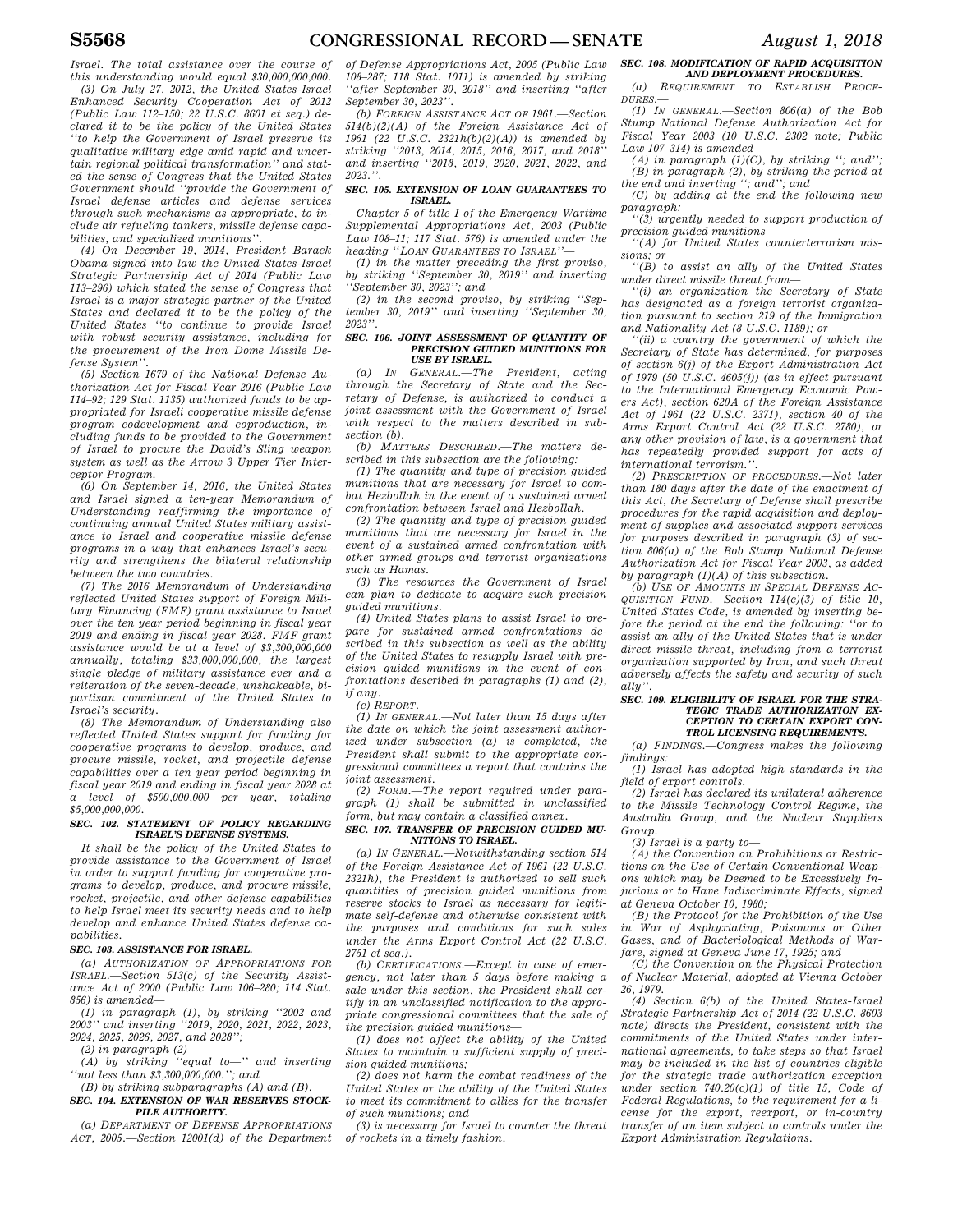*(b) REPORT ON ELIGIBILITY FOR STRATEGIC TRADE AUTHORIZATION EXCEPTION.—* 

*(1) IN GENERAL.—Not later than 120 days after the date of the enactment of this Act, the President shall submit to the appropriate congressional committees a report that—* 

*(A) describes the steps taken to include Israel in the list of countries eligible for the strategic trade authorization exception as required under 6(b) of the United States-Israel Strategic Partnership Act of 2014 (22 U.S.C. 8603 note; Public Law 113–296); and* 

*(B) includes what steps are necessary for Israel to be included in such a list of countries eligible for the strategic trade authorization exception.* 

*(2) FORM.—The report required under paragraph (1) shall be submitted in unclassified form, but may contain a classified annex.* 

### *TITLE II—ENHANCED UNITED STATES-ISRAEL COOPERATION*

*SEC. 201. UNITED STATES-ISRAEL SPACE CO-OPERATION.* 

*(a) FINDINGS.—Congress makes the following findings:* 

*(1) Authorized in 1958, the National Aeronautics and Space Administration (NASA) supports and coordinates United States Government research in aeronautics, human exploration and operations, science, and space technology.* 

*(2) Established in 1983, the Israel Space Agency (ISA) supports the growth of Israel's space industry by supporting academic research, technological innovation, and educational activities.* 

*(3) The mutual interest of the United States and Israel in space exploration affords both nations an opportunity to leverage their unique abilities to advance scientific discovery.* 

*(4) In 1996, NASA and the ISA entered into an agreement outlining areas of mutual cooperation, which remained in force until 2005.* 

*(5) Since 1996, NASA and the ISA have successfully cooperated on many space programs supporting the Global Positioning System and research related to the sun, earth science, and the environment.* 

*(6) The bond between NASA and the ISA was permanently forged on February 1, 2003, with the loss of the crew of STS–107, including Israeli Astronaut Ilan Ramon.* 

*(7) On October 13, 2015, the United States and Israel signed the Framework Agreement between the National Aeronautics and Space Administration of the United States of America and the Israel Space Agency for Cooperation in Aeronautics and the Exploration and Use of Airspace and Outer Space for Peaceful Purposes.* 

*(b) CONTINUING COOPERATION.—The Administrator of the National Aeronautics and Space Administration shall continue to work with the Israel Space Agency to identify and cooperatively pursue peaceful space exploration and science initiatives in areas of mutual interest, taking all appropriate measures to protect sensitive information, intellectual property, trade secrets, and economic interests of the United States.* 

#### *SEC. 202. UNITED STATES AGENCY FOR INTER-NATIONAL DEVELOPMENT-ISRAEL ENHANCED PARTNERSHIP FOR DE-VELOPMENT COOPERATION IN DE-VELOPING NATIONS.*

*(a) STATEMENT OF POLICY.—It should be the policy of the United States Agency for International Development (USAID) to partner with Israel in order to advance common goals across a wide variety of sectors, including energy, agriculture and food security, democracy, human rights and governance, economic growth and trade, education, environment, global health, and water and sanitation.* 

*(b) MEMORANDUM OF UNDERSTANDING.—The Administrator of the United States Agency for International Development is authorized to enter into memoranda of understanding with Israel in order to enhance coordination on advancing common goals on energy, agriculture* 

*and food security, democracy, human rights and governance, economic growth and trade, education, environment, global health, and water and sanitation with a focus on strengthening mutual ties and cooperation with nations throughout the world.* 

### *SEC. 203. AUTHORITY TO ENTER INTO A COOPER-ATIVE PROJECT AGREEMENT WITH ISRAEL TO COUNTER UNMANNED AERIAL VEHICLES THAT THREATEN THE UNITED STATES OR ISRAEL.*

*(a) FINDINGS.—Congress makes the following findings:* 

*(1) On February 10, 2018, Iran launched from Syria an unmanned aerial vehicle (commonly known as a ''drone'') that penetrated Israeli airspace.* 

*(2) According to a press report, the unmanned aerial vehicle was in Israeli airspace for a minute and a half before being shot down by its air force.* 

*(3) Senior Israeli officials stated that the unmanned aerial vehicle was an advanced piece of technology.* 

*(b) SENSE OF CONGRESS.—It is the sense of the Congress that—* 

*(1) joint research and development to counter unmanned aerial vehicles will serve the national security interests of the United States and Israel;* 

*(2) Israel faces urgent and emerging threats from unmanned aerial vehicles, and other unmanned vehicles, launched from Lebanon by Hezbollah, from Syria by Iran's Revolutionary Guard Corps, or from others seeking to attack Israel;* 

*(3) efforts to counter unmanned aerial vehicles should include the feasibility of utilizing directed energy and high powered microwave technologies, which can disable vehicles without kinetic destruction; and* 

*(4) the United States and Israel should continue to work together to defend against all threats to the safety, security, and national interests of both countries.* 

*(c) AUTHORITY TO ENTER INTO AGREEMENT.—* 

*(1) IN GENERAL.—The President is authorized to enter into a cooperative project agreement with Israel under the authority of section 27 of the Arms Export Control Act (22 U.S.C. 2767), to carry out research on, and development, testing, evaluation, and joint production (including follow-on support) of, defense articles and defense services, such as the use of directed energy or high powered microwave technology, to detect, track, and destroy unmanned aerial vehicles that threaten the United States or Israel.* 

*(2) APPLICABLE REQUIREMENTS.—The cooperative project agreement described in paragraph (1) shall—* 

*(A) provide that any activities carried out pursuant to the agreement are subject to—* 

*(i) the applicable requirements described in subparagraphs (A), (B), and (C) of section 27(b)(2) of the Arms Export Control Act (22 U.S.C. 2767(b)(2)); and* 

*(ii) any other applicable requirements of the Arms Export Control Act (22 U.S.C. 2751 et seq.) with respect to the use, transfers, and security of such defense articles and defense services under that Act;* 

*(B) establish a framework to negotiate the rights to intellectual property developed under the agreement; and* 

*(C) include appropriate protections for sensitive technology.* 

### *TITLE III—ENSURING ISRAEL'S QUALITATIVE MILITARY EDGE SEC. 301. STATEMENT OF POLICY.*

*It is the policy of the United States to ensure that Israel maintains its ability to counter and defeat any credible conventional military, or emerging, threat from any individual state or possible coalition of states or from non-state actors, while sustaining minimal damages and casualties, through the use of superior military means, possessed in sufficient quantity, includ-* *ing weapons, command, control, communication, intelligence, surveillance, and reconnaissance capabilities that in their technical characteristics are superior in capability to those of such other individual or possible coalition states or non-state actors.* 

Mr. PAUL. Mr. President, I am a strong supporter of Israel. They remain one of our staunchest allies, and we must support them. However, the Israelis have called for a curtailment of U.S. aid for more than 20 years in order to ensure their own military and economic independence.

In 2013, Naftali Bennet, who was then serving as Israel's Minister of Economics and as the leader of the Home Party said, ''Today, U.S. military aid is roughly 1 percent of Israel's economy. I think, generally, we need to free ourselves from it. We have to do it responsibly . . . but our situation today is very different from what it was 20 and 30 years ago.''

Additionally, on July 10, 1996, Israeli Prime Minister Benjamin Netanyahu said before a Joint Session of Congress, ''I believe we can now say that Israel has reached childhood's end, that it has matured enough to begin approaching a state of self-reliance . . . . We are going to achieve economic independence [from the United States].''

Mr. GARDNER. Mr. President, I ask unanimous consent that the Rubio amendment at the desk be agreed to, the committee-reported amendment, as amended, be agreed to, and the bill, as amended, be considered read a third time.

The PRESIDING OFFICER. Without objection, it is so ordered.

The amendment (No. 3690) was agreed to, as follows:

(Purpose: To make improvements to the bill) On page 29, after line 26, add the following:

(5) The current United States inventory of the precision guided munitions described in paragraphs (1) and (2), and an assessment whether such inventory meets the United States total munitions requirement.

On page 31, strike line 20 and insert ''at the end and inserting ''; or''; and''. On page 40, after line 21, add the following:

(d) REPORT ON COOPERATION.—

(1) REPORT REQUIRED.—Not later than 90 days after the date of the enactment of this Act, the Secretary of Defense shall submit to the congressional defense committees (as that term is defined in section 101(a) of title 10, United States Code), the Committee on Foreign Relations of the Senate, and the Committee on Foreign Affairs of the House of Representatives a report describing the cooperation of the United States with Israel with respect to countering unmanned aerial systems that includes each of the following:

(A) An identification of specific capability gaps of the United States and Israel with respect to countering unmanned aerial systems.

(B) An identification of cooperative projects that would address those capability gaps and mutually benefit and strengthen the security of the United States and Israel.

(C) An assessment of the projected cost for research and development efforts for such cooperative projects, including an identification of those to be conducted in the United States, and the timeline for the completion of each such project.

(D) An assessment of the extent to which the capability gaps of the United States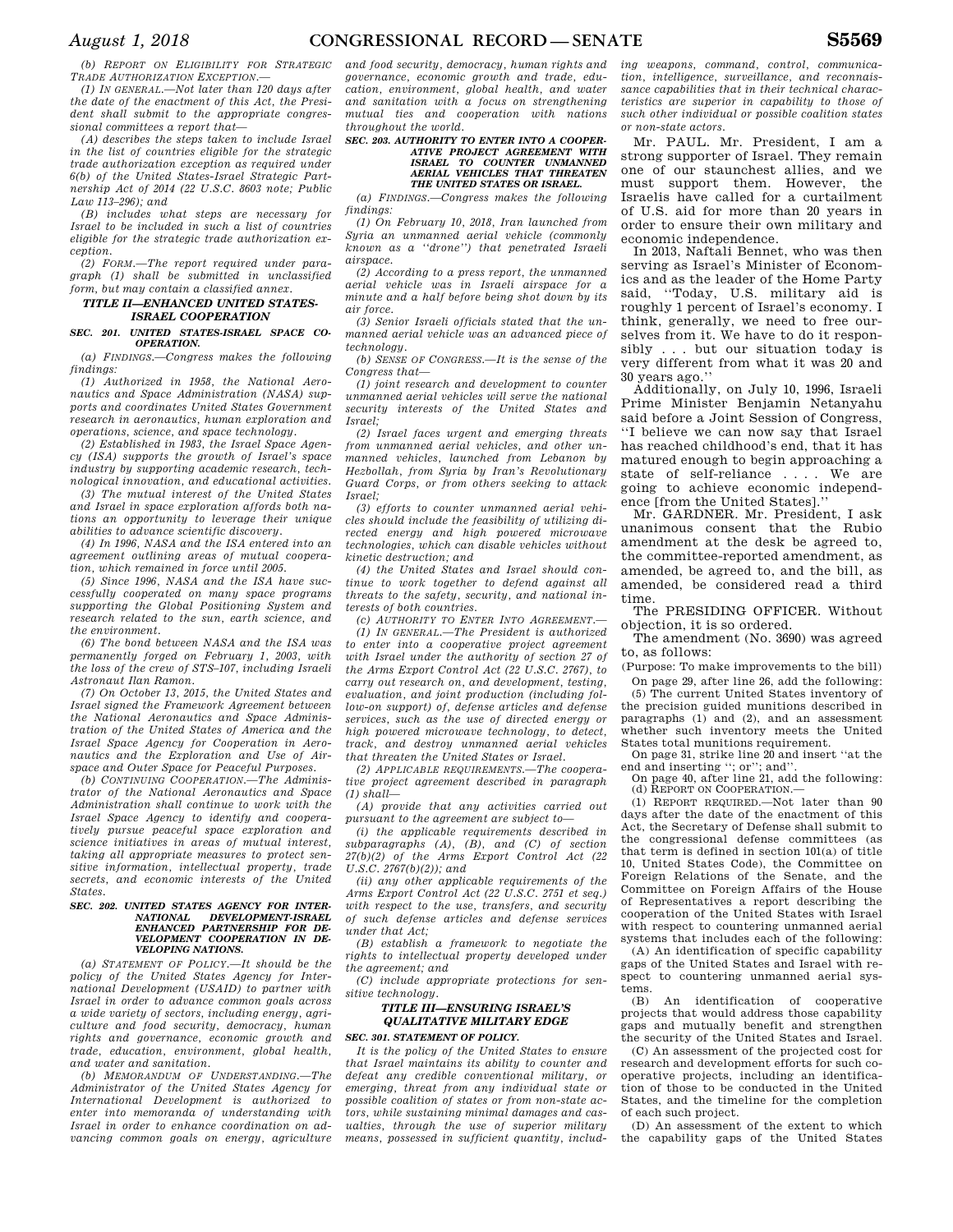identified pursuant to subparagraph (A) are not likely to be addressed through the cooperative projects identified pursuant to subparagraph (B).

(E) An assessment of the projected costs for procurement and fielding of any capabilities developed jointly pursuant to an agreement described in subsection (c).

(2) LIMITATION.—No activities may be conducted pursuant to an agreement described in subsection (c) until the date that is 15 days after the date on which the Secretary of Defense submits the report required under paragraph (1).

The committee-reported amendment in the nature of a substitute, as amended, was agreed to.

The bill was ordered to be engrossed for a third reading and was read the third time.

Mr. GARDNER. Mr. President, I know of no further debate on the bill.

The PRESIDING OFFICER. Is there further debate?

Hearing none, the bill having been read the third time, the question is, Shall the bill pass?

The bill (S. 2497), as amended, was passed, as follows:

#### S. 2497

*Be it enacted by the Senate and House of Representatives of the United States of America in Congress assembled,* 

### **SECTION 1. SHORT TITLE; TABLE OF CONTENTS.**

(a) SHORT TITLE.—This Act may be cited as the ''United States-Israel Security Assistance Authorization Act of 2018''.

- (b) TABLE OF CONTENTS.—The table of contents for this Act is as follows:
- Sec. 1. Short title; table of contents.
- Sec. 2. Appropriate congressional committees defined.

### TITLE L-SECURITY ASSISTANCE FOR ISRAEL

Sec. 101. Findings.

- Sec. 102. Statement of policy regarding Israel's defense systems. Sec. 103. Assistance for Israel.
- Sec. 104. Extension of war reserves stockpile authority.
- Sec. 105. Extension of loan guarantees to Israel.
- Sec. 106. Joint assessment of quantity of precision guided munitions for use by Israel.
- Sec. 107. Transfer of precision guided munitions to Israel.
- Sec. 108. Modification of rapid acquisition and deployment procedures.
- Sec. 109. Eligibility of Israel for the strategic trade authorization exception to certain export control licensing requirements.

### TITLE II—ENHANCED UNITED STATES-ISRAEL COOPERATION

- Sec. 201. United States-Israel space cooperation.
- Sec. 202. United States Agency for International Development-Israel enhanced partnership for development cooperation in developing nations.
- Sec. 203. Authority to enter into a cooperative project agreement with Israel to counter unmanned aerial vehicles that threaten the United States or Israel.

### TITLE III—ENSURING ISRAEL'S

QUALITATIVE MILITARY EDGE

### Sec. 301. Statement of policy.

### **SEC. 2. APPROPRIATE CONGRESSIONAL COMMIT-TEES DEFINED.**

In this Act, the term ''appropriate congressional committees'' means—

(1) the Committee on Foreign Relations and the Committee on Armed Services of the Senate; and

(2) the Committee on Foreign Affairs and the Committee on Armed Services of the House of Representatives.

#### **TITLE I—SECURITY ASSISTANCE FOR ISRAEL**

### **SEC. 101. FINDINGS.**

Congress makes the following findings:

(1) In February 1987, the United States granted Israel major non-NATO ally status.

(2) On August 16, 2007, the United States and Israel signed a ten-year Memorandum of Understanding on United States military assistance to Israel. The total assistance over the course of this understanding would equal \$30,000,000,000.

(3) On July 27, 2012, the United States-Israel Enhanced Security Cooperation Act of 2012 (Public Law 112–150; 22 U.S.C. 8601 et seq.) declared it to be the policy of the United States ''to help the Government of Israel preserve its qualitative military edge amid rapid and uncertain regional political transformation'' and stated the sense of Congress that the United States Government should ''provide the Government of Israel defense articles and defense services through such mechanisms as appropriate, to include air refueling tankers, missile defense capabilities, and specialized munitions''.

(4) On December 19, 2014, President Barack Obama signed into law the United States-Israel Strategic Partnership Act of 2014 (Public Law 113–296) which stated the sense of Congress that Israel is a major strategic partner of the United States and declared it to be the policy of the United States ''to continue to provide Israel with robust security assistance, including for the procurement of the Iron Dome Missile Defense System''.

(5) Section 1679 of the National Defense Authorization Act for Fiscal Year 2016 (Public Law 114–92; 129 Stat. 1135) authorized funds to be appropriated for Israeli cooperative missile defense program codevelopment and coproduction, including funds to be provided to the Government of Israel to procure the David's Sling weapon system as well as the Arrow 3 Upper Tier Interceptor Program.

(6) On September 14, 2016, the United States and Israel signed a ten-year Memorandum of Understanding reaffirming the importance of continuing annual United States military assistance to Israel and cooperative missile defense programs in a way that enhances Israel's security and strengthens the bilateral relationship between the two countries.

(7) The 2016 Memorandum of Understanding reflected United States support of Foreign Military Financing (FMF) grant assistance to Israel over the ten year period beginning in fiscal year 2019 and ending in fiscal year 2028. FMF grant assistance would be at a level of \$3,300,000,000 annually, totaling \$33,000,000,000, the largest single pledge of military assistance ever and a reiteration of the seven-decade, unshakeable, bipartisan commitment of the United States to Israel's security.

(8) The Memorandum of Understanding also reflected United States support for funding for cooperative programs to develop, produce, and procure missile, rocket, and projectile defense capabilities over a ten year period beginning in fiscal year 2019 and ending in fiscal year 2028 at a level of \$500,000,000 per year, totaling \$5,000,000,000.

### **SEC. 102. STATEMENT OF POLICY REGARDING ISRAEL'S DEFENSE SYSTEMS.**

It shall be the policy of the United States to provide assistance to the Government of Israel in order to support funding for cooperative programs to develop, produce, and procure missile, rocket, projectile, and other defense capabilities to help Israel meet its security needs and to help develop and enhance United States defense capabilities.

### **SEC. 103. ASSISTANCE FOR ISRAEL.**

(a) AUTHORIZATION OF APPROPRIATIONS FOR ISRAEL.—Section 513(c) of the Security Assistance Act of 2000 (Public Law 106–280; 114 Stat. 856) is amended—

(1) in paragraph (1), by striking ''2002 and 2003'' and inserting ''2019, 2020, 2021, 2022, 2023, 2024, 2025, 2026, 2027, and 2028'';

 $(2)$  in paragraph  $(2)$ —

(A) by striking ''equal to—'' and inserting ''not less than \$3,300,000,000.''; and

(B) by striking subparagraphs (A) and (B). **SEC. 104. EXTENSION OF WAR RESERVES STOCK-PILE AUTHORITY.** 

(a) DEPARTMENT OF DEFENSE APPROPRIA-TIONS ACT, 2005.—Section 12001(d) of the Department of Defense Appropriations Act, 2005 (Public Law 108–287; 118 Stat. 1011) is amended by striking ''after September 30, 2018'' and inserting ''after September 30, 2023''.

(b) FOREIGN ASSISTANCE ACT OF 1961.—Section 514(b)(2)(A) of the Foreign Assistance Act of 1961 (22 U.S.C. 2321h(b)(2)(A)) is amended by striking ''2013, 2014, 2015, 2016, 2017, and 2018'' and inserting ''2018, 2019, 2020, 2021, 2022, and 2023.'

#### **SEC. 105. EXTENSION OF LOAN GUARANTEES TO ISRAEL.**

Chapter 5 of title I of the Emergency Wartime Supplemental Appropriations Act, 2003 (Public Law 108–11; 117 Stat. 576) is amended under the heading ''LOAN GUARANTEES TO ISRAEL''

(1) in the matter preceding the first proviso, by striking ''September 30, 2019'' and inserting ''September 30, 2023''; and

(2) in the second proviso, by striking ''September 30, 2019'' and inserting ''September 30, 2023''.

#### **SEC. 106. JOINT ASSESSMENT OF QUANTITY OF PRECISION GUIDED MUNITIONS FOR USE BY ISRAEL.**

(a) IN GENERAL.—The President, acting through the Secretary of State and the Secretary of Defense, is authorized to conduct a joint assessment with the Government of Israel with respect to the matters described in subsection (b).

(b) MATTERS DESCRIBED.—The matters described in this subsection are the following:

(1) The quantity and type of precision guided munitions that are necessary for Israel to combat Hezbollah in the event of a sustained armed confrontation between Israel and Hezbollah.

(2) The quantity and type of precision guided munitions that are necessary for Israel in the event of a sustained armed confrontation with other armed groups and terrorist organizations such as Hamas.

(3) The resources the Government of Israel can plan to dedicate to acquire such precision guided munitions.

(4) United States plans to assist Israel to prepare for sustained armed confrontations described in this subsection as well as the ability of the United States to resupply Israel with precision guided munitions in the event of confrontations described in paragraphs (1) and (2), if any.

(5) The current United States inventory of the precision guided munitions described in paragraphs (1) and (2), and an assessment whether such inventory meets the United States total munitions requirement. (c) REPORT.—

(1) IN GENERAL.—Not later than 15 days after the date on which the joint assessment authorized under subsection (a) is completed, the President shall submit to the appropriate congressional committees a report that contains the joint assessment.

(2) FORM.—The report required under paragraph (1) shall be submitted in unclassified form, but may contain a classified annex.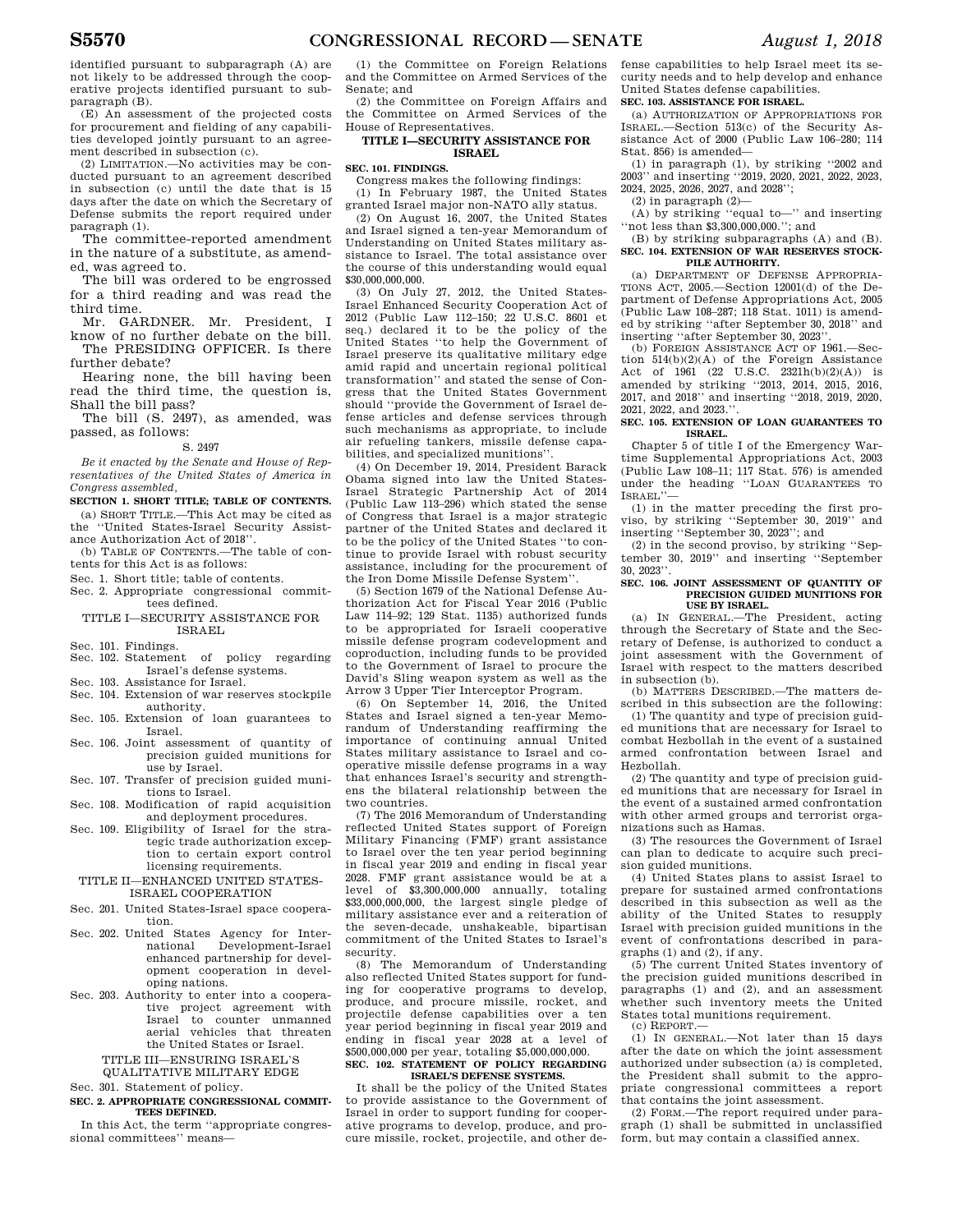#### **SEC. 107. TRANSFER OF PRECISION GUIDED MU-NITIONS TO ISRAEL.**

(a) IN GENERAL.—Notwithstanding section 514 of the Foreign Assistance Act of 1961 (22 U.S.C. 2321h), the President is authorized to sell such quantities of precision guided munitions from reserve stocks to Israel as necessary for legitimate self-defense and otherwise consistent with the purposes and conditions for such sales under the Arms Export Control Act (22 U.S.C. 2751 et seq.).

(b) CERTIFICATIONS.—Except in case of emergency, not later than 5 days before making a sale under this section, the President shall certify in an unclassified notification to the appropriate congressional committees that the sale of the precision guided munitions—

(1) does not affect the ability of the United States to maintain a sufficient supply of precision guided munitions;

(2) does not harm the combat readiness of the United States or the ability of the United States to meet its commitment to allies for the transfer of such munitions; and

(3) is necessary for Israel to counter the threat of rockets in a timely fashion.

**SEC. 108. MODIFICATION OF RAPID ACQUISITION AND DEPLOYMENT PROCEDURES.** 

(a) REQUIREMENT TO ESTABLISH PROCE-DURES.— (1) IN GENERAL.—Section 806(a) of the Bob

Stump National Defense Authorization Act for Fiscal Year 2003 (10 U.S.C. 2302 note; Public Law 107–314) is amended—

 $(A)$  in paragraph  $(1)(C)$ , by striking "; and"; (B) in paragraph (2), by striking the period at the end and inserting ''; or''; and

(C) by adding at the end the following new paragraph:

''(3) urgently needed to support production of precision guided munitions—

 $f(A)$  for United States counterterrorism missions; or

''(B) to assist an ally of the United States under direct missile threat from—

''(i) an organization the Secretary of State has designated as a foreign terrorist organization pursuant to section 219 of the Immigration and Nationality Act (8 U.S.C. 1189); or

''(ii) a country the government of which the Secretary of State has determined, for purposes of section 6(j) of the Export Administration Act of 1979 (50 U.S.C.  $4605(i)$ ) (as in effect pursuant to the International Emergency Economic Powers Act), section 620A of the Foreign Assistance Act of 1961 (22 U.S.C. 2371), section 40 of the Arms Export Control Act (22 U.S.C. 2780), or any other provision of law, is a government that has repeatedly provided support for acts of international terrorism.''.

(2) PRESCRIPTION OF PROCEDURES.—Not later than 180 days after the date of the enactment of this Act, the Secretary of Defense shall prescribe procedures for the rapid acquisition and deployment of supplies and associated support services for purposes described in paragraph (3) of section 806(a) of the Bob Stump National Defense Authorization Act for Fiscal Year 2003, as added by paragraph (1)(A) of this subsection.

(b) USE OF AMOUNTS IN SPECIAL DEFENSE ACQUISITION FUND.—Section 114(c)(3) of title 10, United States Code, is amended by inserting before the period at the end the following: ''or to assist an ally of the United States that is under direct missile threat, including from a terrorist organization supported by Iran, and such threat adversely affects the safety and security of such ally''.

#### **SEC. 109. ELIGIBILITY OF ISRAEL FOR THE STRA-TEGIC TRADE AUTHORIZATION EX-CEPTION TO CERTAIN EXPORT CON-TROL LICENSING REQUIREMENTS.**

(a) FINDINGS.—Congress makes the following findings:

(1) Israel has adopted high standards in the field of export controls.

(2) Israel has declared its unilateral adherence to the Missile Technology Control Regime, the Australia Group, and the Nuclear Suppliers Group.

(3) Israel is a party to—

(A) the Convention on Prohibitions or Restrictions on the Use of Certain Conventional Weapons which may be Deemed to be Excessively Injurious or to Have Indiscriminate Effects, signed at Geneva October 10, 1980;

(B) the Protocol for the Prohibition of the Use in War of Asphyxiating, Poisonous or Other Gases, and of Bacteriological Methods of Warfare, signed at Geneva June 17, 1925; and

(C) the Convention on the Physical Protection of Nuclear Material, adopted at Vienna October 26, 1979.

(4) Section 6(b) of the United States-Israel Strategic Partnership Act of 2014 (22 U.S.C. 8603 note) directs the President, consistent with the commitments of the United States under international agreements, to take steps so that Israel may be included in the list of countries eligible for the strategic trade authorization exception under section 740.20(c)(1) of title 15, Code of Federal Regulations, to the requirement for a license for the export, reexport, or in-country transfer of an item subject to controls under the Export Administration Regulations.

(b) REPORT ON ELIGIBILITY FOR STRATEGIC TRADE AUTHORIZATION EXCEPTION.—

(1) IN GENERAL.—Not later than 120 days after the date of the enactment of this Act, the President shall submit to the appropriate congressional committees a report that—

(A) describes the steps taken to include Israel in the list of countries eligible for the strategic trade authorization exception as required under 6(b) of the United States-Israel Strategic Partnership Act of 2014 (22 U.S.C. 8603 note; Public Law 113–296); and

(B) includes what steps are necessary for Israel to be included in such a list of countries eligible for the strategic trade authorization exception.

(2) FORM.—The report required under paragraph (1) shall be submitted in unclassified form, but may contain a classified annex.

#### **TITLE II—ENHANCED UNITED STATES-ISRAEL COOPERATION**

### **SEC. 201. UNITED STATES-ISRAEL SPACE CO-OPERATION.**

(a) FINDINGS.—Congress makes the following findings:

(1) Authorized in 1958, the National Aeronautics and Space Administration (NASA) supports and coordinates United States Government research in aeronautics, human exploration and operations, science, and space technology.

(2) Established in 1983, the Israel Space Agency (ISA) supports the growth of Israel's space industry by supporting academic research, technological innovation, and educational activities.

(3) The mutual interest of the United States and Israel in space exploration affords both nations an opportunity to leverage their unique abilities to advance scientific discovery.

(4) In 1996, NASA and the ISA entered into an agreement outlining areas of mutual cooperation, which remained in force until 2005.

(5) Since 1996, NASA and the ISA have successfully cooperated on many space programs supporting the Global Positioning System and research related to the sun, earth science, and the environment.

(6) The bond between NASA and the ISA was permanently forged on February 1, 2003, with the loss of the crew of STS–107, including Israeli Astronaut Ilan Ramon.

(7) On October 13, 2015, the United States and Israel signed the Framework Agreement between the National Aeronautics and Space Administration of the United States of America and the Israel Space Agency for Cooperation in Aeronautics and the Exploration and Use of Airspace and Outer Space for Peaceful Purposes.

(b) CONTINUING COOPERATION.—The Administrator of the National Aeronautics and Space Administration shall continue to work with the Israel Space Agency to identify and cooperatively pursue peaceful space exploration and science initiatives in areas of mutual interest, taking all appropriate measures to protect sensitive information, intellectual property, trade secrets, and economic interests of the United States.

### **SEC. 202. UNITED STATES AGENCY FOR INTER-NATIONAL DEVELOPMENT-ISRAEL ENHANCED PARTNERSHIP FOR DE-VELOPMENT COOPERATION IN DE-VELOPING NATIONS.**

(a) STATEMENT OF POLICY.—It should be the policy of the United States Agency for International Development (USAID) to partner with Israel in order to advance common goals across a wide variety of sectors, including energy, agriculture and food security, democracy, human rights and governance, economic growth and trade, education, environment, global health, and water and sanitation.

(b) MEMORANDUM OF UNDERSTANDING.—The Administrator of the United States Agency for International Development is authorized to enter into memoranda of understanding with Israel in order to enhance coordination on advancing common goals on energy, agriculture and food security, democracy, human rights and governance, economic growth and trade, education, environment, global health, and water and sanitation with a focus on strengthening mutual ties and cooperation with nations throughout world.

### **SEC. 203. AUTHORITY TO ENTER INTO A COOPER-ATIVE PROJECT AGREEMENT WITH ISRAEL TO COUNTER UNMANNED AERIAL VEHICLES THAT THREATEN THE UNITED STATES OR ISRAEL.**

(a) FINDINGS.—Congress makes the following findings:

(1) On February 10, 2018, Iran launched from Syria an unmanned aerial vehicle (commonly known as a ''drone'') that penetrated Israeli airspace.

(2) According to a press report, the unmanned aerial vehicle was in Israeli airspace for a minute and a half before being shot down by its air force.

(3) Senior Israeli officials stated that the unmanned aerial vehicle was an advanced piece of technology.

(b) SENSE OF CONGRESS.—It is the sense of the Congress that—

(1) joint research and development to counter unmanned aerial vehicles will serve the national security interests of the United States and Israel;

(2) Israel faces urgent and emerging threats from unmanned aerial vehicles, and other unmanned vehicles, launched from Lebanon by Hezbollah, from Syria by Iran's Revolutionary Guard Corps, or from others seeking to attack Israel;

(3) efforts to counter unmanned aerial vehicles should include the feasibility of utilizing directed energy and high powered microwave technologies, which can disable vehicles without kinetic destruction; and

(4) the United States and Israel should continue to work together to defend against all threats to the safety, security, and national interests of both countries.

(c) AUTHORITY TO ENTER INTO AGREE-MENT.—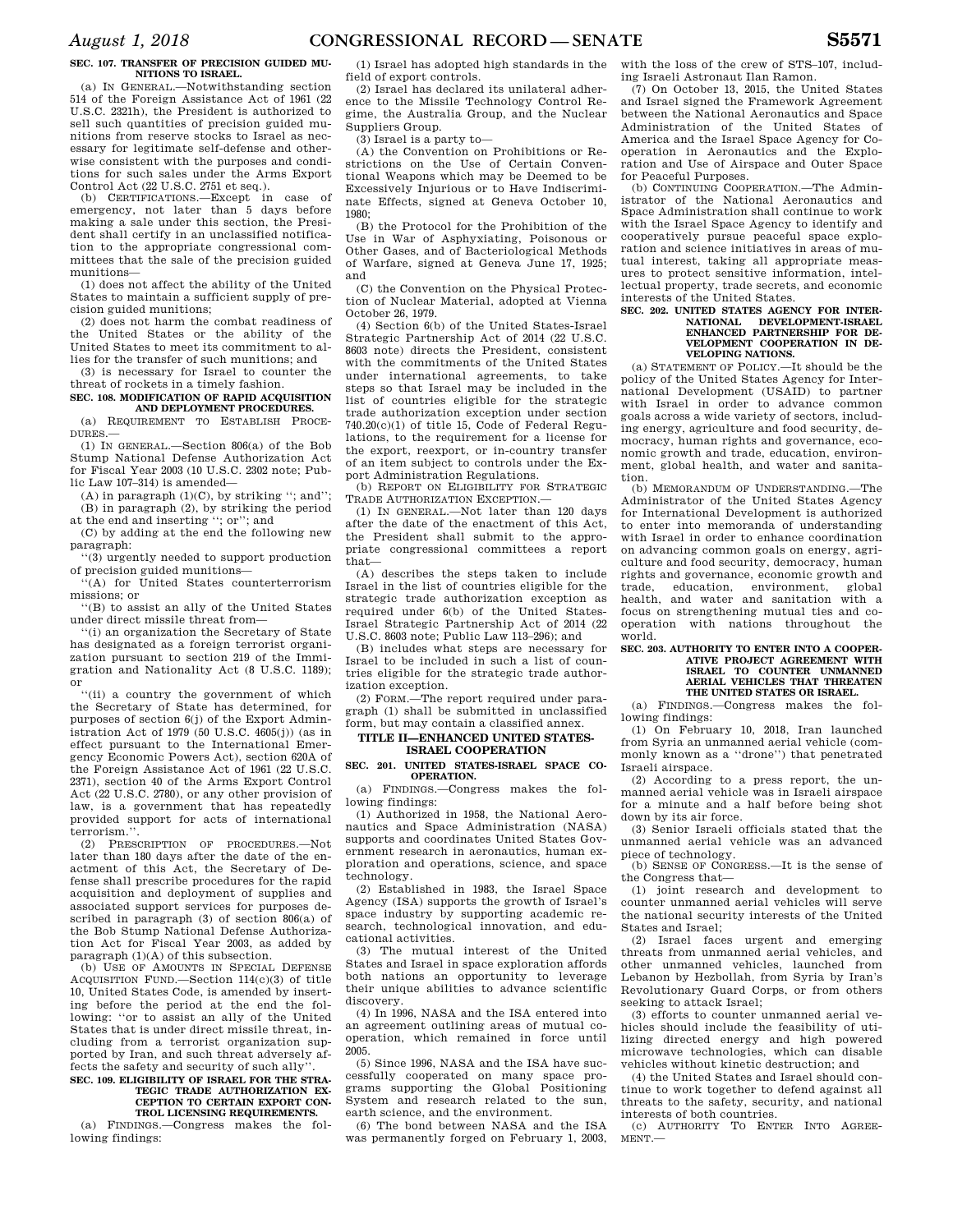(2) APPLICABLE REQUIREMENTS.—The cooperative project agreement described in para $graph(1) shall-$ 

(A) provide that any activities carried out pursuant to the agreement are subject to—

(i) the applicable requirements described in subparagraphs (A), (B), and (C) of section 27(b)(2) of the Arms Export Control Act (22 U.S.C. 2767(b)(2)); and

(ii) any other applicable requirements of the Arms Export Control Act (22 U.S.C. 2751 et seq.) with respect to the use, transfers, and security of such defense articles and defense services under that Act;

(B) establish a framework to negotiate the rights to intellectual property developed under the agreement; and

(C) include appropriate protections for sen-

sitive technology. (d) REPORT ON COOPERATION.—

(1) REPORT REQUIRED.—Not later than 90 days after the date of the enactment of this Act, the Secretary of Defense shall submit to the congressional defense committees (as that term is defined in section 101(a) of title 10, United States Code), the Committee on Foreign Relations of the Senate, and the Committee on Foreign Affairs of the House of Representatives a report describing the cooperation of the United States with Israel with respect to countering unmanned aerial systems that includes each of the following:

(A) An identification of specific capability gaps of the United States and Israel with respect to countering unmanned aerial systems.

(B) An identification of cooperative projects that would address those capability gaps and mutually benefit and strengthen the security of the United States and Israel.

(C) An assessment of the projected cost for research and development efforts for such cooperative projects, including an identification of those to be conducted in the United States, and the timeline for the completion of each such project.

(D) An assessment of the extent to which the capability gaps of the United States identified pursuant to subparagraph (A) are not likely to be addressed through the cooperative projects identified pursuant to subparagraph (B).

(E) An assessment of the projected costs for procurement and fielding of any capabilities developed jointly pursuant to an agreement described in subsection (c).

(2) LIMITATION.—No activities may be conducted pursuant to an agreement described in subsection (c) until the date that is 15 days after the date on which the Secretary of Defense submits the report required under paragraph (1).

### **TITLE III—ENSURING ISRAEL'S QUALITATIVE MILITARY EDGE**

**SEC. 301. STATEMENT OF POLICY.** 

It is the policy of the United States to ensure that Israel maintains its ability to counter and defeat any credible conventional military, or emerging, threat from any individual state or possible coalition of states or from non-state actors, while sustaining minimal damages and casualties, through the use of superior military means, possessed in sufficient quantity, including weapons, command, control, communication, intelligence, surveillance, and reconnaissance capabilities that in their technical characteristics are superior in capability to those of such other individual or possible coalition states or non-state actors.

Mr. GARDNER. Mr. President, I ask unanimous consent that the motion to reconsider be considered made and laid upon the table.

The PRESIDING OFFICER. Without objection, it is so ordered.

## f EXECUTIVE SESSION

### EXECUTIVE CALENDAR

Mr. GARDNER. Mr. President, I ask unanimous consent that the Senate proceed to executive session for the en bloc consideration of the following nominations: Executive Calendar Nos. 630, 631, 632, 730, 732, 767.

The PRESIDING OFFICER. Without objection, it is so ordered.

The clerk will report the nominations en bloc.

The bill clerk read the nominations of Emily Coody Marks, of Alabama, to be United States District Judge for the Middle District of Alabama; Jeffrey Uhlman Beaverstock, of Alabama, to be United States District Judge for the Southern District of Alabama; Holly Lou Teeter, of Kansas, to be United States District Judge for the District of Kansas; Colm F. Connolly, of Delaware, to be United States District Judge for the District of Delaware; Maryellen Noreika, of Delaware, to be United States District Judge for the District of Delaware; and Jill Aiko Otake, of Hawaii, to be United States District Judge for the District of Hawaii.

Thereupon, the Senate proceeded to consider the nominations en bloc.

Mr. GARDNER. I ask unanimous consent that the Senate vote on the nominations en bloc with no intervening action or debate; that if confirmed, the motions to reconsider be considered made and laid upon the table en bloc; that the President be immediately notified of the Senate's action; that no further motions be in order; and that any statements related to the nominations be printed in the RECORD.

The PRESIDING OFFICER. Is there objection?

Without objection, it is so ordered.

The question is, Will the Senate advise and consent to the Marks,<br>Beaverstock, Teeter, Connolly, Beaverstock, Noreika, and Otake nominations en bloc?

The nominations were confirmed en bloc.

### f EXECUTIVE CALENDAR

Mr. GARDNER. Mr. President, I ask unanimous consent that the Senate proceed to the consideration of the following nomination: Executive Calendar No. 697.

The PRESIDING OFFICER. Without objection, it is so ordered.

The clerk will report the nomination. The bill clerk read the nomination of Jason Klitenic, of Maryland, to be General Counsel of the Office of the Director of National Intelligence.

Thereupon, the Senate proceeded to consider the nomination.

Mr. GARDNER. I ask unanimous consent that the Senate vote on the nomination with no intervening action or debate; that if confirmed, the motion to reconsider be considered made and laid upon the table; that the President be immediately notified of the Senate's action; that no further motions be in order; and that any statements related to the nomination be printed in the RECORD.

The PRESIDING OFFICER. Without objection, it is so ordered.

The question is, Will the Senate advise and consent to the Klitenic nomination?

The nomination was confirmed.

### LEGISLATIVE SESSION

### MORNING BUSINESS

Mr. GARDNER. Mr. President, I ask unanimous consent that the Senate proceed to legislative session and be in a period of morning business, with Senators permitted to speak therein for up to 10 minutes each.

The PRESIDING OFFICER. Without objection, it is so ordered.

### f TRIBUTE TO WILL T. SCOTT

Mr. MCCONNELL. Mr. President, in the marble halls of the Kentucky State Capitol building in Frankfort, visitors will discover numerous portraits of those who have served our Commonwealth in our highest offices. Depictions of Kentucky's Governors, legislators, and supreme court justices line the halls as memorials to those public servants. On August 7, another portrait will be added, paying tribute to an individual who has served our State and our Nation with distinction.

William Thompson Scott, known by his friends as ''Will T.,'' is a native of Pike County in eastern Kentucky and served as an associate justice on the Kentucky Supreme Court from 2005 to 2015. Known for his humor and congenial nature, Justice Scott clearly earned his colleagues' respect when they elected him to serve a 4-year term as the deputy chief justice. With the esteem of his peers and those he served, Justice Scott's tenure on the supreme court can be remembered for his positive impact on the Commonwealth of Kentucky.

Even before his first election to the high court, Justice Scott actively engaged in the service of our Commonwealth and our Nation for much of his life. Interrupting his undergraduate studies at Eastern Kentucky University in 1966 to voluntarily enlist in the U.S. Army, he proudly served our Nation in Vietnam as a first lieutenant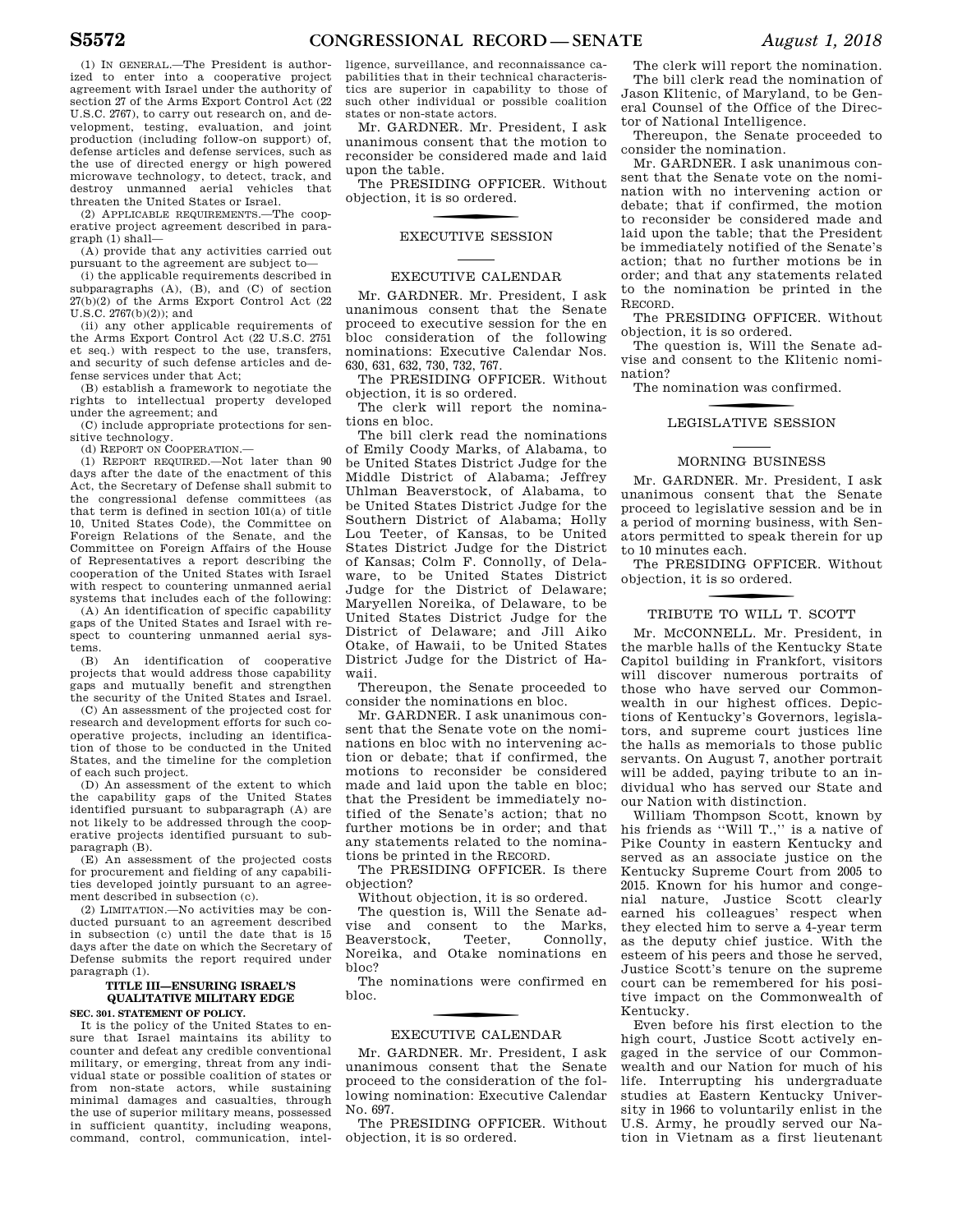and earned the Bronze Star Medal. When he was discharged, he returned to Kentucky and received his bachelor's degree from Pikeville College before studying law at the University of Miami in Florida.

After spending a few years as a trial attorney, Will T. found a way to employ his skills for the good of his neighbors and became an assistant Commonwealth's attorney for Pike County in 1981. A few years later, he was elected as a circuit court judge in Kentucky, beginning what would be his long and distinguished career serving on the bench.

When his portrait joins those of other jurists from Kentucky's past, Justice Scott's legacy will be enshrined for future generations to study, interpret, and appreciate. So as Justice Scott's friends, family, and colleagues gather to honor his career, I would like to ask my Senate colleagues to join me in thanking him for his service to our Nation and to the Commonwealth of Kentucky.

### f TRIBUTE TO DAVID BECK

Mr. McCONNELL. Mr. President, today it is my privilege to recognize a prominent member of Kentucky's agricultural community, David Beck. During his four decades with the Kentucky Farm Bureau, KFB, David has been an effective advocate for our farm families and rural communities. Now, after great success with KFB, he has decided to leave the bureau for a new challenge. David has accepted the role of president and CEO of Kentucky Venues, an organization responsible for many of the Commonwealth's most beloved traditions like the annual State fair.

Graduating from Murray State University in Calloway County with a degree in agriculture, David set out to dedicate his career to promoting farm communities in Kentucky. Since joining KFB in 1977 as a field service director in Central Kentucky, David has worn a lot of hats within the organization. Advocating in Frankfort and in Washington and working to implement KFB programs at all levels, he has also done a lot of good.

In my work on the Senate Agriculture Committee, David has provided me with many valuable insights helping me better represent Kentucky farm families. Through multiple fly-ins and Farm Bills, we worked closely to develop policy to help support our agriculture communities. I would like to note one important project in particular we collaborated on: the 2004 Tobacco buyout. This landmark legislation not only reoriented our Depression-era Federal tobacco program toward the free market, but it also provided much-needed relief to some of the hardest hit farming communities in our State. With David's assistance, I championed this major legislation and worked with my colleagues in Congress to bring it to the President's desk.

In his role as KFB executive vice president, David has time and again proven his leadership to benefit the organization's members and farmers throughout the country. Through seminars, conferences, and workshops he led with the American Farm Bureau Federation, AFBF, David helped build the farm economy nationwide. One clear measure of his success is the growth in our Nation's farm communities during David's time advocating for American agriculture. The AFBF cites a growth of more than 3 million member families across the Nation in the last four decades. He has led a remarkable career and has so much to be proud of.

David's dedication to the Commonwealth has extended beyond the farm, helping families throughout Kentucky thrive. His work with our State's council on postsecondary education has helped students gain the skills they need to succeed in the workforce. By serving in leadership roles for the Kentuckians for Better Transportation, David helped encourage economic development with a safe and reliable infrastructure network. His passion for service runs deep, and David's experience continues to be an asset to the Commonwealth.

On behalf of the many men and women from our home State who have benefited from his leadership, I would like to express our gratitude to David for his career at the KFB. As he leaves the bureau to take the next steps in his career, I wish him the best and look forward to his great accomplishments to come.

### f RECOGNIZING THE COLCHESTER CAUSEWAY BIKE FERRY CREW

Mr. LEAHY. Mr. President, Vermont is special in large part because of the dedication and kindness that Vermonters show to neighbors and strangers alike. I would like to recognize a few Vermonters in particular who went out of their way to do what needed to be done to save the lives of others. On July 6, a number of boaters became stranded on the water near the Colchester Causeway Bike Ferry while enjoying themselves on Lake Champlain. Luckily for those in distress, the crew of the Bike Ferry was nearby, and sprang into action.

After quickly rescuing four people, Captain Brian Costello, deckhand and former coastguardsman Frank Malaki,<br>and captain-in-training Richard and captain-in-training Schattman were told that there were more people who needed assistance. Before long, all those who had been stranded were safe and sound, with warm clothes, water, and shelter, thanks to the ferry's crew.

Anyone who has enjoyed the beauty of our great Lake Champlain knows that, in bad weather, its calm, rolling waves can quickly turn treacherous. We have always been lucky to have the protection of the Coast Guard on the water in times of emergency, but it

should hearten many to hear that there are also professional, courageous, and selfless Vermonters like Captain Costello, Mr. Malaki, and captain-intraining Schattman nearby to lend a hand.

I share the pride of the Coast Guard in this lifesaving effort. I ask unanimous consent that the July 19, 2018, article from ''My Champlain Valley'' entitled ''Bike-ferry crew recognized by Coast Guard for heroic rescue,'' which commemorates the bravery of these men, be printed in the RECORD.

There being no objection, the material was ordered to be printed in the RECORD, as follows:

[From My Champlain Valley, July 19, 2018] BIKE FERRY CREW RECOGNIZED BY COAST

GUARD FOR HEROIC RESCUE

### (By Devin Bates)

SOUTH HERO, VT.—A crew from the Colchester Causeway Bike Ferry got some special recognition from the U.S. Coast Guard on Thursday for rescuing seven people in Lake Champlain earlier this month.

Coast Guard officials were so impressed with the crew's work that they came down to the causeway to express their gratitude and thank them for their heroic act.

The rescue happened the afternoon of July 6. Winds were gusty, reaching 25–30 mph. The ferry crew—Cpt. Brian Costello, former Coast Guardsman and deckhand Frank Malaki and Captain-in-training Richard Schattman—tracked down and rescued four people. Three kayakers—including one in the water—were rescued a short time later.

All seven of the boaters were wearing life jackets and were unharmed. The crew gave them warm clothes, shelter from the wind and bottled water.

The rescue occurred just days after 41 year-old Eric Plett of Weehawken, New Jersey, went missing after falling out of his kayak near Shelburne Point. Plett's body was recovered several days later after a search by the Coast Guard and state police.

''Any good Vermonter would respond to people in distress, whether it's on the water or on land, and we happened to be the closest,'' Costello said. ''We also happen to have an experienced and trained crew.''

While the crew members were modest about their efforts, Sector Commander Brian LeFebvre of the U.S. Coast Guard made sure to give them the recognition they deserved.

''I applaud the crew, their dedication and selfless service to the boating public, and I am truly thankful for the professional seamanship that you exercised in response to<br>these potentially grave situations," potentially LeFebvre said. ''Bravo Zulu for a job extremely well-done, and thank you very much.''

LeFebvre urged boaters to be safe out on the lake.

''Anything can happen at any given time when you're on the water, even when you least expect it,'' LeFebvre said. ''It's always important to be wearing your life jacket, especially if you're on a paddle-craft or in a kayak.''

### f DISCLOSURE OF CORPORATE POLITICAL SPENDING

Mr. MENENDEZ. Mr. President, I rise today because Senate Republicans have blocked a vote on my amendment, No. 3532. My amendment is really quite simple. It would have struck language in the underlying bill that prohibits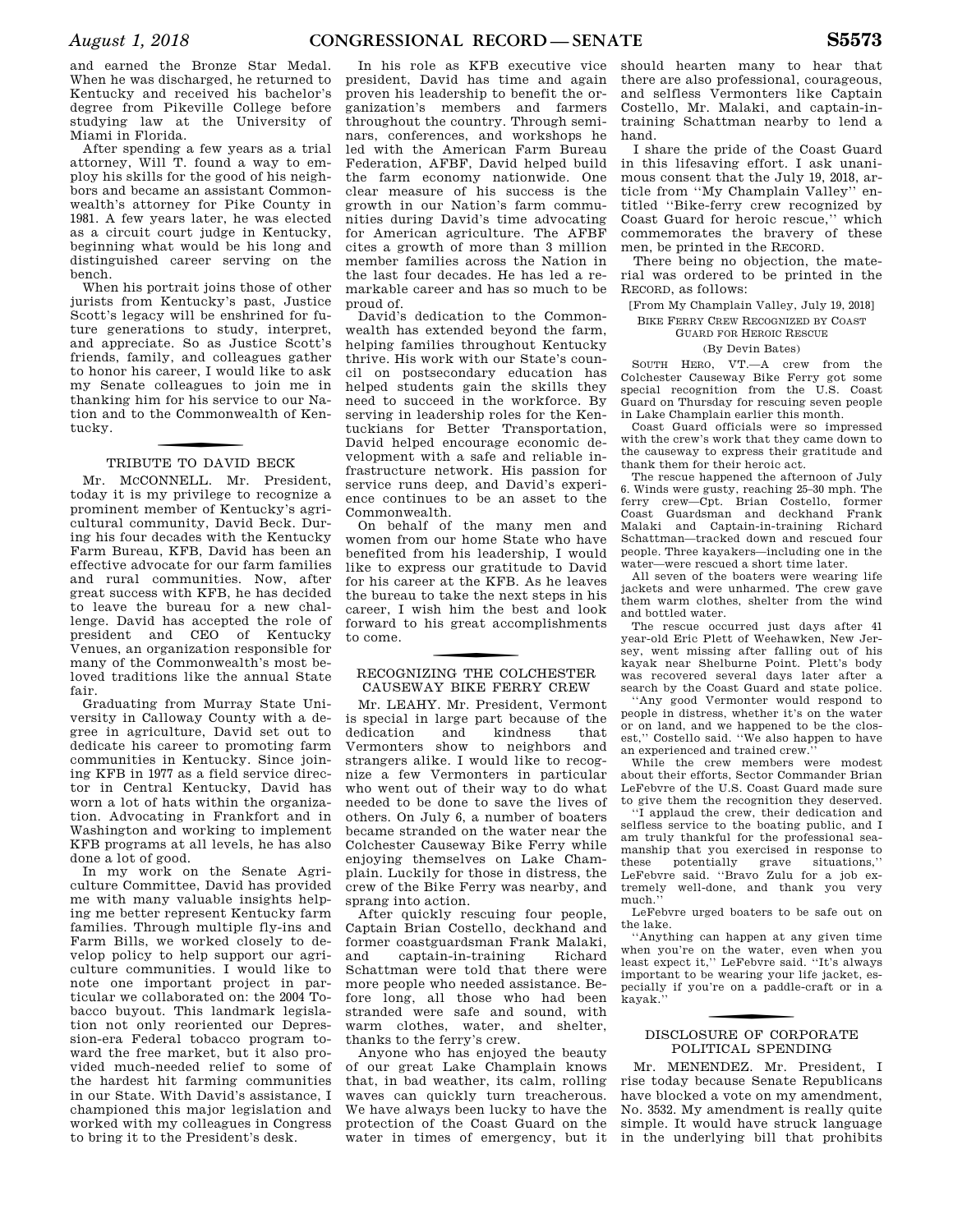the Securities and Exchange Commission from requiring corporations to tell their investors and the public how they spend money in politics.

It has been 8 years since the Supreme Court's Citizens United decision, a decision which gave corporations the right to spend unlimited, unchecked, and—more often than not—undisclosed money on our elections.

For 8 long years, more and more money has flowed from corporate coffers into campaign ads and political expenditures, and Republicans have defended the dark money poisoning our politics every step of the way.

In the 2016 elections alone, outside groups spent more than \$1.4 billion, much of it funneled through trade associations and nonprofits, and much of it undisclosed to the public.

This is elementary; shareholders don't invest in political agendas or candidates. They invest in companies, and they deserve to know whether the corporate executives of those companies are using their money to grow their businesses or to advance political outcomes that are contrary to investors' values.

With no requirement to disclose how this money is being spent, shareholders and the public are left in the dark with no way to know if corporations are spending their money to defund Social Security and Medicare, keep the cost of prescription drugs high, dismantle environmental protections, undermine education programs, or eviscerate rules on Wall Street.

This information is material to how shareholders decide to invest their money and vote in corporate elections. Even setting aside the case for this disclosure as a matter of corporate governance and investor protection, this issue gets to the very core of our democracy.

Corporations can secretly funnel money to organizations that have no requirement to report on their contributions, and then the American public is left with no way of knowing who is advancing what causes.

All of this secret cash and dark money undermines the ability of the American people to hold their government accountable.

Disclosing corporate spending in our elections is the least we can do to help ensure that voters and not dollars set the agenda in Washington.

That is what Americans want. The Securities and Exchange Commission has received a record 1.2 million comments from investors and members of the public in support of requiring corporations to disclose how they spend money in politics.

Moreover, a May 2018 University of Maryland study found that Americans, both liberal and conservative, overwhelmingly support a constitutional amendment that would overturn Citizens United. Seventy-five percent of those surveyed support such an amendment. Even more, 88 percent of those surveyed want to reduce the outsized

influence of corporations in our politics.

But Republicans in the Senate wouldn't even let us have a vote on this amendment. What was behind their refusal? After passing trilliondollar tax cuts for big corporations, Republicans are hoping some of that money trickles down into their reelection efforts. The Republican Congress and this President depend upon this influence being kept in the shadows. It makes you wonder, what are they hiding? What would happen if the American people knew who was really funding their agenda?

That is why they slipped this language into a must-pass spending bill a few years ago, and why they are holding on to it with all of their might today. As long as the American people are kept in the dark, Republicans are better able to hold onto power.

That is why just 2 weeks ago, President Trump's Treasury Department announced that it would no longer certain nonprofit organizations that engage in political activity to disclose their donors to the IRS.

They want to make it easier for big corporations, billionaires, special interests—and even illegal foreign money—to influence our elections.

They don't want the American people to know that behind every bill, amendment, and Executive order is a corporate benefactor. A corporate benefactor that knows so long as the money keeps flowing, there is someone in Congress to do their bidding.

They are so afraid of what these disclosures will reveal that they would not even allow the Senate to vote on my amendment, which does not nothing more than restore the status quo allowing the SEC to move forward with a rule-making requiring corporations to disclose how they spend money in politics.

The fight is not over. We must remain steadfast in our commitment to shining a light on dark money in our politics. I will continue pushing to end Republicans' toxic prohibition on the SEC, which only serves to silence the voices of hard-working American families in favor of amplifying the speech and magnifying the influence of corporations.

In our democracy, the size of your wallet should not determine the power of your voice. I urge my colleagues to listen to the American people who have been loud and clear: They want disclosure, they want to reduce corporate influence in our politics, and they want this government to work for them.

### f NATIONAL DEFENSE AUTHORIZATION BILL

Mr. WYDEN. Mr. President, a short while ago the Senate passed the final version of the National Defense Authorization Act. Here is why I opposed that legislation: It is a national security bill that weakens our national security. This afternoon I want to discuss why.

The Chinese tech company ZTE was revealed not long ago to be a serial sanctions violator. They violated U.S. sanctions against Iran and North Korea, knowingly selling American technology to those countries. For their violations, the Commerce Department dropped the hammer and hit them with crippling penalties, including a fine of \$1.2 billion.

That is until Donald Trump stepped in to save ZTE.

With a speed and a focus this administration seems incapable of bringing to any other issue, the President ordered his team to spring into action to rescue ZTE. He fired off tweets. He made the eyebrow-raising comment that it was a problem that U.S. sanctions were hurting jobs in China. His Treasury Secretary virtually apologized for the U.S. having taken action against a serial sanctions violator. This all comes from an administration putting on a show—constantly tough talking—and from a President pretending that he puts America first. He sure didn't in this case.

Now there are a few sides of this issue for everybody at home to remember—the national security aspect, as well as the trade and economic aspect.

First, I sit on the Senate Intelligence Committee, and a few months ago, the committee held an open hearing with Bill Evanina, the Director of the National Counterintelligence and Security Center. He is the point-man for the Trump administration when it comes to questions of counterespionage and counterterror. In response to my question, he told me that ZTE poses a national security risk to the United States.

That was not some outside individual providing testimony. He is not a hearing witness chosen by Democrats. Again, that is the person who has led the National Counterintelligence and Security Center since 2014. He says ZTE poses a threat to America, but his boss, the President of the United States, let ZTE off the hook.

Here is the second issue: the Trump administration loves to tout what it calls new trade deals, but as far as I can tell, just about the only deal they have cooked up with any teeth, the only one that is actually finished, is this ZTE deal that saved jobs—in China.

Colleagues, the President and I don't agree on much, but one of his favorite talking points that I do agree with is that our country has to do a lot more to stop China from stealing our technology and our jobs, but when you look at this ZTE case, he seems to be giving away our jobs and our security.

It is an absolute head-scratcher to me and to a whole lot of other people including Senators on both sides of the aisle. It raised the question are the President's decisions being guided by something else, something other than American interests? That is because the ZTE deal came right after the Trump family secured valuable trademarks in China and a Trump project in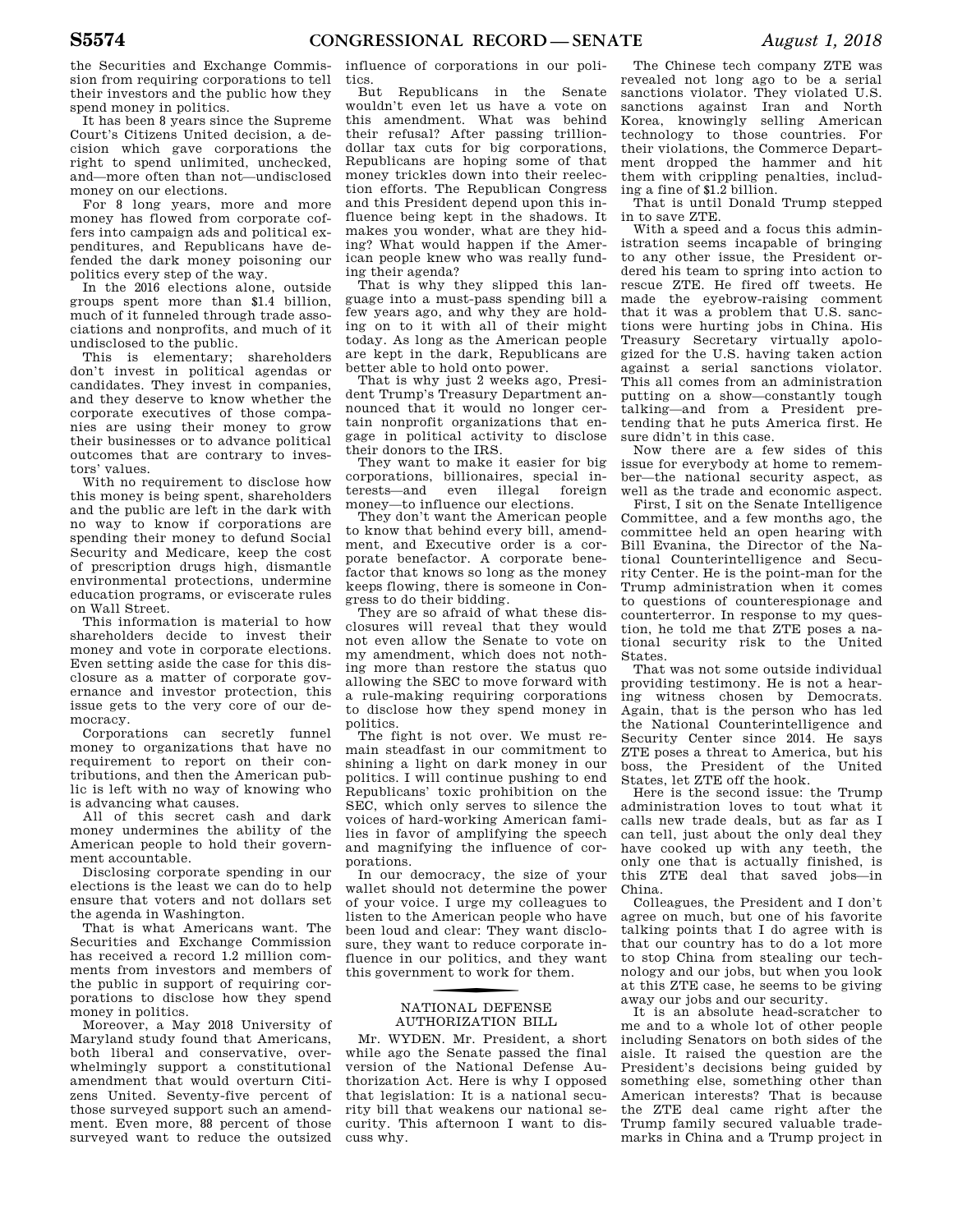Indonesia got a \$500 million loan from a Chinese state-owned company.

So a bipartisan group of Senators, myself included, said let's figure out a way to reinstate the penalties against ZTE as a part of the annual defense authorization bill, but when it came time to hammer out the differences between the Senate's bill and the House's bill, Republicans watered down the ZTE penalties. Republicans in both Chambers caved to the White House and handed a big gift to China at the expense of American jobs and national security.

In my view, it is inexcusable that the plan put together by Senators on both sides—a plan that would have protected our security and punished a serial violator of U.S. sanctions—was stripped out of this bill. The weaker House proposal that took its place doesn't go nearly far enough to fight the espionage threat that the Trump administration's own counterintelligence nominee testified to.

Bottom line, Trump's ZTE deal is bad for American security and American jobs. The House got it wrong with their weaker legislation. The Senate was under no obligation to accept their watered-down bill. That is why I voted no, and that is why members who voted for this proposal cannot claim innocence when it comes to letting ZTE off the hook for its violations of our sanctions.

### NOMINATION OBJECTION

Mr. WYDEN. Mr. President, today I am placing a hold on the nomination of Justin Muzinich to be Deputy Secretary of the Treasury. I will maintain that hold until the Treasury Department provides the Senate Finance Committee information and documents related to Russia and its financial dealings with President Trump and his associates, as well as outside organizations Russia used to help elect him. I originally asked for these documents on May 10, 2017, and have yet to receive an answer of any kind.

I have stated repeatedly that we must follow the money if we are going to get to the bottom of how Russia has attacked our democracy. That means thoroughly reviewing any information that relates to financial connections between Russia and President Trump and his associates, whether direct or laundered through hidden or illicit transactions.

The Treasury Department for which Mr. Muzinich is nominated to serve as the No. 2 official is responsible for much of this information. The Treasury Department authorities include intelligence and enforcement functions to combat financial crimes and threats, including money laundering.

For these reasons, I will object to any unanimous consent request concerning the nomination of Mr. Muzinich.

### REMOVAL OF NOMINATION OBJECTION

Mr. WYDEN. Mr. President, I am lifting my hold on the nomination of Mr. Jason Klitenic to be General Counsel of the Office of Director of National Intelligence. Senator GRASSLEY and I have received a response to our March 6, 2018, letter regarding the Intelligence Community Office of Inspector General, OIG, and the termination of its Executive Director of Intelligence Community Whistleblowing and Source Protection, ''Executive Director.'' In addition, I have been provided access to documents related to the Executive Director's termination. I remain concerned about the circumstances surrounding that termination and look forward to reviewing them further, even as I work with my colleagues to strengthen protection for intelligence community whistleblowers. My hold on the nomination of Mr. Klitenic was based on these concerns and not on the qualifications of the nominee.

## f AFGHAN RELIGIOUS MINORITIES

Mr. MENENDEZ. Mr. President, today I would like to raise concerns about violence perpetrated against religious minorities in Afghanistan, particularly the Sikh and Hindu communities.

One month ago today, on July 1, a suicide bomber attacked a crowd of Afghan Sikhs and Hindus as they gathered to meet with Afghan President Ashraf Ghani on his visit to Jalalabad. At least 19 innocent civilians lost their lives, and 10 more were wounded. The attack also claimed the life of Awtar Singh Khalsa, the only Sikh candidate running in Afghanistan's upcoming Parliamentary elections, and Rawail Singh, a prominent community activist.

Of the 19 killed, 17 belonged to the minority Sikh and Hindu religious groups.

I condemn this cowardly and heinous attack and all those like it in the strongest possible terms. The Islamic State in Afghanistan claimed responsibility for the July 1 attack and multiple attacks on civilian targets since then. It is impossible to overstate the depravity of this group that resorts to killing innocent people when it fails to otherwise advance its cause.

We cannot allow attacks such as this on civilians to pass unremarked, nor can we ignore violence specifically targeted toward Afghanistan's diverse religious minorities. Sikhs and Hindus in Afghanistan have long faced systemic discrimination, economic marginalization, and, as this latest attack only serves to further illustrate, unspeakable violence. Members of Sikh and Hindu communities report facing prejudice, harassment, bullying of children, and attacks from militant groups; disproportionate denial of their rights in Afghan courts; and even interference in their efforts to cremate

the remains of their dead and peacefully adhere to other tenets of their faiths. Only a few places of worship remain available to Sikhs and Hindus in Afghanistan, many of whom face discrimination so severe that they choose to leave the country.

For his part, Mr. Khalsa's candidacy was a testament to the strength and resiliency of Afghan Sikhs who, even in the face of unrelenting hardship, remain dedicated to their country's democratic future. After last month's attack in Jalalabad, that kind of political engagement has been dealt a terrible blow.

The recent and ongoing attacks against Sikhs and Hindus come against a broader backdrop of sustained violence in Afghanistan. According to recent figures from the U.N. Assistance Mission in Afghanistan, more Afghan civilians were killed in the first 6 months of 2018—1,692 deaths—than in any other 6-month period over the last 10 years. This figure demonstrates the continuing devastation caused by the past 17 years of war in Afghanistan and the need for the United States and our partners in the international community to redouble efforts toward reaching a negotiated political settlement that can bring this long war to an end. Without peace in Afghanistan, the scourges of terrorist and insurgent violence, illegal narcotics trafficking, corruption, and limited government capacity to deliver justice and other public services will remain, and the Afghan people will continue to suffer.

All Afghans, of all beliefs, stand to benefit from the end of bloodshed. Cowardly attacks against religious minorities such as the one that took place in Jalalabad only serve to damage prospects for a peace that can benefit all.

The Jalalabad attack is also a stark reminder of the sectarian violence facing religious minorities in many parts of South Asia. Across the region, members of minority religious groups are being denied their basic human rights and the ability to live free from discrimination or violence. Attacks like the one in Jalalabad underscore the urgent need for governments in the region to hold perpetrators accountable and to enact laws and policies that foster tolerance, protect minorities' rights, and respect individual freedoms.

America is also home to many Sikh and Hindu communities living in every U.S. State, who, like so many minority groups in our diverse country, have played a positive role in the social, cultural, and economic development of the United States. In my home State of New Jersey, I am reminded every day of how much better off we all are for the contributions of Sikh and Hindu communities to our great State and Nation. This is despite the fact that individuals in the United States of South Asian heritage and representing diverse faiths have faced attacks on account of their identity, including harassment, discrimination in employment and schooling, or even violent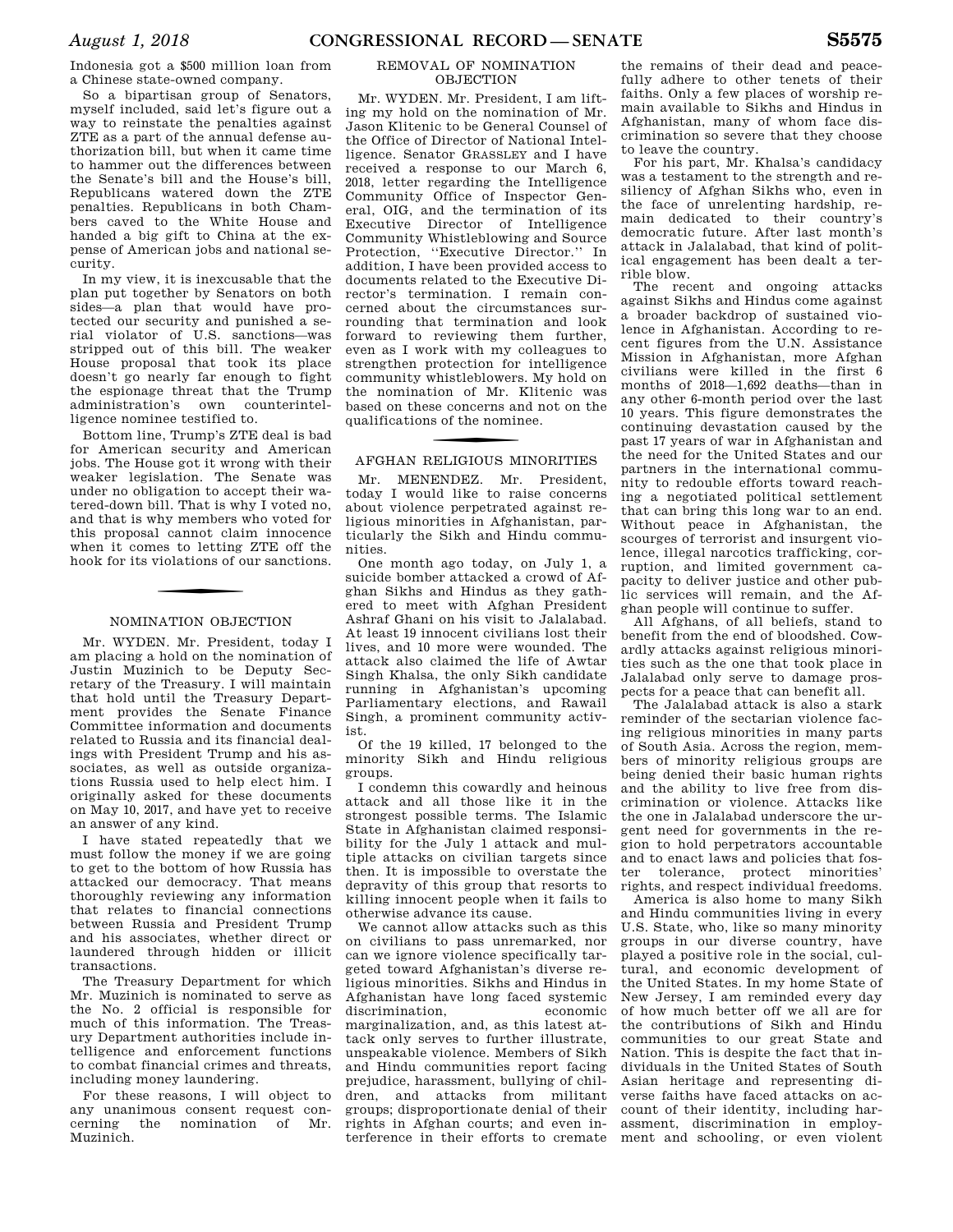hate crimes, such as the devastating mass shooting in Oak Creek, Wisconsin Sikh Gurdwara in 2012.

Just as we as a country will not stand for religious intolerance at home, we must not fail to speak out against it abroad. Respect for religious and other basic human freedoms worldwide is a core American value, one that bears repeating whenever and wherever those freedoms are threatened.

In closing, I will say it again: I condemn the July 1 attack against Afghan Sikh and Hindu civilians and any individual or group that would harm innocent people based on their peaceful religious beliefs. We stand in solidarity with religious minorities in Afghanistan, in South Asia, and around the world.

### f ANIMAL GENERIC DRUG USER FEE AMENDMENTS OF 2018

Mr. ALEXANDER. Mr. President, I ask unanimous consent to have printed in the RECORD the commitment letter for the Animal Generic Drug User Fee Agreements of 2018.

There being no objection, the material was ordered to be printed in the RECORD, as follows:

> ANIMAL GENERIC DRUG USER FEE AMENDMENTS OF 2018

AGDUFA REAUTHORIZATION PERFORMANCE GOALS AND PROCEDURES FOR FY'S 2019 THRU 2023

The goals and procedures of the Food and Drug Administration (FDA or the Agency) as agreed to under the ''Animal Generic Drug User Fee Amendments of 2018'' are summarized as follows:

### APPLICATION/SUBMISSION GOALS

Beginning October 1, 2018, all applications and submissions under the Federal Food, Drug, and Cosmetic Act (FD&C Act) section 512(b) must be created using the eSubmitter tool and submitted to the Agency through the FDA Center for Veterinary Medicine (CVM) Electronic Submission System (ESS). *1. Original Abbreviated New Animal Drug Ap-*

*plications (ANADAs) and Reactivations* 

Review and act on 90 percent of original ANADAs within 240 days after the submission date. An application is incomplete if it would require additional data or information to enable the Agency to complete a comprehensive review of the application and reach a decision on the issue(s) presented in the application. If the Agency determines that the deficiencies are not substantial, the Agency will review and act on 90 percent of reactivated applications within 120 days after the reactivated ANADA submission date. This shorter review time for reactivated ANADAs for which the deficiencies are determined not to be substantial is not intended to prevent the use of minor amendments during Agency review of an application. If the Agency determines that the deficiencies are substantial or new substantial information is provided, the Agency will review and act on 90 percent of reactivated applications within 240 days after the reactivated ANADA submission date.

### *2. Administrative ANADAs*

Review and act on 90 percent of administrative ANADAs (ANADAs submitted after all scientific decisions have been made in the generic investigational new animal drug (JINAD) process, i.e., prior to the submission of the ANADA) within 60 days after the sub-

mission date. Paragraph IV certification applications (FD&C Act section  $512(n)(1)(H)(iv)$ ) submitted as administrative ANADAs will be excluded from the administrative ANADA cohort.

*3. Prior Approval Manufacturing Supplemental ANADAs and Reactivations* 

Review and act on 90 percent of Prior Approval manufacturing supplemental ANADAs within 180 days after the submission date. A Prior Approval manufacturing supplemental ANADA includes: one or more major manufacturing changes according to 21 CFR 514.8(b)(2)(ii) and in accordance with Guidance for Industry 83 (Chemistry, Manufacturing, and Controls Changes to an Approved NADA or ANADA); and, changes submitted as ''Supplement-Changes Being Effected in 30 Days'' that require prior approval according to 21 CFR 514.8(b)(3)(v)(A). If a Prior Approval supplement does not clearly identify any major manufacturing changes, the Prior Approval supplement will be designated by the Agency as a ''Supplement-Changes Being Effected'' with a 270 days review goal (see ''Supplement-Changes Being Effected Manufacturing Supplemental ANADAs and Reactivations'' below).

A submission is incomplete if it requires additional data or information to enable the Agency to complete a comprehensive review of the submission and reach a decision on the issue(s) presented in the submission. If the Agency determines that the deficiencies are not substantial for manufacturing supplements requiring prior approval, the Agency will allow the manufacturing supplements to be resubmitted as ''Supplement-Changes Being Effected in 30 Days'' as described in 21 CFR 514.8(b)(3) and the drug made with the change can be distributed 30 days after the<br>resubmission according to 21CFR resubmission 514.8(b)(3)(iv). The Agency will review and act on 90 percent of these reactivated manufacturing supplements within 270 days after the resubmission date of a complete submission. If the Agency determines that the deficiencies remain substantial or new substantial information is provided, prior-approval is required according to 21 CFR  $514.8(b)(3)(v)(A)$ . The Agency will review and act on 90 percent of these reactivated manufacturing supplements within 180 days after the re-submission date of a complete submission.

*4. Supplement—Changes Being Effected Manufacturing Supplemental ANADAs and Reactivations* 

Review and act on 90 percent of ''Supplement—Changes Being Effected'' manufacturing supplemental ANADAs and reactivations submitted according to 21 CFR 514.8(b)(3)(vi) and in accordance with Guidance for Industry 83 (Chemistry, Manufacturing, and Controls Changes to an Approved NADA or ANADA), including manufacturing changes not requiring prior approval according to 21 CFR 514.8(b)(3)(iv), within 270 days after the submission date.

*5. Generic Investigational New Animal Drug (JINAD) Study Submissions* 

Review and act on 90 percent of JINAD study submissions within 180 days after the submission date. A submission is incomplete if it would require additional data or information to enable the Agency to complete a comprehensive review of the study submission and reach a decision on the issue(s) presented in the submission. If the Agency determines that the deficiencies are not substantial, the Agency will review and act on 90 percent of resubmitted JINAD study submissions within 60 days after the receipt date of a complete study submission. This shorter review time for resubmitted JINAD study submissions is not intended to prevent the use of minor amendments during Agency review of a study submission. If the Agency determines that the deficiencies are substantial or new substantial information is provided, the Agency will review and act on 90 percent of resubmitted JINAD study submissions within 180 days after the receipt date of a complete study submission.

#### *6. JINAD Protocols*

Review and act on 90 percent of JINAD submissions consisting of protocols without substantial data, that the Agency and the sponsor consider to be an essential part of the basis for making the decision to approve or not approve an ANADA or supplemental ANADA, within 75 days after the submission date. Allow comparability protocols as described in 21 CFR  $514.8(b)(2)(v)$  to be submitted as protocols without substantial data in a JINAD file. The Agency will review and act on 90 percent of JINAD submissions consisting of protocols without substantial data within 75 days after the submission date of the protocol. For potentially more complex comparability protocols, for example sterile process validation protocols, the sponsor should discuss and have Agency concurrence regarding the appropriate filing strategy.

For the application/submission goals above, the term ''review and act on'' means the issuance of either: (1) a complete action letter that approves an original or supplemental ANADA or notifies a sponsor that a JINAD submission is complete; or (2) an ''incomplete letter'' that sets forth in detail the specific deficiencies in an original or supplemental ANADA or JINAD submission and, where appropriate, the actions necessary to place such an original or supplemental ANADA or JINAD submission in condition for approval. Within 30 days of receipt of the application, FDA shall refuse to file an original or supplemental ANADA, or their reactivation, that is determined to be insufficient on its face or otherwise of unacceptable quality for review upon initial inspection as per 21 CFR 514.110. Thus, the agency will refuse to file an application containing numbers or types of errors, or flaws in the development plan, sufficient to cause the quality of the entire submission to be questioned to the extent that it cannot reasonably be reviewed. Within 60 days of receipt of the submission, FDA will refuse to review a JINAD submission that is determined to be insufficient on its face or otherwise of unacceptable quality upon initial inspection using criteria and procedures similar to those found in 21 CFR 514.110. A decision to refuse to file an application or to refuse to review a submission as described above will result in the application or submission not being entered into the cohort upon which the relevant user fee goal is based. The agency will keep a record of the numbers and types of such refusals and include them in its annual performance report.

FDA may request minor amendments to original or supplemental ANADAs and JINAD submissions during its review of the application or submission. At its discretion, the Agency may extend an internal due date (but not a user fee goal) to allow for the complete review of an application or submission for which a minor amendment is requested. If a pending application is amended with significant changes, the amended application may be considered resubmitted, thereby effectively resetting the clock to the date FDA received the amendment. The same policy applies for JINAD submissions.

Sponsors are not required to submit study protocols for review. However, for each voluntarily submitted protocol for a study that the Agency and the sponsor consider to be an essential part of the basis for making the decision to approve or not approve an original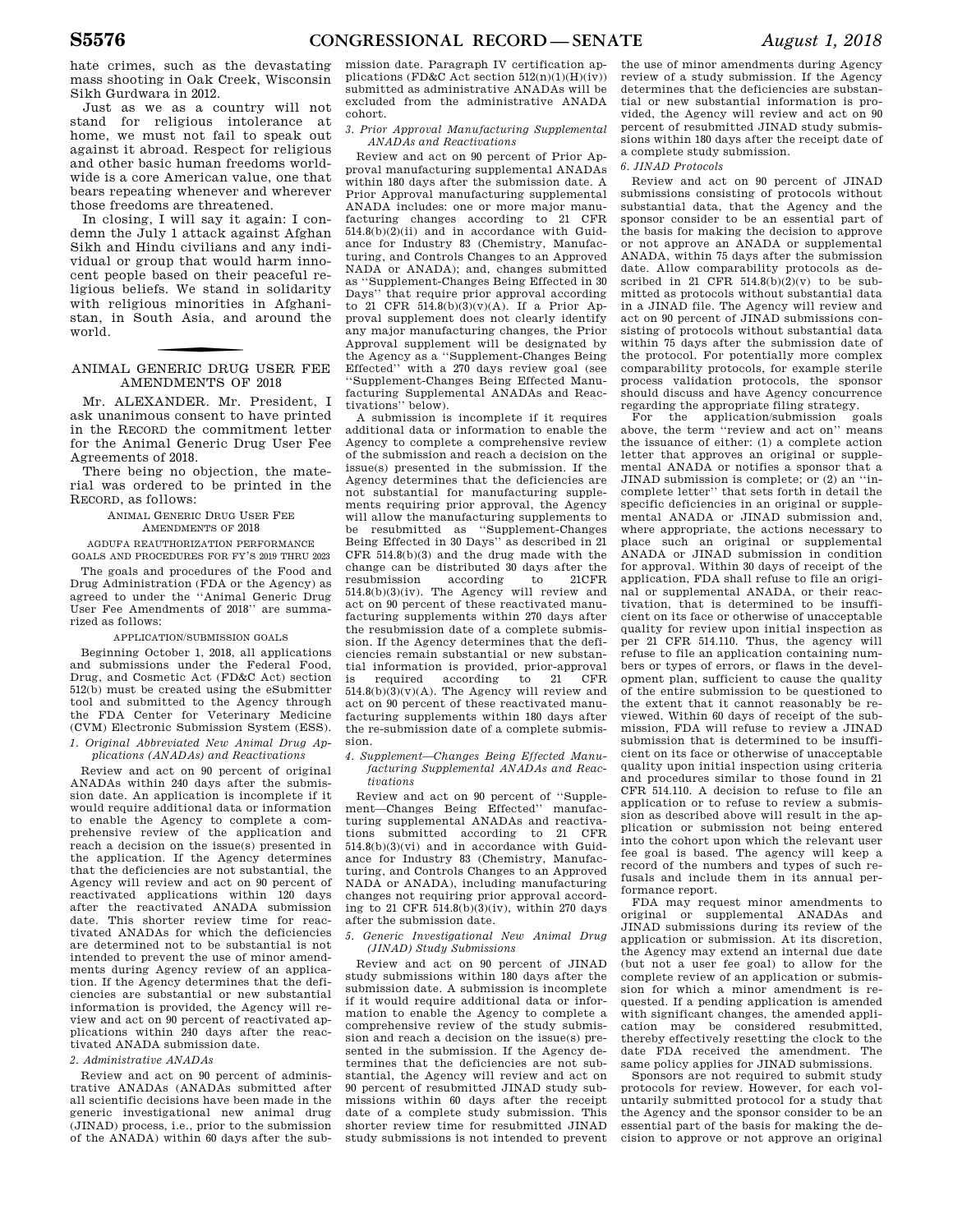or supplemental ANADA, the Agency will issue a complete action letter providing comments resulting from a complete review of the protocol. The complete action letter will be as detailed as possible considering the quality and level of detail of the protocol submission; will include a succinct assessment of the protocol; and will state whether the Agency agrees, disagrees, or lacks sufficient information to reach a decision that the protocol design, execution plans, and data analyses are adequate to achieve the objectives of the study. If the Agency determines that a protocol is acceptable, this represents an agreement that the data generated by the protocol can be used to support a safety or effectiveness decision regarding the subject new animal drug. Having agreed to the design, execution, or analyses proposed in protocols reviewed under this process, the Agency will not later alter its perspectives on the design, execution, or analyses unless the Agency issues a written order that a substantiated scientific requirement essential to the assessment of the study appeared after the Agency's protocol assessment, or public (human or animal) health concerns unrecognized at the time of protocol assessment under this process are evident.

The term ''submission date'' means the date the FDA Center for Veterinary Medicine (CVM) Electronic Submission System (ESS) receives an application or submission. Upon receipt of an application or submission, the CVM ESS creates an electronic receipt that contains the date of receipt and is sent to the submitter.

### WORK QUEUE REVIEW PROCEDURES

The Agency will review all submissions in accordance with procedures for working within a queue. An application/submission that is not reviewed within the applicable Application/Submission Goal time frame will be reviewed with the highest possible priority among those pending.

### AMENDING SIMILAR APPLICATIONS AND **SUBMISSIONS**

The Agency and regulated industry agree that applications and submissions to the Agency will be complete and of sufficient quality to allow the Agency's complete and timely review. The Agency will refuse to file poor quality and incomplete applications and submissions rather than allowing them to serve as ''placeholders'' in the review queue that are subsequently amended to add the missing or inadequate portions.

The Agency recognizes that there are circumstances in which a controlled amendment process can make the review of similar, pending submissions more efficient without compromising the sponsor's responsibility for high quality submissions. Thus, if the Agency requests an amendment to a nonadministrative original ANADA, manufacturing supplemental ANADA, JINAD study submission, or a JINAD protocol submission (a ''CVM-initiated amendment''), or issues an incomplete letter for such an application or submission, a sponsor may request to amend other, similar applications or submissions it has pending with the Agency (''sponsor-initiated amendment(s)'') in accordance with the following criteria:

1. The amended information for these similar applications or submissions must be the same as in the CVM-initiated amendment or incomplete letter; and

2. The amended information must not significantly change the similar applications or submissions; and

3. The amended information for these similar applications or submissions must be submitted no later than:

a. 120 days after the submission date for the similar original ANADA, manufacturing supplemental ANADA; or

b. 100 days after the submission date for the similar JINAD study submissions; or

c. 40 days after the submission date for the similar JINAD protocol submissions.

If the Agency determines that the above criteria have been met, it will not change the user fee goal for the similar application or submission that has been amended by a sponsor-initiated amendment. If the above criteria have not been met, the Agency may consider the similar application or submission resubmitted on the date of the sponsorinitiated amendment, thereby resetting the clock to the date FDA received the amendment.

MULTIPLE DATA SUBMISSIONS TO THE CHEM-ISTRY, MANUFACTURING, AND CONTROLS TECHNICAL SECTION

The Agency will continue to allow twophased Chemistry, Manufacturing, and Controls technical section submissions under the JINAD process. Timely Foreign Pre-Approval Inspections

1. The Agency and regulated industry are committed to improving the review and business processes that will facilitate the timely scheduling and conducting of pre-approval inspections (PAIs). To improve the timeliness and predictability of foreign PAIs, sponsors may voluntarily submit 1) at the beginning of the calendar year, a list of foreign manufacturing facilities that are specified in an abbreviated application, supplemental abbreviated application, or generic investigational file and may be subject to foreign PAIs for the following fiscal year; and 2) a notification 30 days prior to submitting an abbreviated application, a supplemental abbreviated application, or generic investigational file that informs the Agency that the application includes a foreign manufacturing facility. Should any changes to the annual list occur after its submission to the Agency, the sponsor may provide the updated information to the Agency.

2. The Agency will keep a record of the number of foreign PAIs conducted for abbreviated applications, along with the average time for completing the PAIs, and include this information in its annual performance report. The time for completing the PAI is understood to mean the time from the inspection scheduling request through notification to the Center of inspectional findings.

### TIMELY MEETINGS WITH INDUSTRY

The Agency and the regulated industry agree that the use of both formal meetings (e.g., presubmission conferences, workshops) and informal communication by both parties is critical to ensure high submission quality such that the above performance goals can be achieved.

#### WORKLOAD ADJUSTMENT

The workload adjustment will continue to be calculated per CVM Program Policy and Procedures Manual 1243.3022, page 35, except that, for purposes of calculating the workload adjustment, it has been agreed to reset the base years to FY 2014–FY 2018. There will be no workload adjustment for FY 2019. Workload adjustments are one-time adjustments, and are calculated annually.

### REMEMBERING HIGHT PROFFIT

Mr. ENZI. Mr. President, I rise to speak on behalf of Hight Proffit, who is being inducted into the Wyoming Agriculture Hall of Fame. Every year since 1992, Wyoming has recognized individuals who have made substantial contributions to agriculture in our State. During his life, Hight displayed a special talent for agriculture and was a

dedicated public servant for his neighbors and friends. Hight is a well-deserved recipient of this great honor.

Hight moved to Wyoming at a young age during the middle of the Great Depression when it wasn't easy to make a living, let alone to be a rancher. Much like he would show throughout his life, he showed what you can accomplish through hard work and resolve and learned to make the best out of everything.

He is remembered as a handyman, as well as an innovator. Hight excelled in improving agriculture and left his mark on the long, proud history of Wyoming agriculture. He worked hard to improve not only his ranch, but also the community around him, from fairly distributing water to expanding electric power.

Among his many accomplishments, perhaps the greatest was the dedication he showed to his family. By his side for over 60 years, was his loving wife, Dorothy. As his son Don puts it, Hight and Dorothy ''established a ranch with the help of the Federal Land Bank on the Bear River, where they raised cattle, sheep and horses, as well as four children.'' Hight and Dorothy were then blessed with numerous grandchildren and great-grandchildren.

Not only did he serve as a role model for his family, but his community as well as a dedicated public servant. Hight served on numerous boards and committees, as a Unita County commissioner, a State representative, and as a State senator. He also served as a mentor to countless young people through 4–H, Boy Scouts of America, Farm Bureau, and his church.

Although it has now been 16 years since Hight has passed, his memory lives on and his example continue to inspire others. I want to extend my congratulations to the family of Hight and Dorothy. Hight truly lived the code of the West, and I am proud to have the opportunity to recognize his achievements and his memory as an inductee into the Wyoming Agriculture Hall of Fame. Wyoming is well served by his lasting and continuing contributions to our State.

### TRIBUTE TO DAVE TRUE

Mr. BARRASSO. Mr. President, I rise today to recognize Dave True, who will soon be honored for his contributions to his local community and the agriculture industry across Wyoming. Each year, Senator ENZI and I have the opportunity to introduce outstanding individuals as they are inducted into the Wyoming Agriculture Hall of Fame. As one of the 2018 inductees, Dave is an outstanding addition to their ranks.

Seventy years ago, Dave's father moved to Casper, WY, as part owner of a drilling company and established what would eventually become the True Companies. In the years that followed, Dave worked with his father and brothers to expand the company's focus. Today the True Companies is a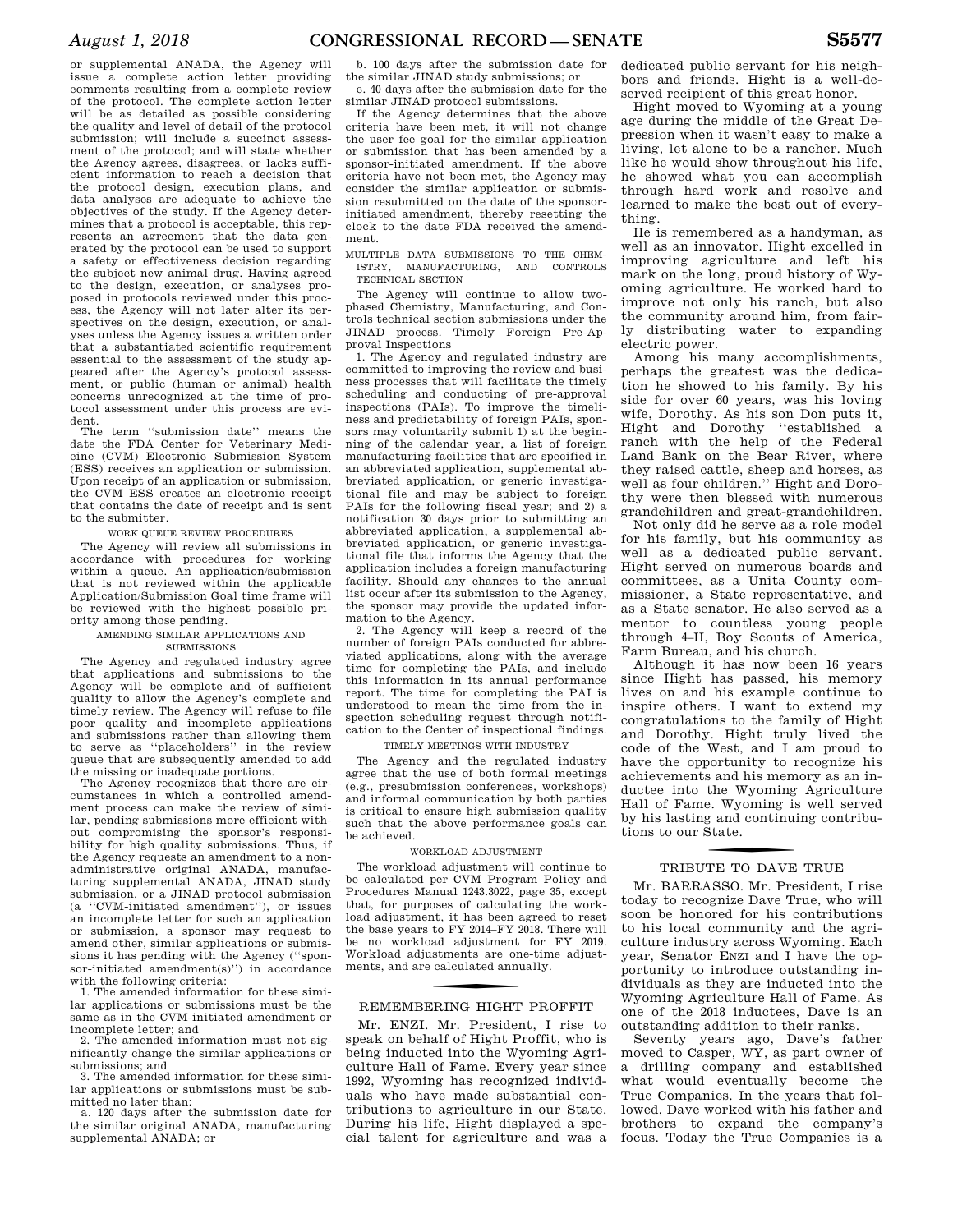diversified portfolio of farms, ranches, and feedlots, as well as businesses in the oil and gas and transportation sectors.

Together with his wife, Melanie, Dave works to make sure the family business endures for the next generation: their children, Shane and his wife JoAnn; Christy and her husband Quintin; Bryce and his wife Kelsey; Ashley, who interned in my office, and her husband Gene; and the many grandchildren.

Today, Dave manages the agricultural holdings and actively seeks out opportunities to serve the larger agricultural community. Dave has given his time to the Wyoming 4–H Foundation, the Casper Rotary Club, the Farm Bureau, and many other organizations who share his passions. As a member of the University of Wyoming's College of Agriculture advisory council and as the current president of the University of Wyoming board of trustees, Dave plays an active role in guiding students who make Wyoming's future so bright.

The scope of Dave's leadership is not limited to the borders of Wyoming. For many years, Dave served as treasurer of the National Cattlemen's Beef Association and has mentored countless members of the national agriculture sector. Never too busy to attend educational workshops, I remember when Dave shared his biggest successes and his biggest failure during a beef symposium. His willingness to share obstacles in his own enterprise and offer advice has made Dave an outstanding resource for the next generation of producers.

This year marks the 150th anniversary of Wyoming's status as a U.S. Territory and the 106th annual Wyoming State Fair. Although the Wyoming Agriculture Hall of Fame began only in 1992, Wyoming has a longstanding tradition of recognizing those who are integral to the success of our State's agricultural industry. Selection as a member of this outstanding group is one of many honors Dave has received, and it is one that is undoubtedly welldeserved. The members of this elite club grow crops and raise livestock while building a strong foundation for the next generation of successful producers. Together, they will make the next 150 years of Wyoming's history as rich as the last.

It is with great honor that I recognize my friend as an outstanding member of our Wyoming community. My wife, Bobbi, joins me in congratulating Dave True as one of the 2018 inductees into the Wyoming Agriculture Hall of Fame.

### f TRIBUTE TO JOHN JORGENSEN

Mr. BARRASSO. Mr. President, I rise<br>today in celebration of John celebration Jorgensen, the Boys and Girls Club of Central Wyoming's 2018 honoree.

Since 1978, the Boys and Girls Clubs of Central Wyoming has been working to make a positive difference in the

lives of children. Their mission is to inspire all youth to reach their full potential as productive, responsible, and caring citizens. Their activities provide the children in our community with a sense of competence, usefulness, and belonging.

On August 29, 2018, the Boys and Girls Club of Central Wyoming will host the 20th Annual Awards and Recognition Breakfast. Every year at this event, the Boys and Girls Club honors a member of the community who has made outstanding contributions to their organization, Wyoming youth, and the city of Casper. It is an inspiring celebration. This year's honoree is John Jorgensen. He is an ideal choice to receive this honor because of his dedication to advancing childhood literacy and improving the lives of Wyoming's children. With this award, the Boys and Girls Club of Central Wyoming shows their gratitude for John's work, which mirrors the club's important mission.

John is a successful manager, generous philanthropist, and devoted family man. He is a native of Nebraska and attended the University of Nebraska, earning a bachelor's degree in Political Science. He served 3 years in the U.S. Army before pursuing his career in banking. His path lead him to California and the Midwest before finally calling Casper, WY, home for the past 31 years. He started in Casper as the president of the First Wyoming Bank and retired in 2015 as the president of Hilltop National Bank.

John's involvement in his community is immeasurable, and his positive impact is felt across Casper and Wyoming. He has been a Casper College Foundation Board Member since 1987 and has served as its President since 1990. John's leadership grew the foundation to one of the top five community college foundations nationwide, with assets of over \$90 million. John was recently awarded the 2018 Casper College Alumni Association's Commitment to Excellence Award for his exemplary service. He was also awarded the prestigious Benefactor Award in 2014 from the Council for Resource Development. In addition, John has served on the Natrona County Public Library Foundation, the Nicolaysen Art Museum Board, the Wyoming Community Foundation, and the Sue Jorgensen Library Foundation. He was instrumental in the completion of the David Street Station project and is a member of the Casper Rotary Club.

Any mention of John would be incomplete without the acknowledgment of the Wyoming Reads program. Inspired by his wife Sue's love of reading, he founded the program in her memory after her passing in 1996. Sue was the director of the elementary education and graduate education programs for the University of Wyoming/Casper College Center in Casper and was the first coordinator of the UW elementary education teacher preparation program. Each year, the Governor of Wyoming

proclaims the date of the Wyoming Reads program as Wyoming Literacy Day. The event started as ''Casper Cares, Casper Reads'' 20 years ago. Since then, the program has grown to include thousands of children across Wyoming and delivered more than 180,000 personalized books. John's work has inspired similar programs in other States, with communities in California, Oregon, and Minnesota following his lead. John even takes the time to travel to many of these locations to provide leadership and encouragement.

John devotes his time to instilling the value of reading in Wyoming youth. He wrote a fairy tale that he acts out as a play for the first graders, feeding their excitement to learn as well as honoring Sue. He quotes her saying that, "Until someone can read. they can't really do anything else.'' This is his vision for helping children succeed and grow. His devotion to childhood literacy ensures the youth of Wyoming are educated and inspired.

John Jorgensen and his family truly represent the Wyoming values of courage, generosity, and selflessness. John with his late wife, Sue, have five children, Matt Jorgensen, Chris Jorgensen, Marty Jorgensen, Sarah Olsen, and Lindsay Lawton, as well as loving grandchildren. Children in Casper, WY, and across the country have a bright future thanks to the efforts of this incredible family.

It is with great honor that I recognize this exceptional member of our Wyoming community. My wife, Bobbi, joins me in extending our congratulations to John Jorgensen for receiving this special acknowledgement from the Boys and Girls Club of Central Wyoming.

### f TRIBUTE TO DEL MCOMIE

Mr. BARRASSO. Mr. President, I rise today in celebration of Del McOmie, mayor of Lander, WY, and one of our State's true leaders.

Born and raised in Lander, Del has worked continually to make the community and Wyoming better for future generations.

Del married his sweetheart, Patty, in 1975. They welcomed five children, Delbert, Jr., Alan, Kathleen, Pamela, and Craig. The McOmie family has since grown to include 14 grandchildren and 20 great-grandchildren. In his everyday words and deeds, Del has passed on his tradition of excellence and love of Wyoming. Governor Matt Mead appointed Delbert as the director of the state construction department. Alan gives back to their community, serving as an officer in the Lander Police Department. Working for the Wyoming Department of Environmental Quality, Craig embodies his father's passion for the beauty of our State.

Del has committed his life to serving those around him. When he finishes his current term as mayor of Lander, he will have served as an elected official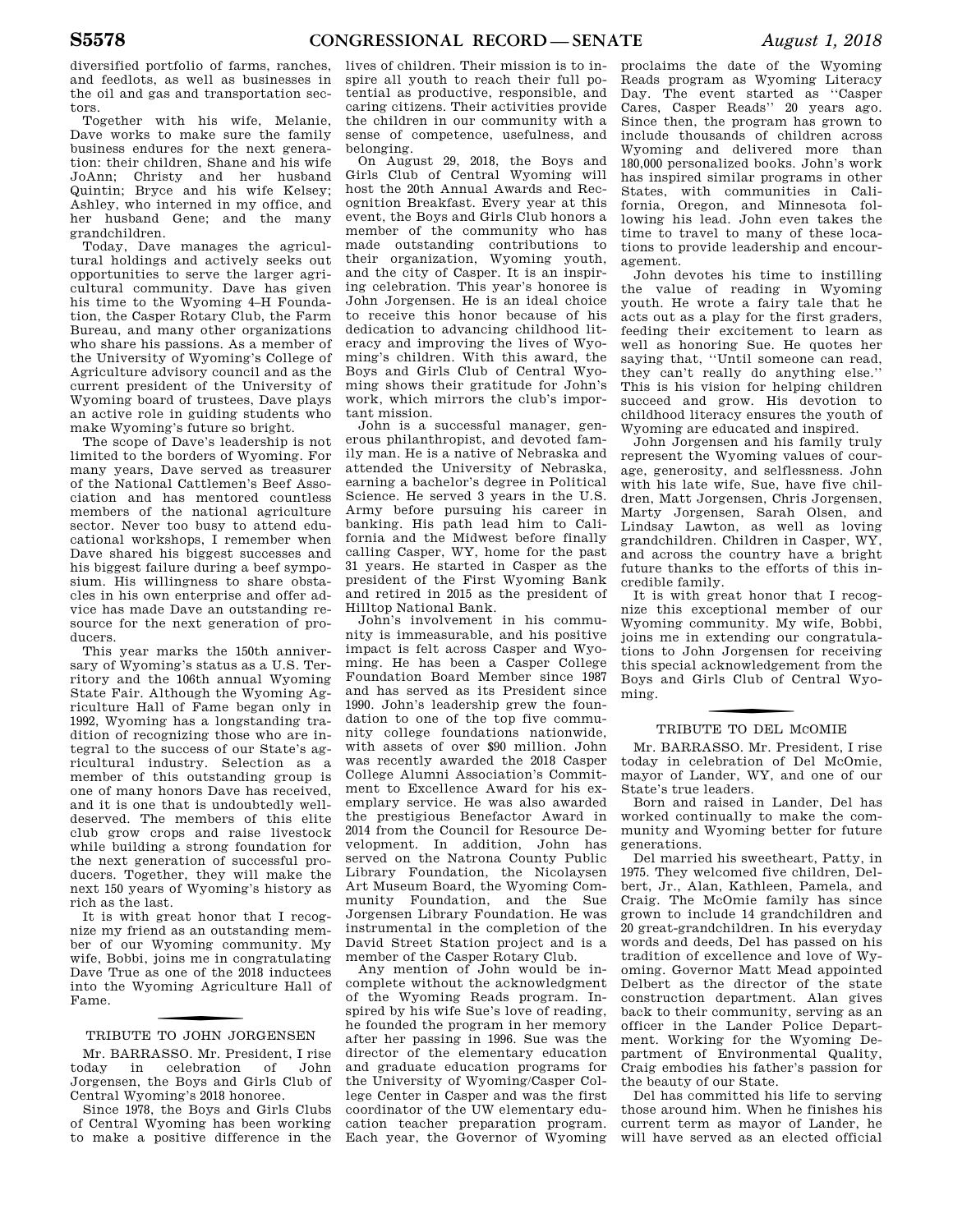for 30 years, along with providing leadership and expertise to the Wyoming Department of Transportation for over 39 years. Alongside this public service, Del has been a small business owner and a champion for local economic development.

As the cofounder of LEADER Corp., a private economic development group committed to expanding the economic base of Lander, Del helps transform his vision of a prosperous community into reality. Known for his dedication and determination, Del brings all the players to the table and works to make things happen. Del is a problem-solver, and Lander and the State of Wyoming are better for it.

Del's neighbors and friends know they can rely on him to get the job done. They have elected him as mayor four times and sent him to represent their interests in the State legislature seven times. He has rewarded their faith in him by finding the funds necessary to build the new Lander Valley High School.

Del and I served in the Wyoming State Legislature together for 5 years. His opinions and advice carried great weight in both chambers and across the aisle. Del was known for his integrity and devotion to Wyoming. He served on the education committee when we passed the Hathaway Scholarship that ensures every Wyoming High School graduate has access to higher education. Together, we cosponsored legislation to fund critical emergency telephone services in our rural State. Del's legacy will always be working to meet the needs of our State and her people.

In Wyoming, we have adopted the Code of the West as our guiding ethical principles. No one embodies these commitments more than Del McOmie. Throughout his impressive career of service, Del has always ''done what has to be done'' and embraced that ''when you make a promise, [you must] keep it.'' Even before Wyoming had an official code of ethics, Del has always been one to ''ride for the brand''.

It is with great honor that I recognize this exceptional member of our Wyoming community. My wife, Bobbi, joins me in extending our appreciations to Del McOmie for his service.

### 75TH ANNIVERSAY OF QUEEN CITY AIRPORT

Mr. TOOMEY. Mr. President, I would like to recognize the 75th anniversary of Queen City Airport, located in Allentown, PA.

Dedicated in October 1943, Queen City Airport was originally known as Convair Field and consisted of an airstrip and several production facilities leased from Mack Truck. During the Second World War, Consolidated Vultee, a local aircraft manufacturer, produced the TBY–2 Sea Wolf torpedo bomber for the U.S. Navy at the airport and employed several thousand workers. After the war ended, aircraft production shut down and the leased

facilities were returned to Mack Truck.

In 1947, ownership of the airport was transferred from the Federal Government to the city of Allentown, which agreed to maintain the land as an airport and emergency landing field. Shortly thereafter, the Pennsylvania Air National Guard began leasing a facility at the airport for flight training exercises. It was not until 1961 that the airport was renamed Queen City Municipal and the city assumed full ownership and operation of the airport. In addition to general aviation services, the airport began hosting events and exhibitions for members of the Allentown community, including airshows, hot-air balloon events, and fireworks on the Fourth of July.

Today Queen City Airport is owned and operated by the Lehigh-Northampton Airport Authority, LNAA. Nearly 80 individual aircraft are now based at the airport, a majority of which are used for local general aviation. As a result of LNAA's support for general aviation, the Federal Aviation Administration's Eastern Region recognized Queen City Airport as the General Aviation Airport of the Year in 2006.

Again, I wish to congratulate Queen City Airport as it celebrates its 75th anniversary later this year. The airport serves as the home base for many general aviation pilots throughout the Lehigh Valley, and during State work periods, I often start my day at Queen City, using the airport as a home base before flying to various parts of Pennsylvania to meet with constituents and business leaders. I hope the airport will continue to support the Allentown community well into the future.

### f ADDITIONAL STATEMENTS

### TRIBUTE TO GREG BOLLARD

∑ Mr. BLUMENTHAL. Mr. President, today I wish to recognize Greg Bollard, who will be honored at the 15th anniversary celebration for Friends of the Lake on August 9, 2018. His numerous accomplishments on behalf of Lake Lillinonah have made a great impact on the health of Connecticut's environment.

Mr. Bollard is the cofounder of Friends of the Lake, a nonprofit organization created to improve the water quality of Lake Lillinonah in Connecticut, enhance the enjoyment of the lake's pristine and stunning surroundings and protect that portion of the Housatonic River and its watershed.

Friends of the Lake works alongside an array of community and environmental organizations, Federal, State and local officials, and residents in order to acquire vital funding to improve the lake, raise awareness of the project and its importance, and bring together the community around Lake Lillinonah. Mr. Bollard has worked

tirelessly over the past decade and a half to obtain and deploy a monitoring buoy. This buoy uses the Global Lake Observatory Network GLEON, to share data about the lake with scientists and other lake organizations worldwide, in order to facilitate more thorough monitoring and study of lake ecology.

In order to ensure Lake Lillinonah is clean, safe, and accessible to the community, Mr. Bollard has led tireless efforts to learn more about invasive species and control their populations, along with chairing the water quality committee. He is known as an incredibly dependable man, who is able to fix any problem by spearheading key efforts to develop a solution and bring the right group of people together to see it through successfully.

Mr. Bollard's desire to help his community extends beyond his work with Friends of the Lake, as well. For 16 years, he served on the Bridgewater Inland Wetlands Commission, and he continues to dedicate his time to his community through his role as an EMT and ambulance coordinator for the Bridgewater Fire Department, a firefighter and EMT for the Morris Volunteer Fire Department, and as a member of the Shepaug parent council.

Through his devotion to helping our State with Friends of the Lake and his great work as a public servant, Mr. Bollard has left a lasting, positive impression upon Connecticut and laid a profoundly strong foundation for improving our State's environment in the years to come.

I applaud Greg Bollard's dedicated commitment to improve and protect Lake Lillinonah, and I hope my colleagues will join me in congratulating Mr. Bollard on his well-deserved honor.●

### TRIBUTE TO OLIVIA MITCHELL

∑ Mr. DAINES. Mr. President, this week, I have the distinct honor of recognizing Olivia Mitchell of Wheatland County.

At just 11 years old, Olivia took third place on her Americanism essay at the Montana Department of the American Legion Auxiliary convention. She wrote on a topic that is far beyond her years, serving as a testament to her exemplary work. Olivia said she loves to write and even finds it relaxing.

Olivia lives in Judith Gap and will soon be a sixth grader at Judith Gap School. She is able to balance her school work and extracurricular activities, including hunting, fishing, and sports with ease. Olivia loves to hunt. She already has a mule deer under her belt and has a goal to bag an elk and antelope next. She loves being outdoors and hopes to visit Yellowstone National Park soon. Her values and work ethic can be attributed to her loving parents, Lane and Christie Mitchell, and her two younger sisters. Olivia is a compassionate leader and loves to help her community.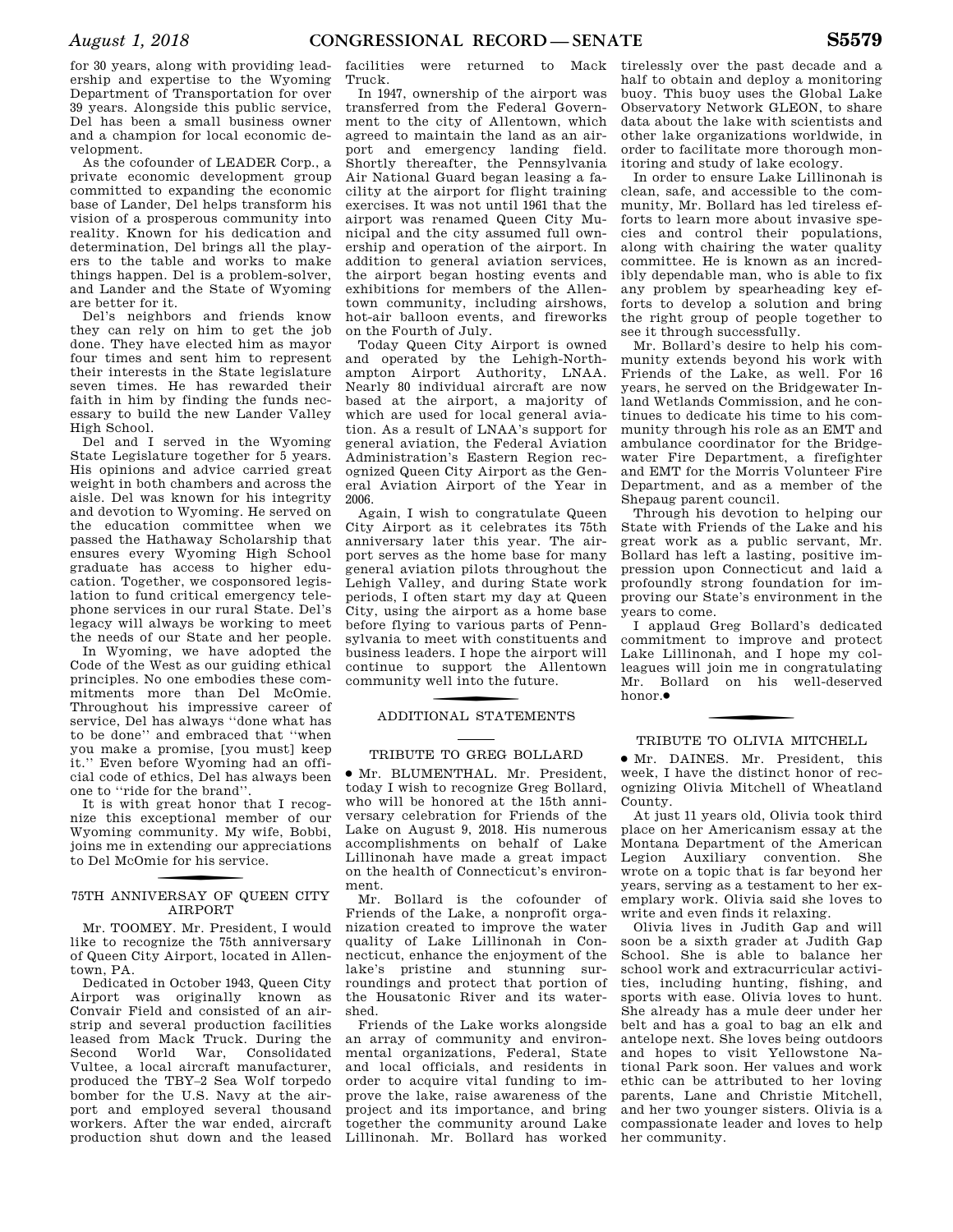I congratulate Olivia on her accomplishments. I look forward to seeing **her succeed as she continues to grow.●** 

### MESSAGES FROM THE PRESIDENT

Messages from the President of the United States were communicated to the Senate by Ms. Ridgway, one of his secretaries.

## f EXECUTIVE MESSAGES REFERRED

As in executive session the Presiding Officer laid before the Senate messages from the President of the United States submitting sundry nominations which were referred to the appropriate committees.

(The messages received today are printed at the end of the Senate proceedings.)

### ENROLLED BILL PRESENTED

The Secretary of the Senate reported that on today, August 1, 2018, she had presented to the President of the United States the following enrolled bill:

S. 2779. An act to amend the Zimbabwe Democracy and Economic Recovery Act of 2001.

### EXECUTIVE AND OTHER COMMUNICATIONS

The following communications were laid before the Senate, together with accompanying papers, reports, and documents, and were referred as indicated:

EC–6133. A communication from the Secretary of Defense, transmitting a report on the approved retirement of Lieutenant General Mark C. Nowland, United States Air Force, and his advancement to the grade of lieutenant general on the retired list; to the Committee on Armed Services.

EC–6134. A communication from the Acting Commissioner, Social Security Administration, transmitting, pursuant to law, the Administration's 2018 Annual Report of the Supplemental Security Income Program; to the Committee on Finance.

EC–6135. A communication from the Chief of the Publications and Regulations Branch, Internal Revenue Service, Department of the Treasury, transmitting, pursuant to law, the report of a rule entitled ''Corinthian College and American Career Institutes Discharge of Indebtedness Private Student Loans'' (Rev. Proc. 2018–39) received in the Office of the President of the Senate on July 31, 2018; to the Committee on Finance.

EC–6136. A communication from the Chief of the Publications and Regulations Branch, Internal Revenue Service, Department of the Treasury, transmitting, pursuant to law, the report of a rule entitled ''Guidance on Recontributions, Rollovers and Qualified Higher Education Expenses under Section 529'' (Notice 2018–58) received in the Office of the President of the Senate on July 31, 2018; to the Committee on Finance.

EC–6137. A communication from the Assistant Secretary for Legislation, Department of Health and Human Services, transmitting, pursuant to law, a report entitled ''United States Tobacco Product Exports That Do Not Conform to Tobacco Product Standards''; to the Committee on Health, Education, Labor, and Pensions.

EC–6138. A communication from the Assistant General Counsel for Regulatory Services, Office of General Counsel, Department of Education, transmitting, pursuant to law, the report of a rule entitled "Withdrawal of Guidance Documents" ((RIN1810–AB33) Guidance Documents" (Docket No. ED–2016–OESE–0056)) received in the Office of the President of the Senate on July 31, 2018; to the Committee on Health, Education, Labor, and Pensions.

EC–6139. A communication from the Chief Privacy Officer, Department of Homeland Security, transmitting, pursuant to law, a report relative to the implementation of the recommendations of the 9/11 Commission for the period from October 1, 2018 through March 31, 2018; to the Committees on Homeland Security and Governmental Affairs; Select Committee on Intelligence; and the Judiciary.

EC–6140. A communication from the Assistant Attorney General, Office of Legislative Affairs, Department of Justice, transmitting, pursuant to law, a report entitled ''Uniformed Services Employment and Reemployment Rights Act of 1994 (USERRA) Quarterly Report to Congress; Third Quarter of Fiscal Year 2018''; to the Committee on Veterans' Affairs.

EC–6141. A communication from the Associate Bureau Chief, Wireline Competition Bureau, Federal Communications Commission, transmitting, pursuant to law, the report of a rule entitled ''Connect America Fund'' ((RIN3060–AK57) (WC Docket No, 10– 90)) received in the Office of the President of the Senate on July 31, 2018; to the Committee on Commerce, Science, and Transportation.

EC–6142. A communication from the Program Analyst, Office of Managing Director, Federal Communications Commission, transmitting, pursuant to law, the report of a rule entitled ''Assessment and Collection of Regulatory Fees for Fiscal Year 2018'' (FCC 18– 65) received in the Office of the President of the Senate on July 31, 2018; to the Committee on Commerce, Science, and Transportation.

EC–6143. A communication from the Chief, International Bureau, Federal Communications Commission, transmitting, pursuant to law, the report of a rule entitled ''In the Matter of Expanding Flexible Use of the 3.7 to 4.2 GHz Band; Expanding Flexible Use in Mid-Band Spectrum Between 3.7 and 24 GHz; Petition for Rulemaking to Amend an Modernize Parts 25 and 101 of the Commission's Rules. . .'' ((FCC 18–91) (GN Docket No. 18– 122) (GN Docket No. 17–183) (RM–11791) (RM– 11778)) received in the Office of the President of the Senate on July 31, 2018; to the Committee on Commerce, Science, and Transportation.

EC–6144. A communication from the Deputy Assistant Administrator for Regulatory Programs, National Marine Fisheries Service, Department of Commerce, transmitting, pursuant to law, the report of a rule entitled ''Pacific Island Pelagic Fisheries; False Killer Whale Take Reduction Plan; Closure of Southern Exclusion Zone'' (RIN0648–XG334) received in the Office of the President of the Senate on July 31, 2018; to the Committee on Commerce, Science, and Transportation.

### f PETITIONS AND MEMORIALS

The following petitions and memorials were laid before the Senate and were referred or ordered to lie on the table as indicated:

POM–280. A joint resolution adopted by the Legislature of the State of California urging the United States Congress to require, if necessary, a resolution between the federal Cen-

ters for Medicare and Medicaid Services and TRICARE to immediately restore data sharing and to waive the one-year timely filing restriction for all claims caught in this stoppage; to the Committee on Veterans' Affairs.

SENATE JOINT RESOLUTION NO. 23

Whereas, The federal Centers for Medicare and Medicaid Services (CMS), a part of the United States Department of Health and Human Services (HHS), works with the states to fund and implement the Medicaid program, which provides health coverage to millions of Americans, including eligible low-income adults, children, pregnant women, elderly adults, and people with disabilities; and

Whereas, TRICARE, which is managed by the United States Department of Defense Military Health System, provides civilian health benefits for active duty and reserve military members of the United States Armed Forces, military retirees, and their dependents, and which relies on the Defense Enrollment Eligibility Reporting System (DEERS) computerized database that contains TRICARE eligibility data for these individuals; and

Whereas, Approximately 1.75 million military veterans, their families, and active duty family members (nearly 1 in 10) have TRICARE and Medicaid coverage, including family members of active duty members who qualify under Medicaid income limits, veterans and their families who qualify under Medicaid income limits, disabled veterans and their families, ,and active duty family members that qualify for Medicaid due to disability; and

Whereas, For individuals who have both TRICARE and Medicaid coverage, TRICARE

must pay as primary coverage; and Whereas, Historically, identifying individuals with both TRICARE and Medicaid coverage has been a challenging, yet necessary, process, as acknowledged and documented in an HHS Inspector General report, ''Medicaid Third Party Liability (TPL) Savings Have. Increased, But Challenges Remain''; and

Whereas, Prior to 2017, TRICARE had matched their DEERS eligibility files and provided information back to the states about the individuals who had both TRICARE and Medicaid coverage; and

Whereas, The agreement to cross-match between CMS and TRICARE has expired and the parties have been unable to reestablish terms to coordinate benefits between the two programs; and

Whereas, In early 2017, TRICARE ceased its support in the data-match process in which states provide Medicaid enrollee eligibility information to TRICARE in order to identify those Members who have both TRICARE and Medicaid; and

Whereas, The expiration of the agreement has the effect of preventing the recovery of millions of payments annually where Medicaid erroneously paid, because TRICARE should have paid as primary coverage, resulting in a shift of additional costs from the federal government to the states; and

Whereas, TRICARE's timely filing limitation precludes Medicaid from billing a claim that should be TRICARE's responsibility if the service was rendered more than one year prior, resulting in additional annual costs shifting to California and other states; and

Whereas, TRICARE refuses to share data with, and process eligibility information from, Medicaid managed care organizations that provide care to more than 60 percent of all Medicaid members nationally. It is estimated that millions of dollars annually paid in claims should have been TRICARE's responsibility, not Medicaid managed care organizations resulting in even more cost shifting to the states and leading to improper Medicaid capitation payments; and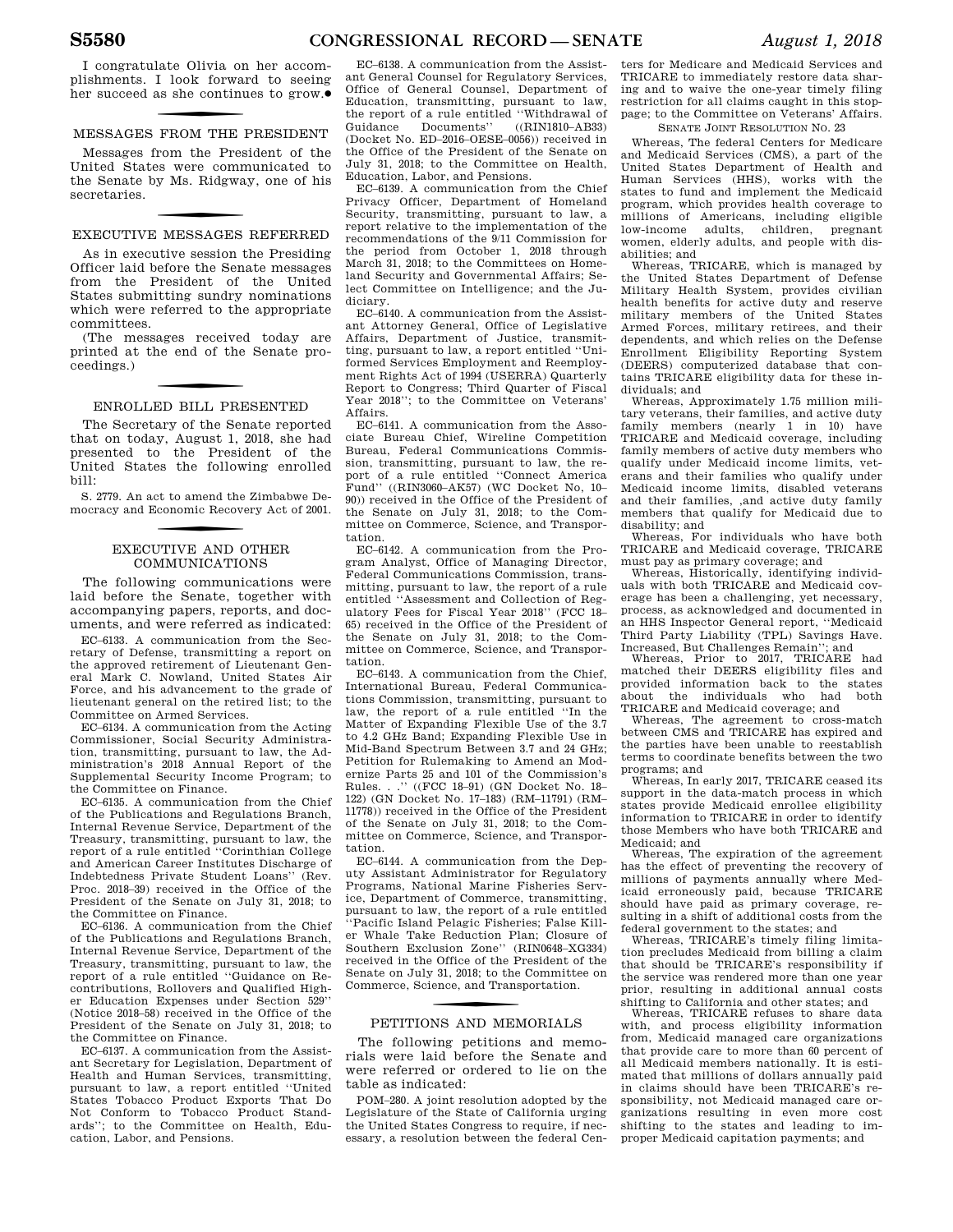Whereas, Approximately 8.6 percent of TRICARE beneficiaries, or approximately 894,724 uniformed service members and their families, are located in California, and thus it is estimated that California could be paying millions of dollars it is not responsible for if this issue of data sharing between TRICARE and CMS is not resolved; Now, therefore, be it

*Resolved by the Senate and the Assembly of the State of California, jointly,* That the Legislature of the State of California urges the United States Department of Defense and the United States Department of Health and Human Services to implement, and the United States Congress to require, if necessary, a resolution between the federal Centers for Medicare and Medicaid Services and TRICARE to immediately restore data sharing and to waive the one-year timely filing restriction for all claims caught in this stoppage; and be it further

*Resolved,* That the Secretary of the Senate transmit copies of this resolution to the President and Vice President of the United States, the Speaker of the House of Representatives, the Minority Leader of the House of Representatives, the Majority Leader of the United States Senate, the Minority Leader of the United States Senate, and to each Senator and Representative from California in the Congress of the United States.

POM–281. A joint resolution adopted by the Legislature of the State of California urging the United States Congress to act favorably in regard to legislation to have the Mare Island Naval Cemetery transferred to the Department of Veterans Affairs and that the National Cemetery Administration restore the cemetery to national cemetery standards and provide for perpetual care of the facility as dictated by those standards; to the Committee on Veterans' Affairs.

#### SENATE JOINT RESOLUTION NO. 26

Whereas, The Mare Island Naval Cemetery is the oldest military cemetery on the West Coast, and the final resting place for over 900 veterans; and

Whereas, The cemetery is a national sanctuary and should be maintained to the highest standards in honor of the military heroes who are buried there; and

Whereas, The Navy was forced to close the Mare Island facility under the United States government's Base Realignment and Closure program in 1996 and deeded portions of Mare Island's physical property and facilities, including the Mare Island Naval Cemetery, to the City of Vallejo; and

Whereas, The Navy did not provide funds to maintain and provide for the perpetual care of the cemetery, and therefore the cemetery became the City of Vallejo's responsibility; and

Whereas, The City of Vallejo has experienced significant financial difficulties and has been unable to maintain the cemetery to the standards expected of a facility where veterans are laid to rest, which has resulted in a continual deterioration of the site since 1996; and

The South Napa earthquake added to the physical deterioration of the cemetery by knocking down some headstones and breaking others; and

Whereas, The National Park Service, in May 1975, listed Mare Island Naval Shipyard as a National Historic Landmark, and a park with hiking paths has been established at the western end of the island where the cemetery is located; and

Whereas, A petition has been created by veterans and concerned visitors with over 54,000 signatures, encouraging United States Department of Veterans Affairs (VA) ownership and the restoration of the cemetery; and

Whereas, The City of Vallejo does not have the funds to restore the cemetery and has formally requested the federal government reassume ownership of the cemetery, without compensation to the city; and

Whereas, Representative Mike Thompson has introduced legislation (H.R. 5588) in the United States House of Representatives that will direct the United States Secretary of Veterans Affairs to seek an agreement with the City of Vallejo, under which the city would transfer control of the Mare Island Naval Cemetery to the VA; now, therefore, be it

*Resolved by the Senate and the Assembly of the State of California, jointly,* That the Legislature urges the Congress of the United States to act favorably in regard to legislation to have the Mare Island Naval Cemetery transferred to the United States Department of Veterans Affairs and that the National Cemetery Administration restore the cemetery to national cemetery standards and provide for perpetual care of the facility as dictated by those standards; and be it further

*Resolved,* That the National Cemetery Administration provide continuing care for those interned in the cemetery, including those who are not veterans or eligible family members; and be it further

*Resolved,* That the Secretary of the Senate transmit copies of this resolution to the President and Vice President of the United States, to the Speaker of the House of Representatives, to the Majority Leader of the Senate, and to each Senator and Representative from California in the Congress of the United States.

POM–282. A resolution adopted by the Lauderdale Lakes City Commission, Lauderdale Lakes, Florida urging the rapid reunification of families separated as a result of the Administration's immigration policy; to the Committee on the Judiciary.

POM–283. A resolution adopted by the Lauderdale Lakes City Commission, Lauderdale Lakes, Florida expressing its concern, condemnation and outrage at and rejection of the implementation of the Administration's current immigration policies, particularly those which encourage and sanction the separation of families, and urging the United States Congress to forthwith take such steps as shall be appropriate to publicly condemn such policies and enact appropriate action to reverse the continuing application thereof; to the Committee on the Judiciary.

POM–284. A resolution adopted by the City Council of the City of Solana Beach, California memorializing its opposition to the Administration's zero tolerance policy, and any federal policy that removes children from families of immigrants who are seeking to enter our country; to the Committee on the Judiciary.

POM–285. A petition from a citizen of the State of Texas relative to constructing a physical barrier between the United States and foreign nations; to the Committee on Homeland Security and Governmental Affairs.

### f REPORTS OF COMMITTEES

The following reports of committees were submitted:

By Ms. MURKOWSKI, from the Committee on Energy and Natural Resources:

Report to accompany S. 440, a bill to establish a procedure for the conveyance of certain Federal property around the Dickinson Reservoir in the State of North Dakota (Rept. No. 115–313).

Report to accompany S. 2074, a bill to establish a procedure for the conveyance of certain Federal property around the James-

town Reservoir in the State of North Dakota, and for other purposes (Rept. No. 115– 314).

Report to accompany H.R. 2897, a bill to authorize the Mayor of the District of Columbia and the Director of the National Park Service to enter into cooperative management agreements for the operation, maintenance, and management of units of the National Park System in the District of Columbia, and for other purposes (Rept. No. 115–315).

Report to accompany H.R. 4609, a bill to provide for the conveyance of a Forest Service site in Dolores County, Colorado, to be used for a fire station (Rept. No. 115–316).

By Mr. BARRASSO, from the Committee on Environment and Public Works, without amendment:

S. 3021. A bill to designate the United States courthouse located at 300 South Fourth Street in Minneapolis, Minnesota, as the ''Diana E. Murphy United States Courthouse''.

H.R. 5772. A bill to designate the J. Marvin Jones Federal Building and Courthouse in Amarillo, Texas, as the ''J. Marvin Jones Federal Building and Mary Lou Robinson United States Courthouse''.

### f EXECUTIVE REPORTS OF **COMMITTEES**

The following executive reports of nominations were submitted:

By Mr. THUNE for the Committee on Commerce, Science, and Transportation.

\*Martin J. Oberman, of Illinois, to be a Member of the Surface Transportation Board for the remainder of the term expiring December 31 , 2018.

\*Martin J. Oberman, of Illinois, to be a Member of the Surface Transportation Board for a term expiring December 31, 2023.

By Mr. BARRASSO for the Committee on Environment and Public Works.

\*Peter C. Wright, of Michigan, to be Assistant Administrator, Office of Solid Waste, Environmental Protection Agency.

\*William Charles McIntosh, of Michigan, to be an Assistant Administrator of the Environmental Protection Agency.

\*Mary Bridget Neumayr, of Virginia, to be a Member of the Council on Environmental Quality.

\*John Fleming, of Louisiana, to be Assistant Secretary of Commerce for Economic Development.

By Mr. HATCH for the Committee on Finance.

\*Michael J. Desmond, of California, to be Chief Counsel for the Internal Revenue Service and an Assistant General Counsel in the Department of the Treasury.

\*Justin George Muzinich, of New York, to be Deputy Secretary of the Treasury.

\*Nomination was reported with recommendation that it be confirmed subject to the nominee's commitment to respond to requests to appear and testify before any duly constituted committee of the Senate.

### f INTRODUCTION OF BILLS AND JOINT RESOLUTIONS

The following bills and joint resolutions were introduced, read the first and second times by unanimous consent, and referred as indicated:

By Mr. NELSON:

S. 3316. A bill to amend title XVIII of the Social Security Act to improve the affordability and enrollment procedures of the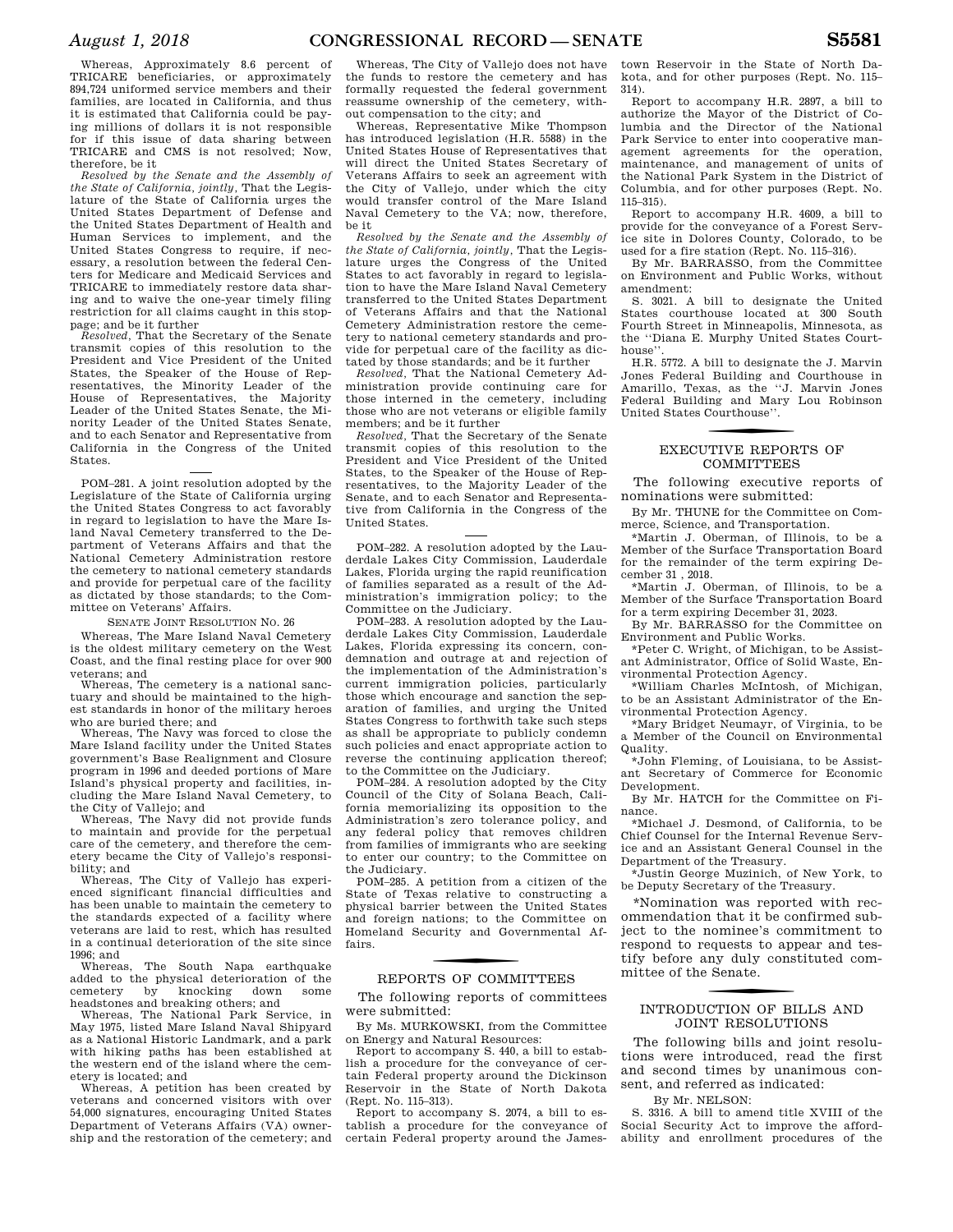Medicare program, and for other purposes; to the Committee on Finance.

By Mr. CRUZ:

S. 3317. A bill to amend the Internal Revenue Code of 1986 to repeal certain rules related to the determination of unrelated business taxable income; to the Committee on Finance.

By Mr. COONS (for himself and Mrs. ERNST):

S. 3318. A bill to authorize the use of veterans educational assistance for examinations to receive credit toward degrees awarded by institutions of higher learning, and for other purposes; to the Committee on Veterans' Affairs.

By Mr. DURBIN (for himself and Ms. MURKOWSKI):

S. 3319. A bill to impose additional restrictions on tobacco flavors for use in e-cigarettes; to the Committee on Health, Education, Labor, and Pensions.

By Mrs. MCCASKILL:

S. 3320. A bill to prevent low-income seniors from losing benefits due to defaulted student loan debt by increasing the amount of benefits exempted from garnishment; to the Committee on Finance.

By Mr. COONS (for himself, Ms. MUR-KOWSKI, Ms. HARRIS, Mrs. CAPITO, Mr. MARKEY, Ms. WARREN, Mr. CARPER, Ms. KLOBUCHAR, Ms. HASSAN, Mr. ALEXANDER, Mr. PETERS, Mr. WHITE-HOUSE, Mr. WYDEN, Mr. DURBIN, Mr. MERKLEY, Ms. SMITH, Mr. ISAKSON, Mr. REED, Ms. COLLINS, Mr. JONES, Mr. MANCHIN, Mr. KAINE, Mrs. MUR-RAY, Mr. VAN HOLLEN, Ms. HEITKAMP, Ms. CORTEZ MASTO, Mr. CASEY, Mrs. GILLIBRAND, Mrs. SHAHEEN, Mrs. MCCASKILL, Mr. BLUMENTHAL, Ms. HIRONO, Mr. KING, Mr. NELSON, Mr. BLUNT, Mr. WARNER, Mr. SANDERS, Ms. BALDWIN, Mr. RUBIO, Mrs. FEIN-STEIN, Mr. KENNEDY, Mr. SCOTT, Mrs. HYDE-SMITH, Mr. MENENDEZ, Mr. BOOKER, Mr. PORTMAN, and BURR):

S. 3321. A bill to award Congressional Gold Medals to Katherine Johnson and Dr. Christine Darden and to posthumously award Congressional Gold Medals to Dorothy Vaughan and Mary Jackson in recognition of their contributions to the success of the National Aeronautics and Space Administration during the Space Race; to the Committee on Banking, Housing, and Urban Affairs.

By Ms. BALDWIN (for herself and Mr. HOEVEN):

S. 3322. A bill to establish a pilot program to provide flight training services to veterans; to the Committee on Commerce, Science, and Transportation.

By Mr. DONNELLY (for himself and Mr. HELLER):

S. 3323. A bill to amend the Securities Exchange Act of 1934 to establish a Senior Investor Taskforce, and for other purposes; to the Committee on Banking, Housing, and Urban Affairs.

By Mr. BROWN:

S. 3324. A bill to establish a voluntary program in the National Highway Traffic Safety Administration to encourage consumers to purchase or lease new automobiles made in the United States, and for other purposes; to the Committee on Finance.

By Mr. THUNE:

S. 3325. A bill to amend the Federal Land Policy and Management Act of 1976 to provide for the eligibility of national grasslands for grazing leases and permits; to the Committee on Energy and Natural Resources.

> By Mr. KING (for himself and Mr. RUBIO):

S. 3326. A bill to amend the Internal Revenue Code of 1986 to ensure proper allocation of lump-sum payments of disability insur-

ance benefits for determinations of modified adjusted gross income under the refundable tax credit for coverage under a qualified health plan; to the Committee on Finance.

By Ms. CORTEZ MASTO (for herself and Mr. KENNEDY):

S. 3327. A bill to amend title XVIII of the Social Security Act to authorize the suspension of payments by Medicare prescription drug plans and MA–PD plans pending investigations of credible allegations of fraud by pharmacies; to the Committee on Finance. By Ms. STABENOW:

S. 3328. A bill to amend title 38, United States Code, to enhance the payment of monthly housing stipends under the Post-9/11 Veterans Educational Assistance Program, and for other purposes; to the Committee on Veterans' Affairs.

By Mr. PORTMAN (for himself, Mr. JONES, Mrs. ERNST, and Mr. ALEX-ANDER):

S. 3329. A bill to amend section 232 of the Trade Expansion Act of 1962 to require the Secretary of Defense to initiate investigations and to provide for congressional disapproval of certain actions, and for other purposes; to the Committee on Finance.

> By Ms. HIRONO (for herself, Mr. REED, Mr. BROWN, Mr. NELSON, Ms. HASSAN, Mrs. SHAHEEN, Ms. HARRIS, Mr. JONES, Mr. MERKLEY, Mrs. MCCAS-KILL, Ms. BALDWIN, Ms. DUCKWORTH, and Mr. CARPER):

S. 3330. A bill to protect the Medicare and Medicaid programs with respect to certain changes in reconciliation legislation; to the Committee on the Budget.

By Mr. SCHUMER (for himself and Mrs. GILLIBRAND):

S. 3331. A bill to provide for an equitable management of summer flounder based on geographic, scientific, and economic data and for other purposes; to the Committee on Commerce, Science, and Transportation.

By Mr. LANKFORD:

S. 3332. A bill to amend the Internal Revenue Code of 1986 to repeal the inclusion of certain fringe benefit expenses for which a deduction is disallowed in unrelated business taxable income; to the Committee on Finance.

By Ms. CANTWELL (for herself, Mr. WYDEN, Mr. MERKLEY, Mrs. FEIN-STEIN, Ms. HARRIS, Mr. MARKEY, Mr.<br>HEINRICH, Ms. SMITH, Mr. HEINRICH. BLUMENTHAL, Mrs. MURRAY, Mr. WHITEHOUSE, Mr. REED, Mr. SANDERS, Mr. UDALL, Ms. HIRONO, Mr. MENEN-DEZ, and Mr. DURBIN):

S. 3333. A bill to provide lasting protection for inventoried roadless areas within the National Forest System; to the Committee on Energy and Natural Resources.

By Mr. NELSON:

S. 3334. A bill to amend section 987 of title 10, United States Code, to expand and improve consumer credit protections for members of the Armed Forces and their dependents, and for other purposes; to the Committee on Banking, Housing, and Urban Affairs.

By Mr. HATCH (for himself, Mr. COT-TON, and Mr. GRAHAM):

S. 3335. A bill to amend title 18, United States Code, relating to sentencing of armed career criminals; to the Committee on the Judiciary.

By Mr. GRAHAM (for himself, Mr. MENENDEZ, Mr. GARDNER, Mr. CARDIN, Mr. MCCAIN, and Mrs. SHAHEEN):

S. 3336. A bill to strengthen the North Atlantic Treaty Organization, to combat international cybercrime, and to impose additional sanctions with respect to the Russian Federation, and for other purposes; to the Committee on Foreign Relations.

By Ms. SMITH (for herself, Mr. MUR-PHY, and Mr. WHITEHOUSE):

S. 3337. A bill to amend the Public Health Service Act to revise and extend projects relating to children and to provide access to school-based comprehensive mental health programs; to the Committee on Health, Education, Labor, and Pensions.

By Mr. CARPER (for himself, Mr. TOOMEY, Mr. MENENDEZ, and Mr. CAS-SIDY):

S. 3338. A bill to direct the Secretary of Health and Human Services to finalize certain proposed provisions relating to the Programs of All-Inclusive Care for the Elderly (PACE) under the Medicare and Medicaid programs; to the Committee on Finance.

By Mr. GRASSLEY (for himself and Mrs. FEINSTEIN):

S. 3339. A bill to amend title 28, United States Code, to permit other courts to transfer certain cases to United States Tax Court; to the Committee on the Judiciary.

By Mr. HATCH (for himself, Mr. BEN-NET, Mr. CORNYN, and Mr. WARNER):

S. 3340. A bill to amend title II of the Higher Education Act of 1965 to provide for teacher, principal, and other school leader quality enhancement; to the Committee on Health, Education, Labor, and Pensions.

By Mr. WHITEHOUSE (for himself, Mr. ALEXANDER, Mr. ROUNDS, and Mr. BOOKER):

S. 3341. A bill to encourage the research and use of innovative materials and associated techniques in the construction and preservation of the domestic transportation and water infrastructure system, and for other purposes; to the Committee on Environment and Public Works.

By Mr. BOOKER:

S. 3342. A bill to require Community Development Block Grant recipients to develop a strategy to support inclusive zoning policies, to allow for a credit to support housing affordability, and for other purposes; to the Committee on Finance.

By Mr. BOOKER (for himself and Mr. BROWN):

S. 3343. A bill to amend the Truth in Lending Act to limit overdraft fees and establish fair and transparent practices related to the marketing and provision of overdraft coverage programs at depository institutions, and for other purposes; to the Committee on Banking, Housing, and Urban Affairs.

By Mr. MARKEY (for himself and Mr. BLUMENTHAL):

S. 3344. A bill to enhance the early warning reporting requirements for motor vehicle manufacturers, and for other purposes; to the Committee on Commerce, Science, and Transportation.

By Mr. RUBIO:

S. 3345. A bill to provide paid parental leave benefits to parents following the birth or adoption of a child; to the Committee on Finance.

By Ms. CORTEZ MASTO (for herself and Mr. GARDNER):

S. 3346. A bill to establish the Office of Internet Connectivity and Growth, and for other purposes; to the Committee on Commerce, Science, and Transportation.

By Mr. MARKEY (for himself, Mrs. GILLIBRAND, Mr. SCHUMER, Mr. CASEY, and Ms. WARREN):

S. 3347. A bill to repeal the section of the Middle Class Tax Relief and Job Creation Act of 2012 that requires the Federal Communications Commission to reallocate and auction the T-Band spectrum; to the Committee on Commerce, Science, and Transportation.

### SUBMISSION OF CONCURRENT AND SENATE RESOLUTIONS

The following concurrent resolutions and Senate resolutions were read, and referred (or acted upon), as indicated: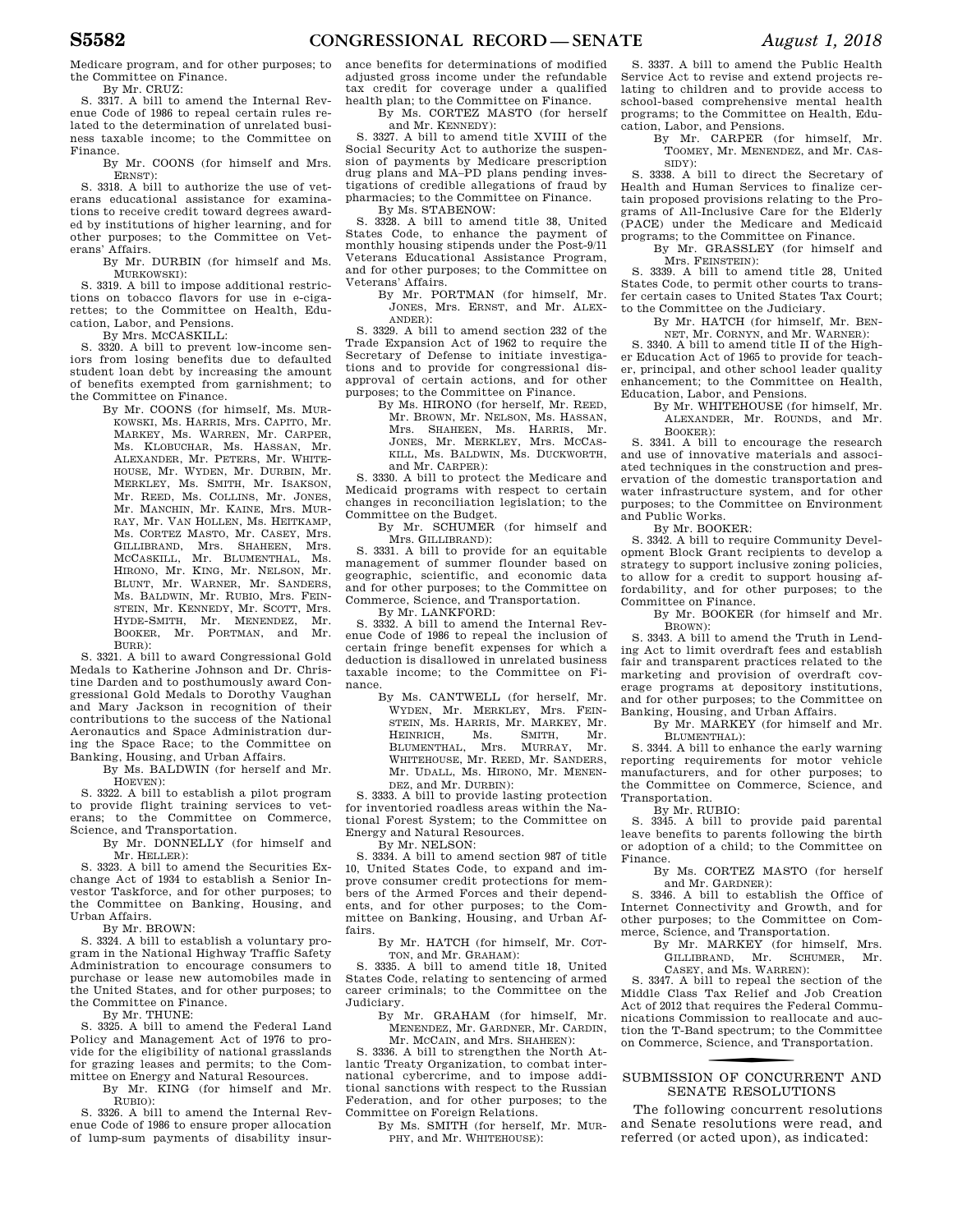By Mr. BLUMENTHAL (for himself, Mr. BROWN, Mrs. MURRAY, Mr. MENENDEZ, Mr. UDALL, Mr. WHITE-HOUSE, Mr. WYDEN, Mr. BOOKER, Mr. CARDIN, and Ms. HASSAN):

S. Res. 601. A resolution condemning the decision by President Donald Trump and the White House to ban members of the media from White House events for asking critical questions of the President, and affirming the importance of a free and unfettered press in our democracy; to the Committee on the Judiciary.

By Mr. MURPHY (for himself, Mr. JOHNSON, Mr. RUBIO, Mr. COONS, Mr. MARKEY, Mr. BARRASSO, Mrs. SHA-HEEN, and Mr. RISCH):

S. Res. 602. A resolution supporting the agreement between Prime Minister Tsipras of Greece and Prime Minister Zaev of Macedonia to resolve longstanding bilateral disputes; to the Committee on Foreign Relations.

By Mrs. FISCHER (for herself and Mr. PETERS):

S. Res. 603. A resolution designating September 2018 as "School Bus Safety Month' to the Committee on the Judiciary.

#### By Mr. MCCONNELL (for himself and Mr. SCHUMER):

S. Res. 604. A resolution to authorize document production by the Select Committee on Intelligence in United States v. Mariia Butina (D.D.C.); considered and agreed to.

By Mr. MERKLEY (for himself, Ms. DUCKWORTH, Mr. BLUMENTHAL, Mr. CARDIN, Mr. CARPER, Mr. MARKEY, Mr. BROWN, Mr. KING, Mr. NELSON, Ms. CANTWELL, Mr. DURBIN, Mr. WYDEN, and Ms. HIRONO):

S. Res. 605. A resolution designating the first week in August as ''World Breastfeeding Week'', and designating August as ''National Breastfeeding Month''; to the Committee on the Judiciary.

By Ms. HARRIS (for herself, Mrs. FEIN-STEIN, Mr. SCHUMER, Mr. MARKEY, Mr. WHITEHOUSE, Mr. SCHATZ, Mr. VAN HOLLEN, Mr. WYDEN, Mr. MERKLEY, Mr. BLUMENTHAL, Mr. BEN-NET, Mr. SANDERS, Mr. CARPER, Ms. HASSAN, Mr. COONS, Mrs. GILLIBRAND, Mrs. MURRAY, Ms. SMITH, Ms. HIRONO, Ms. CANTWELL, Mr. MENENDEZ, Mr. CARDIN, Mr. REED, Mr. UDALL, Ms. CORTEZ MASTO, Ms. BALDWIN, Mr. DURBIN, Ms. KLOBUCHAR, Mr. CASEY, Mrs. SHAHEEN, Mr. BOOKER, Mr. LEAHY, Ms. DUCKWORTH, and Mr. NEL-SON):

S. Con. Res. 42. A concurrent resolution supporting America's clean car standards and defending State authority under the Clean Air Act to protect their citizens from harmful air pollution; to the Committee on Environment and Public Works.

### f ADDITIONAL COSPONSORS

### S. 58

At the request of Mr. HELLER, the names of the Senator from Utah (Mr. HATCH) and the Senator from Connecticut (Mr. MURPHY) were added as cosponsors of S. 58, a bill to amend the Internal Revenue Code of 1986 to repeal the excise tax on high cost employersponsored health coverage.

#### S. 108

At the request of Mr. HATCH, the names of the Senator from Alabama (Mr. JONES) and the Senator from Mississippi (Mrs. HYDE-SMITH) were added as cosponsors of S. 108, a bill to amend the Internal Revenue Code of 1986 to repeal the excise tax on medical devices.

### S. 155

At the request of Mr. RUBIO, the name of the Senator from Wyoming (Mr. BARRASSO) was added as a cosponsor of S. 155, a bill to amend the National Labor Relations Act to permit employers to pay higher wages to their employees.

### S. 224

At the request of Mr. RUBIO, the name of the Senator from Mississippi (Mrs. HYDE-SMITH) was added as a cosponsor of S. 224, a bill to amend title 18, United States Code, to prohibit taking minors across State lines in circumvention of laws requiring the involvement of parents in abortion decisions.

#### S. 322

At the request of Mr. PETERS, the name of the Senator from Delaware (Mr. CARPER) was added as a cosponsor of S. 322, a bill to protect victims of domestic violence, sexual assault, stalking, and dating violence from emotional and psychological trauma caused by acts of violence or threats of violence against their pets.

### S. 413

At the request of Mrs. CAPITO, the name of the Senator from Iowa (Mrs. ERNST) was added as a cosponsor of S. 413, a bill to amend title XVIII of the Social Security Act to prohibit prescription drug plan sponsors and MA– PD organizations under the Medicare program from retroactively reducing payment on clean claims submitted by pharmacies.

#### S. 477

At the request of Mr. DURBIN, the name of the Senator from Indiana (Mr. YOUNG) was added as a cosponsor of S. 477, a bill to amend the Public Health Service Act to coordinate Federal congenital heart disease research and surveillance efforts and to improve public education and awareness of congenital heart disease, and for other purposes.

### S. 512

At the request of Mr. BARRASSO, the name of the Senator from Idaho (Mr. RISCH) was added as a cosponsor of S. 512, a bill to modernize the regulation of nuclear energy.

#### S. 533

At the request of Mr. NELSON, the name of the Senator from Maryland (Mr. VAN HOLLEN) was added as a cosponsor of S. 533, a bill to modernize the Undetectable Firearms Act of 1988.

### S. 569

At the request of Ms. CANTWELL, the name of the Senator from Montana (Mr. DAINES) was added as a cosponsor of S. 569, a bill to amend title 54, United States Code, to provide consistent and reliable authority for, and for the funding of, the Land and Water Conservation Fund to maximize the effectiveness of the Fund for future generations, and for other purposes.

#### S. 749

At the request of Mr. ENZI, the name of the Senator from Wyoming (Mr. BARRASSO) was added as a cosponsor of

S. 749, a bill to amend the Higher Education Act of 1965 to require the disclosure of the annual percentage rates applicable to Federal student loans.

### S. 890

At the request of Mr. UDALL, the name of the Senator from Ohio (Mr. PORTMAN) was added as a cosponsor of S. 890, a bill to grant the Congressional Gold Medal to the troops who defended Bataan during World War II.

### S. 910

At the request of Mr. SCHUMER, the name of the Senator from Alabama (Mr. JONES) was added as a cosponsor of S. 910, a bill to prohibit discrimination against individuals with disabilities who need long-term services and supports, and for other purposes.

#### S. 1050

At the request of Ms. DUCKWORTH, the names of the Senator from Indiana (Mr. DONNELLY) and the Senator from Pennsylvania (Mr. CASEY) were added as cosponsors of S. 1050, a bill to award a Congressional Gold Medal, collectively, to the Chinese-American Veterans of World War II, in recognition of their dedicated service during World War II.

#### S. 1084

At the request of Mr. TOOMEY, the name of the Senator from South Dakota (Mr. THUNE) was added as a cosponsor of S. 1084, a bill to amend title 18, United States Code, to require that the Director of the Bureau of Prisons ensure that each chief executive officer of a Federal penal or correctional institution provides a secure storage area located outside of the secure perimeter of the Federal penal or correctional institution for firearms carried by certain employees of the Bureau of Prisons, and for other purposes.

### S. 1112

At the request of Mrs. CAPITO, the name of the Senator from Nevada (Mr. HELLER) was added as a cosponsor of S. 1112, a bill to support States in their work to save and sustain the health of mothers during pregnancy, childbirth, and in the postpartum period, to eliminate disparities in maternal health outcomes for pregnancy-related and pregnancy-associated deaths, to identify solutions to improve health care quality and health outcomes for mothers, and for other purposes.

#### S. 1152

At the request of Mr. MERKLEY, the name of the Senator from Illinois (Ms. DUCKWORTH) was added as a cosponsor of S. 1152, a bill to create protections for depository institutions that provide financial services to cannabis-related businesses, and for other purposes.

### S. 1503

At the request of Mr. INHOFE, his name was added as a cosponsor of S. 1503, a bill to require the Secretary of the Treasury to mint coins in recognition of the 60th anniversary of the Naismith Memorial Basketball Hall of Fame.

#### S. 1970

At the request of Mr. BENNET, the name of the Senator from Michigan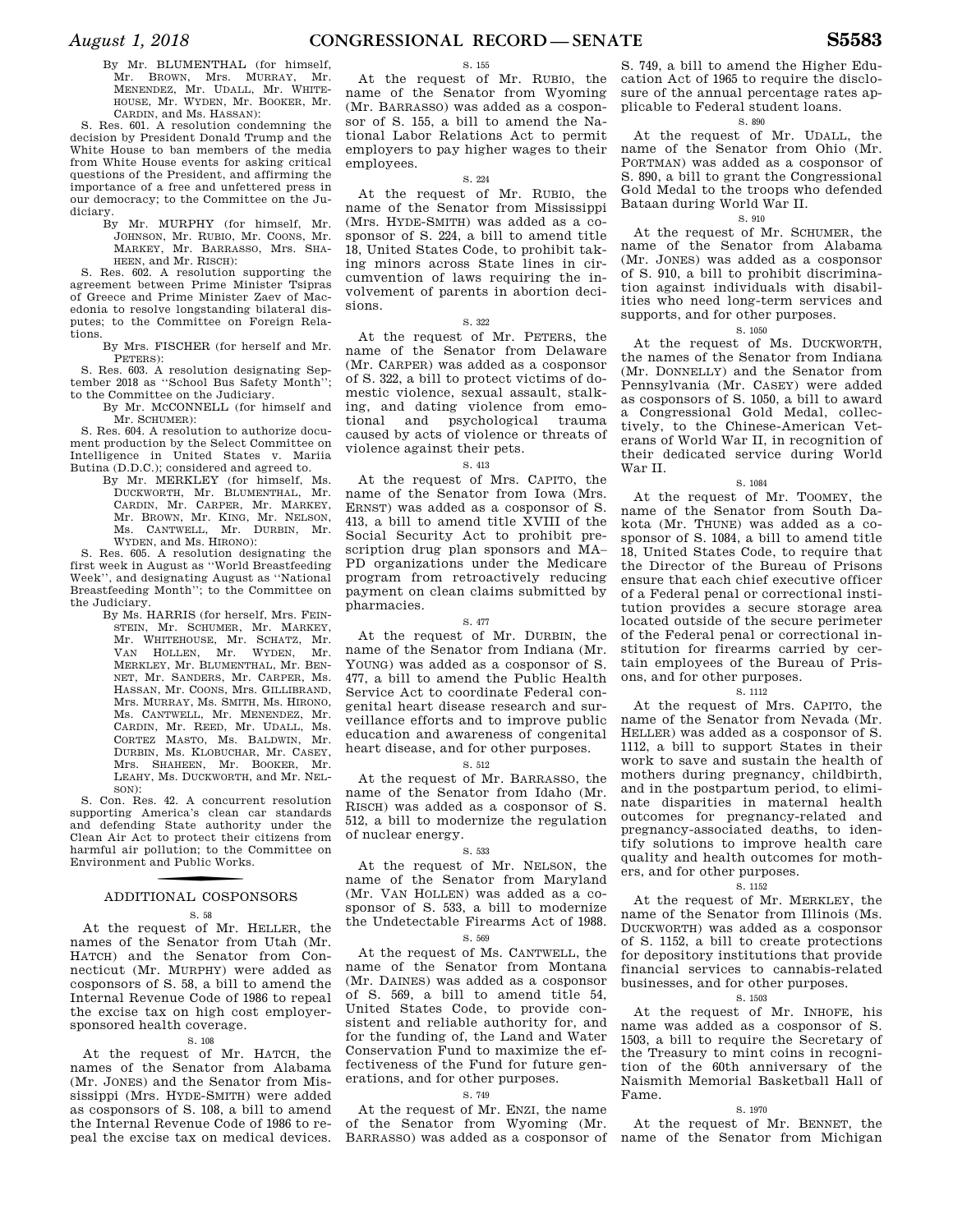(Ms. STABENOW) was added as a cosponsor of S. 1970, a bill to establish a public health plan.

### S. 2051

At the request of Mr. PORTMAN, the names of the Senator from Florida (Mr. NELSON) and the Senator from Mississippi (Mr. WICKER) were added as cosponsors of S. 2051, a bill to amend title XVIII of the Social Security Act to modernize the physician self-referral prohibitions to promote care coordination in the merit-based incentive payment system and to facilitate physician practice participation in alternative payment models under the Medicare program, and for other purposes.

S. 2065

At the request of Mr. YOUNG, the name of the Senator from Mississippi (Mrs. HYDE-SMITH) was added as a cosponsor of S. 2065, a bill to establish a demonstration program to provide integrated care for Medicare beneficiaries with end-stage renal disease, and for other purposes.

#### S. 2358

At the request of Mr. RUBIO, the names of the Senator from Maryland (Mr. CARDIN) and the Senator from Colorado (Mr. BENNET) were added as cosponsors of S. 2358, a bill to require a study on women and lung cancer, and for other purposes.

S. 2387

At the request of Mrs. CAPITO, the names of the Senator from Mississippi (Mrs. HYDE-SMITH) and the Senator from Minnesota (Ms. KLOBUCHAR) were added as cosponsors of S. 2387, a bill to provide better care and outcomes for Americans living with Alzheimer's disease and related dementias and their caregivers while accelerating progress toward prevention strategies, disease modifying treatments, and, ultimately, a cure.

#### S. 2430

At the request of Mr. COONS, the name of the Senator from Florida (Mr. NELSON) was added as a cosponsor of S. 2430, a bill to provide a permanent appropriation of funds for the payment of death gratuities and related benefits for survivors of deceased members of the uniformed services in event of any period of lapsed appropriations.

### S. 2432

At the request of Mr. YOUNG, the name of the Senator from Nevada (Ms. CORTEZ MASTO) was added as a cosponsor of S. 2432, a bill to amend the charter of the Future Farmers of America, and for other purposes.

### S. 2500

At the request of Mr. CASEY, the names of the Senator from Ohio (Mr. PORTMAN), the Senator from Delaware (Mr. COONS), the Senator from Maryland (Mr. CARDIN), the Senator from Hawaii (Ms. HIRONO) and the Senator from Oregon (Mr. MERKLEY) were added as cosponsors of S. 2500, a bill to award a Congressional Gold Medal, collectively, to the women in the United States who joined the workforce during World War II, providing the vehicles, weaponry, and ammunition to win the war, that were referred to as ''Rosie the Riveter'', in recognition of their contributions to the United States and the inspiration they have provided to ensuing generations.

### S. 2554

At the request of Ms. COLLINS, the names of the Senator from Mississippi (Mr. WICKER), the Senator from West Virginia (Mrs. CAPITO) and the Senator from North Dakota (Ms. HEITKAMP) were added as cosponsors of S. 2554, a bill to ensure that health insurance issuers and group health plans do not prohibit pharmacy providers from providing certain information to enrollees.

#### S. 2568

At the request of Mr. PORTMAN, the names of the Senator from Nebraska (Mr. SASSE) and the Senator from Oklahoma (Mr. LANKFORD) were added as cosponsors of S. 2568, a bill to amend section 5000A of the Internal Revenue Code of 1986 to provide an additional religious exemption from the individual health coverage mandate, and for other purposes.

#### S. 2633

At the request of Ms. HARRIS, the name of the Senator from Michigan (Mr. PETERS) was added as a cosponsor of S. 2633, a bill to amend title 18, United States Code, with respect to civil forfeitures relating to certain seized animals, and for other purposes.

### S. 2705

At the request of Mr. BLUMENTHAL, the name of the Senator from Illinois (Mr. DURBIN) was added as a cosponsor of S. 2705, a bill to amend the Communications Act of 1934 to expand and clarify the prohibition on inaccurate caller identification information and to require providers of telephone service to offer technology to subscribers to reduce the incidence of unwanted telephone calls and text messages, and for other purposes.

### S. 2823

At the request of Mr. HATCH, the names of the Senator from North Carolina (Mr. BURR), the Senator from South Dakota (Mr. ROUNDS) and the Senator from Idaho (Mr. RISCH) were added as cosponsors of S. 2823, a bill to modernize copyright law, and for other purposes.

#### S. 2863

At the request of Mr. BLUNT, the name of the Senator from Michigan (Ms. STABENOW) was added as a cosponsor of S. 2863, a bill to require the Secretary of the Treasury to mint a coin in commemoration of the opening of the National Law Enforcement Museum in the District of Columbia, and for other purposes.

### S. 3030

At the request of Mr. THUNE, the name of the Senator from North Dakota (Ms. HEITKAMP) was added as a cosponsor of S. 3030, a bill to allow tribal

grant schools to participate in the Federal Employee Health Benefits program.

### S. 3063

At the request of Mr. BARRASSO, the names of the Senator from Oklahoma (Mr. INHOFE), the Senator from Arkansas (Mr. COTTON) and the Senator from Mississippi (Mr. WICKER) were added as cosponsors of S. 3063, a bill to delay the reimposition of the annual fee on health insurance providers until after 2020.

#### S. 3067

At the request of Mr. BROWN, the name of the Senator from Mississippi (Mr. WICKER) was added as a cosponsor of S. 3067, a bill to amend title XVIII of the Social Security Act to permit nurse practitioners and physician assistants to satisfy the documentation requirement under the Medicare program for coverage of certain shoes for individuals with diabetes.

### S. 3140

At the request of Mr. INHOFE, the names of the Senator from South Dakota (Mr. THUNE) and the Senator from Mississippi (Mr. WICKER) were added as cosponsors of S. 3140, a bill to amend the Packers and Stockyards Act, 1921, to provide for the establishment of a trust for the benefit of all unpaid cash sellers of livestock, and for other purposes.

#### S. 3142

At the request of Mr. MENENDEZ, the name of the Senator from Hawaii (Mr. SCHATZ) was added as a cosponsor of S. 3142, a bill to provide for proper oversight of North Korea policy, and for other purposes.

#### S. 3172

At the request of Mr. PORTMAN, the name of the Senator from North Dakota (Mr. HOEVEN) was added as a cosponsor of S. 3172, a bill to amend title 54, United States Code, to establish, fund, and provide for the use of amounts in a National Park Service Legacy Restoration Fund to address the maintenance backlog of the National Park Service, and for other purposes.

### S. 3178

At the request of Ms. HARRIS, the name of the Senator from Michigan (Ms. STABENOW) was added as a cosponsor of S. 3178, a bill to amend title 18, United States Code, to specify lynching as a deprivation of civil rights, and for other purposes.

### S. 3241

At the request of Ms. WARREN, the names of the Senator from Arkansas (Mr. COTTON) and the Senator from Rhode Island (Mr. REED) were added as cosponsors of S. 3241, a bill to amend the Servicemembers Civil Relief Act to provide for the termination by a spouse of a lessee of certain leases when the lessee dies while in military service.

### S. 3257

At the request of Mr. CRUZ, the names of the Senator from Wyoming (Mr. BARRASSO) and the Senator from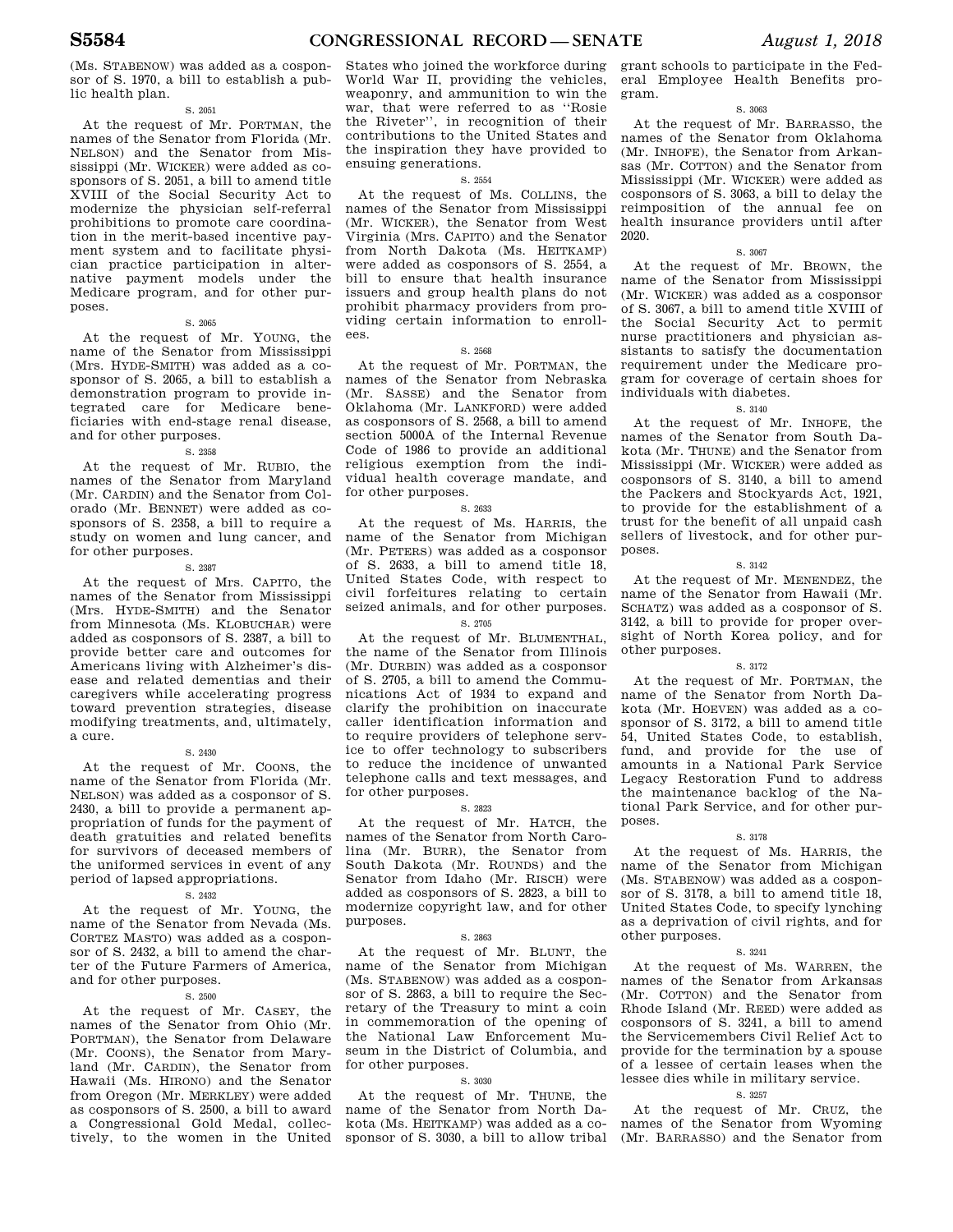Arkansas (Mr. BOOZMAN) were added as cosponsors of S. 3257, a bill to impose sanctions on foreign persons responsible for serious violations of international law regarding the protection of civilians during armed conflict, and for other purposes.

#### S. 3269

At the request of Mr. TESTER, the name of the Senator from Alaska (Ms. MURKOWSKI) was added as a cosponsor of S. 3269, a bill to establish the Department of Veterans Affairs Advisory Committee on Tribal and Indian Affairs, and for other purposes.

### S. 3284

At the request of Mr. TESTER, the name of the Senator from New Hampshire (Mrs. SHAHEEN) was added as a cosponsor of S. 3284, a bill to amend the Internal Revenue Code of 1986 to require certain tax-exempt organizations to include on annual returns the names and addresses of substantial contributors, and for other purposes.

### S. 3290

At the request of Mr. COTTON, the names of the Senator from Massachusetts (Ms. WARREN) and the Senator from Maryland (Mr. VAN HOLLEN) were added as cosponsors of S. 3290, a bill to require the Secretary of the Treasury to mint coins in commemoration of the centennial of the establishment of the Tomb of the Unknown Soldier.

### S. 3300

At the request of Mr. BLUMENTHAL, the name of the Senator from Maryland (Mr. VAN HOLLEN) was added as a cosponsor of S. 3300, a bill to amend chapter 44 of title 18, United States Code, to ensure that all firearms are traceable, and for other purposes.

#### S. 3301

At the request of Mrs. MCCASKILL, the names of the Senator from Indiana (Mr. DONNELLY) and the Senator from Illinois (Mr. DURBIN) were added as cosponsors of S. 3301, a bill to implement recommendations related to the safety of amphibious passenger vessels, and for other purposes.

### S. 3304

At the request of Mr. NELSON, the names of the Senator from Oregon (Mr. WYDEN) and the Senator from Illinois (Mr. DURBIN) were added as cosponsors of S. 3304, a bill to amend chapter 44 of title 18, United States Code, to prohibit the publication of 3D printer plans for the printing of firearms, and for other purposes.

### S. 3312

At the request of Mr. MERKLEY, the names of the Senator from Massachusetts (Mr. MARKEY) and the Senator from Colorado (Mr. BENNET) were added as cosponsors of S. 3312, a bill to suspend proposed rulemaking signed by former Administrator of the Environmental Protection Agency Scott Pruitt, and for other purposes.

#### S.J. RES. 62

At the request of Mr. KAINE, the names of the Senator from Connecticut (Mr. BLUMENTHAL) and the Senator

from Maine (Ms. COLLINS) were added as cosponsors of S.J. Res. 62, a joint resolution formalizing congressional opposition to any withdrawal from the North Atlantic Treaty, requiring the advice and consent of the Senate to modify or terminate the North Atlantic Treaty, and authorizing litigation to advance the Senate's constitutional authority.

### AMENDMENT NO. 3595

At the request of Ms. COLLINS, the name of the Senator from Vermont (Mr. LEAHY) was added as a cosponsor of amendment No. 3595 proposed to H.R. 6147, a bill making appropriations for the Department of the Interior, environment, and related agencies for the fiscal year ending September 30, 2019, and for other purposes.

### AMENDMENT NO. 3619

At the request of Mr. CARDIN, the name of the Senator from Massachusetts (Mr. MARKEY) was added as a cosponsor of amendment No. 3619 intended to be proposed to H.R. 6147, a bill making appropriations for the Department of the Interior, environment, and related agencies for the fiscal year ending September 30, 2019, and for other purposes.

### AMENDMENT NO. 3670

At the request of Mr. CORNYN, the names of the Senator from Louisiana (Mr. CASSIDY), the Senator from South Carolina (Mr. GRAHAM), the Senator from Kansas (Mr. MORAN), the Senator from Oregon (Mr. MERKLEY) and the Senator from Texas (Mr. CRUZ) were added as cosponsors of amendment No. 3670 proposed to H.R. 6147, a bill making appropriations for the Department of the Interior, environment, and related agencies for the fiscal year ending September 30, 2019, and for other purposes.

### STATEMENTS ON INTRODUCED BILLS AND JOINT RESOLUTIONS

By Mr. DURBIN (for himself and Ms. MURKOWSKI):

S. 3319. A bill to impose additional restrictions on tobacco flavors for use in e-cigarettes; to the Committee on Health, Education, Labor, and Pensions.

Mr. DURBIN. Mr. President, I ask unanimous consent that the text of the bill be printed in the RECORD.

There being no objection, the text of the bill was ordered to be printed in the RECORD, as follows:

### S. 3319

*Be it enacted by the Senate and House of Representatives of the United States of America in Congress assembled,* 

### **SECTION 1. SHORT TITLE.**

This Act may be cited as the ''Stopping Appealing Flavors in E-Cigarettes for Kids Act'' or the ''SAFE Kids Act''.

### **SEC. 2. ADDITIONAL RESTRICTIONS ON USE OF TOBACCO FLAVORS.**

(a) TOBACCO PRODUCT STANDARDS.—Section 907(a)(1) of the Federal Food, Drug, and Cosmetic Act (21 U.S.C. 387g) is amended—

(1) by redesignating subparagraph (B) as subparagraph (C); and

(2) by inserting after subparagraph (A) the following:

''(B) SPECIAL RULE FOR TOBACCO PRODUCTS OTHER THAN CIGARETTES.—

''(i) IN GENERAL.—Except as provided in clause (ii), a tobacco product that is not a cigarette, or any component, part, or accessory of such a product, shall not contain, as a constituent (including a smoke or aerosol constituent) or additive, an artificial or natural flavor (other than tobacco) or an herb or spice (including menthol, strawberry, grape, orange, clove, cinnamon, pineapple, vanilla, coconut, licorice, cocoa, chocolate, cherry, and coffee) that is a characterizing flavor of the tobacco product, tobacco smoke, or aerosol emitted from the product. Nothing in this subparagraph shall be construed to limit the Secretary's authority to take action under this section or other provisions of this Act applicable to any artificial or natural flavor, herb, or spice not specified in this subparagraph.

''(ii) EXCEPTIONS.—An electronic nicotine delivery system component or part shall not contain or use an artificial or natural flavor (other than tobacco) that is a characterizing flavor of the product or its aerosol unless the Secretary issues an order finding that a manufacturer has demonstrated that use of the characterizing flavor—

''(I) will increase the likelihood of smoking cessation among current users of tobacco products;

''(II) will not increase the likelihood of youth initiation of nicotine or tobacco products; and

''(III) will not increase the likelihood of harm to the person using the characterizing flavor."

(b) DEFINITIONS.—Section 900 of the Federal Food, Drug, and Cosmetic Act (21 U.S.C. 387) is amended—

(1) by redesignating paragraphs (8) through (22) as paragraphs (9) through (23); and

(2) by inserting after paragraph (7) the following:

''(8) ELECTRONIC NICOTINE DELIVERY SYS-TEM.—The term 'electronic nicotine delivery system'—

''(A) means any electronic device that delivers nicotine, flavor, or another substance via an aerosolized solution to the user inhaling from the device (including e-cigarettes, e-hookah, e-cigars, vape pens, advanced refillable personal vaporizers, and electronic pipes) and any component, liquid, part, or accessory of such a device, whether or not sold separately; and

''(B) does not include a product that—

''(i) is approved by the Food and Drug Administration for sale as a tobacco cessation product or for another therapeutic purpose; and

''(ii) is marketed and sold solely for a purpose described in (i).''.

(c) CONFORMING AMENDMENT.—Section 9(1) of the Comprehensive Smokeless Tobacco Health Education Act of 1986 (15 U.S.C. 4408(1)) is amended by striking ''section 900(18)'' and inserting ''section 900(19)''.

(d) EFFECTIVE DATE.—The amendments made by this section shall take effect 1 year after the date of enactment of this Act.

### By Mr. SCHUMER (for himself and Mrs. GILLIBRAND):

S. 3331. A bill to provide for an equitable management of summer flounder based on geographic, scientific, and economic data and for other purposes; to the Committee on Commerce, Science, and Transportation.

Mr. SCHUMER. Mr. President, I ask unanimous consent that the text of the bill be printed in the RECORD.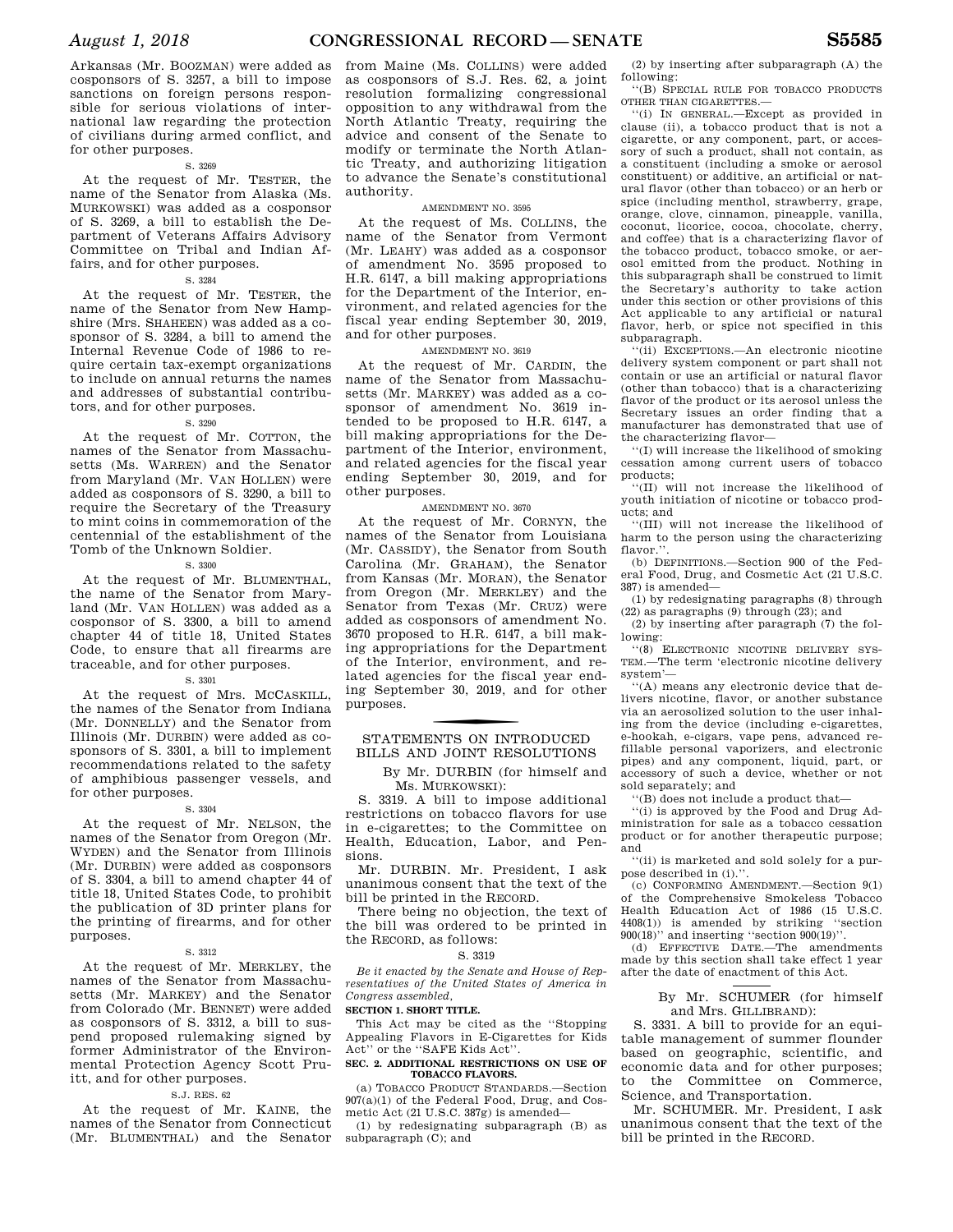There being no objection, the text of the bill was ordered to be printed in the RECORD, as follows:

#### S. 3331

*Be it enacted by the Senate and House of Representatives of the United States of America in Congress assembled,* 

### **SECTION 1. SHORT TITLE.**

This Act may be cited as the ''Fluke Fairness Act of 2018''.

**SEC. 2. FINDINGS.** 

Congress finds the following:

(1) Summer flounder is an important economic fish stock for commercial and recreational fishermen across the Northeast and Mid-Atlantic United States.

(2) The Magnuson-Stevens Fishery Conservation and Management Act (16 U.S.C. 1801 et seq.) was reauthorized in 2006 and instituted annual catch limits and accountability measures for important fish stocks.

(3) That reauthorization prompted fishery managers to look at alternate management schemes to rebuild depleted stocks like summer flounder.

(4) Summer flounder occur in both State and Federal waters and are managed through a joint fishery management plan between the Council and the Commission.

(5) The Council and the Commission decided that each State's recreational and commercial harvest limits for summer flounder would be based upon landings in previous years.

(6) These historical landings were based on flawed data sets that no longer provide fairness or flexibility for fisheries managers to allocate resources based on the best science.

(7) This allocation mechanism resulted in an uneven split among the States along the East Coast which is problematic.

(8) The fishery management plan for summer flounder does not account for regional changes in the location of the fluke stock even though the stock has moved further to the north and changes in effort by anglers along the East Coast.

(9) The States have been locked in a management system based on data that occurred over a decade ago and the summer flounder stock is not being managed using the best available science and modern fishery management techniques.

(10) It is in the interest of the Federal Government to establish a new fishery management plan for summer flounder that is based on current geographic, scientific, and economic realities.

#### **SEC. 3. DEFINITIONS.**

In this Act:

(1) COMMISSION.—The term ''Commission'' means the Atlantic States Marine Fisheries Commission.

(2) COUNCIL.—The term ''Council'' means the Mid-Atlantic Fishery Management Council established under section 302(a) of the Magnuson-Stevens Fishery Conservation and Management, Act  $(16 \text{ H S C} 1852(a))$ .

(3) NATIONAL STANDARDS.—The term ''National Standards'' means the national standards for fishery conservation and management set out in section 301(a) of the Magnuson-Stevens Fishery Conservation and Management Act (16 U.S.C. 1851(a)).

(4) SECRETARY.—The term ''Secretary'' means the Secretary of Commerce.

(5) SUMMER FLOUNDER.—The term ''summer flounder'' means the species Paralichthys dentatus.

#### **SEC. 4. SUMMER FLOUNDER MANAGEMENT RE-FORM.**

(a) FISHERY MANAGEMENT PLAN MODIFICA-TION.—Not later than 1 year after the date of enactment of this Act, the Council shall submit to the Secretary, and the Secretary may approve, a modified fishery management plan for the commercial and recreational management of summer flounder under title III of the Magnuson-Stevens Fishery Conservation and Management Act (16 U.S.C. 1851 et seq.) or an amendment to such plan that—

(1) shall be based on the best scientific information available;

(2) reflects changes in the distribution, abundance, and location of summer flounder in establishing distribution of the commercial and recreational catch quotas;

(3) considers regional, coastwide, or other management measures for summer flounder that comply with the National Standards; and

(4) prohibits the allocation of commercial or recreational catch quotas for summer flounder on a State-by-State basis using historical landings data that does not reflect the status of the summer flounder stock, based on the most recent scientific information.

(b) CONSULTATION WITH THE COMMISSION.— In preparing the modified fishery management plan or an amendment to such a plan as described in subsection (a), the Council shall consult with the Commission to ensure<br>consistent management throughout the consistent management throughout range of the summer flounder.

(c) FAILURE TO SUBMIT PLAN.—If the Council fails to submit a modified fishery management plan or an amendment to such a plan as described in subsection (a) that may be approved by the Secretary, the Secretary shall prepare and approve such a modified plan or amendment.

#### **SEC. 5. REPORT.**

Not later than 1 year after the date of the approval under section 4 of a modified fishery management plan for the commercial and recreational management of summer flounder or an amendment to such plan, the Comptroller General of the United States shall submit to Congress a report on the implementation of such modified plan or amendment that includes an assessment of whether such implementation complies with the National Standards.

### SUBMITTED RESOLUTIONS

SENATE RESOLUTION 601—CON-DEMNING THE DECISION BY PRESIDENT DONALD TRUMP AND THE WHITE HOUSE TO BAN MEM-BERS OF THE MEDIA FROM WHITE HOUSE EVENTS FOR ASK-ING CRITICAL QUESTIONS OF THE PRESIDENT, AND AFFIRM-ING THE IMPORTANCE OF A FREE AND UNFETTERED PRESS IN OUR DEMOCRACY

Mr. BLUMENTHAL (for himself, Mr. BROWN, Mrs. MURRAY, Mr. MENENDEZ, Mr. UDALL, Mr. WHITEHOUSE, Mr. WYDEN, Mr. BOOKER, Mr. CARDIN, and Ms. HASSAN) submitted the following resolution; which was referred to the Committee on the Judiciary:

### S. RES. 601

Whereas President Donald Trump repeatedly refers to reputable journalists and multiple media organizations as ''fake news'';

Whereas President Trump has characterized media organizations as ''a stain on America'';

Whereas President Trump has also characterized media organizations as ''the real enemy of the people'', while simultaneously characterizing his summit with Russian President Vladimir Putin as ''a great success'';

Whereas President Trump has threatened media organizations such as CNN and the Washington Post with antitrust actions while ignoring antitrust concerns with news organizations that provide him favorable coverage;

Whereas, on July 25, 2016, the White House singled out CNN reporter Kaitlan Collins and barred her from attending an event at the White House Rose Garden;

Whereas Ms. Collins asked President Trump questions regarding his former attorney Michael Cohen and Russian President Vladimir Putin, which he did not answer, at the White House press pool earlier in the day;

Whereas the White House alleged that Ms. Collins' questions were inappropriate for the venue;

Whereas the White House's justification for removing Ms. Collins was clearly a pretext, and the real reason she was removed was that President Trump didn't like Ms. Collins' questions, which made him uncomfortable;

Whereas President Trump has threatened to take away the White House press credentials of journalists whose coverage he does not like;

Whereas the decision to bar a member of the press from the White House for the questions the member asked is retaliatory in nature, violates the spirit of the First Amendment to the Constitution of the United States, and is not indicative of an open and free press; and

Whereas a free and unfettered press is the cornerstone of our democracy: Now, therefore, be it

*Resolved,* That the Senate—

(1) condemns the decision by President Donald Trump and the White House to bar Kaitlan Collins from the White House;

(2) condemns the escalating attacks by President Trump on reputable journalists and news organizations as ''fake news'', ''a stain on America'', and ''the real enemy of the people'';

(3) affirms that it is necessary and appropriate for reporters to ask questions of powerful government officials, including the President of the United States, in order to hold these officials accountable to the people of the United States; and

(4) affirms that reporters and journalists must be able to feel free to do their duty without fear of reprisal from the Government.

SENATE RESOLUTION 602-SUP-PORTING THE AGREEMENT BE-TWEEN PRIME MINISTER **MINISTER** TSIPRAS OF GREECE AND PRIME MINISTER ZAEV OF MACEDONIA TO RESOLVE LONGSTANDING BI-LATERAL DISPUTES

Mr. MURPHY (for himself, Mr. JOHN-SON, Mr. RUBIO, Mr. COONS, Mr. MAR-KEY, Mr. BARRASSO, Mrs. SHAHEEN, and Mr. RISCH) submitted the following resolution; which was referred to the Committee on Foreign Relations:

### S. RES. 602

Whereas, on June 17, 2018, Prime Minister of Greece Alexis Tsipras and Prime Minister of Macedonia Zoran Zaev signed an agreement to officially change the constitutional name of the ''Republic of Macedonia'' to the ''Republic of North Macedonia'' and end a 27 year-long dispute;

Whereas, on June 12, 2018, the United States Department of State congratulated Prime Ministers Tsipras and Zaev and welcomed their historic agreement to resolve the name dispute;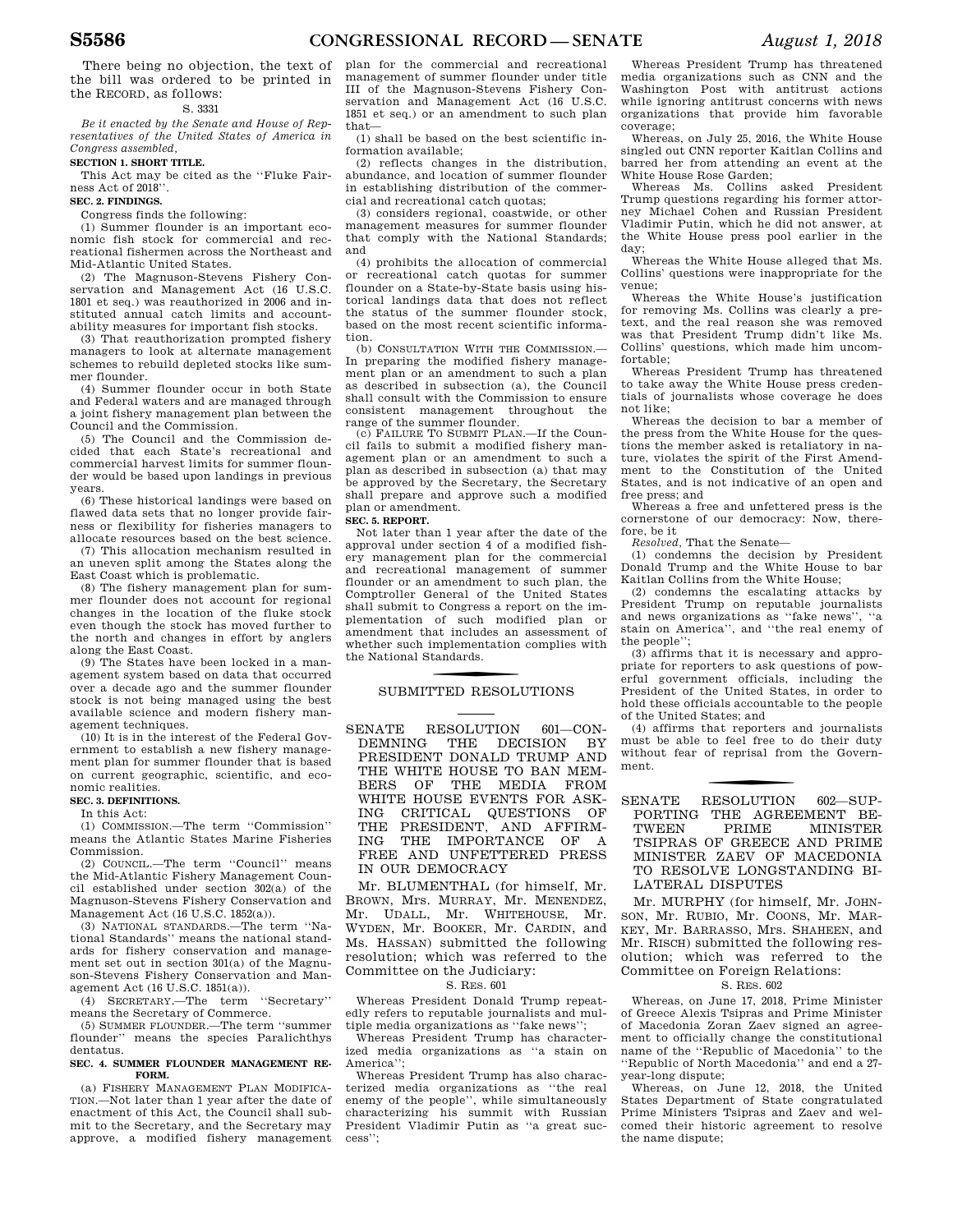Whereas, on June 12, 2018, the European Union's High Representative for Foreign Policy, Federica Mogherini, and the European Union's Commissioner for Enlargement, Johannes Hahn, issued a joint statement wholeheartedly congratulating Prime Ministers Tsipras and Zaev, their teams, and the people of the two countries, and further reaffirming that the European Union perspective of the Western Balkans remains the most stabilizing force for the region;

Whereas, on June 12, 2018, NATO Secretary General Jens Stoltenberg stated, ''This historic agreement is testament to many years of patient diplomacy, and to the willingness of these two leaders to solve a dispute which has affected the region for too long.'';

Whereas the agreement paves the way for Macedonia to begin accession talks to join NATO and the European Union;

Whereas, on July 5, 2018, Macedonia's parliament ratified the agreement to rename the country as the ''Republic of North Macedonia,'' and under the terms of the agreement the Government of Macedonia may hold a public referendum and shall pass a constitutional amendment to rename the country, and the parliament of Greece must vote on ratification of the agreement;

Whereas Russia consistently seeks to undermine agreements that enhance European cohesion, broaden the NATO alliance, or strengthen transatlantic partnerships;

Whereas the Governments of both Greece and Macedonia have accused Russia of meddling in their domestic affairs to undermine the name agreement, including by organizing public protests and deepening ties with nationalist organizations; Whereas, on July 11, 2018, the Government

of Greece announced the expulsion of two Russian diplomats and barred the entry of two additional Russian diplomats due to their involvement in funding public protests to undermine the name deal;

Whereas Greece is a longstanding NATO member and valued United States ally, contributing 2.6 percent of its gross domestic product (GDP) to defense and hosting United States Naval Support Activity at Souda Bay;

Whereas Macedonia joined NATO's Partnership for Peace in 1995, joined NATO's Membership Action Plan in 1999, and is one of the largest per-capita troop contributors to the NATO-led mission in Afghanistan;

Whereas, on July 11, 2018, NATO allies formally invited Macedonia to begin accession talks to join the alliance under the name ''Republic of North Macedonia''; and

Whereas, on July 19, 2018, Macedonia's parliament unanimously adopted a declaration supporting the country's bid to join NATO: Now, therefore, be it

*Resolved,* That the Senate—

(1) welcomes the agreement between Greece and the Republic of Macedonia to resolve the name dispute and to strengthen bilateral relations for the benefit of both countries;

(2) congratulates Prime Ministers Alexis Tsipras and Zoran Zaev, Foreign Ministers Nikos Kotzias and Nikola Dimitrov, their teams, and the people of both countries for this historic achievement;

(3) affirms that stability in southeastern Europe is an important United States national security interest;

(4) condemns efforts by the Government of the Russian Federation to undermine the agreement and supports United States assistance to authorities in Athens and Skopje to counter malign Russian influence;

(5) urges Macedonia to continue implementing important reforms as it seeks to join NATO and the European Union, including those related to protecting freedom of expression, strengthening the rule of law, and fighting corruption; and

(6) encourages the United States Department of Commerce, Department of State, and other relevant agencies to support United States companies interested in investing in southeastern Europe.

SENATE RESOLUTION 603-DESIG-NATING SEPTEMBER 2018 AS ''SCHOOL BUS SAFETY MONTH''

Mrs. FISCHER (for herself and Mr. PETERS) submitted the following resolution; which was referred to the Committee on the Judiciary:

S. RES. 603

Whereas, every school day in the United States, approximately 500,000 public and private school buses carry more than 26,000,000 children to and from school;

Whereas school buses comprise the largest mass transportation fleet in the United States;

Whereas 55 percent of all K–12 students ride a school bus, totaling 260,000,000 miles for each of the 180 school days in a year, or 46,800,000,000 miles driven annually;

Whereas the Child Safety Network, celebrating 29 years of national public service, supports the CSN Safe Bus campaign, which is designed to provide the latest technology and free safety and security resources to the school bus industry;

Whereas the designation of School Bus Safety Month will allow broadcast and digital media and social networking industries to make commitments to disseminate public service announcements that are produced in order—

(1) to provide resources designed to safeguard children; and

(2) to recognize school bus drivers and professionals;

Whereas key leaders who are deserving of recognition during School Bus Safety Month and beyond have provided security awareness training materials to more than 14,000 public and private school districts, trained more than 100,000 school bus operators, and provided more than 110,000 counterterrorism guides to individuals who are key to providing both safety and security for children in the United States; and

Whereas School Bus Safety Month offers the Senate and the people of the United States an opportunity to recognize and thank all of the school bus drivers in the United States and the professionals who are focused on school bus safety and security: Now, therefore, be it

*Resolved,* That the Senate designates September 2018 as ''School Bus Safety Month''.

### SENATE RESOLUTION 604-TO AU-THORIZE DOCUMENT PRODUC-TION BY THE SELECT COM-MITTEE ON INTELLIGENCE IN UNITED STATES V. MARIIA BUTINA (D.D.C.)

Mr. MCCONNELL (for himself and Mr. SCHUMER) submitted the following resolution; which was considered and agreed to:

### S. RES. 604

Whereas, the prosecution and the defendant in *United States v. Mariia Butina*, Cr. No. 18–218, currently pending in the United States District Court for the District of Columbia, have requested copies of a transcript of an interview of the defendant conducted by the Select Committee on Intelligence;

Whereas, by the privileges of the Senate of the United States and Rule XI of the Standing Rules of the Senate, no evidence under

the control or in the possession of the Senate can, by administrative or judicial process, be taken from such control or possession but by permission of the Senate;

Whereas, when it appears that documents, papers, and records under the control or in the possession of the Senate may promote the administration of justice, the Senate will take such action as will promote the ends of justice consistent with the privileges of the Senate: Now, therefore, be it

*Resolved,* That the Chairman and Vice Chairman of the Senate Select Committee on Intelligence, acting jointly, are authorized to provide to the parties in *United States v. Mariia Butina*, under appropriate security procedures, copies of the transcript of the interview of the defendant taken by the Committee.

Mr. MCCONNELL. Mr. President, on behalf of myself and the distinguished Democratic leader, Mr. SCHUMER, I send to the desk a resolution on documentary production by the Select Committee on Intelligence, and ask for its immediate consideration.

Mr. MCCONNELL. Mr. President, the Select Committee on Intelligence has received requests from the Department of Justice and from the defendant in a pending criminal case for copies of a transcript of an interview that the Committee staff conducted of the defendant in April 2018 for use in preparation for trial.

This resolution would authorize the Chairman and Vice Chairman of the Select Committee on Intelligence, acting jointly, to provide copies of the interview transcript, under appropriate security procedures, to both parties in response to this request.

SENATE RESOLUTION 605-DESIG-NATING THE FIRST WEEK IN AU-GUST AS "WORLD BREASTFEEDING WEEK", AND BREASTFEEDING DESIGNATING AUGUST AS ''NA-TIONAL BREASTFEEDING MONTH''

Mr. MERKLEY (for himself, Ms. DUCKWORTH, Mr. BLUMENTHAL, Mr. CARDIN, Mr. CARPER, Mr. MARKEY, Mr. BROWN, Mr. KING, Mr. NELSON, Ms. CANTWELL, Mr. DURBIN, Mr. WYDEN, and Ms. HIRONO) submitted the following resolution; which was referred to the Committee on the Judiciary:

### S. RES. 605

Whereas the American Academy of Pediatrics recommends that breastfeeding continue for at least 12 months after the birth of a baby and for as long as the mother and baby desire;

Whereas the World Alliance for Breastfeeding Action has designated the first week of August as ''World Breastfeeding Week'', and the United States Breastfeeding Committee has designated August as ''National Breastfeeding Month'';

Whereas National Breastfeeding Month focuses on how data and measurement can be used to build and reinforce the connections between breastfeeding and a broad spectrum of other health topics and initiatives;

Whereas World Breastfeeding Week and National Breastfeeding Month provide important opportunities to address barriers to breastfeeding faced by families across the United States;

Whereas, according to the 2016 Breastfeeding Report Card of the Centers for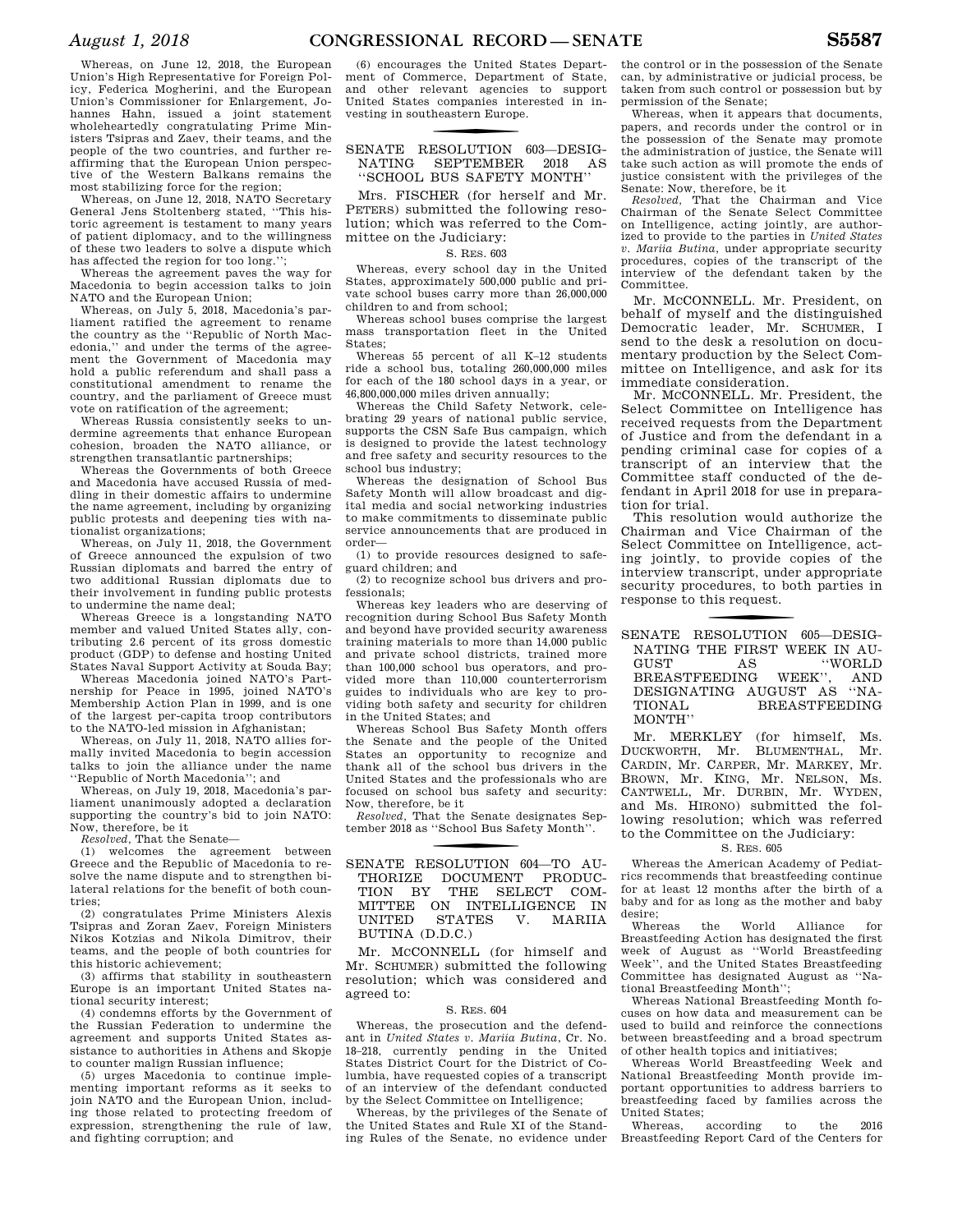Disease Control and Prevention, 81.1 percent of mothers in the United States, or about 4 out of every 5 mothers in the United States, start breastfeeding their babies at the birth of their baby;

Whereas by the end of 6 months after the birth of a baby, breastfeeding rates for mothers in the United States fall to 51.8 percent, and only 22.3 percent of babies in the United States are exclusively breastfed at 6 months of age;

Whereas 2 of every 3 mothers report that they are unable to reach their personal breastfeeding goals;

Whereas there are substantial racial and ethnic disparities in breastfeeding initiation and duration;

Whereas, in 2014, 85.7 percent of non-Hispanic White infants were breastfed, as compared to—

(1) 68.0 percent of non-Hispanic Black infants; and

(2) 79.5 percent of non-Hispanic American Indian and Alaska Native infants;

Whereas the Healthy People 2020 objectives for breastfeeding are that—

(1) 82 percent of babies are breastfed at some time;

(2) 61 percent of babies continue to be breastfed at 6 months; and

(3) 34 percent of babies continue to be breastfed at 1 year;

Whereas breastfeeding is a proven primary prevention strategy that builds a foundation for life-long health and wellness;

Whereas the evidence of the value of breastfeeding to the health of women and children is scientific, solid, and continually reaffirmed by new research;

Whereas, during the first year of the life of a baby, a family that follows optimal breastfeeding practices can save between \$1,200 and \$1,500 in expenses on infant formula;

Whereas a 2016 study of maternal and pediatric health outcomes and associated costs based on 2012 breastfeeding rates indicates that if 90 percent of infants were breastfed according to medical recommendations, 3,340 deaths, \$3,000,000,000 in medical costs, and \$14,200,000,000 in costs relating to premature death would be prevented annually;

Whereas the great majority of pregnant women and new mothers want to breastfeed but face significant barriers in community, health care, and employment settings; and

Whereas a 2016 study found that universal breastfeeding—

(1) could prevent 800,000 child deaths per year across the world; and

(2) is an invaluable tool for mothers to provide essential nutrients to protect newborns against infectious diseases in developing countries: Now, therefore, be it

*Resolved,* That the Senate—

(1) designates the first week of August 2018 as ''World Breastfeeding Week'';

(2) designates August 2018 as ''National Breastfeeding Month'';

(3) supports the goals of National Breastfeeding Month; and

(4) supports policies and funding to ensure that all mothers who choose to breastfeed can access a full range of appropriate support from child care and health care institutions, health care insurers, employers, researchers, and government entities.

SENATE CONCURRENT RESOLU-TION 42—SUPPORTING AMERICA'S CLEAN CAR STANDARDS AND DEFENDING STATE AUTHORITY UNDER THE CLEAN AIR ACT TO PROTECT THEIR CITIZENS FROM HARMFUL AIR POLLUTION

Ms. HARRIS (for herself, Mrs. FEIN-STEIN, Mr. SCHUMER, Mr. MARKEY, Mr. WHITEHOUSE, Mr. SCHATZ, Mr. VAN HOL-LEN, Mr. WYDEN, Mr. MERKLEY, Mr. BLUMENTHAL, Mr. BENNET, Mr. SAND-ERS, Mr. CARPER, Ms. HASSAN, Mr. COONS, Mrs. GILLIBRAND, Mrs. MURRAY, Ms. SMITH, Ms. HIRONO, Ms. CANTWELL, Mr. MENENDEZ, Mr. CARDIN, Mr. REED, Mr. UDALL, Ms. CORTEZ MASTO, Ms. BALDWIN, Mr. DURBIN, Ms. KLOBUCHAR, Mr. CASEY, Mrs. SHAHEEN, Mr. BOOKER, Mr. LEAHY, Ms. DUCKWORTH, and Mr. NELSON) submitted the following concurrent resolution; which was referred to the Committee on Environment and Public Works:

#### S. CON. RES. 42

Whereas Congress enacted the Clean Air Act, requiring the Environmental Protection Agency (EPA) to set standards controlling air pollutant emissions from motor vehicles and preventing the endangerment of public health and welfare;

Whereas Congress enacted section 209 of the Clean Air Act allowing the State of California to set vehicle emissions standards that meet or exceed Federal emission regulations;

Whereas Congress enacted section 177 of the Clean Air Act to allow States besides California to adopt California's stronger standards in lieu of Federal requirements;

Whereas the EPA has authority under the Clean Air Act to regulate greenhouse gas (GHG) emissions from vehicles;

Whereas the States of California, Connecticut, Delaware, Maine, Maryland, Massachusetts, New Jersey, New York, Oregon, Pennsylvania, Rhode Island, Vermont, and Washington have elected to set vehicle emissions standards that are more stringent than otherwise applicable Federal vehicle emission standards and can do so based on principles of cooperative federalism pursuant to the Clean Air Act;

Whereas Congress enacted the Energy Policy and Conservation Act and the Ten-in-Ten Fuel Economy Act (42 U.S.C. 6201 et seq.), requiring the Administrator of the National Highway Traffic Safety Administration to set maximum feasible corporate average fuel economy standards with the ultimate goal of promoting energy savings and reducing oil consumption;

Whereas Congress enacted legislation requiring the National Highway Traffic Safety Administration to set Corporate Average Fuel Economy Standards with the ultimate goal of promoting energy savings and reducing oil consumption;

Whereas the Federal Government, the State of California, and the auto industry agreed to a coordinated set of regulations, called the One National Program, that aligned these light-duty vehicle GHG emissions and fuel economy standards as closely as possible and set achievable standards of increasing stringency through model year 2025;

Whereas the EPA, together with the National Highway Traffic Safety Administration and the California Air Resources Board, collaborated on extensive analysis that clearly demonstrated that the existing standards are technically feasible and can be met at reasonable cost;

Whereas in January 2017, the EPA issued a final determination to maintain the existing GHG emissions standards for vehicles of model years 2022 through 2025, based on the extensive technical record showing the standards are appropriate and achievable;

Whereas the administration must adhere to cooperative federalism principles by meeting with key State stakeholders before impacting their State goals on emissions and public health;

Whereas America's light-duty vehicle GHG emissions and fuel economy standards support over 288,000 auto manufacturing jobs across 1,200 facilities in the United States;

Whereas America's light-duty vehicle GHG emissions and fuel economy standards are keeping United States auto companies competitive globally and protecting American consumers from dirtier and more costly technology, as other countries adopt strict clean car policies;

Whereas transportation has now surpassed the energy sector as the largest source of GHG emissions in the United States;

Whereas America's light-duty vehicle GHG emissions and fuel economy standards, if fully implemented through model year 2025, will—

(1) reduce American consumption of oil by  $2,400,000$  barrels per day;<br>(2) save American

consumers \$130,000,000,000 at the pump by 2030; and

(3) reduce GHG emissions by 470,000,000 metric tons by 2030;

Whereas America's light-duty vehicle GHG emissions and fuel economy standards protect low-income communities and communities of color from disproportionate public health and economic burden; and

Whereas 87 percent of Americans support maintaining strong clean car standards and want automakers to continue to improve fuel economy for all types of vehicles: Now, therefore, be it

*Resolved by the Senate (the House of Representatives concurring),* That Congress—

(1) supports the existing One National Program, agreed to with State stakeholders, with the goals of reducing GHG emissions and oil usage, protecting national security, and protecting human health and welfare; and

(2) supports policies to achieve that goal that will—

(A) achieve maximum feasible oil use reductions and reduce GHG emissions from mobile sources;

(B) recognize the rights and importance of States in cooperative federalism to set and follow stronger vehicle emissions standards under the Clean Air Act if they so choose; and

(C) ensure the administration, Department of Transportation, and Environmental Protection Agency solicit input from State parties impacted by any changes to the existing GHG emissions standards for light-duty vehicles and the associated standards for corporate average fuel economy.

### f AMENDMENTS SUBMITTED AND PROPOSED

SA 3687. Mr. HEINRICH submitted an amendment intended to be proposed by him to the bill H.R. 4, to reauthorize programs of the Federal Aviation Administration, and for other purposes; which was ordered to lie on the table.

SA 3688. Mr. McCONNELL (for Mr. DON-NELLY) proposed an amendment to the bill S. 2101, to award a Congressional Gold Medal, collectively, to the crew of the USS Indianapolis, in recognition of their perseverance, bravery, and service to the United States.

SA 3689. Mr. WYDEN submitted an amendment intended to be proposed by him to the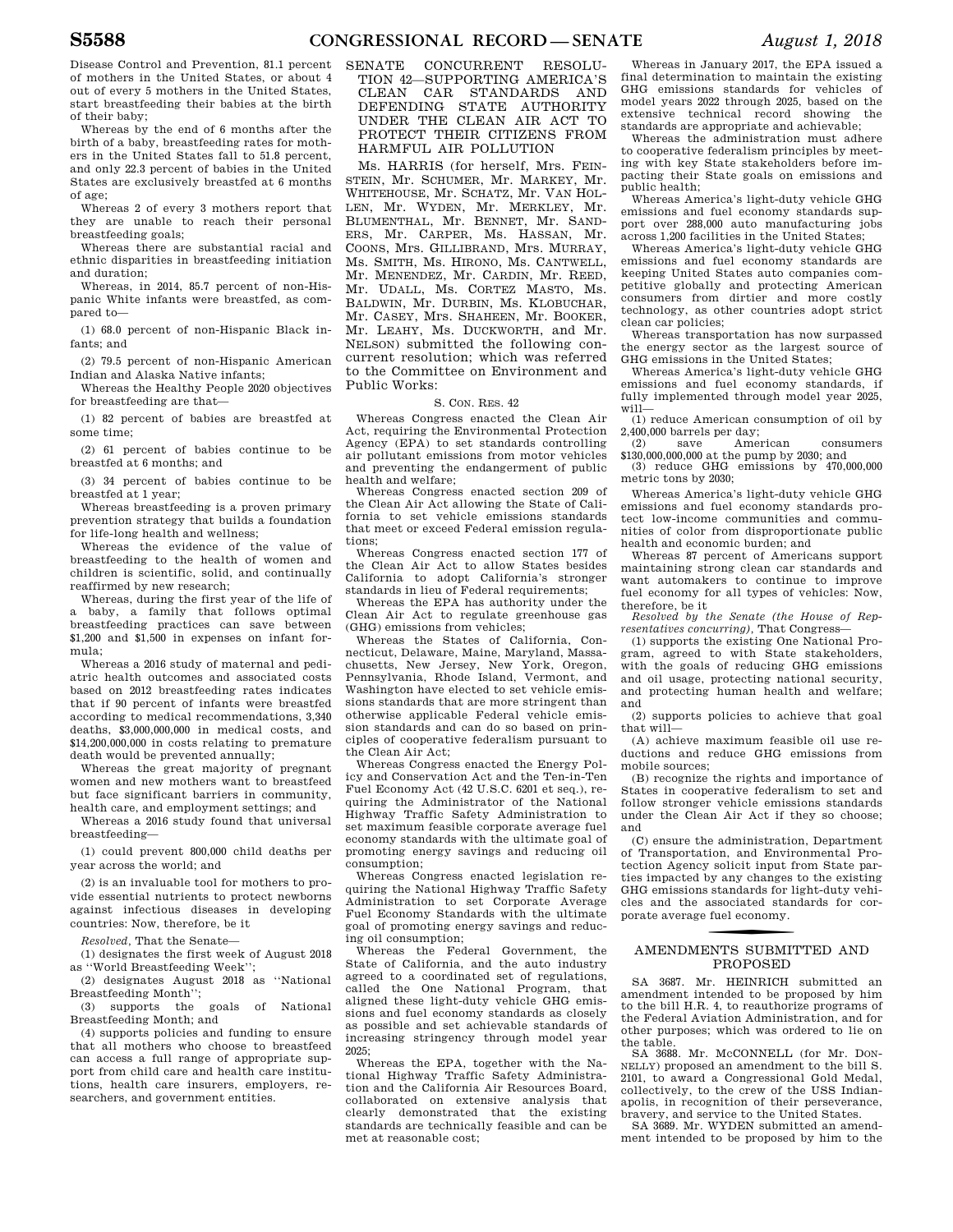bill H.R. 4, to reauthorize programs of the Federal Aviation Administration, and for other purposes; which was ordered to lie on the table.

SA 3690. Mr. GARDNER (for Mr. RUBIO) proposed an amendment to the bill S. 2497, to amend the Foreign Assistance Act of 1961 and the Arms Export Control Act to make improvements to certain defense and security assistance provisions and to authorize the appropriations of funds to Israel, and for other purposes.

### TEXT OF AMENDMENTS

**SA 3687.** Mr. HEINRICH submitted an amendment intended to be proposed by him to the bill H.R. 4, to reauthorize programs of the Federal Aviation Administration, and for other purposes; which was ordered to lie on the table; as follows:

On page 53, between lines 7 and 8, insert the following:

**SEC. 1228. FORMER MILITARY AIRPORTS.** 

Section 47118(a) is amended— (1) in paragraph  $(1)(C)$  by striking "or" at the end;

(2) in paragraph (2) by striking the period at the end and inserting ''; or''; and

(3) by adding at the end the following:

''(3) the airport is—

''(A) a former military airport that supported military operations after December 31, 1965; and

''(B) a nonhub primary airport in the most currently published National Plan of Integrated Airport Systems.''.

SA 3688. Mr. MCCONNELL (for Mr. DONNELLY) proposed an amendment to the bill S. 2101, to award a Congressional Gold Medal, collectively, to the crew of the USS Indianapolis, in recognition of their perseverance, bravery, and service to the United States; as follows:

On page 2, beginning on line 4, strike ''was commanded'' and all that follows through ''Tinian'' on line 7 and insert '', commanded by Captain Charles Butler McVay III, carried 1,195 personnel when it set sail for the island of Tinian''.

On page 2, line 19, strike ''explosion'' and insert ''explosions''.

On page 2, line 19, strike ''off''.

On page 2, line 20, strike ''1,196 crew members'' and insert "1,195 personnel".

On page 2, line 24, strike ''Shortly after 11 a.m.'' and insert ''At 10:25 a.m.''.

On page 3, line 21, strike ''317 men'' and insert ''316 men''.

**SA 3689.** Mr. WYDEN submitted an amendment intended to be proposed by him to the bill H.R. 4, to reauthorize programs of the Federal Aviation Administration, and for other purposes; which was ordered to lie on the table; as follows:

On page 560, between lines 10 and 11, insert the following:

#### **SEC. 6805. TORT CLAIMS PROCEDURE.**

Section 2680(h) of title 28, United States Code, is amended by inserting '', including an employee of the Transportation Security Administration,'' after ''officer of the United States''.

**SA 3690.** Mr. GARDNER (for Mr. RUBIO) proposed an amendment to the bill S. 2497, to amend the Foreign As-

sistance Act of 1961 and the Arms Export Control Act to make improvements to certain defense and security assistance provisions and to authorize the appropriations of funds to Israel, and for other purposes; as follows:

On page 29, after line 26, add the following: (5) The current United States inventory of the precision guided munitions described in paragraphs (1) and (2), and an assessment whether such inventory meets the United States total munitions requirement.

On page 31, strike line 20 and insert ''at the end and inserting ''; or''; and''.

On page 40, after line 21, add the following: (d) REPORT ON COOPERATION.—

(1) REPORT REQUIRED.—Not later than 90 days after the date of the enactment of this Act, the Secretary of Defense shall submit to the congressional defense committees (as that term is defined in section 101(a) of title 10, United States Code), the Committee on Foreign Relations of the Senate, and the Committee on Foreign Affairs of the House of Representatives a report describing the cooperation of the United States with Israel with respect to countering unmanned aerial systems that includes each of the following:

(A) An identification of specific capability gaps of the United States and Israel with respect to countering unmanned aerial systems.

(B) An identification of cooperative projects that would address those capability gaps and mutually benefit and strengthen the security of the United States and Israel.

(C) An assessment of the projected cost for research and development efforts for such cooperative projects, including an identification of those to be conducted in the United States, and the timeline for the completion of each such project.

(D) An assessment of the extent to which the capability gaps of the United States identified pursuant to subparagraph (A) are not likely to be addressed through the cooperative projects identified pursuant to subparagraph (B).

(E) An assessment of the projected costs for procurement and fielding of any capabilities developed jointly pursuant to an agreement described in subsection (c).

(2) LIMITATION.—No activities may be conducted pursuant to an agreement described in subsection (c) until the date that is 15 days after the date on which the Secretary of Defense submits the report required under paragraph (1).

### NOTICE OF INTENT TO OBJECT TO PROCEEDING

I, Senator RON WYDEN, intend to object to proceeding to the nomination of Justin George Muzinich, of New York, to be Deputy Secretary of the Treasury, dated August 1, 2018.

### AUTHORITY FOR COMMITTEES TO MEET

Mr. TILLIS. Mr. President, I have 9 requests for committees to meet during today's session of the Senate. They have the approval of the Majority and Minority leaders.

Pursuant to rule XXVI, paragraph 5(a), of the Standing Rules of the Senate, the following committees are authorized to meet during today's session of the Senate:

#### COMMITTEE ON COMMERCE, SCIENCE, AND TRANSPORTATION

The Committee on Commerce, Science, and Transportation is authorized to meet during the session of the Senate on Wednesday, August 01, 2018, at 9:45 a.m., to conduct a business meeting and hearing on the following nominations: Rick A. Dearborn, of Oklahoma, to be a Director of the Amtrak Board of Directors, and Martin J. Oberman, of Illinois, to be a Member of the Surface Transportation Board.

### COMMITTEE ON ENVIRONMENT AND PUBLIC

WORKS

The Committee on Environment and Public Works is authorized to meet during the session of the Senate on Wednesday, August 01, 2018, at 9:45 a.m., to conduct a business meeting and hearing on the following nominations: William Charles McIntosh, of Michigan, to be an Assistant Administrator, and Peter C. Wright, of Michigan, to be Assistant Administrator, Office of Solid Waste, both of the Environmental Protection Agency, Mary Bridget Neumayr, of Virginia, to be a Member of the Council on Environmental Quality, and John Fleming, of Louisiana, to be Assistant Secretary of Commerce for Economic Development, and General Services Administration resolutions.

#### COMMITTEE ON ENVIRONMENT AND PUBLIC WORKS

The Committee on Environment and Public Works is authorized to meet during the session of the Senate on Wednesday, August 01, 2018, at 10:30 a.m., to conduct a hearing.

### COMMITTEE ON FINANCE

The Committee on Finance is authorized to meet during the session of the Senate on Wednesday, August 01, 2018, at 9:30 a.m., to conduct a hearing on the following nominations: Justin George Muzinich, of New York, to be Deputy Secretary, and Michael J. Desmond, of California, to be Chief Counsel for the Internal Revenue Service and an Assistant General Counsel, both of the Department of the Treasury.

#### COMMITTEE ON FOREIGN RELATIONS

The Committee on Foreign Relations is authorized to meet during the session of the Senate on Wednesday, August 01, 2018, at 10 a.m., to conduct a hearing on the following nominations: R. Clarke Cooper, of Florida, to be an Assistant Secretary (Political-Military Affairs), and John Cotton Richmond, of Virginia, to be Director of the Office to Monitor and Combat Trafficking, with the rank of Ambassador at Large, both of the Department of State.

#### COMMITTEE ON THE JUDICIARY

The Committee on the Judiciary is authorized to meet during the session of the Senate on Wednesday, August 01, 2018, at 10 a.m., to conduct a hearing on the following nominations: Richard J. Sullivan, of New York, to be United States Circuit Judge for the Second Circuit, Diane Gujarati, Eric Ross Komitee, and Rachel P. Kovner, each